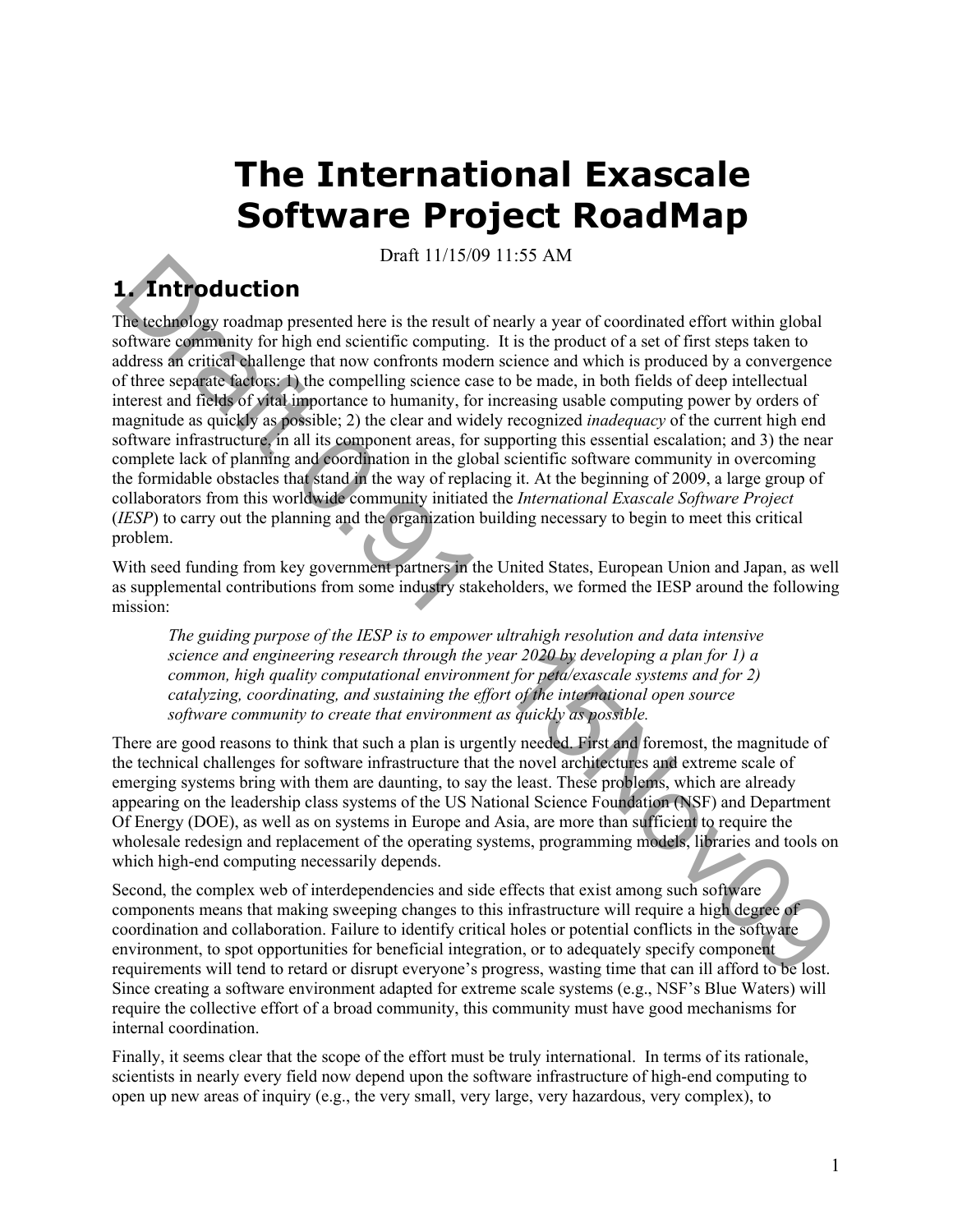dramatically increase their research productivity, and to amplify the social and economic impact of their work. It serves global scientific communities who need to work together on problems of global significance and leverage distributed resources in transnational configurations. In terms of feasibility, the dimensions of the task – totally redesigning and recreating, in the period of just a few years, the massive software foundation of Computational Science in order to meet the new realities of extreme-scale computing – are simply too large for any one country, or small consortium of countries, to undertake all on its own.

The IESP was formed to help achieve this goal. Beginning in the spring of 2009, we held a series of three international workshops, one each in the United States, Europe and Asia in order to work out a plan for doing so. Information about and the working products of all these meetings can be found at the project website, www.exascale.org. In developing a plan for producing a new software infrastructure capable of supporting exascale applications, we charted a path that moves through the following sequence of objectives:

- 1. *Make a thorough assessment of needs, issues and strategies*: A successful plan in this arena requires a thorough assessment of the technology drivers for future peta/exascale systems and of the short-term, medium-term and long-term needs of applications that are expected to use them. The IESP workshops brought together a strong and broad based contingent of experts in all areas of HPC software infrastructure, as well as representatives from application communities and vendors, to provide these assessments. As described in more detail below, we also leveraged the substantial number of reports and other material on future science applications and HPC technology trends that different parts of the community have created in the past three years.
- 2. *Develop a coordinated software roadmap*: The results of the group's analysis have been incorporated into a draft of a coordinated roadmap intended to help guide the open source scientific software infrastructure effort with better coordination and fewer missing components. This document represents the first relatively complete version of that roadmap.
- 3. *Provide a framework for organizing the software research community*: With a reasonably stable version of the roadmap is in hand, we will endeavor to develop an organizational framework to enable the international software research community to work together to navigate the roadmap and reach the appointed destination – a common, high quality computational environment that can support extreme scale science on extreme scale systems*.* The framework will include elements such as initial working groups, outlines of a system of governance, alternative models for shared software development with common code repositories, feasible schemes for selecting valuable software research and incentivizing its translation into usable, production-quality software for application developers, etc. This organization must also foster and help coordinate R&D efforts to address the emerging needs of users and application communities. The List<sup>s</sup>hwas firmed to help achieve this goal. Beginning in the spring of 2009, we held a series of three properties of the properties of the properties of the properties of the properties of the energy and Asia in ord
	- 4. *Engage and coordinate vendor community in crosscutting efforts*: To leverage resources and create a more capable software infrastructure for supporting exascale science, the IESP is committed to engaging and coordinating with vendors across all of its other objectives. Industry stake holders have already made contributions to the workshops (i.e. objectives 1 and 2 above) and we expect similar, if not greater participation in the effort to create a model for cooperation and coordinated R&D programs for new exascale software technologies.
	- 5. *Encourage and facilitate collaboration in education and training*: The magnitude of the changes in programming models and software infrastructure and tools brought about by the transition to peta/exascale architectures will produce tremendous challenges in the area of education and training. As it develops its model of community cooperation, the IESP plan must, therefore, also provide for cooperation in the production of education and training materials to be used in curricula, at workshops and on-line.

This roadmap document, which essentially addresses objectives 1 and 2 above, represents the main result of the first phase of the planning process. Although some work on tasks 3-5 has already begun, we plan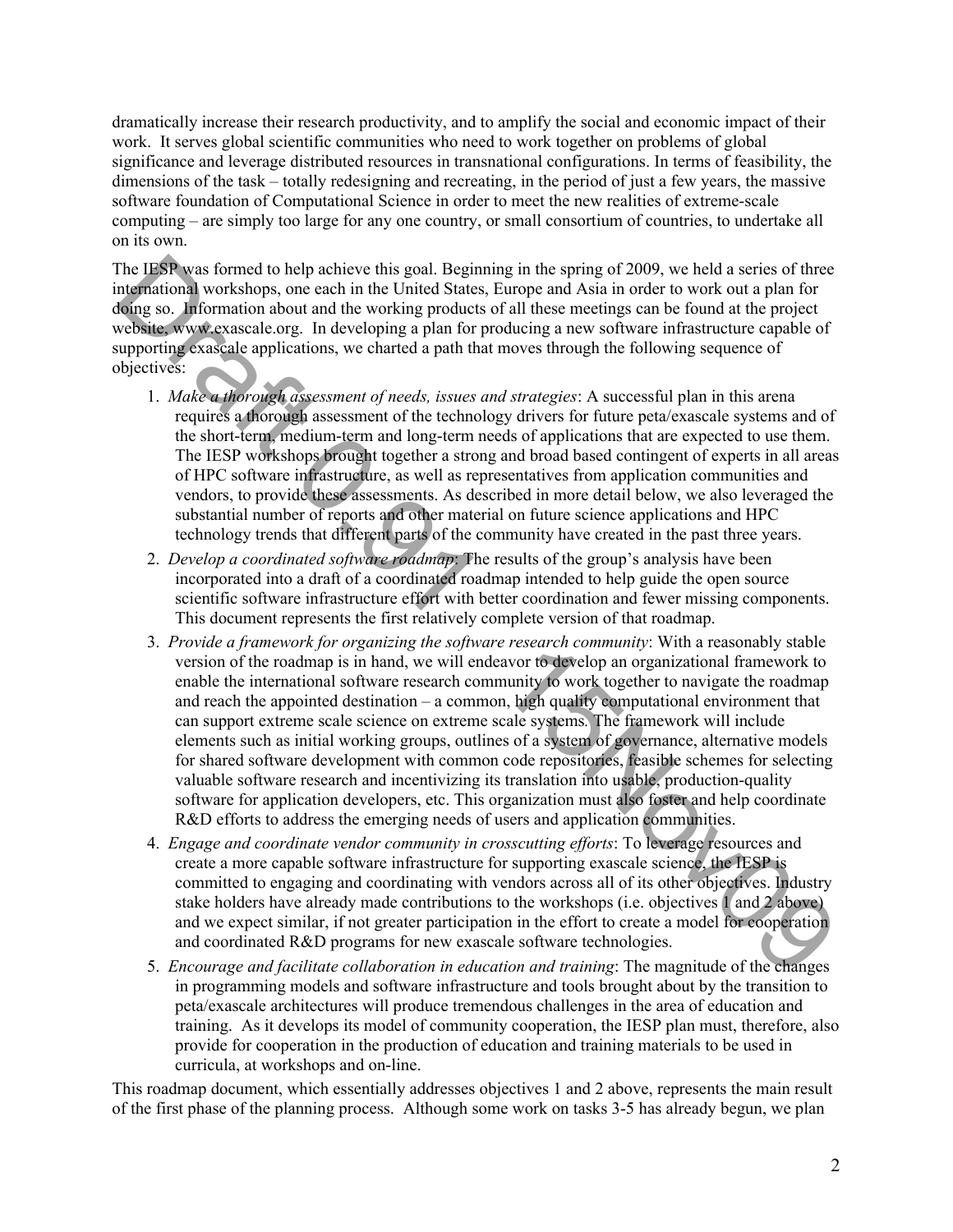to solicit, and expect to receive in the near future, further input on the roadmap from a much broader set of stakeholders in the Computational Science community. The additional ideas and information we gather as the roadmap is disseminated are likely produce changes that need to be incorporated into future iterations of the document as plans for objectives 3-5 develop, and cooperative research and development efforts begin to take shape.

# **2. The destination of the IESP roadmap**

The metaphor of the roadmap is intended to capture the idea that we need a representation of the world, drawn from our current vantage point, in order to better guide us from where we are now to the destination we want to reach. Such a device is all the more necessary when a large collection of people, not all of whom are starting from precisely the same place, need the make the journey. In formulating such a map, agreeing on a reasonably clear idea of the destination is obviously an essential first step. Building on the background knowledge that motivated the work of IESP participants, we define the goal that roadmap is intended to help our community reach as follows: The method of the roading is interded to capture the idea that we need a representation of the world,<br>
the method of the column is interded to capture the idea that we need a representation of the world,<br> **Example 10.** Th

*By developing and following the IESP roadmap, the international scientific software research community seeks to create an common, open source software infrastructure for scientific computing that enables leading edge science and engineering groups to develop applications that exploit the full power of the exascale computing platforms that will come on-line in the 2018-2020 timeframe. We call this integrated collection of software the extreme-scale/exascale software stack, or X-stack.* 

Unpacking the elements of this goal statement in the context of the work done so far by the IESP reveals some of the characteristics that the X-stack must possess, at minimum:

- *The X-stack must enable suitably designed science applications to exploit the full resources of the largest systems*: The main goal of the X-stack is to support groundbreaking research on tomorrow's exascale computing platforms. By using these massive platforms and X-stack infrastructure, scientists should be empowered to attack problems that are much larger and more complex, make observations and predictions at much higher resolution, explore vastly larger data sets and reach solutions dramatically faster. To achieve this goal, the X-stack must enable scientists to use the full power of exascale systems.
- *The X-stack must scale both up and down the platform development chain*: Science today is done on systems at a range of different scales, from departmental clusters to the world's largest supercomputers. Since leading research applications are developed and used at all levels of this platform development chain, the X-stack must support them well at all these levels.
- *The X-stack must be highly modular, so as to enable alternative component contributions*: The X-stack is intended to provide a *common* software infrastructure on which the entire community builds its science applications. For both practical and political reasons (e.g. sustainability, risk mitigation, etc.), the design of the X-stack should strive for modularity that makes it possible for many groups to contribute and accommodate more than one alternative in each software area.
- *The X-stack must offer open source alternatives for all components in the X-stack*: For both technical and mission oriented reasons, the scientific software research community has long played a significant role in the open source software movement. Continuing this important tradition, the X-stack will offer open source alternatives for all of its components, even though it is clear that exascale platforms from particular vendors may support, or even require, some proprietary software components as well.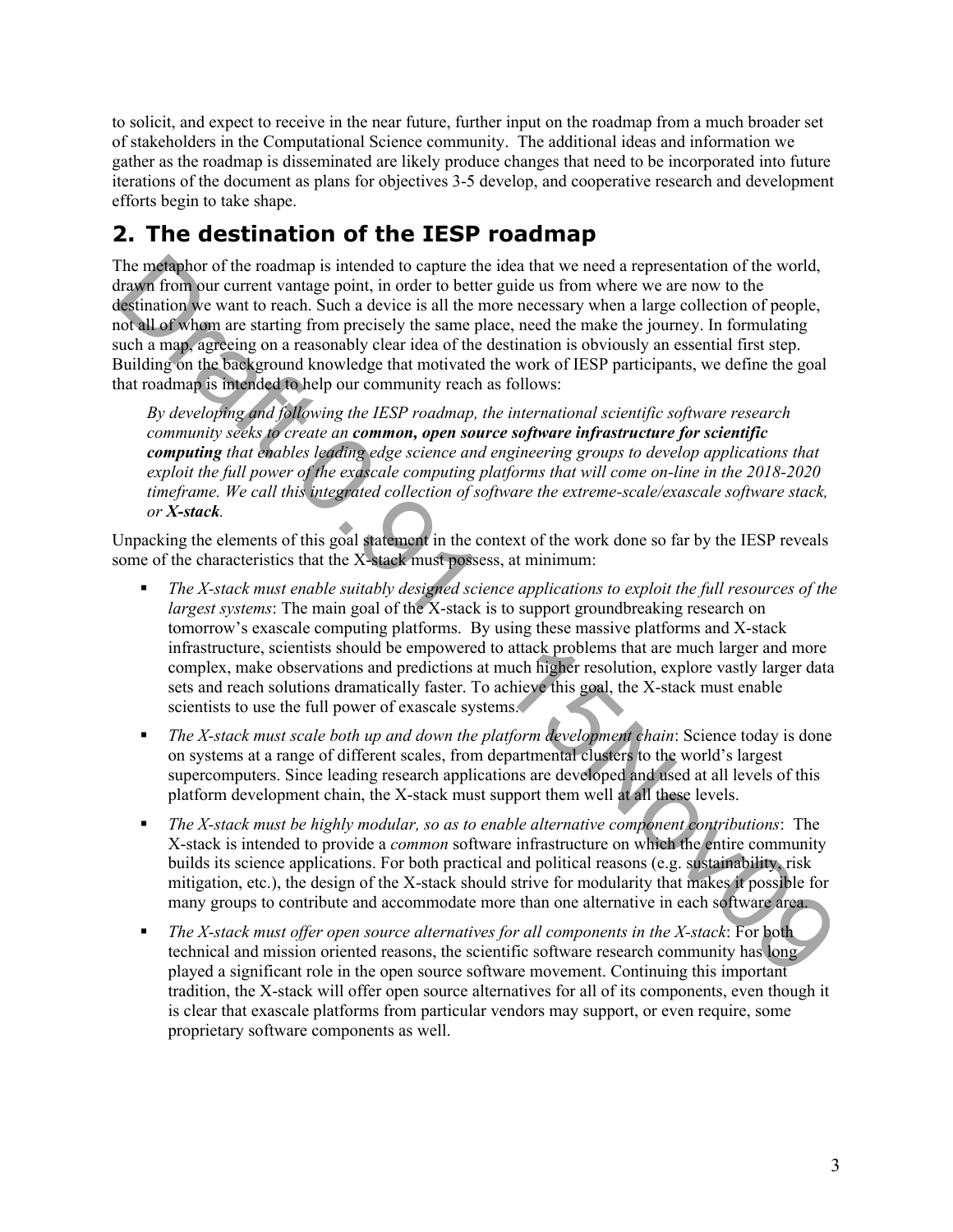# **3. Technology trends and their impact on exascale**

The design of the extreme scale platforms that are expected to become available in 2018 will represent a convergence of technological trends and the boundary conditions imposed by over half a century of algorithm and application software development. Although the precise details of these new designs are not yet known, it is clear that they will embody radical changes along a number of different dimensions as compared to the architectures of today's systems, and that these changes will render obsolete the current software infrastructure for large scale scientific applications. The first step in developing a plan to ensure that appropriate system software and applications are ready and available when these systems come on line, so that leading edge research projects can actually use them, is to carefully review the underlying technological trends that are expected to have such a transformative impact on computer architecture in the next decade. These factors and trends, which we summarize in this section, provide essential context for thinking about the looming challenges of tomorrow's scientific software infrastructure, therefore describing them lays the foundation upon which subsequent sections this roadmap document builds.

# **3.1 Technology trends:**

In developing a roadmap for X-stack software infrastructure, the IESP has been able to draw upon several thoughtful and extensive studies of impacts of the current revolution in computer architecture [ref. Kogge, etc.]. As these studies make clear, technology trends over the next decade – broadly speaking, increases of 1000X in capability over today's most massive computing systems, in *multiple* dimensions, as well as increases of similar scale in data volumes – will force a disruptive change in the form, function, and interoperability of future software infrastructure components and the system architectures incorporating them. The momentous nature of these changes can be illustrated for several critical system level parameters: oroway intraction to range sease societies to may is seep in eaction the state of the state of the society and to state the society of the society of the society of the society of the society of the society of the society

- *Concurrency* Moore's Law scaling in the number of transistors is expected to continue through the end of the next decade, at which point the minimal VLSI geometries will be as small as five nanometers. Unfortunately, the end of Dennard scaling means that clock rates are no longer keeping pace, and may in fact be reduced in the next few years to reduce power consumption. As a result, the exascale systems on which the X-stack will run will likely be composed of hundreds of millions of ALUs. Assuming there are multiple threads per ALU to cover main-memory and networking latencies, applications may contain ten billion threads.
- **Reliability** System architecture will be complicated by the increasingly probabilistic nature of transistor behavior due to reduced operating voltages, gate oxides, and channel widths/lengths resulting in very small noise margins. Given that state-of-the-art chips contain billions of transistors and the multiplicative nature of reliability laws, building resilient computing systems out of such unreliable components will become an increasing challenge. This can not be costeffectively addressed with pairing or TMR, and will must be addressed by X-stack software and perhaps even scientific applications.
- *Power consumption*  Twenty years ago, HPC systems consumed less than a Megawatt. The Earth Simulator was the first such system to exceed 10MW. Exascale systems could consume over 100MW, and few of today's computing centers have either adequate infrastructure to deliver such power or the budgets to pay for it. The HPC community may find itself measuring results in terms of power consumed, rather than operations performed, and the X-stack and the applications it hosts must be conscious of this and action to minimize it.

Similarly dramatic examples could be produced for other key variables, such as *storage capacity*, *efficiency* and *programmability*.

More importantly, a close examination shows that changes in these parameters are interrelated and not orthogonal. For example, scalability will be limited by efficiency, as are power and programmability. Other cross correlations can also be perceived through analysis. The DARPA Exascale Technology Study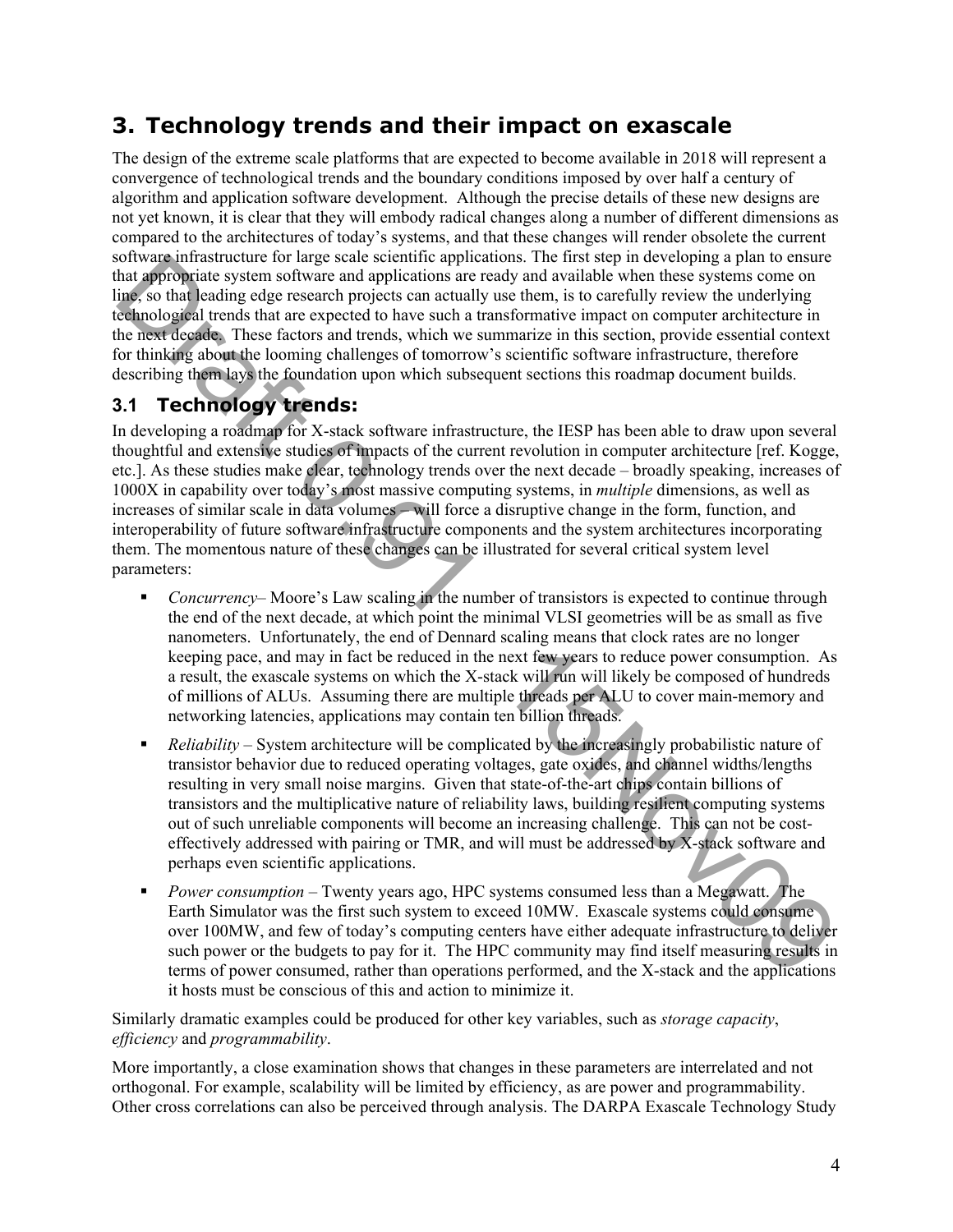[Koegge, et al] exposes power as the pace setting parameter. Although an exact power consumption constraint value is not yet well defined, with upper limits of today's systems on the order of 5 Megawatts, increases of an order of magnitude in less than 10 years will extend beyond the practical energy demands of all but a few strategic computing environments. A politico-economic pain threshold of 25 Megawatts has been suggested (by DARPA) as a working boundary. With dramatic changes to core architecture design, system integration, and programming control over data movement, best estimates for CMOS based systems at the 11 nanometer feature size is a factor of 3 to 5X this amount. One consequence is that clock rates are unlikely to increase substantially in spite of the IBM Power architecture roadmap with clock rates between 0.5 and 4.0 GHz a safe regime and a nominal value of 2.0 GHz appropriate, at least for some logic modules. Among the controversial questions is how much instruction level parallelism (ILP) and speculative operation is likely to be incorporated on a per processor core basis and the role of multithreading in subsuming more of the fine grain control space. Data movement across the system, through the memory hierarchy, and even for register-to-register operations will likely be the single principal contributor to power consumption, with control adding to this appreciably. Since future systems can ill afford the energy wasted by data movement that does not advance the target computation, alternative ways of hiding latency will be required in order to guarantee, as much as possible, the utility of every data transfer. Even taking into account the wastefulness of today's conventional server-level systems, and the energy gains that careful engineering has delivered for systems such as Blue Gene/P, an improvement on the order of 100X, at minimum, will still be required. clock rates are unlikely to invense substantially in spite of the IBM Power architecture coadring with<br>clock rates between 0.5 and 4.0 GHz and regime and a nominal value of 2.0 GHz appropriate, at least<br>1.9 and speculative

As a result of these and other observations, exascale system architecture characteristics are beginning to emerge, though the details will only become clear as the systems themselves actually develop. Among the critical aspects of future systems, available by the end of the next decade, which we can predict with some confidence are the following:

- Feature size of 22 to 11 nanometers, CMOS in 2018
- Total average of 25 Pico-joules per floating point operation
- Approximately 10 billion-way concurrency for simultaneous operation and latency hiding
- 100 million to 1 billion cores
- Clock rates of 1 to 2 GHz (this is approximate with a possible error of a factor of 2)
- Multi-threaded fine grain concurrency of 10 to 100 way concurrency per core
- <sup>1</sup> 100's of cores per die (varies dramatically depending on core type, and other factors)
- Global address space without cache coherence; extensions to  $PGAS$  (e.g.,  $AGAS$ )
- 128 Petabytes capacity mix of DRAM and nonvolatile memory (most expensive subsystem)
- Explicitly managed high speed buffer caches; part of deep memory hierarchy
- Optical communications for distances  $> 10$  centimeters, possibly inter-socket
- Optical bandwidth of 1 Terabit per second  $(+/- 50\%)$
- System-wide latencies on the order of 10's of thousands of cycles
- Active power management to eliminate wasted energy by momentarily unused cores
- **Fault tolerance by means of graceful degradation and dynamically reconfigurable structures**
- Hardware supported rapid thread context switching
- Hardware supported efficient message to thread conversion for message-driven computation
- **Hardware supported lightweight synchronization mechanisms**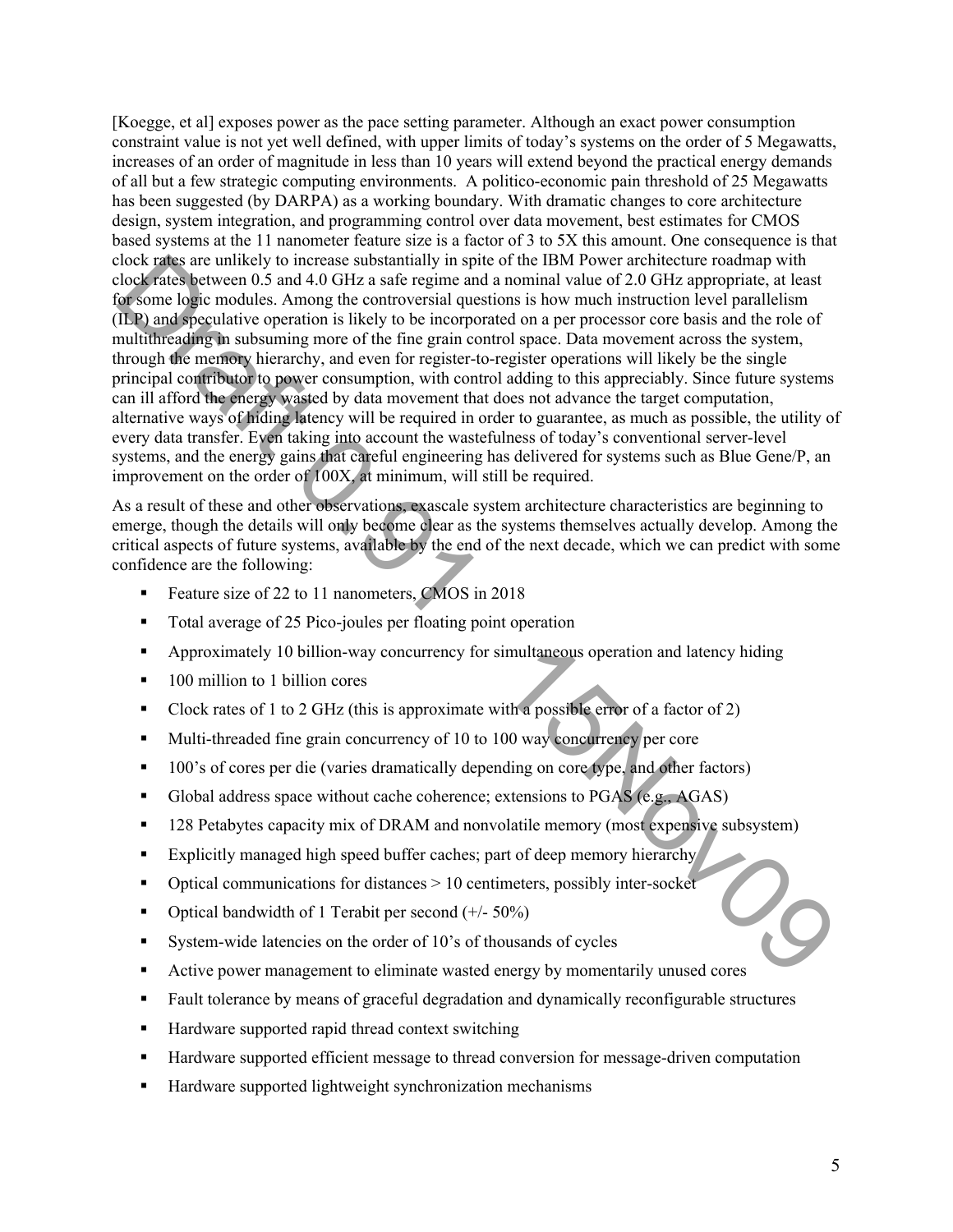3-D packaging of dies for stacks of 4 to 10 dies each including DRAM, cores, and networking

# **3.2 Science trends:**

The complexity of advanced challenges in science and engineering continues to outpace our ability to adequately address them through available computational power. Many phenomena can only be studied through computational approaches; well-known examples include simulating complex processes in climate and astrophysics. Increasingly, experiments and observational systems are finding that the data they generate are not only exceeding petabytes and rapidly heading towards exabytes, but the computational power needed to process the data are also expected to be in exaflops range.

A number of reports and workshops have identified key science challenges and applications of societal interest that require computing at exaflops levels and beyond. Here we only summarize some of the significant findings on the scientific necessity exascale computing, and focus primarily on the need for the software environments needed to support the science activities. The US Department of Energy held eight workshops in the past year that identified science advances and important applications that will be enabled through the use of exascale computing resources. The workshops covered the following topics: climate, high-energy physics, nuclear physics, fusion energy sciences, nuclear energy, biology, materials science and chemistry, and national nuclear security. The US National Academy of Sciences published the results of a study in the report "The Potential Impact of High-End Capability Computing on Four Illustrative Fields of Science and Engineering." The four fields were astrophysics, atmospheric sciences, evolutionary biology, and chemical separations. hey generate are not only recected to connect the specifical format and the model and the model of the model of the model of the model of the model of the model of the model of the model of the model of the model of the mo

Likewise, the US National Science Foundation has embarked on a petascale computing program that has funded dozens of application teams through its Peta-Apps and PRAC programs, across all areas of science and engineering, to develop petascale applications, and is deploying petaflops systems, including Blue Waters, expected to come online in 2011. It has commissioned a series of task forces to help it plan for the transition from petaflops to exaflops computing facilities, to support the software development necessary, and to understand the specific science and engineering needs beyond petascale.

Similar activities are seen in Europe and Asia, all reaching similar conclusions: there are significant scientific and engineering challenges in both simulation and data analysis that are already exceeding petaflops and are rapidly approaching exaflops class computing needs. In Europe the Partnership for Advanced Computing in Europe (PRACE) involves twenty partner countries and supports access to world-class computers and has activities aimed at supporting multi-petaflops and eventually exaflopsscale systems for science. The European Union is also planning to launch projects aimed at petascale and exascale computing and simulation. Japan has a project to build a 10 petaflops system and has historically supported the development of software for key applications such as climate. As a result, scientific and computing communities, and the agencies that support them in many countries, have been meeting to plan out joint activities that will be needed to support these emerging science trends. (comment: should say something more specific about prace, japan, etc).

To give a specific and very timely example, a recent report<sup>1</sup> states that the characterization of abrupt climate change will require sustained exascale computing in addition to new paradigms for climate change modeling. The types of questions that could be tackled with exascale computing (and cannot be tackled adequately without it) include:

- ¨How do the carbon, methane, and nitrogen cycles interact with climate change?
- Thow will local and regional water, ice, and clouds change with global warming?
- ¨How will the distribution of weather events, particularly extreme events, that determine regional climate change with global warming?

 <sup>1</sup> *Science Prospects and Benefits of Exascale Computing*, ORNL/TM-2007/232, December 2007, page 9, http://www.nccs.gov/wp-content/media/nccs\_reports/Science%20Case%20\_012808%20v3\_\_final.pdf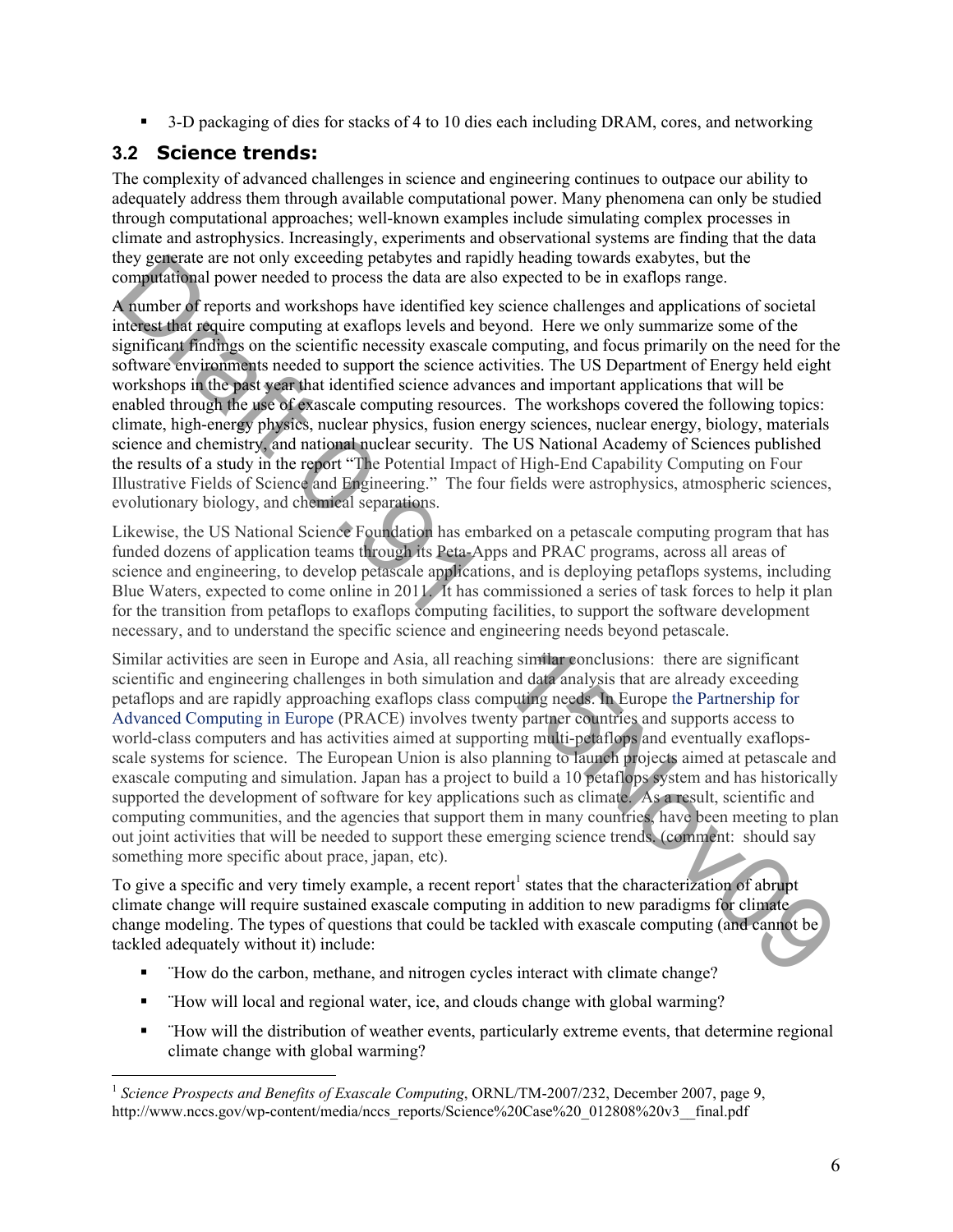■ ∵What are the future sea level and ocean circulation changes?

Among the findings of the astrophysics workshop and other studies are that exascale computing will enable cosmology and astrophysics simulations aimed at

- Measuring the masses and interactions of dark matter
- Understanding and calibrating supernovae as probes of dark energy
- Determining the equation of state of dark energy
	- Measuring the masses and interactions of dark matter
- Understanding the nature of gamma-ray bursts

*Energy security*. The search for a path forward in assuring sufficient energy supplies in the face of a climate-constrained world faces a number of technical challenges, ranging from the obvious issues related to novel energy technologies to issues related to making existing energy technologies more (economically) effective and safer, to issues related to the verification of international agreements regarding the emission (and possible sequestration) of  $CO<sub>2</sub>$  and other greenhouse gases. Among the science challenges are

- verification of "carbon treaty" compliance
- Improving the safety, security  $\&$  economics of nuclear fission
- Improve the efficacy of carbon-based electricity production  $\&$  transportation
- **Improve reliability and security in (electric) grid**
- Nuclear fusion as practical energy source

Computational research will also play an essential role in the development of new approaches to meeting future energy requirements, e.g., wind, solar, biomass, hydrogen, geothermal, etc., in many cases requiring exascale power.

Industrial applications, such as simulation-enhanced design and production of complex manufactured systems and rapid virtual prototyping, will also be enabled by exascale computing. To characterize materials deformation and failure in extreme conditions will require atomistic simulations on engineering time scales that are out of reach with petascale systems.

A common theme in all of these studies of the important science and engineering applications that are enabled by exaflops computing power is that they have complex structures and present programming challenges beyond just scaling to many millions of processors. For example, many of these applications involve multiple physical phenomena spanning many decades of spatial and temporal scale. As the ratio of computing power to memory grows, the "weak scaling" which has been exploited for most of the last decade will increasingly give way to "strong scaling", which will make scientific applications increasingly sensitive to overhead and noise generated by the X-stack. These applications are increasingly constructed of components developed by computational scientists worldwide, and the Xstack must support the integration and performance portability of such software. Determining the equation of state of dark energy<br>
Meksiming the parasses and interactions of dark matter<br>
Understanding the nature of gamma-ray bursts<br>
There were the rapid forward in assuming sufficient energy supplies in

### **3.3 Relevant Politico-economic trends**

The HPC market is growing at approximately 11% per year. The largest scale systems, those that will support the first exascale computations at the end of the next decade, will be deployed by government computing laboratories to support the quest for scientific discovery. These capability computations often consume an entire HPC system and pose very difficult challenges for concurrent programming, debugging and performance optimization. Thus, publicly-funded computational scientists will be the first users of the X-stack, and have a tremendous stake in seeing that suitable software exists, which is the *raison d'être* for IESP.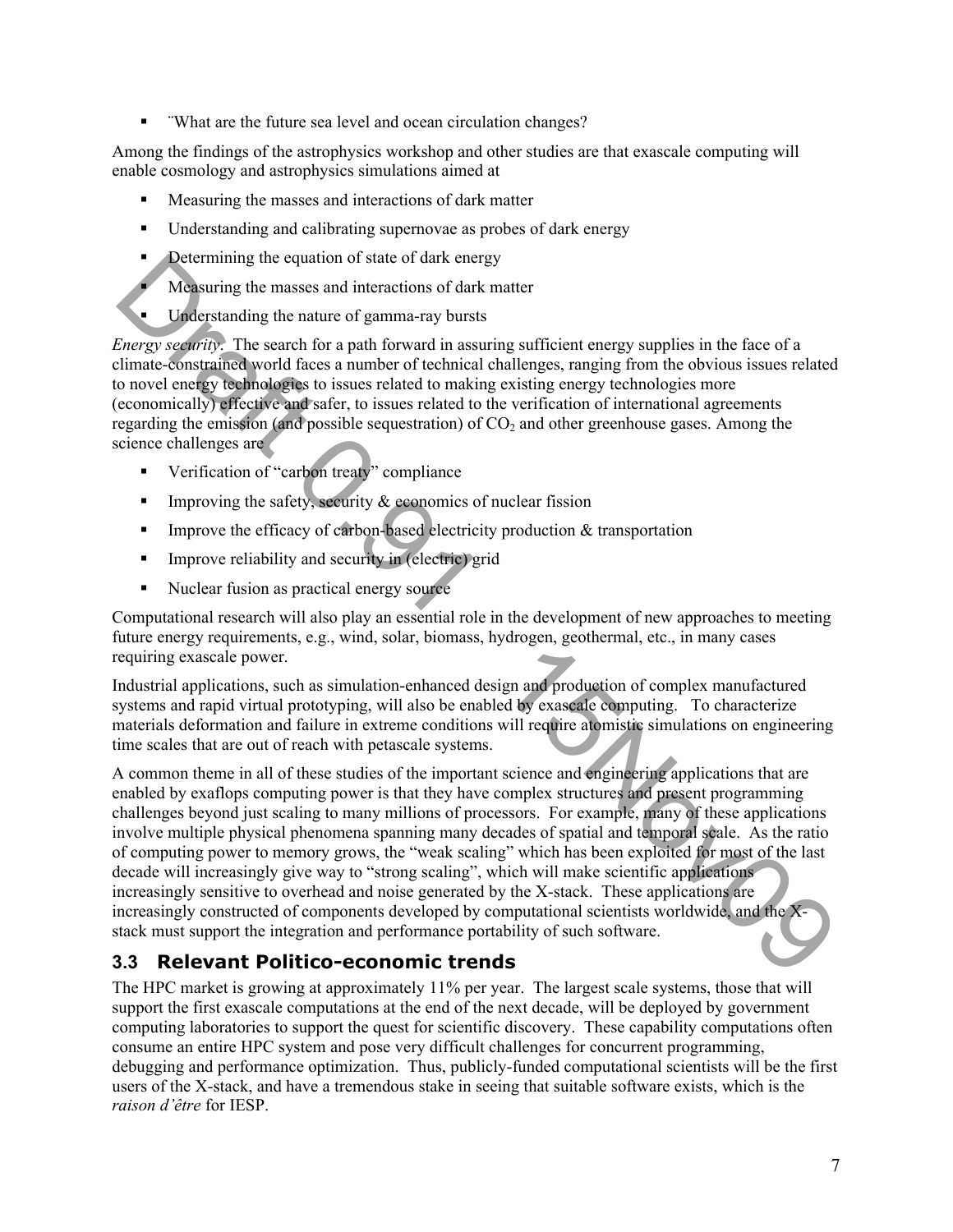In the late 1980s, the commercial engineering market place, spanning diverse fields such as computer aided engineering and oil reservoir modeling, used the same computing platforms and often the same software as the scientific community. This is no longer the case. The commercial workload tends to be more capacity oriented, involving large ensembles of smaller computations. The extreme levels of concurrency necessary for exascale computing suggests that this trend will not change, and that there will be little demand for those features of the X-stack unique to exascale computing from commercial HPC users.

# **3.4 Key requirements that these trends impose on the X-stack**

The above trends in technology and applications will impose severe constraints on the design of the Xstack. Below are crosscutting issues that will impact all aspects of system software and applications at exascale.

- **Concurrency**: A 1000x increase in concurrency for a single job will be necessary achieve exascale throughput. New programming models will be needed to enable application groups to address concurrency in a more natural way. This will likely have to include "strong scaling" as growth in the volume of main memory won't match that of the processors. This in turn will require minimizing any X-stack overheads that might otherwise become a critical Amdahl fraction.
- **Energy**: As much of the power in an exascale system will be expended moving data, both locally between processors and memory as well as globally, the X-stack must provide mechanisms and APIs for expressing and managing data locality. This will also help minimize the latency of data accesses. APIs also should be developed to allow applications to suggest other energy saving techniques, such as turning cores on and off dynamically, even though these techniques could result in other problems, such as more faults/errors.
- **Resiliency**: The VLSI devices from which exascale systems will be constructed will not be a reliable as those used today. All software, and therefore every application, will have to address resiliency in a thoroughgoing way if it is to be expected to run at scale. This means that the Xstack will have to recognize and adapt to errors continuously, and provide the support necessary for applications to do the same.
- **Heterogeneity**: Heterogeneous systems offer the opportunity to exploit the extremely high performance of niche market devices such as GPUs and game chips (i.e., STI Cell) while still providing a general purpose platform. An example of such system today is Tokyo Tech's Tsubame, which incorporates AMD Opteron CPUs along with Clearspeed and Nvidia accelerators. Simultaneously, large-scale scientific applications are also become more heterogeneous, address problems multi-scale problems spanning multiple disciplines.
- **I/O and Memory**: Insufficient I/0 capability is a bottleneck today. Ongoing developments in instrument construction and simulation design make it clear that data rates can be expected to increase by several orders of magnitude over the next decade. The memory hierarchy will change based on both new packaging capabilities and new technology. Local RAM and NVRAM will be available either on or very close to the nodes. The change in memory hierarchy will affect programming models and optimization. 3.4 **Aley requirements that these trends impose on the X-stack<br>
Drabtow fends in technology and applications will myone severe constraints on the design of the X-<br>
The Robins of the cost of the state of the S-<br>
The Robins**

# **4. Formulating paths forward for X-stack component technologies:**

In this section of the roadmap, the longest and most detailed, we undertake the difficult task of translating the critical system requirements for the X-stack, presented in section three, into concrete recommendations for research and development agendas for each of the software areas and necessary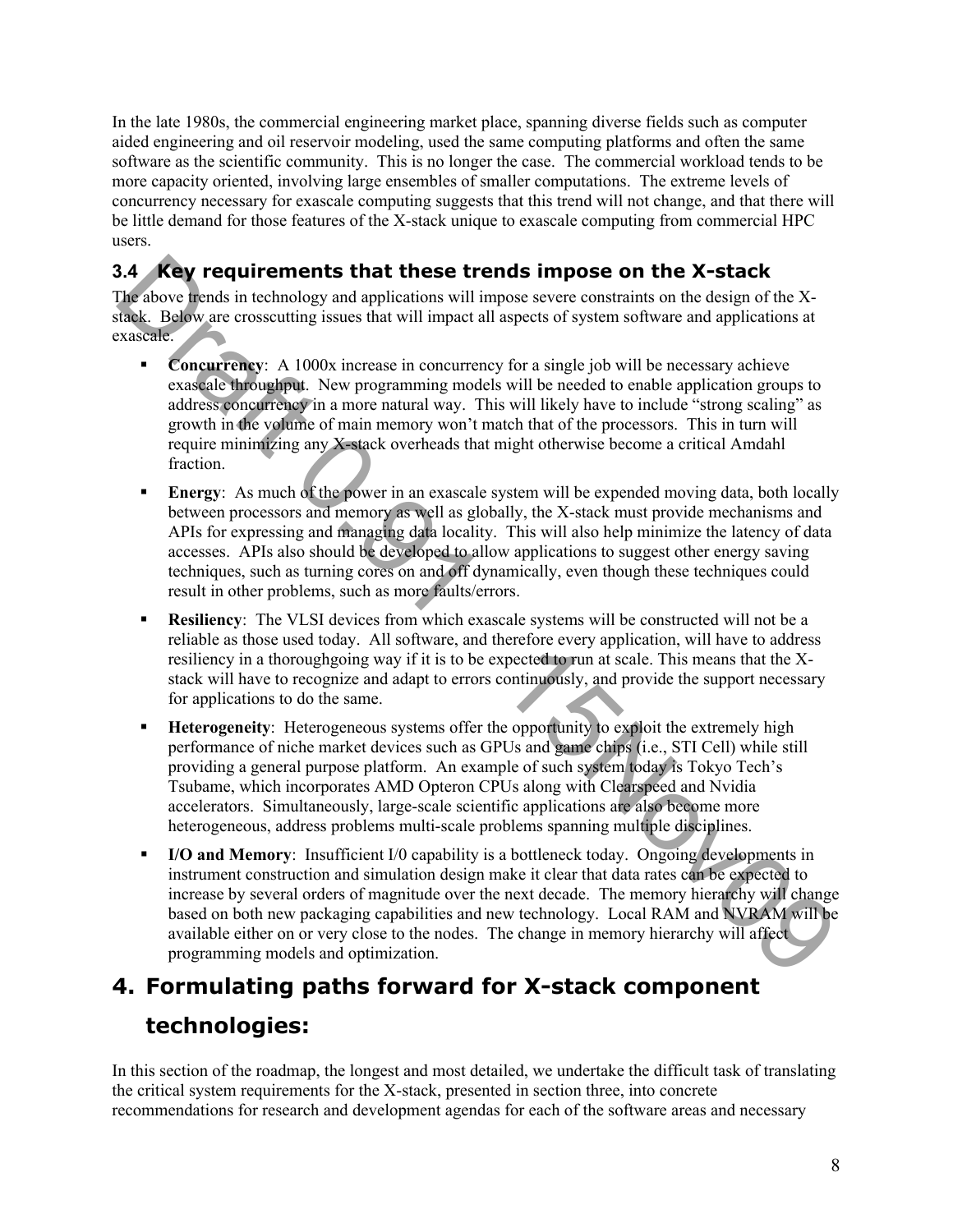components of the X-stack. Accordingly, the discussion of each component or area is divided in the following parts:

- **Technology and science drivers**: The implications of the critical technology trends and science requirements must be described and analyzed for each software area and/or component of the Xstack. These impacts represent technology and science drivers for each such each area/component of the X-stack, and each must be evaluated in terms of how well or poorly current technologies address the target requirements and where the obstacles to progress lie.
- **Alternative R&D strategies**: Once the technology and science drivers are identified and studied, the different possible lines of attack on the problems and challenges involved, in so far as we can see them today, need to be described and explored.
- **Research and development agenda recommendations**: Finally, the alternative R&D strategies in each area need to be evaluated and ranked, and actual plans, including specific milestones, must be drawn up. Clearly these plans must take into account a variety of factors, many of which have been (or should be) described elsewhere in the roadmap.
- **Crosscutting Considerations**: In many of these different parts of the X-stack, there will be interdependencies and crosscutting effects related to other component areas; allusions to these effects are likely to be laced or scattered through the previous three subsections. In many cases be desirable to break out a summary of these considerations as a separate section in order to highlight gaps or to insure that activities are suitably coordinated. This version of the Roadmap focuses on four such crosscutting areas: resiliency, power/Total-Cost-of-Ownership, performance and programmability. **Alternative R&D strategies:** Once the technology and science directs are identified and studied, the filtercni possible lines of attack on the problems and challenges involved, in so far as we can be effected and developm

### **4.1 Systems Software**

The system software list is often described as that software that manages system resources on behalf of the application, but is usually transparent to the user. For the purposes of mapping the road to a viable Xstack, we include under this heading the operating system, run time system, I/O system, and essential interfaces to the external environment, (e.g. data repositories, real time data streams and clouds). Each of these areas is treated in turn below.

### **4.1.1 Operating systems**

Contributors: Barney Maccabe (ORNL), Pete Beckman (ANL), Fred Johnson (DOE)

#### 4.1.1.1 Technology drivers for Operating Systems

*Increasing importance of effective management of increasingly complex resources* – Exascale systems will increase the complexity of resources available in the system. Moreover, to attain the benefits offered by an exascale system, there will be an increasing importance in the effective management of these resources.

As an example, consider the execution environment presented by an Exascale system. Current systems provide hundreds of thousands of nodes with a small number of homogeneous computational cores per node. Exascale systems will increase the complexity of the computational resource in two dimensions: First, the core count per node will increase substantially. Second, it is all but certain that the cores will be heterogeneous (e.g., combining stream based cores with traditional cores based on load/store). In addition to increasing the complexity of the computational resources, the resources shared between the computational resources (e.g., the memory bus) can have a far greater impact on performance.

In addition to the increasing changes in the resources provided by an exascale system, the programming models will undergo an equivalent evolution. In particular, non-MPI programming models will undoubtedly have increasing presence in exascale systems. The only trends that are clear at the present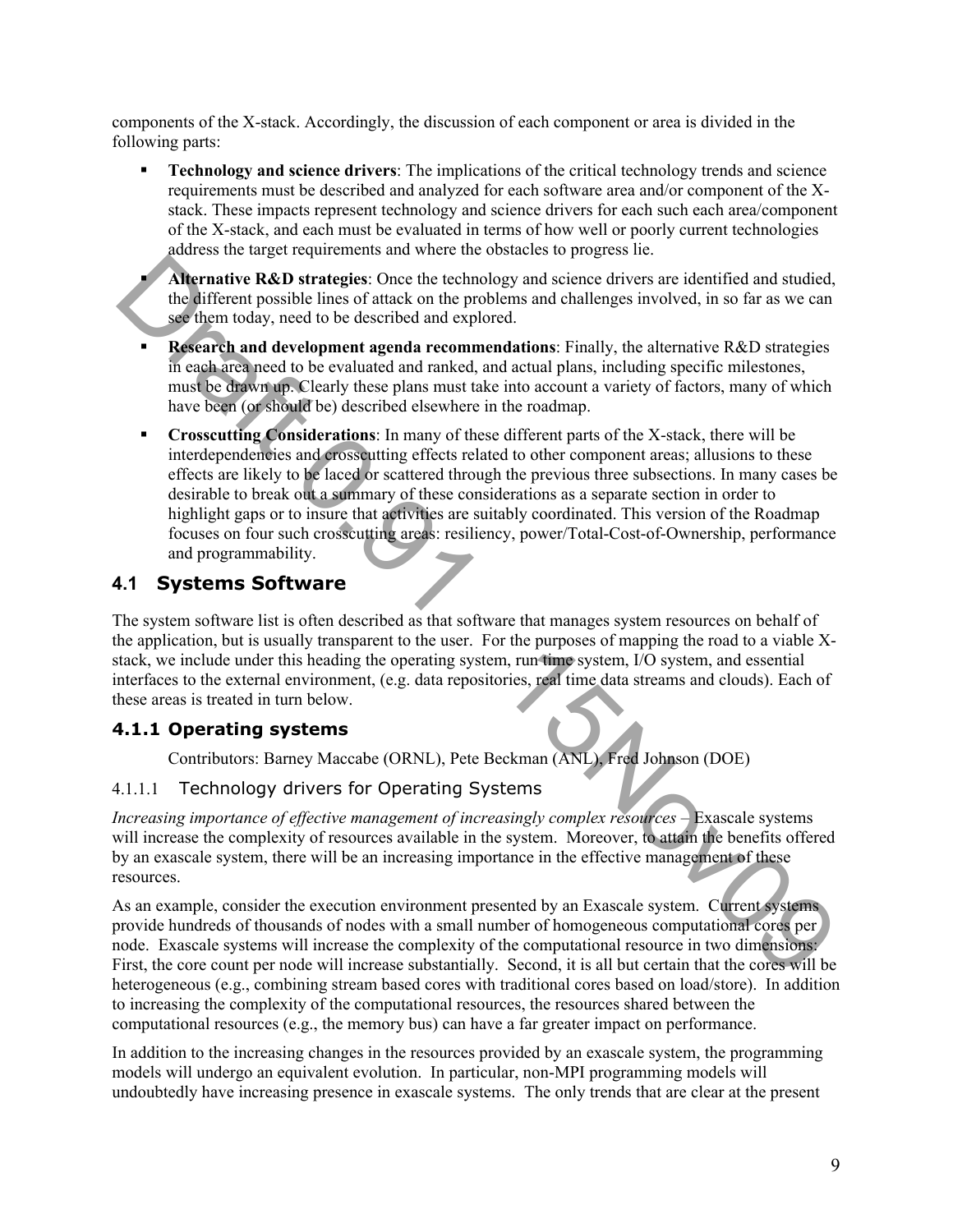time is there will be an increasing emphasis on data-centric computations and that programming models will continue to emphasize the management of distributed memory resources. Given the evolution in programming models, we can also expect that individual applications will incorporate multiple programming models. For example, a single application may incorporate components that are based on MPI and other components that are based on shmem. The particular combination of programming models may be distributed over time (different phases of the application) or space (some of the nodes run MPI; others run shmem).

The purpose of an operating system is to provide a bridge between the physical resources provided by a computing system and the runtime system needed to implement a programming model. Given the rapid change in resources and programming models, it is essential that we define a common operating system for the Exascale community. This will provide developer with a common set of APIs for the basis of their runtime systems. Moreover, it will provide the developers of Exascale systems with a common framework for exposing unique resources.

The ultimate goal of this Exascale community operating system is to provide a common API that could be used by a runtime system to support fully autonomic management of resources, including adaptive management policies that identify and react to load imbalances and the intermittent loss of resources (resilience). This requires that the APIs supported by the operating system expose low-level resource APIs and that the runtime is aware of the context (within the application) of a specific computation.

# 4.1.1.2 Alternative R&D strategies for Operating Systems

There are several approaches that could be adopted in the development of a community OS for Exascale systems. One approach is to evolve an existing OS, e.g., Linux, Plan 9, IBM's Compute Node Kernel. An alternate approach is to start with a new design to address the specific needs of Exascale systems. The first approach has the advantage that the APIs provided by the OS have already been defined and there are many runtime implementations that have already been developed for the APIs. Moreover, these operating systems also provide drivers for many of the devices that will be used in Exascale systems (e.g., the PCI bus). However, because the APIs are based on the resources provided by previous systems (many of these operating systems were defined nearly a half century ago), they may not provide the appropriate access to the resources provide by an Exascale system. In the end, it is likely that a hybrid approach, which builds on APIs and existing code bases and redesigns and modifies the most specialized components will prevail. The purite of an operating system is to provide a bridge between the physical resources provide by a more than the paramonic means the more of APIs for the EPAC comparison and the more of the more of the more of the more o

It is essential that the operating system maintain a high degree of flexibility. This can only be accomplished by minimizing the resource management strategies that are required by the operating system.

### 4.1.1.3 Recommended Research Agenda for Operating Systems

The first step in the development of a common OS for the Exascale community is to develop a framework for the OS, i.e., to complete the initial designs that will provide the foundation for the community OS. This should be undertaken by a small collection of researchers in the HPC-OS community who have significant experience with the implementation of HPC operating systems.

One of the critical challenges in developing HPC operating systems is our inability to study the impact of resource management decisions "at scale." To remedy this problem, we will need to develop a full system simulation capability. There are a number of efforts currently underway that address parts of the full system simulation capability; however, these efforts need to be coordinated to ensure that they provide the needed capability.

The most critical APIs provided by the community OS will include APIs to support inter- and intra-node communication, inter- and intra-node thread management, and explicit management of the memory hierarchy provided by the entire system. APIs to support energy management and resilience will also be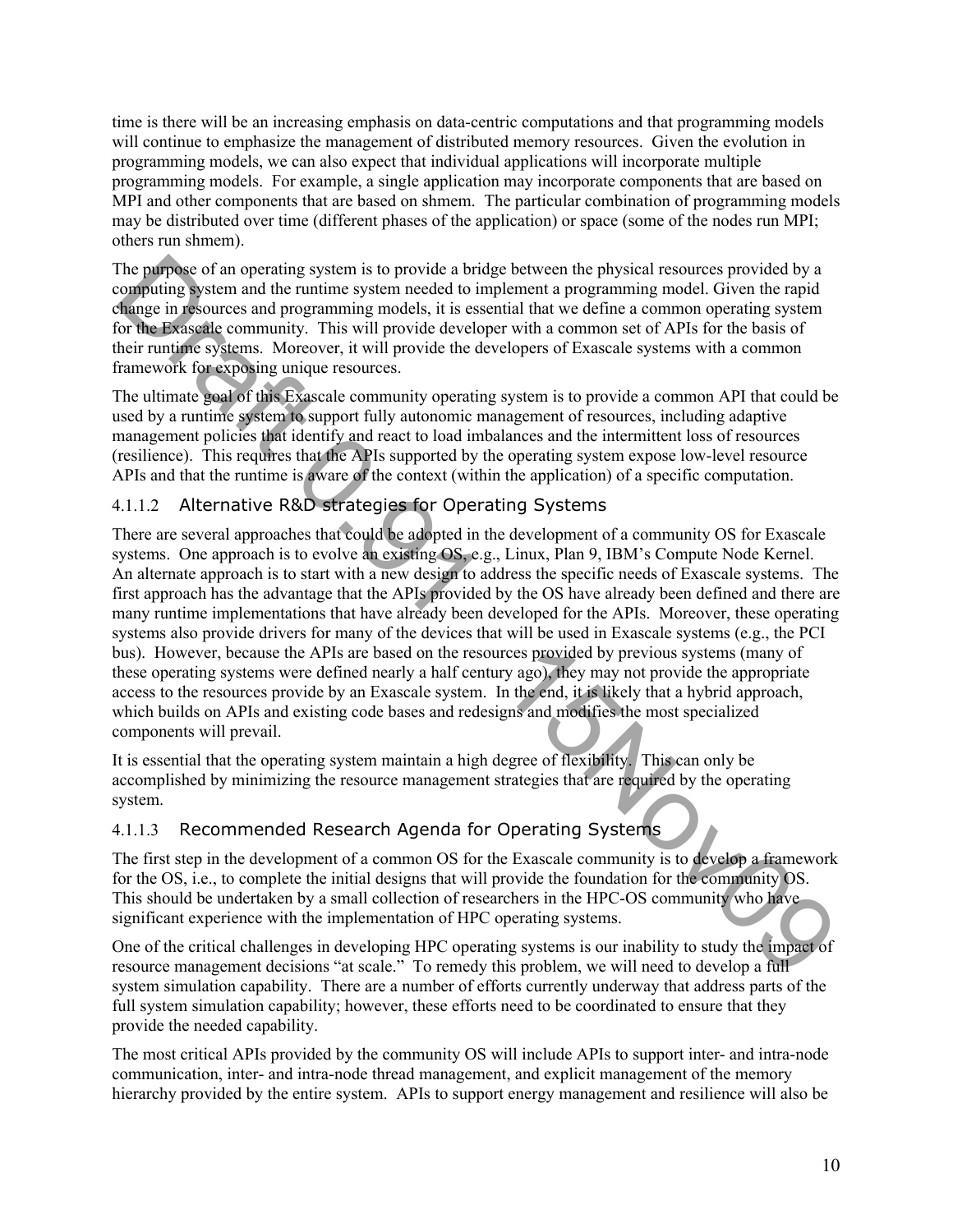critical; however, these APIs require more experience and, as such, their final definition should be deferred until the final stages of this research activity.

The critical research areas in which substantial, if not ground breaking, innovations will be required in order to reach this goal are the following:

- Fault tolerant/masking strategies for collective OS services
- Strategies and mechanisms for power/energy management
- Strategies for simulating full-scale systems
- General strategies for global (collective) OS services

| Strategies for simulating full-scale systems                                                                                                                                                                                                                                                                                                                                                                                                                                                                                                                                                                                                                                                                                                                                                                                                                                                                                                                                                                                                                                                                                                                                                                                                                                                                                                                                                                                                                                                                                                |                                                                                                                                                                                                                              |  |
|---------------------------------------------------------------------------------------------------------------------------------------------------------------------------------------------------------------------------------------------------------------------------------------------------------------------------------------------------------------------------------------------------------------------------------------------------------------------------------------------------------------------------------------------------------------------------------------------------------------------------------------------------------------------------------------------------------------------------------------------------------------------------------------------------------------------------------------------------------------------------------------------------------------------------------------------------------------------------------------------------------------------------------------------------------------------------------------------------------------------------------------------------------------------------------------------------------------------------------------------------------------------------------------------------------------------------------------------------------------------------------------------------------------------------------------------------------------------------------------------------------------------------------------------|------------------------------------------------------------------------------------------------------------------------------------------------------------------------------------------------------------------------------|--|
| ٠                                                                                                                                                                                                                                                                                                                                                                                                                                                                                                                                                                                                                                                                                                                                                                                                                                                                                                                                                                                                                                                                                                                                                                                                                                                                                                                                                                                                                                                                                                                                           | General strategies for global (collective) OS services                                                                                                                                                                       |  |
| <b>Time Frame</b>                                                                                                                                                                                                                                                                                                                                                                                                                                                                                                                                                                                                                                                                                                                                                                                                                                                                                                                                                                                                                                                                                                                                                                                                                                                                                                                                                                                                                                                                                                                           | <b>Targets and Milestones</b>                                                                                                                                                                                                |  |
| 2010-11                                                                                                                                                                                                                                                                                                                                                                                                                                                                                                                                                                                                                                                                                                                                                                                                                                                                                                                                                                                                                                                                                                                                                                                                                                                                                                                                                                                                                                                                                                                                     | Community defined framework for HPC operating systems. This framework will<br>define a set of core components and course grained APIs for accessing the resources<br>provided by an HPC system.                              |  |
| 2012-13                                                                                                                                                                                                                                                                                                                                                                                                                                                                                                                                                                                                                                                                                                                                                                                                                                                                                                                                                                                                                                                                                                                                                                                                                                                                                                                                                                                                                                                                                                                                     | Scalable, full-system simulation environment. A full system simulation environment<br>that can be used to evaluate resource management mechanisms at scale.                                                                  |  |
| 2014-15                                                                                                                                                                                                                                                                                                                                                                                                                                                                                                                                                                                                                                                                                                                                                                                                                                                                                                                                                                                                                                                                                                                                                                                                                                                                                                                                                                                                                                                                                                                                     | APIs for fine-grained management of inter-node communication, thread<br>management, and memory hierarchy management.                                                                                                         |  |
| 2016-17                                                                                                                                                                                                                                                                                                                                                                                                                                                                                                                                                                                                                                                                                                                                                                                                                                                                                                                                                                                                                                                                                                                                                                                                                                                                                                                                                                                                                                                                                                                                     | APIs for fine grained management of power (energy) and resilience.                                                                                                                                                           |  |
| 2018-19                                                                                                                                                                                                                                                                                                                                                                                                                                                                                                                                                                                                                                                                                                                                                                                                                                                                                                                                                                                                                                                                                                                                                                                                                                                                                                                                                                                                                                                                                                                                     | At least one runtime system that provides global, autonomic management of the<br>resources provided by an HPC system. This runtime system should provide for<br>transparent resilience in the presence of failing resources. |  |
| 4.1.2 Runtime Systems                                                                                                                                                                                                                                                                                                                                                                                                                                                                                                                                                                                                                                                                                                                                                                                                                                                                                                                                                                                                                                                                                                                                                                                                                                                                                                                                                                                                                                                                                                                       |                                                                                                                                                                                                                              |  |
| Contributors: Jesus Labarta (BSC, ES), Rajeev Thakur (ANL), Shinji Sumimoto (Fujitsu)                                                                                                                                                                                                                                                                                                                                                                                                                                                                                                                                                                                                                                                                                                                                                                                                                                                                                                                                                                                                                                                                                                                                                                                                                                                                                                                                                                                                                                                       |                                                                                                                                                                                                                              |  |
| 4.1.1.4                                                                                                                                                                                                                                                                                                                                                                                                                                                                                                                                                                                                                                                                                                                                                                                                                                                                                                                                                                                                                                                                                                                                                                                                                                                                                                                                                                                                                                                                                                                                     | Technology and Science drivers for Runtime Systems                                                                                                                                                                           |  |
| The role of a runtime system is to act on behalf of the application in matching its algorithm's<br>characteristics and requirements to the resources that the system makes available in order to optimize<br>performance and efficiency. By programming to the runtime system's interface, application developers<br>are freed from the mundane, but often difficult jobs of task scheduling, resource management and other<br>low level operations that would otherwise force them to think about the computer rather than the science<br>that they are trying to do. As description of the technology trends and science requirements above should<br>suggest, it will be extremely challenging to create runtime systems that can continue to fulfill this. The<br>design of tomorrow's runtime systems will be driven not only by dramatic increases in overall system<br>hierarchy and high variability in the performance and availability of hardware components, but also by<br>the expected diversity application characteristics, the multiplicity of different types of devices, and the<br>large latencies caused by deep memory subsystems. Against this background, two general constraints on<br>design and operation of X-stack runtime systems need to be highlighted: power/energy constraints and<br>application development cost. The first constraint establishes the objective for X-stack runtimes as<br><i>maximizing the achieved ratio of performance to power/energy consumption, instead of raw performance</i> |                                                                                                                                                                                                                              |  |

#### **4.1.2 Runtime Systems**

#### 4.1.1.4 Technology and Science drivers for Runtime Systems

The role of a runtime system is to act on behalf of the application in matching its algorithm's characteristics and requirements to the resources that the system makes available in order to optimize performance and efficiency. By programming to the runtime system's interface, application developers are freed from the mundane, but often difficult jobs of task scheduling, resource management and other low level operations that would otherwise force them to think about the computer rather than the science that they are trying to do. As description of the technology trends and science requirements above should suggest, it will be extremely challenging to create runtime systems that can continue to fulfill this. The design of tomorrow's runtime systems will be driven not only by dramatic increases in overall system hierarchy and high variability in the performance and availability of hardware components, but also by the expected diversity application characteristics, the multiplicity of different types of devices, and the large latencies caused by deep memory subsystems. Against this background, two general constraints on design and operation of X-stack runtime systems need to be highlighted: power/energy constraints and application development cost. The first constraint establishes the objective for X-stack runtimes as *maximizing the achieved ratio of performance to power/energy consumption*, instead of raw performance alone. The second constraint means that X-stack runtimes must focus on supporting the execution of the *same program* at all levels of the platform development chain, which is in line with the basic criteria for X-stack success (sec. 2).

The runtime system is the part of the software infrastructure where actual and more accurate information is available about system resource availability and performance; thus this component has the potential to make better-informed decisions on behalf of the application. To achieve this goal, however, and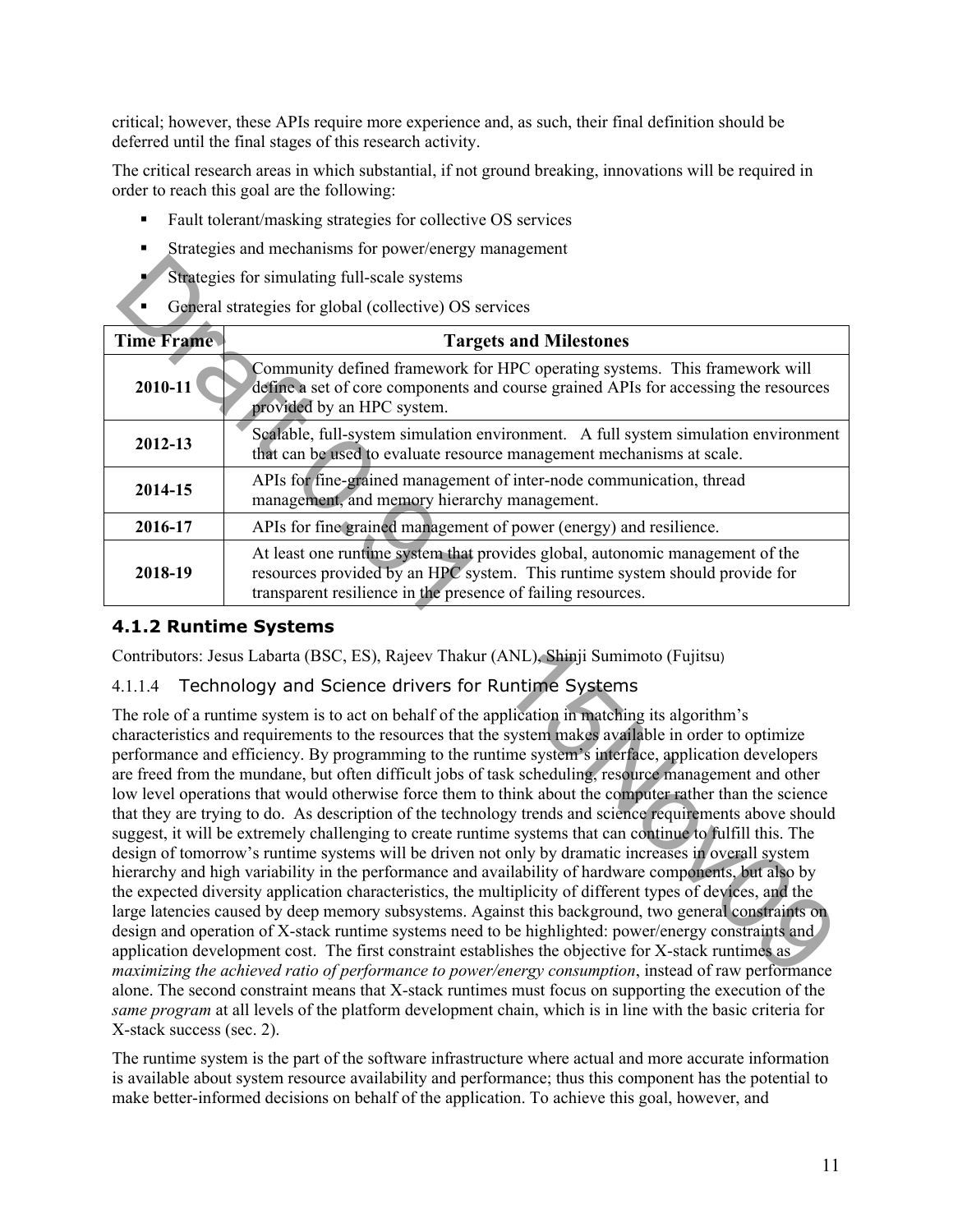successfully insulate application programmers from the complexities of extreme scale platforms, X-stack runtimes will have to incorporate much more intelligence than current technologies support. The real challenge will be to use this added intelligence affectively in the limited timeframe that is typically available at while the application runs.

### 4.1.2.2 Alternative R&D strategies for Runtime Systems

Several directions can and should be tried in order to create X-stack runtimes that achieve the targeted scale. The most obvious division of alternatives is in terms of degree of hierarchy, i.e. between alternatives that follow a flat runtime model (i.e., message passing), and those that follow a hierarchical model (e.g, shared memory within a node and message passing across nodes). In the latter case, the runtime hierarchy can have the same underlying model at different levels or use different models at different levels. Flat and hierarchical alternatives are not totally opposed in direction as the hybrid approach can certainly benefit from the flat approach pushing its capabilities to the limits. Another set of alternatives to explore general-purpose runtime systems, on the one hand, and application type/area specific (or customizable) runtime systems, capable of more effectively exploiting platform resources relative to special sets of needs, the other. cale. The most obvious division of sliteratives is in terms of degree of hierarchy, i.e. between the follow a flarentine product (e.g., since a passing), and those but it of the latter case, the stated mentroy within a nod

# 4.1.2.3 Recommended Research Agenda for Runtime Systems

Different topics are identified as challenging research topics, including heterogeneity, asynchrony, reduction of process management and synchronization overheads, provision of shared naming/addressing spaces, optimization of communication infrastructure, scheduling for parallel efficiency and memory efficiency, memory management, and application specific customizability.

These topics can be grouped in four priority research directions:

- **Heterogeneity:**
	- o Research challenge: X-stack runtime systems will have to work on several different platforms, each of them heterogeneous, and this will certainly prove challenging. The objective will be to optimize the application's utilization of resources for best power/performance by helping the application adapt to and the exploit the level of granularity supported by the underlying hardware.
	- o Anticipated research directions: unified/transparent accelerator runtime models; exploitation of systems with heterogeneous (functionality/performance) nodes and interconnects; scheduling for latency tolerance and bandwidth minimization; and adaptive selection of granularity. This type of research is also expected to be useful for homogeneous multicores.
	- o Impact: Research in this dimension broaden the portability of programs, decoupling the specification of the computations from details of the underlying hardware, thereby allowing programmers to focus more exclusively on their science.
- **Load balance:**
	- o Research challenge: A key challenge is to adapt to the unavoidable variability in time and space (processes/processors) of future applications and systems. This will have to be done with the objective of optimizing resource utilization and execution time.
	- o Anticipated research directions: general purpose self tuned runtimes that detect imbalance and reallocate resources (e.g. cores, storage, DVFS, bandwidth) within/across processes and other entities at the different level(s); virtualization based mechanisms to support load balancing; minimization of the impact of temporary resource shortages, such as those caused (at different granularity levels) by OS noise, partial job preemptions, etc.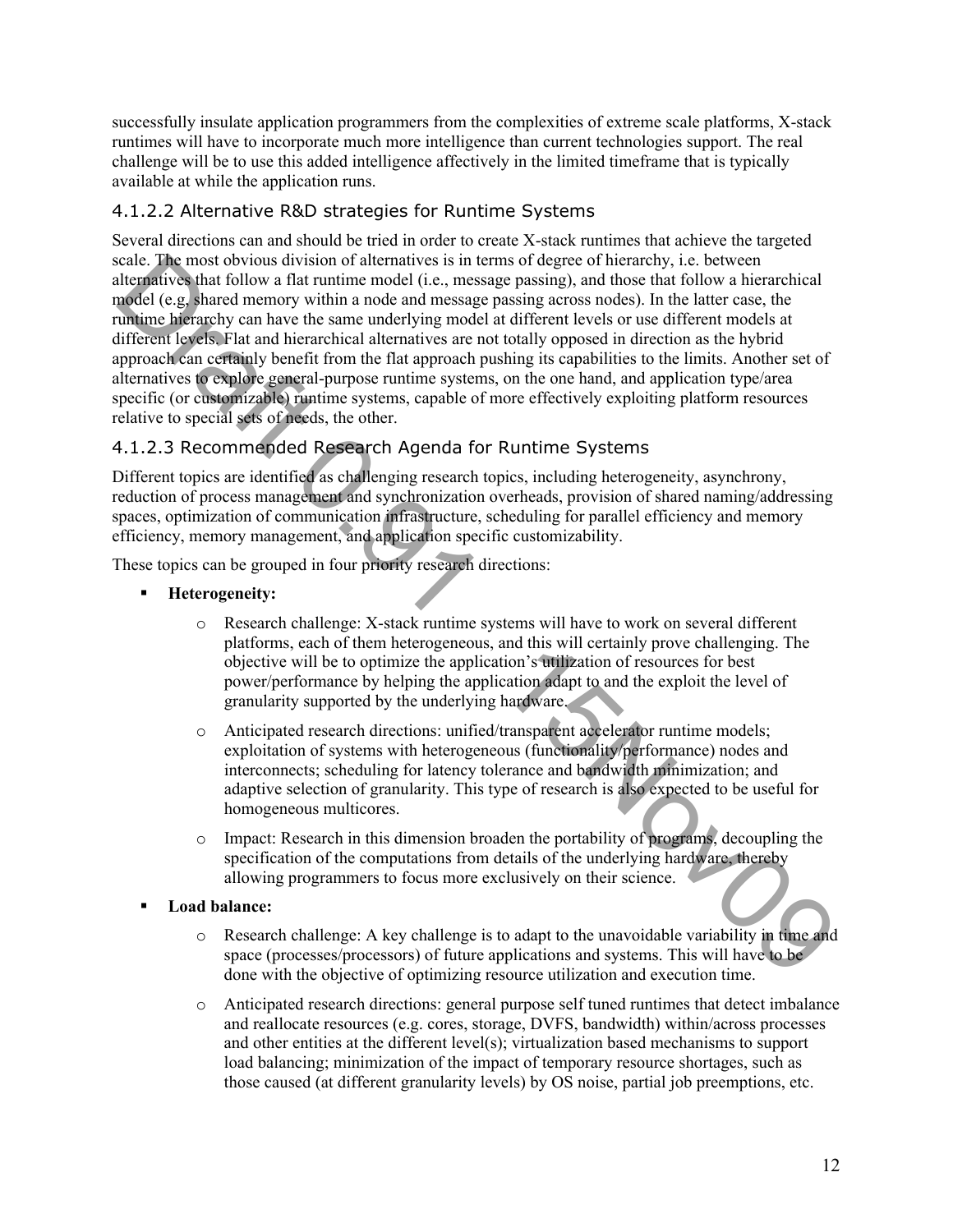o Impact: research in this direction will result in self-tuned runtimes that will counteract at fine granularity unforeseen variability in application load and availability and performance of resources, thus reducing the frequency at which more expensive application-level rebalancing approaches will have to be used. Globally, this will significantly reduce the effort requested to the programmers to achieve efficient resource utilization and make sure that the resources that cannot be profitably used are returned to the system to be reallocated.

#### **Flat runtimes:**

- A key challenge is to try and increase the scalability of existing and proposed models with respect to the resources required for their implementation and the overheads they incur. This includes the need to optimize the utilization that is presently achieved of internal resources such as adaptors and communication infrastructure. Also, typical practices today where globally synchronizing calls (barriers, collectives) represent big limitations at large scale will have to be addressed.
- o Foreseen research directions are: optimization of resources/infrastructure needed for the implementation of the runtime (e.g., memory used by message passing libraries, overheads for process management and synchronization) and increased usage of prediction techniques to accelerate the runtime, or at least introduction of high levels of asynchrony and communication/computation overlap (i.e., asynchronous MPI collectives, APGAS approaches, data-flow task based approaches); provide hierarchical implementations of flat models (e.g., thread based MPI, optimization of collective operations) ; adapt communication subsystems to application characteristics (routing, mapping, RDMA, etc.) **For truntimes:**<br>
A correlation of the probability of existing and proposed models<br>
A key challenge is to try and increase the sealability of existing and proposed models<br>
with respect to the resources required for their i
	- o Impact: research in this direction will result in increased scalability of basic models. Techniques developed here will also be beneficial for the hierarchical approach. Globally, this will extend the lifespan of existing codes and will help absorb the shock that the transition to exascale represents.

#### **Hierarchical/hybrid runtimes:**

- o A key challenge is how to properly match the potentially different semantics of the models at different levels as well as to ensure that the scheduling decisions taken at each of them have positive interference. This matching between models must also consider the actual matching of the execution to the underlying hardware structure and ensure an efficient utilization of the resources for any target machine. Constraining the size of the name/address spaces (i.e. ranks, amount of shared state) while still providing a fair level of concurrency/flexibility within each level is one of the challenges that motivates the hierarchical approach.
- o Foreseen research directions are: experimentation on different hierarchical integrations of runtimes to support models, such as MPI+other threading or task based models, threading models+accelerators, MPI+threading+accelerators, MPI+PGAS, and hierarchical taskbased models with very different task granularities at each level. Techniques to support encapsulation, modularity, and reuse; selection of appropriate number of entities (processes/threads) at each level in the hierarchy and the mapping to actual hardware resources; automatic memory placement, association, and affinity scheduling.
- o Impact: research in this direction will result in effectively matching the execution to the available resources. It will enable smooth migration paths from today's flat codes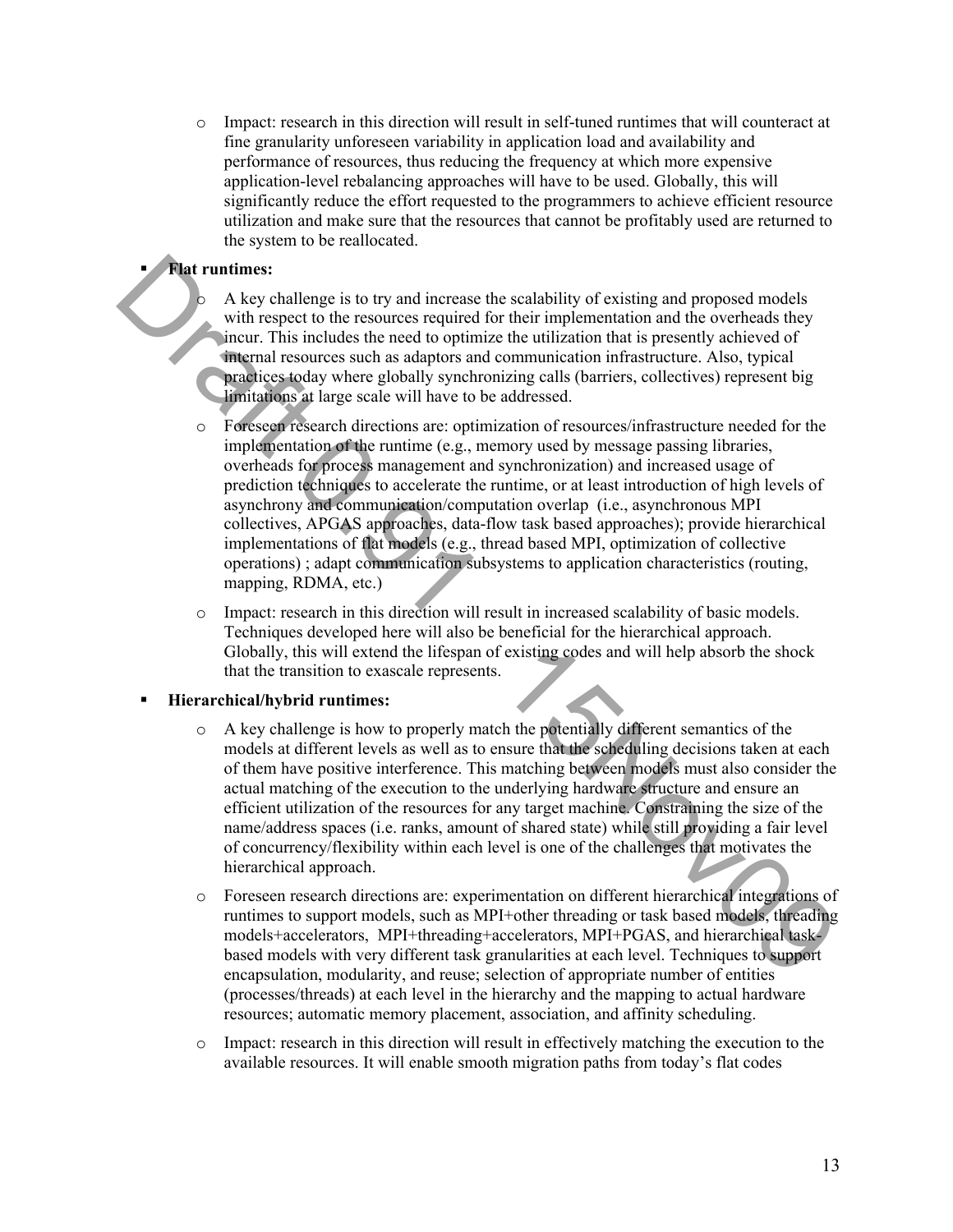| <b>Time Frame</b> | <b>Targets and Milestones</b>                                                                                                                                                                                                                                                                                                                                                                                                                                                                                                                       |
|-------------------|-----------------------------------------------------------------------------------------------------------------------------------------------------------------------------------------------------------------------------------------------------------------------------------------------------------------------------------------------------------------------------------------------------------------------------------------------------------------------------------------------------------------------------------------------------|
| 2010-11           | Asynchrony/overlap: Demonstrate for both flat and hierarchical models 3x (??)<br>scalability for strong scaling situations where efficiency would otherwise be very low<br>$(i.e. 30\%)$<br>Why: Fighting variance is a lost battle, learn to live with it. Synchronous behavior is<br>extremely sensitive to variance and does not forgive communication delays                                                                                                                                                                                    |
| 2012-13           | Heterogeneity: Demonstrate that "same" code can be run on different heterogeneous<br>systems.<br>Locality aware scheduling: demonstrate that automatic locality aware scheduling can<br>get a factor of 5x (??) in highly NUMA memory architectures.<br>Why: By then, everybody will have experienced that rewriting the same application<br>for every new platform is not a viable alternative. Machines will have deep,<br>noncoherent memory hierarchies and we have to demonstrate we know how to use<br>them.                                  |
| 2014-15           | Optimizing runtime: general purpose runtime automatically achieving load balance,<br>optimized network usage and communication/computation overlap, minimize<br>memory consumption at large scale, maximization of performance to power ratio,<br>malleability, tolerance to performance noise/interference, and on heterogeneous<br>systems.<br>Why: Complexity of systems will require automatic tuning support to optimize the<br>utilization of resources, which will not be feasible by static, user-specified schedules<br>and partitionings. |
| 2016-17           | Fault tolerant run time: tolerating injections rates of 10 errors per hour. (cooperating<br>with application provided information and recovery mechanisms for some errors)<br>Why: by then systems will have frequent failures and it will be necessary to<br>anticipate and react to them in order that the application deliver useful results.                                                                                                                                                                                                    |
| 2018-19           | Fully decoupling run time: dynamically handling all types of resources such as cores,<br>bandwidth, logical and physical (i.e. controlling replication of data, coherency and<br>consistency, changes in the layout as more appropriate for the specific<br>cores/accelerators).<br>Why: underlying system complexity and application complexity that will have to be<br>matched in a very dynamic environment.                                                                                                                                     |
|                   | 4.1.2.5 Crosscutting considerations                                                                                                                                                                                                                                                                                                                                                                                                                                                                                                                 |
|                   | The runtime functionality interacts with all cross cutting areas.                                                                                                                                                                                                                                                                                                                                                                                                                                                                                   |
|                   | Power management: The runtime will be responsible for measuring the application performance<br>and decide the appropriate setups (frequency and voltage, duty cycles, etc.) for the knobs that the<br>underlying hardware will provide.                                                                                                                                                                                                                                                                                                             |

#### 4.1.2.4 Recommended Research Agenda

#### 4.1.2.5 Crosscutting considerations

- **Power management:** The runtime will be responsible for measuring the application performance and decide the appropriate setups (frequency and voltage, duty cycles, etc.) for the knobs that the underlying hardware will provide.
- **Performance:** The runtime will have to be instrumented to provide detailed information to monitoring systems such that they can report appropriate measurements to upper levels of the resource management infrastructure (ie. job scheduler) or to the user. The runtime will also need monitoring information about the performance of the computational activity of the application to take decisions of most appropriate resource for them or to select the appropriate power mode.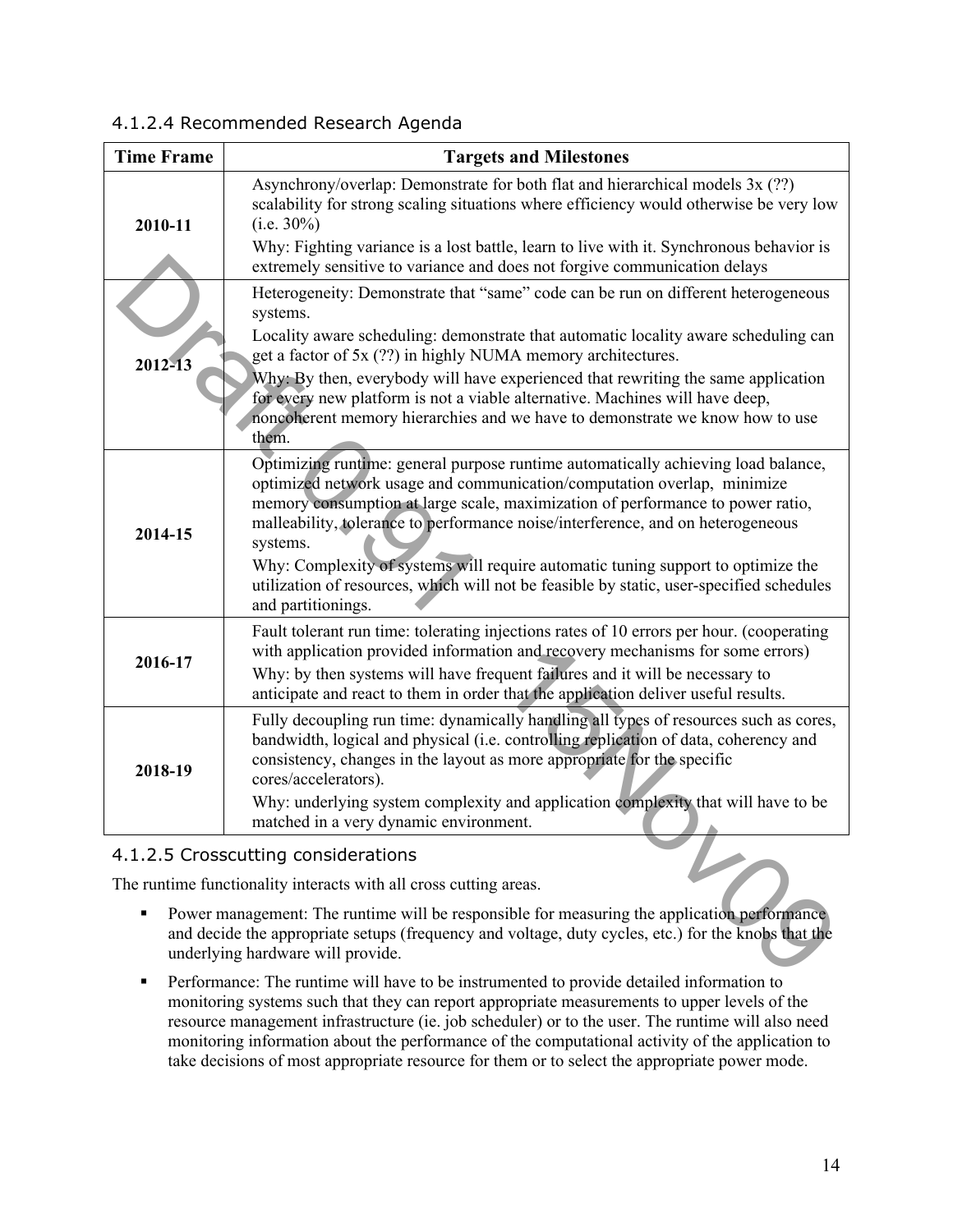- Resilience: The runtime will be responsible for implementing some fine grain mechanisms (ie. reissue failed tasks, control speculative state) as well as to decide when to fire coarse grain mechanisms and the actual amount of state they should handle.
- Programmability: The runtime will have to implement the features needed to support the various programming models used on exascale systems

Global coordination between levels (architecture, runtime, compiler, job schedulers, etc.) is needed.

# **4.1.2 I/O systems**

Contributors: Alok Choudhary (Northwestern U.), Yutaka Ishikawa (U. of Tokyo, JP)

#### 4.1.2.1 Technology and Science drivers for I/O Systems

There are many technology and science drivers for I/O systems ranging from architectural alternatives for I/O systems, the underlying application requirements or purpose for doing I/O, I/O software stack, the expected capabilities of the devices and fault resiliency. The data management (discussed in detail in the Scientific Data Management Section), life-cycle, its future usage and availability also have influence on how I/O system software should be designed. Given the current state of I/O and storage systems in petascale systems, incremental solutions in most aspects are unlikely to provide the required capabilities in exascale systems. I/O architectures, when designed as separate and independent components from the compute infrastructure have already shown not to be scalable as needed. That is, traditionally, I/O has been considered as a separate activity which is performed before or after the main simulation or analysis computation, or periodically for activities such as checkpointing, but still as separate overhead. This mindset in designing architectures, software and applications must change if true potential of exascale systems is to be exploited. I/O should be considered an integral activity to be optimized while architecting the system and the underlying software. File systems, that have mainly been adapted from the legacy (sequential) file systems, with overly constraining semantics are not scalable. Traditional interfaces in file systems and storage systems, or even in some cases, higher level data libraries, are designed to handle the worst-case scenarios for conflicts, synchronization, coherence; mostly ignoring the purpose of the I/O by an application, which is an important source of information for scaling I/O performance when millions of cores simultaneously access the I/O system. Emerging storage devices such as solid-state disks (SSDs) or Storage Class Memories (SCM) have the potential to significantly alter the I/O architectures, systems, performance and the software system to exploit them. These emerging technologies also have significant potential to optimize power consumption. Resiliency of an application under failures in an exascale system will depend significantly on the I/O systems, its capabilities, capacity and performance because saving the state of the system in the form of checkpoints is likely to continue as one of the approaches. **4.1.2 T/O systems**<br>
Contributors: Alok Choudhary (Northwestern U.), Yutaka Ishikawa (U. of Tokyo, JP)<br>
1.1.2. The redemology and Science drivers for I/O systems ranging from architectural alternatives for<br>
There are many

#### 4.1.2.2 Alternative R&D strategies for I/O Systems

There are many R&D strategies at different levels of the architecture and software stack (see below) that can potentially address the above technology drivers and for exascale systems. The metrics of I/O systems are performance, scalability, adaptability of applications, programmability, and fault resiliency.

1. Delegation and Customization within I/O Middleware: The best place for optimizing and scaling I/O is the middleware within user space because that's where the most amount of semantic, data distribution, data usage and access pattern information is available. The middleware is not only for the single user space, but also cooperating with other user file I/O activities on the machine so that the system-wide optimization could be performed. The concept of delegation within I/O middleware entails the use of a small fraction of the system, on which the middleware exists and runs within user space to perform I/O relation functions and optimizations on behalf of the applications. Using the application requirements, it can perform intelligent and proactive caching, data reorganization, optimizations, smoothening of I/O accesses from bursty to smooth patterns. This approach can provide services to the applications in such a way that the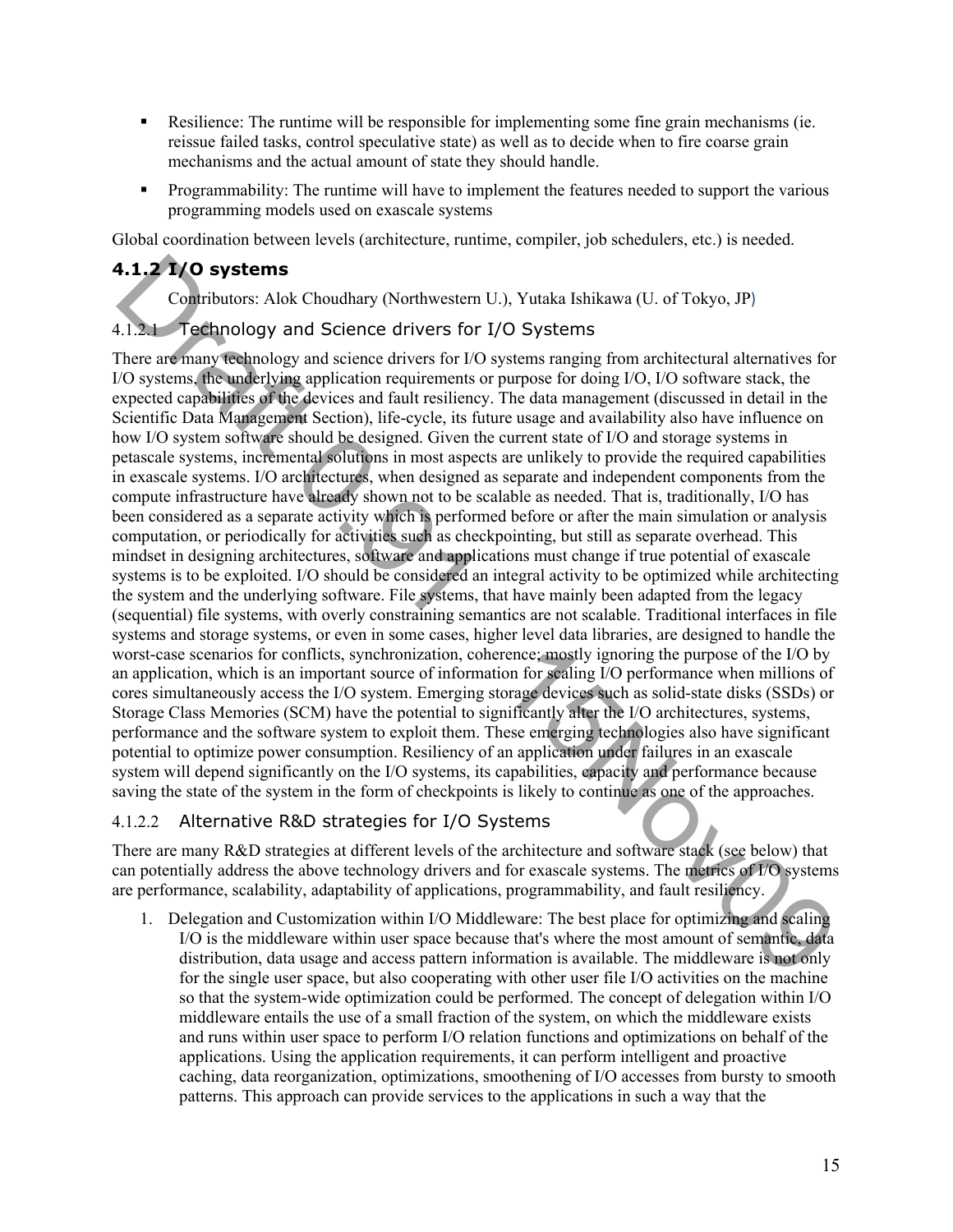application can customize the resources used based on its requirements. The delegation and customization approach also has the opportunity to perform various functions on data while it is being produced or its preprocessing before it is consumed. The availability of multicore nodes enable the opportunity to use one or more cores on each node to perform I/O services to using an exclusive set of select nodes, providing a range of customization options including locality enhancements.

- 2. Active Storage and Online Analysis: The concept of active storage is based on a premise that modern storage architectures might include usable processing resources at the storage nodes that can be exploited for performing various important tasks including data analysis, organization, redistribution etc. This concept has a significant potential to help improve the performance and knowledge discovery by exploiting the significant processing power within the caching and delegate nodes or within the storage system. The potential use of significant more memory and GPGPUs and FPGA types of accelerators for data reformatting, subsetting, analysis and searching make it even more attractive. However, the potential for developing these should be explored within the runtime middleware (e.g., MPI-IO or higher level libraries) or at the file system layer. These layers should be modified to provide appropriate interfaces to enable this capability. Online analytics can potentially reduce the need to store certain types of data if all the necessary information and knowledge from this data can be derived while it is available.
- 3. Purpose-driven I/O Software Layers: The traditional homogeneous I/O interfaces do not explicitly exploit the purpose of an I/O operation. A checkpointing I/O activity is different from an I/O activity, which stores data for future analysis using some other access pattern. An example of the latter is the use of data in analyzing a subset of variables along time axis. Optimizations in the two activities may require different approaches by the software layers. The software layers from file systems, middleware and high-level should be modified with incorporation of these capabilities by exploiting the purpose of I/O.
- 4. Software Systems for Integration of Emerging Storage Devices: There is a significant potential of emerging storage devices such as Solid-State Devices (SSD) and Storage Class Memories (SCM) to improve performance, reduce power consumption, improve caching; and can potentially reduce/eliminate explicit I/O activities and traffic on traditional disks if they are transparently incorporated within the I/O software layers. Research and development of newer I/O models, and different layers of software systems including file system and middleware would be very important for the exploitation of these devices. Various approaches must be investigated along with the various options of using these devices within the exascale architecture (e.g., an SCM devices being part of each node's memory hierarchy to them being part of a separate section (subset) of the architecture that have these devices). These alternatives will have implications in how various layers are designed and optimized, and should be topics for research and development. Furthermore, power optimizations approaches in software layers should be explored. modem storage architectures might include usable processing esonuces at the solving and a chapted that the exploited for performing carries including that are exploited to performance and the exploiting that including the
	- 5. Extend Current File Systems: In this approach, efforts may be made to extend current file systems to address the parallelism and performance needed. However, given the current capabilities and performance of these files systems, which are derived from conservative and reactive designs and with strict sequential semantics, the chances of success of this approach are limited.
	- 6. Develop New Approach to Scalable Parallel File Systems: Newer models, interfaces and approaches, which are not limited by sequential semantics and consistency models, that incorporate newer and highly scalable metadata techniques, that can exploit information available from user and higher levels and that can incorporate newer storage devices and hierarchies would be important.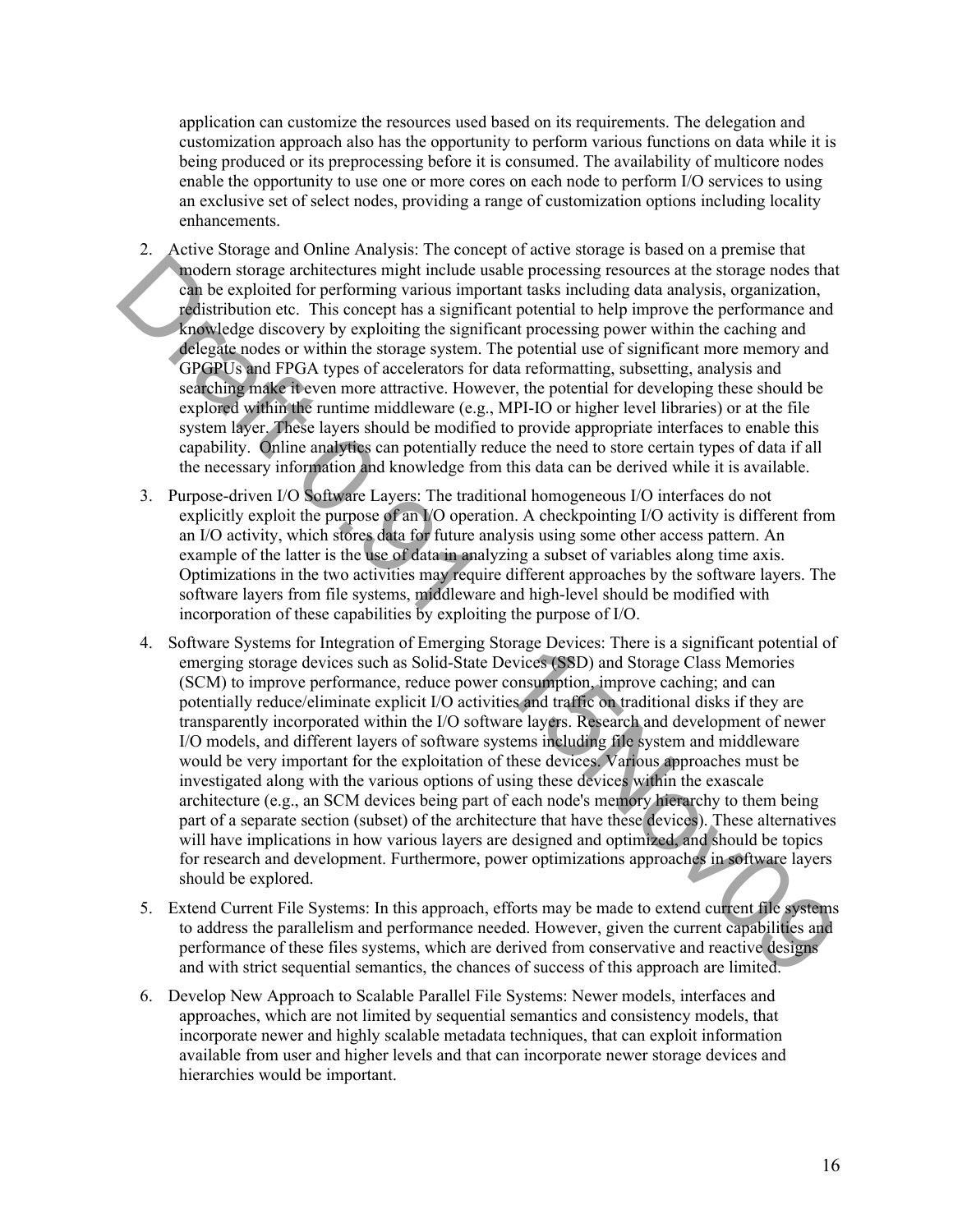- 7. Incorporate I/O into Programming Models and Languages: Language features and programming model capabilities in which users can use the programming models and language to provide the I/O requirements, access patterns and other high-level information, which can be further be used by compilers to optimize I/O, pipeline I/O, and intelligently schedule I/O to maximize overlap with other computations; and in which multicore architectures can be exploited to utilize cores for enhancing I/O performance; specify online analysis functions on delegate systems of active storage are important research areas.
- 8. Wide-Area I/O and integration of external Storage Systems: This topic has components within the Scientific data management section. Scalable techniques are needed in which parallelism in accessing storage devices is integrated with parallelism with network streaming. Also, integrating parallel streaming of data over the network, using similar principles as those in parallel I/O would be important.

# 4.1.2.3 Recommended Research Agenda I/O Systems

| Wide-Area I/O and integration of external Storage Systems: This topic has components within the<br>8.<br>Scientific data management section. Scalable techniques are needed in which parallelism in<br>accessing storage devices is integrated with parallelism with network streaming. Also,<br>integrating parallel streaming of data over the network, using similar principles as those in<br>parallel I/O would be important. |                                                                                                                                                                                                                                                                                                                                               |
|------------------------------------------------------------------------------------------------------------------------------------------------------------------------------------------------------------------------------------------------------------------------------------------------------------------------------------------------------------------------------------------------------------------------------------|-----------------------------------------------------------------------------------------------------------------------------------------------------------------------------------------------------------------------------------------------------------------------------------------------------------------------------------------------|
| 4.1.2.3                                                                                                                                                                                                                                                                                                                                                                                                                            | Recommended Research Agenda I/O Systems                                                                                                                                                                                                                                                                                                       |
| The recommended research agenda for I/O systems is all items above except item 5.                                                                                                                                                                                                                                                                                                                                                  |                                                                                                                                                                                                                                                                                                                                               |
| <b>Time Frame</b>                                                                                                                                                                                                                                                                                                                                                                                                                  | <b>Targets and Milestones</b>                                                                                                                                                                                                                                                                                                                 |
| 2010-11                                                                                                                                                                                                                                                                                                                                                                                                                            | I/O delegation concepts in various I/O software layers<br>n,<br>New abstractions and approaches to Parallel File Systems<br>Protocols for parallel data transfers for wide-area I/O<br>п                                                                                                                                                      |
| 2012-13                                                                                                                                                                                                                                                                                                                                                                                                                            | Initial I/O Runtime and file system systems for SCM/SSD devices,<br>٠<br>Develop Purpose-driven I/O Software Layers<br>п<br>I/O delegation optimizations including analytics and data processing capabilities<br>٠<br>Programming language and model constructs for I/O integration<br>٠                                                      |
| 2014-15                                                                                                                                                                                                                                                                                                                                                                                                                            | Active Storage alternatives in runtime and file systems<br>$\blacksquare$<br>Customizable I/O APIs and implementations<br>Tuned I/O API implementations demonstrated with new memory hierarchy<br>п<br>components that include SCM.<br>Scalable tools with parallel I/O and parallel streaming for wide-area I/O<br>٠                         |
| 2016-17                                                                                                                                                                                                                                                                                                                                                                                                                            | Newer Programming Models and Languages capabilities enabled for active<br>٠<br>storage<br>Fault resiliency and low power capabilities added in the I/O software layers<br>٠<br>Integration of Online Analysis within Active Storage architecture with new<br>storage devices (SCM)<br>Protocol conversion capabilities for wide-area I/O<br>٠ |
| 2018-19                                                                                                                                                                                                                                                                                                                                                                                                                            | File systems and runtime software layers for Exascale I/O optimized for new<br>٠<br>storage devices<br>Power-performance optimization capabilities in I/O software layers<br>٠<br>Scalable software layers for wide-area I/O integrated with schedulers with<br>٠<br>special-purpose protocols for external networks                          |

#### 4.1.2.4 Crosscutting considerations

The architecture of the systems in general and in particular for storage and I/O systems, and their use of emerging devices will influence the I/O system software. Architectures should consider the issues outlined above in designing the I/O systems. I/O related communication and storage device usage would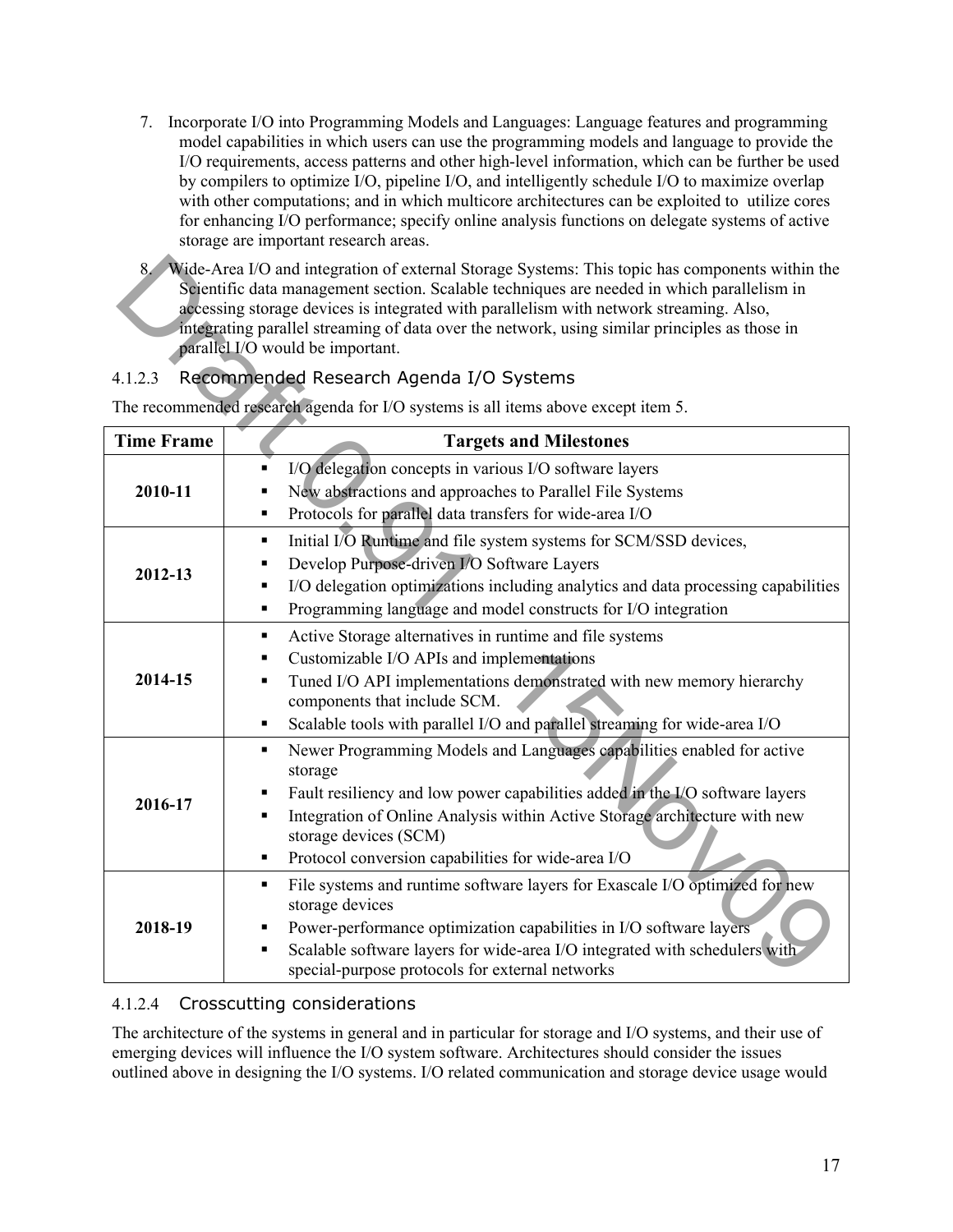significantly influence power optimizations. The I/O system software clearly has implications on resiliency, the schedulers, the operating systems and programming models and languages.

# **4.1.3 External Environments**

4.1.3.1 Technology and Science drivers for External Environments

Lots of words

4.1.3.2 Alternative R&D strategies for External Environments

Lots of words

4.1.3.3 Recommended Research Agenda External Environments

Lots of words

Crosscutting considerations

Lots of words

### **4.1.4 Systems Management**

Contributors: Robert Wisniewski (IBM) and Bill Kramer (NCSA)

Systems management comprises a broad range of technical areas. We divided the topics into five areas to be able to more tightly describe the challenges, research directions, and impact of each. The first area was "Resource control and scheduling". This is an area includes configuring, start-up and reconfiguring the machine, defining limits for resource capacity and quality, provisioning the resources, and workflow management. The second category is "Security" and includes authentication and authorization, integrity of the system, data integrity, and detecting anomalous behavior and inappropriate use. The third category is "Integration and test". It involves managing and maintaining the health of the system and performing continuous diagnostics. A related fourth category is "Logging, reporting, and analyzing information". The data consists of a static definition of machine (what hardware exists and how it is connected), the dynamic state of the machine (what nodes are up, what jobs are running, how much power is being used), RAS (Reliability, Availability, Serviceability) events (warning or error conditions, alerts), and session log information (what jobs ran, how long, how much resource they consumed). The final category ,"External coordination of resources", is how the machine coordinates with external components, for example how the HPC machine fits in a cloud. It comprises a common communication infrastructure, reporting errors in a standardized way, and integrating with in a distributed computing environment. 1.132 Alternative R&D strategies for External Environments<br>
2.63 of words<br>
2.65 of words<br>
2.65 of words<br>
2.65 of words<br>
2.65 of words<br>
2.65 of words<br>
2.65 of words<br>
2.65 of words<br>
2.65 of words<br>
2.65 of words<br>
2.65 of word

### 4.1.4.1 Recommended Research Agenda for Systems Management

We group the five above described topics in three areas for defining needed deliverables by the community. "Resource control and scheduling" and "External coordination of resources" is category 1, "Security" is category 2, and "Integration and test" and "Logging, reporting, and analyzing information", is category 3.

| <b>Time Frame</b> | <b>Targets and Milestones</b>                                                                                                                                                                                                                                                                                                                                                                                                                                                     |
|-------------------|-----------------------------------------------------------------------------------------------------------------------------------------------------------------------------------------------------------------------------------------------------------------------------------------------------------------------------------------------------------------------------------------------------------------------------------------------------------------------------------|
| 2010-11           | Category 1) Create and validate an analytic model and simulation capability for<br>Exascale resource management that spans different implementation of job and<br>resource management systems. This will enable experimentation of alternative<br>designs that will accelerate implementation in the later time frames.<br>Category 2) Fine-grained authentication: being able to provide access to individual or<br>classes of resources to a single user or to groups of users. |
| 2012-13           | Category 1) Dynamic provisioning of traditional resources: being able to on-the-fly<br>provide applications with more nodes and memory.                                                                                                                                                                                                                                                                                                                                           |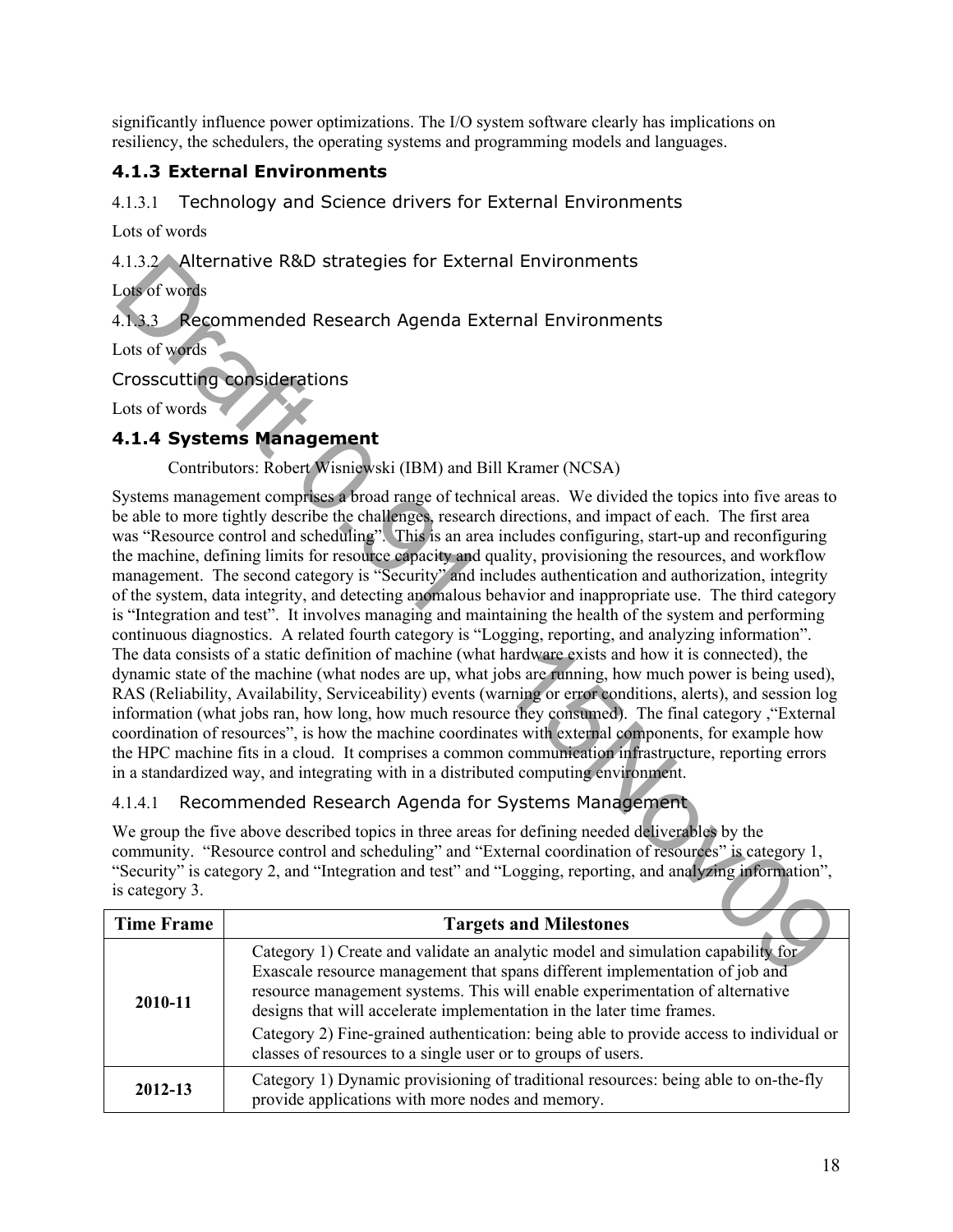|                                                                                                                                                                                                                                                                                                                                                                                                                                                                                                                                                                                                                                                                                                                                                                             | Category 3) Unified framework for event collection: providing a community-agreed-<br>upon standard format for events across machines and sub-systems within a machine.                                                                                                                                                                                                                                                                                                                                                                                                                                                           |
|-----------------------------------------------------------------------------------------------------------------------------------------------------------------------------------------------------------------------------------------------------------------------------------------------------------------------------------------------------------------------------------------------------------------------------------------------------------------------------------------------------------------------------------------------------------------------------------------------------------------------------------------------------------------------------------------------------------------------------------------------------------------------------|----------------------------------------------------------------------------------------------------------------------------------------------------------------------------------------------------------------------------------------------------------------------------------------------------------------------------------------------------------------------------------------------------------------------------------------------------------------------------------------------------------------------------------------------------------------------------------------------------------------------------------|
| 2014-15                                                                                                                                                                                                                                                                                                                                                                                                                                                                                                                                                                                                                                                                                                                                                                     | Category 1) Expand the analytic model and simulation capability for Exascale<br>resource management to include External Coordination of Services.<br>Category 2) Security validation of diverse components: providing a methodology for<br>the different components in a system to ensure that security is maintained across the<br>components.<br>Category 3) Model and filter for event analysis: Using the data produced by the                                                                                                                                                                                               |
|                                                                                                                                                                                                                                                                                                                                                                                                                                                                                                                                                                                                                                                                                                                                                                             | above unified framework to produce models representing the system for<br>understanding how different policies would impact the system, and providing filters,<br>some of which should be stateful (dependent on the dynamic state of the machine).                                                                                                                                                                                                                                                                                                                                                                               |
| 2016-17                                                                                                                                                                                                                                                                                                                                                                                                                                                                                                                                                                                                                                                                                                                                                                     | Category 1) Integrated non-traditional resources, such as bandwidth, power: by using<br>the above models and filters, and the dynamic provisioning of resources, provide the<br>ability to manage new important resource such power and data motion.<br>Category 3) Continual monitoring and test: by building on the unified framework for<br>collecting data and filters, provide real-time monitoring and testing of the machine.                                                                                                                                                                                             |
| 2018-19                                                                                                                                                                                                                                                                                                                                                                                                                                                                                                                                                                                                                                                                                                                                                                     | Category 1) Continual resource failure and dynamic reallocation: Using the above<br>proactive failure detection as input, and the above described dynamic provisioning of<br>traditional and non-traditional resources, provide the ability to keep the machine<br>running in the presence of continual failures by reallocating resources.<br>Category 2) Hardware support for full system security: need "defense in depth"<br>security so that security does not solely rely on access control to the machine,<br>develop end-to-end methodologies including integrated hardware to protect all<br>components of the machine. |
|                                                                                                                                                                                                                                                                                                                                                                                                                                                                                                                                                                                                                                                                                                                                                                             | Category 3) Proactive failure detection: For an exascale machine with the high<br>component count and failure rate, it will be important to proactively predict failures.<br>By building on the above continual monitoring and analysis tools, provide the ability<br>to predict failures.                                                                                                                                                                                                                                                                                                                                       |
| 4.1.4.2                                                                                                                                                                                                                                                                                                                                                                                                                                                                                                                                                                                                                                                                                                                                                                     | Technology and Science Drivers for System Management                                                                                                                                                                                                                                                                                                                                                                                                                                                                                                                                                                             |
| In addition to the fundamental drivers mentioned above (scale, component count, scale, failure rates, etc.)<br>there are additional technical challenges for System Management. The first challenge is the fact there is a<br>"real time" component to all system management tasks, albeit the time periods range from microseconds<br>to weeks. Whether it is "running the right task at the right time", "getting the right data to the right place<br>at the right time", getting an exascale system integrated and tested in a timely manner or responding to<br>attempted security compromises, all system management tasks have to be responsive. In the exascale<br>time the tasks also have to be automatous and proactive in order to stay within response limits. |                                                                                                                                                                                                                                                                                                                                                                                                                                                                                                                                                                                                                                  |
| Another driver for exascale system management is that the limited resources that have been used in<br>system resource control and scheduling for the giga to peta scale - is processors and computational<br>operations – are no longer the most constrained resource at exascale. DARPA studies listed in this report<br>document data movement, rather than computational processing, will be the constrained resource at<br>. This is a consistent of the contract constraint in the constraint of the constraint of the bigger                                                                                                                                                                                                                                          |                                                                                                                                                                                                                                                                                                                                                                                                                                                                                                                                                                                                                                  |

### 4.1.4.2 Technology and Science Drivers for System Management

Another driver for exascale system management is that the limited resources that have been used in system resource control and scheduling for the giga to peta scale – is processors and computational operations – are no longer the most constrained resource at exascale. DARPA studies listed in this report document data movement, rather than computational processing, will be the constrained resource at exascale. This is especially true when power and energy is taken into account as limiting design and total cost of ownership criteria. Hence, resource control and management – and the utilization logs for resources – has to change focus to communications and data movement. Today, most of the data movement components of a system are shared and not scheduled while most of the computation resources are controlled and dedicated to an application. That may not be the best solution going to exascale but we do not know.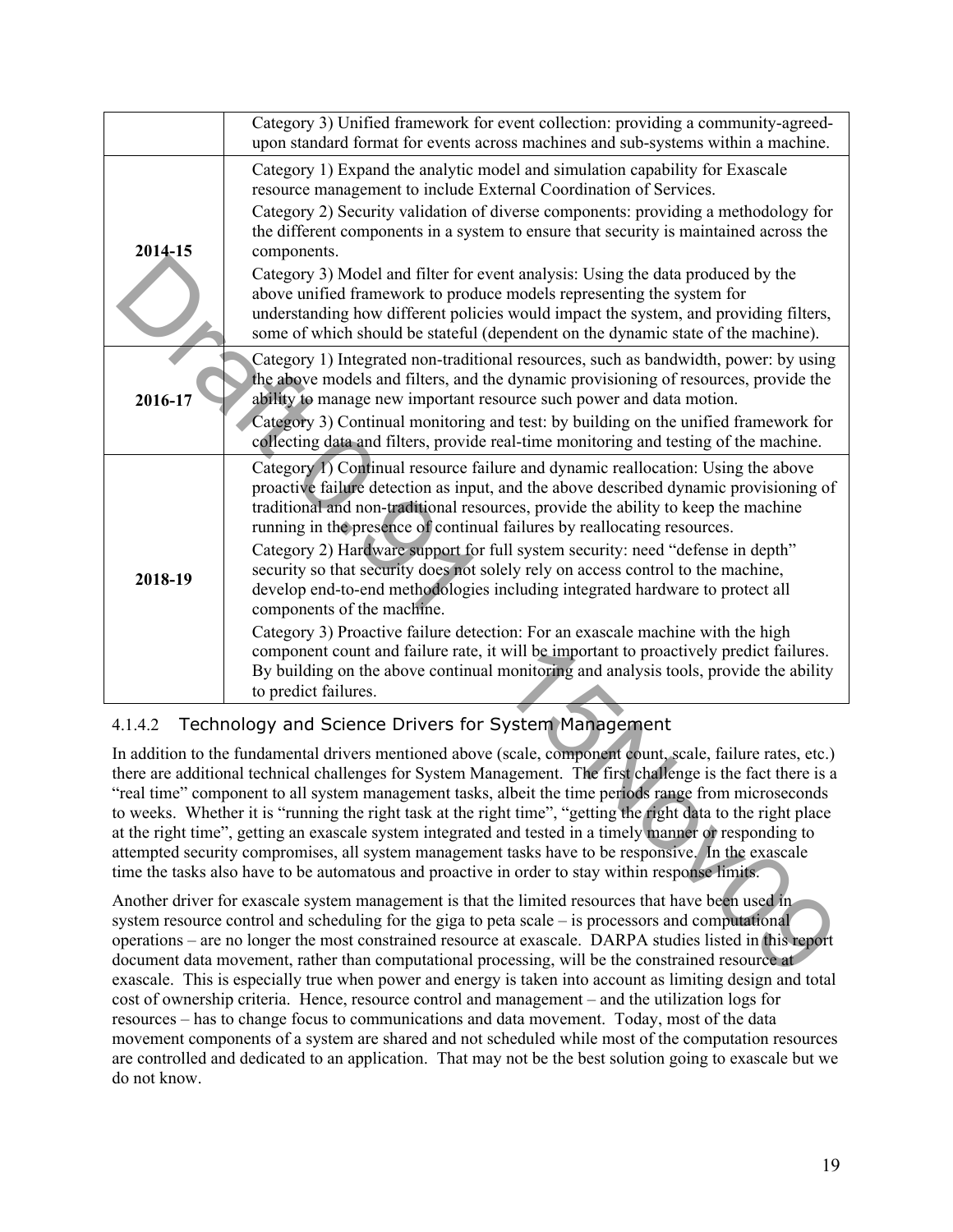System management also has to ensure system integrity, a major factor of which is system security. (Note security is used here in the sense of open system cyber security) Exascale systems will be so varied and complex that in order to protect their correct operation, security features (such as authentication and authorization, intrusion detection and prevention, data integrity) will have to be built into the many components of the system. The "defense in depth" concepts that are successful for facility wide security will have to be extended throughout the exascale system without impinging on performance or function.

Finally, system complexity is another driver at the exascale. HPC systems are exceedingly complex and susceptible to small perturbations having extraordinary impact on performance, consistency and usability. Taking the measure of number of transistors multiplied by the number of lines of code simultaneously in use as a measure of complexity, exascale systems will be 4 orders<sup>2</sup> of magnitude more complex than their petascale predecessors. The system manager's job is to manage this complexity to provide consistency high performance and quality of service. Without the re-invention of many of the tools used today, and the invention of new tools, system managers will not be able to meet those expectations.

# 4.1.4.3 Alternative R&D strategies for System Management

The obvious alternative is to take an evolutionary approach to extending terascale and petascale system management practices. This will result in significant inefficiencies in exascale system, extended outages and low effectiveness. As a metric, one can extend the Performability (Performance \* Reliability) measure to also include the effectiveness of resource allocation and consistency (PERC). Given the evolutionary approach, it is very likely exascale systems will have a PERC metric within an order of magnitude of exascale because of much less efficient resource management, much less consistency and much less reliability.

Another approach could be import technical approaches from other domains such as the telecommunications industry which provisions data movement and bandwidth as key resources. Another domain that has technology to offer it real time systems, which uses control theory, statistical learning techniques and other methods to management in a proactive manner, limited resources. As a final example, some cyber security intrusion detection technology also has potential to offer stateful, near real time analysis of activities and logs. Data mining and data analytics also have potential to offer point solutions to managing large amounts of event data and identifying key factors that need to be addressed at high levels. uscepite to email perturbations having extractionary impact on performance, consistency and usshirly, indepthene on the beauting throughout the state in the mean of connection of manison of manison and the state in the sta

### 4.1.4.4 Recommended Research Agenda System Management

Below we list and comment on a representative list of research problems that will need to be addressed in order to achieve the goals of exascale system management presented above:

#### **Category 1) "Resource control and scheduling" and "External coordination of resources"**

- Need to better characterize and manage non-traditional resources such as power and I/O bandwidth
- Determine how to manage and control communication resources provision and control, different for HPC than WAN routing
- Determine and model real-time aspects of Exascale system management and feedback for resource control
- Develop techniques for dynamic provision under constant failure of components

 <sup>2</sup> Estimates of today's vendor supplied system software contains between 3 and 18 Million lines of code. If one assumes that each line of code generates 10 machine instructions, that is 30-180 million instructions. Further assume OS functions use  $1/30<sup>th</sup>$  of a second (and applications the rest) there are  $1 - 6$  million instructions per second in every node. Today's machines have 1,000 to 10,000 OS images, with some having closer to 100,000. A simplistic complexity value might be considered as number of instructions \* number of images. Today –  $6*10^{14}$ . At Exscale, there may be 10,000,000 nodes. If the code complexity only doubles for Exascale, the complexity is  $1.2*10^{14}$ . 4 orders of magnitude more complex in the simplest case.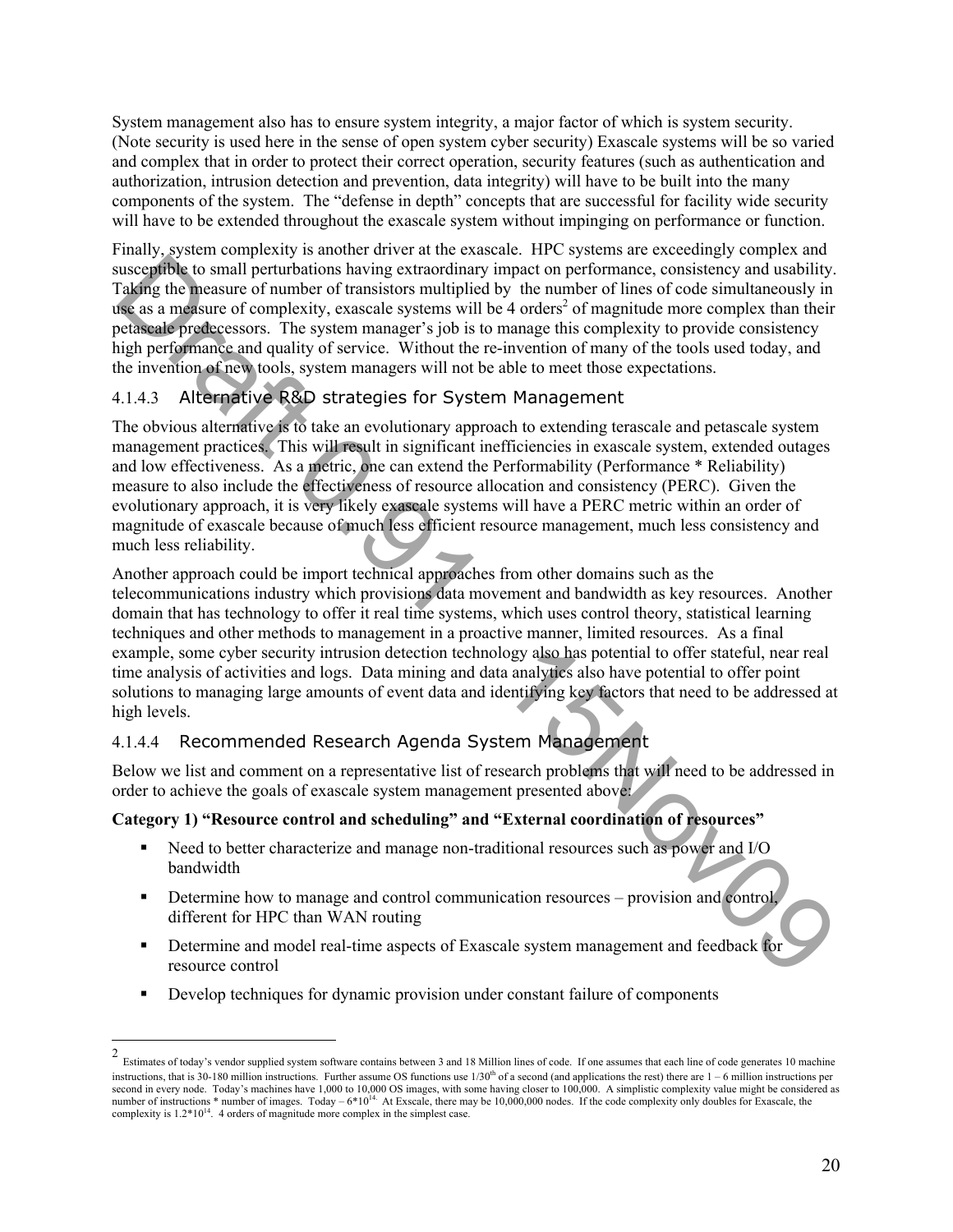• Coordinated resource discovery and scheduling aligned with Exascale resource management

There are five areas of research we identified for category 1. The first, is obtaining a better characterization of non-traditional resources such as power and I/O data motion. Related, is research into the ability of how to control that data motion. As part of that study, the community needs to identify whether additional hardware enhancements should be designed, for example, network switches that allow multiplexing streams by percentage utilization. In part, the control will need to build on the results of the ability to better characterize the data motion, but may also proceed somewhat independently. Another research initiative that must be undertaken is determining how to integrate the characterization and perform the control in real time. The most challenging piece of research is determining how to keep the system running in the presence of constant failures. System management in the exascale timeframe ideally must be able to proactively determine failures and reallocate resources. In the event that a failure is not pre-detected, the system management infrastructure must be able to detect, isolate, and recover from the failure, by allocating additional equivalent resources. While there is effort underway in the application space to handle failures, system management research should target presenting application with machines where failures are corrected transparently by reallocating working resources to replace the failed ones. Finally, to integrate the HPC machine into a larger infrastructure, research should be undertaken to provide standardized reporting of machine definitions and capabilities and exist in a globally scheduled environment. essense hatitative that must be undertaken is determining how to integrate the characterization and<br>specifin the control in real time - The most calallerging piece of research is determining how to keep the<br>space of the co

#### **Category 2) "Security"**

- Fine grained authentication and authorization by function/resources
- **Security Verification for SW built from diverse components**
- **Provide appropriate "Defense in depth" within systems without performance or scalability** impact.
- Develop security focused OS components in X-stack.
- Assess and improve end-to-end data integrity.
- Determine guidelines and tradeoffs of security and openness (e.g. grids).

For a system as complex as an exascale system, the risk of undetected compromise is too high to just rely on traditional security at the boarders (login nodes). Essentially, fine grained authentication and authorization by function and for each resource is needed through all software and hardware components of the system. This has to be light weight so as not to restrict or slow down authorized use or limit scalability, while at the same time comprehensive to assure as complete protection as possible. The security model should be to monitor and react rather than restrict as much as possible and to also enable open, distributed ease of use.

Because the system is expected to be built from diverse components, created by different communities, security verification of software components will have to be done in an efficient manner. This will entire how to verify correct functioning, but the challenge will be to accommodate the scale and the diversity of use of an exascale resource.

Since other needs point to creating a novel HPC operating system, a critical feature is to considered is to make a security focused OS. There may also be hardware assist features that can combine finer grained control and access management. Security requires integrity, so end to end data integrity has to be included. Finally, new analysis to provide the right balance between security and openness for distributed computing (e.g. grid, web services) needs to be explored.

#### **Category 3) "Integration and test" and "Logging, reporting, and analyzing information"**

Determine key elements for Exascale monitoring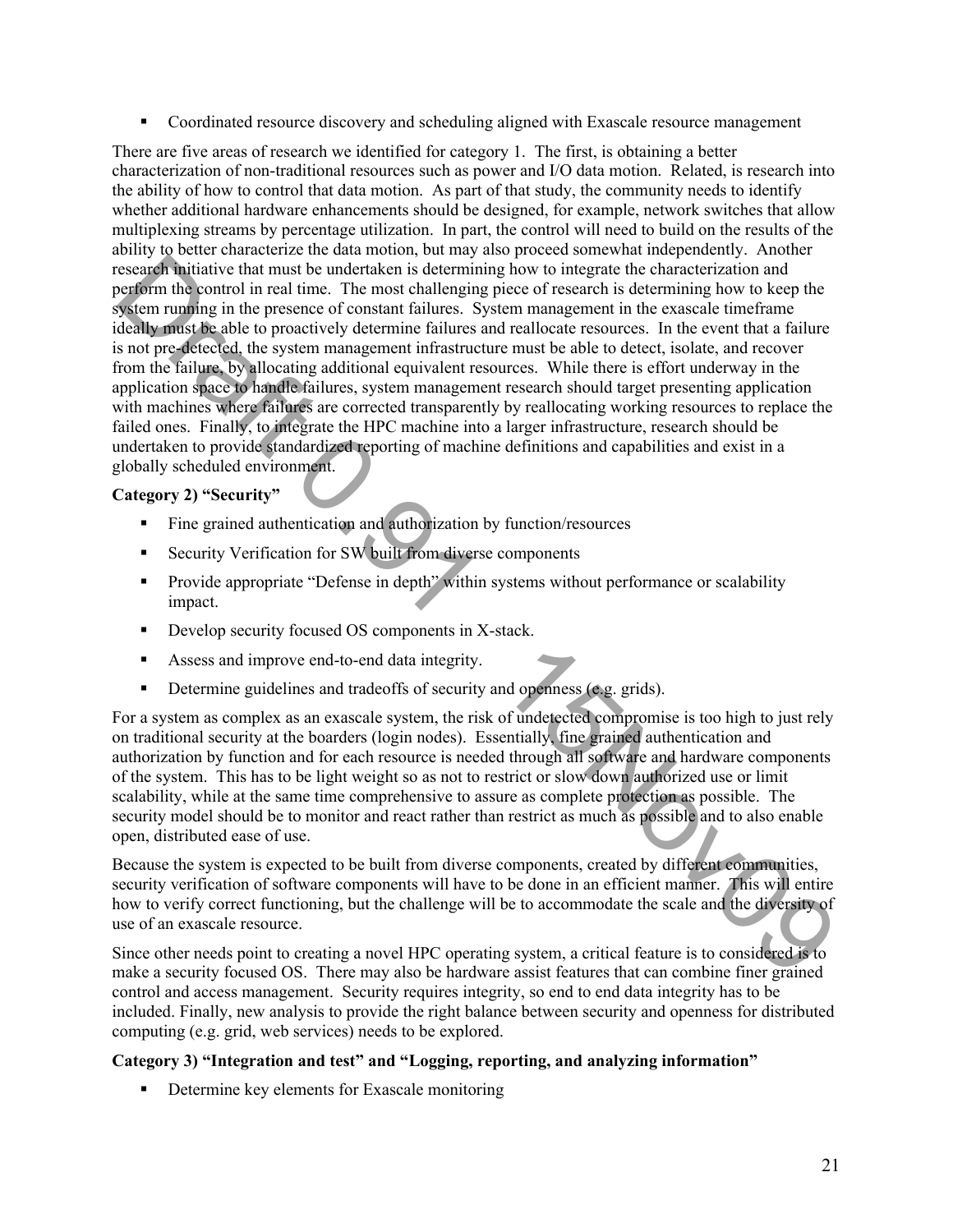- Continue mining current and future Petascale failure data to detect patterns and improvements
- Determine methods for continuous monitoring and testing without affecting system behavior
- Investigate improves information filters; provide stateful filters for predicting potential incorrect behavior
- **Determine statistical and data models that accurately capture system behavior**
- Determine proactive diagnostic and testing tools

The first research initiative that must be undertaken to reach the end goal of proactive failure detection is determining the key elements that need to be monitored. Much work has already occurred in this area. Thus, a survey and determination of what will be required for exascale is needed, with potentially new items identified. Additional research must be encouraged in the field of mining failure data to determine patterns and developing methodologies for doing so. Because the amount of collected data will be vast in the exascale era, investigations for filters and statistical models must occur. In both cases, it is critical to significantly reduce the volume while accurately capturing system behavior and not loosing critical events. For filtering, providing stateful techniques, where the dynamic state of the machine determines what events the filter provides, is critical. Techniques must be researched to allow this monitoring, filtering, and analysis to occur in real-time without effecting application behavior running on the system. Finally, the above defined research initiatives need to feed research of proactively determining where failures will occur by monitoring and analyzing filtered data. Determining the key denotes dual estatistic and testing tools.<br>
The first research initiative that must be undertaken to reach the end goal of proveries initiative controls<br>
in the key denents that need to be monitored. Mu

#### 4.1.4.5 Crosscutting considerations

System Management functionality crosses all aspects of the vertical integration – performance, usability/programmability, resilience, and power. System management is directly impacts consistency and total cost of ownership as well. In addition, system management relies heavily on accumulating, integrating and analyzing disparity data from all system components as well as all applications wanting to use the system. Multi-level analysis of system usage, subsystem activities and component and subsystem health are needed to provide dynamically resource provision and to facilitate consistent and correct execution of application tasks.

# **4.2 Development Environments**

The application development environment is the software that the user has to program, debug, and optimize programs. It includes the programming language, frameworks, compilers, libraries, debuggers, performance analysis tools, and at exascale, probably fault tolerance

### **4.2.1 Programming Models**

Contributors: Barbara Chapman (U. of Houston), Mitsuhisa Sato, (U. of Tsukuba, JP), Taisuke Boku (U.of Tsukuba, JP), Koh Hotta, (Fujitsu), Matthias Mueller (TU Dresden, DE), Xuebin Chi (Chinese Academy of Sciences)

#### 4.2.1.1 Technology and Science drivers for Programming Models

- **Exascale systems are expected to have a huge number of nodes. Even within the node, much** parallelism will exist in many core architectures and accelerators such as GPGPU. Programming model and Languages should support the use of such huge levels of parallelism.
- Exascale systems may consist of several kinds of components including conventional multicore CPUs, many-core chips and general and application-specific accelerators, resulting in heterogeneity. Programming model and Languages should alleviate the programming difficulties arising from such heterogeneity.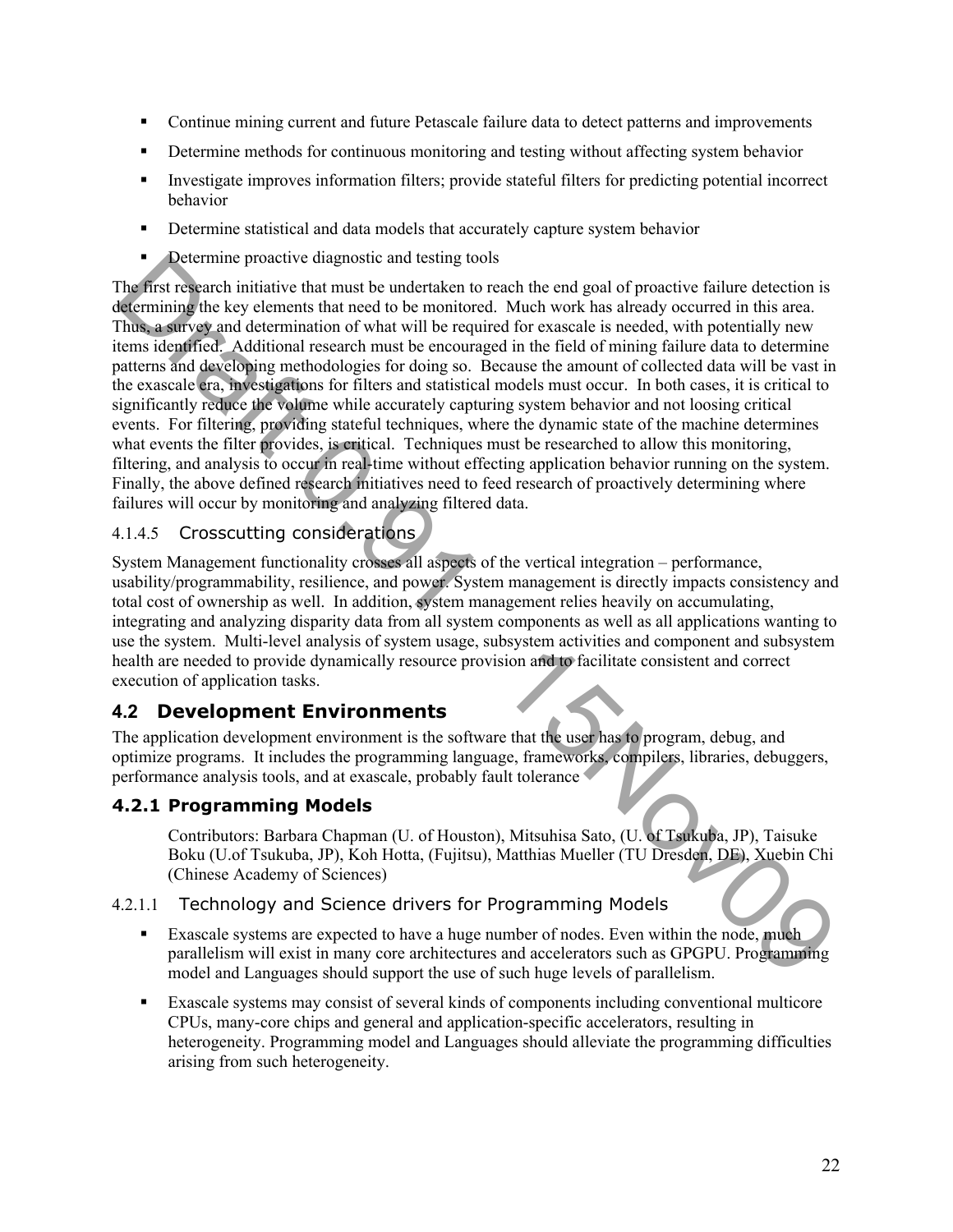- At the same time, exascale systems will consist of a huge number of components, which will increase the failure rate. Programming models can provide a way to handle such failures with fault resilience mechanisms.
- **Modern high performance systems have complex memory hierarchies. Memory bandwidth is** critically important even in Exascale systems. Programming models and Languages should provide models to exploit the data locality to make use of complex memory hierarchies.
- The programming model will need to address emerging and on-going applications trends. For example, algorithms and applications are increasingly adaptive. Exascale computations will perform massive amounts of I/O; the programming model will need to enable highest levels of I/O performance.
- New application domains may require new programming models.
- The increasing complexity of applications and the need to have an increasing level of detail represented in the simulated models require high programmer productivity.
- The use of deep, large software stacks require the capability to detect and isolate errors at various stages (code development, production, compile time, run time) and report them at an appropriate level of abstraction.

#### 4.2.1.2 Alternative R&D strategies for Programming Models

The following alternative strategies are proposed:

- Hybrid vs. uniform: A hybrid programming model is a practical way to program exascale systems which may have architectural heterogeneity. Uniform programming models provide a uniform view of the computation. They reduce the need for the application developer to be aware of the details of the architectural complexity and are often considered to be more productive, yet their provision is a challenge. The programming model will need to address emerging and on-gong applications trends. For example, algorithms and applications are increasingly adaptive. Exaceale computations will proform massive intensity and the act to c
	- Evolutionary and revolutionary approaches: Specification of incremental improvements to the existing models is a safe approach. Revolutionary approaches may be ambitious and attractive, but risky.
	- Domain specific vs. general programming models: For some application areas, domain-specific models may provide performance and portability with higher productivity than general purpose programming models.
	- Widely embraced standards vs. single implementations: while the latter has the advantage of rapid development and implementation the former is based on the experience of a wider community and often required by application groups.

#### 4.2.1.3 Recommended Research Agenda Programming Models

Research is needed into a variety of promising programming models for exascale computing, including system-wide models that provide a uniform approach to application development across an entire platform, as well as hybrid programming models that combine two or more programming APIs. Such models will need to provide a range of means for the expression of high levels of concurrency and locality, and may be capable of supporting application-specific fault tolerance. Both enhancements to existing programming interfaces as well as new programming approaches should be explored. For new models, interoperability with existing HPC programming interfaces is highly desirable. Programming models that facilitate productive application development are to be encouraged. Other desirable characteristics are performance transparency and the ability to support incremental application migration.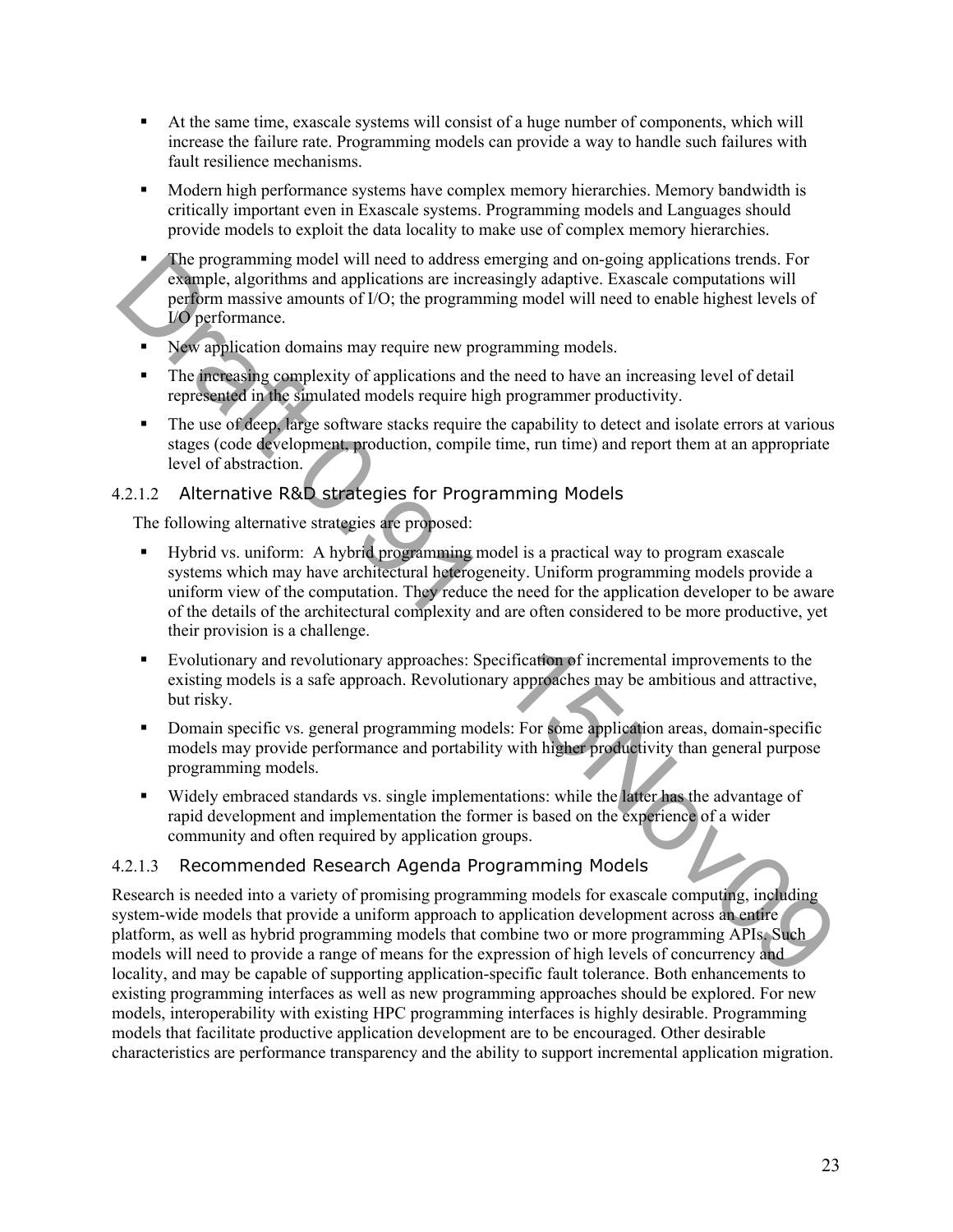| <b>Time Frame</b>                                                                                                                                                                                     | <b>Targets and Milestones</b>                                                                                                                                                      |
|-------------------------------------------------------------------------------------------------------------------------------------------------------------------------------------------------------|------------------------------------------------------------------------------------------------------------------------------------------------------------------------------------|
|                                                                                                                                                                                                       | Interoperability between established programming models for HPC (MPI, OpenMP                                                                                                       |
| 2010-11                                                                                                                                                                                               | in particular)<br>Initial workshops to discuss potential exascale programming models                                                                                               |
|                                                                                                                                                                                                       | Fault-tolerant MPI available                                                                                                                                                       |
|                                                                                                                                                                                                       | Standard programming model for heterogeneous nodes                                                                                                                                 |
| 2012-13                                                                                                                                                                                               | System-wide programming model(s) for petascale platforms available                                                                                                                 |
|                                                                                                                                                                                                       |                                                                                                                                                                                    |
| 2014-15                                                                                                                                                                                               | Candidate programming models for exascale systems defined                                                                                                                          |
|                                                                                                                                                                                                       |                                                                                                                                                                                    |
| 2016-17                                                                                                                                                                                               | Candidate programming models for exascale systems implemented                                                                                                                      |
|                                                                                                                                                                                                       |                                                                                                                                                                                    |
|                                                                                                                                                                                                       |                                                                                                                                                                                    |
| 2018-19                                                                                                                                                                                               | Exascale programming model(s) adopted                                                                                                                                              |
|                                                                                                                                                                                                       |                                                                                                                                                                                    |
| 4.2.1.4                                                                                                                                                                                               | <b>Crosscutting considerations Programming Models</b>                                                                                                                              |
|                                                                                                                                                                                                       | Major characteristics of exascale architectures will have a significant impact on the nature of the                                                                                |
|                                                                                                                                                                                                       | programming models that are designed to facilitate the creation of exascale-level applications. Hence                                                                              |
| major departures from the envisaged range of system architectures may necessitate a rethinking of the<br>dominant features of exascale programming model.                                             |                                                                                                                                                                                    |
|                                                                                                                                                                                                       |                                                                                                                                                                                    |
|                                                                                                                                                                                                       | The programming model must facilitate efficient support for massive levels of I/O by applications, and<br>must enable the application developer to write fault-aware applications. |
| The implementation technology will need to be developed to realize the programming models that are                                                                                                    |                                                                                                                                                                                    |
| defined for exascale computing. The compiler translation will be critical and will need to be of                                                                                                      |                                                                                                                                                                                    |
| exceptional quality. The runtime system will be expected to provide significant support to the compiler by                                                                                            |                                                                                                                                                                                    |
| providing features for managing compute threads, implementing a variety of mechanisms for<br>synchronization, scheduling computations, supporting efforts to balance the workload, execute            |                                                                                                                                                                                    |
| correctness checks that have been deferred to run time, collect performance data and more                                                                                                             |                                                                                                                                                                                    |
| Applications and libraries will be created using the programming models defined for exascale computing.                                                                                               |                                                                                                                                                                                    |
| The programming model will be expected to provide a sufficient range of features to enable the                                                                                                        |                                                                                                                                                                                    |
| expression of their concurrency and locality, and to enable the orchestration of the actions of different                                                                                             |                                                                                                                                                                                    |
| threads across the system. It must facilitate the composition of different modules and library routines.                                                                                              |                                                                                                                                                                                    |
| A variety of programming model-aware tools will be required to enable productive application<br>development, translation and deployment. For instance, tools to support application development might |                                                                                                                                                                                    |

# 4.2.1.4 Crosscutting considerations Programming Models

A variety of programming model-aware tools will be required to enable productive application development, translation and deployment. For instance, tools to support application development might reduce the effort involved in identifying portions of code that are suitable for execution on certain system components. Tools for debugging will need to be created that are aware of the model's semantics; performance analysis and tuning tools will need to be created that reduce the effort involved in program optimization. They will need to be aware of the specific factors that influence program performance under a given programming model. In addition to the programming model, additional user annotations may need to be defined to support the actions of the supporting compilers and tools.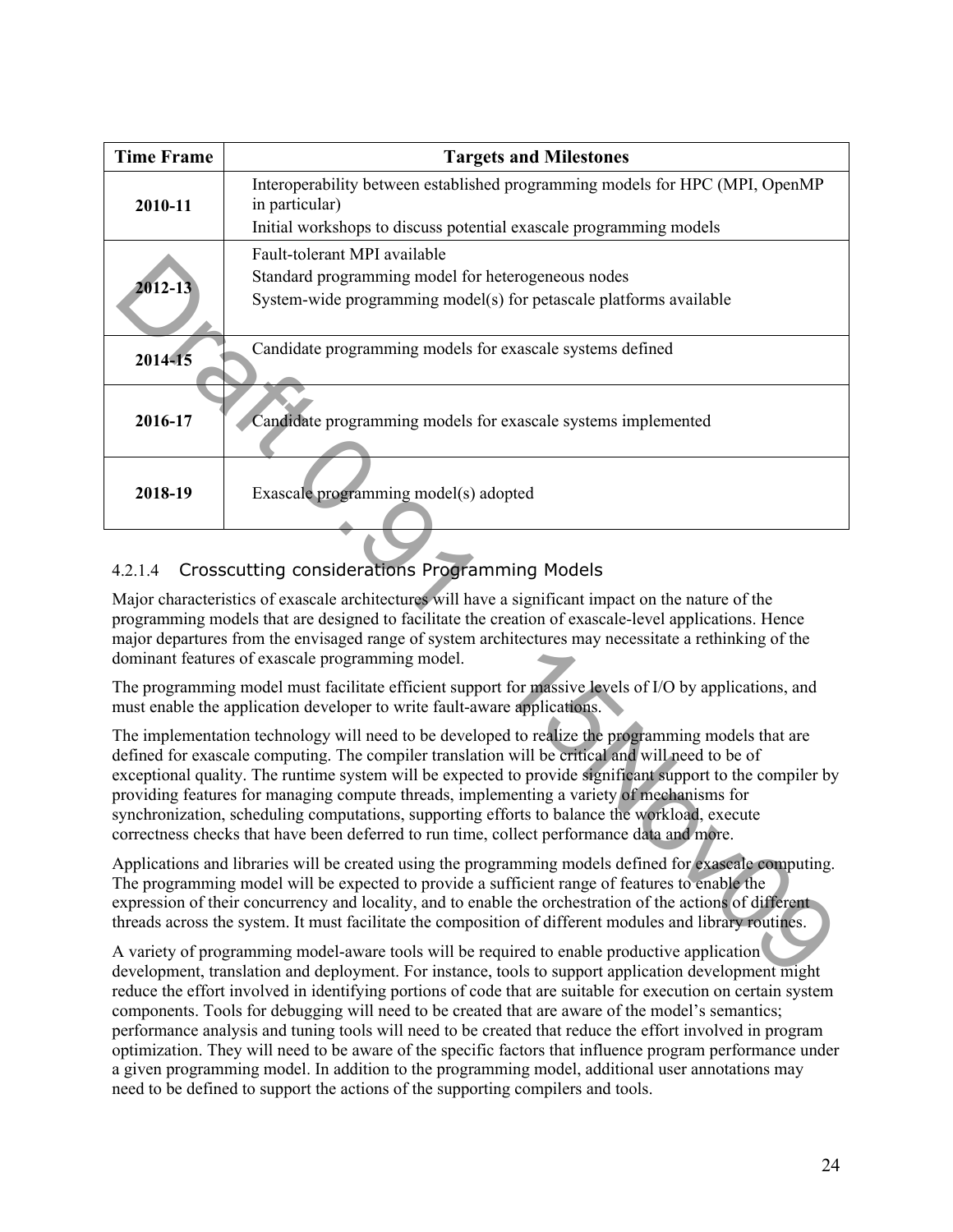### **4.2.2 Frameworks**

Contributors: Michael Heroux and Robert Harrison

#### 4.2.2.1 Technology and Science drivers for Frameworks

Effective use of exascale systems will place many new demands on application design and implementation. Left alone each application team would face a daunting collection of infrastructure requirements, independent of the science requirements. Frameworks (when properly developed) have been very successful at providing a common collection of interfaces, tools and capabilities that are reusable across a set of related applications. In particular, challenging computer science issues—which are often orthogonal to science issues—can be encapsulated and abstracted in a way that is easy for applications to use while still retaining, or even improving, performance.

It is compelling to have a focused effort on frameworks for exascale systems for the following reasons:

- 1. We have a large body of existing scalable applications that we want to migrate toward exascale.
- 2. There are likely many yet-to-be-developed exascale-class applications.
- 3. The natural cost and feature benefits of frameworks provide the best cost and time approach to application development.
- 4. Exascale computing provides a new opportunity for multi-scale, multi-physics and multidisciplinary applications.

#### 4.2.2.2 Alternative R&D strategies for Frameworks

**No frameworks:** Most successful frameworks are developed in response to substantial experience developing individual components, where these components have substantial common requirements, have natural interoperability relationships, or both. It is certainly possible to ignore the commonalities and relationships and focus on one-of-a-kind applications. Initially this may appear to be an attractive approach because it provides the shortest path to single application completion. However, as more applications are developed, this approach produces a lot of redundant, incompatible and suboptimal software that is difficult to maintain and upgrade, ultimately limiting the number of exascale applications, their quality and their ability to be improved over their lifetime. becomes the provides and the formula many collection of interface, tools and expedienties that are<br>
considered a set of relation deplications. In particular, challenge computer science is<br>such a considered and the properti

**Clean-slate frameworks:** If exascale systems eventually require a completely new programming model, the approach we will use to establish exascale frameworks will differ from the case where existing applications are re-factored. In this case, the framework will be best constructed in to solve a minimally interesting problem. Then existing applications will be "mined" for their useful software fragments. This approach was required for many applications when making the transition from vector multi-processors to MPI.

#### 4.2.2.3 Recommended Research Agenda for frameworks

Successful development of exascale class frameworks will require a decade of effort. Among the critical research topics that must be addressed to achieve this goal are the following:

- Identify and develop cross-cutting algorithm and software technologies: For the existing scalable application base, and for new applications, there will be common requirements for moving to exascale systems. For example, partitioning and load balancing algorithms for exascale systems and usage of manycore libraries are common needs.
- **•** Refactoring for manycore: In anticipation of manycore programming model decision, we must still make progress in preparing for exascale systems by understanding the common requirements of manycore programming that will be true regardless of the final choice in programming models.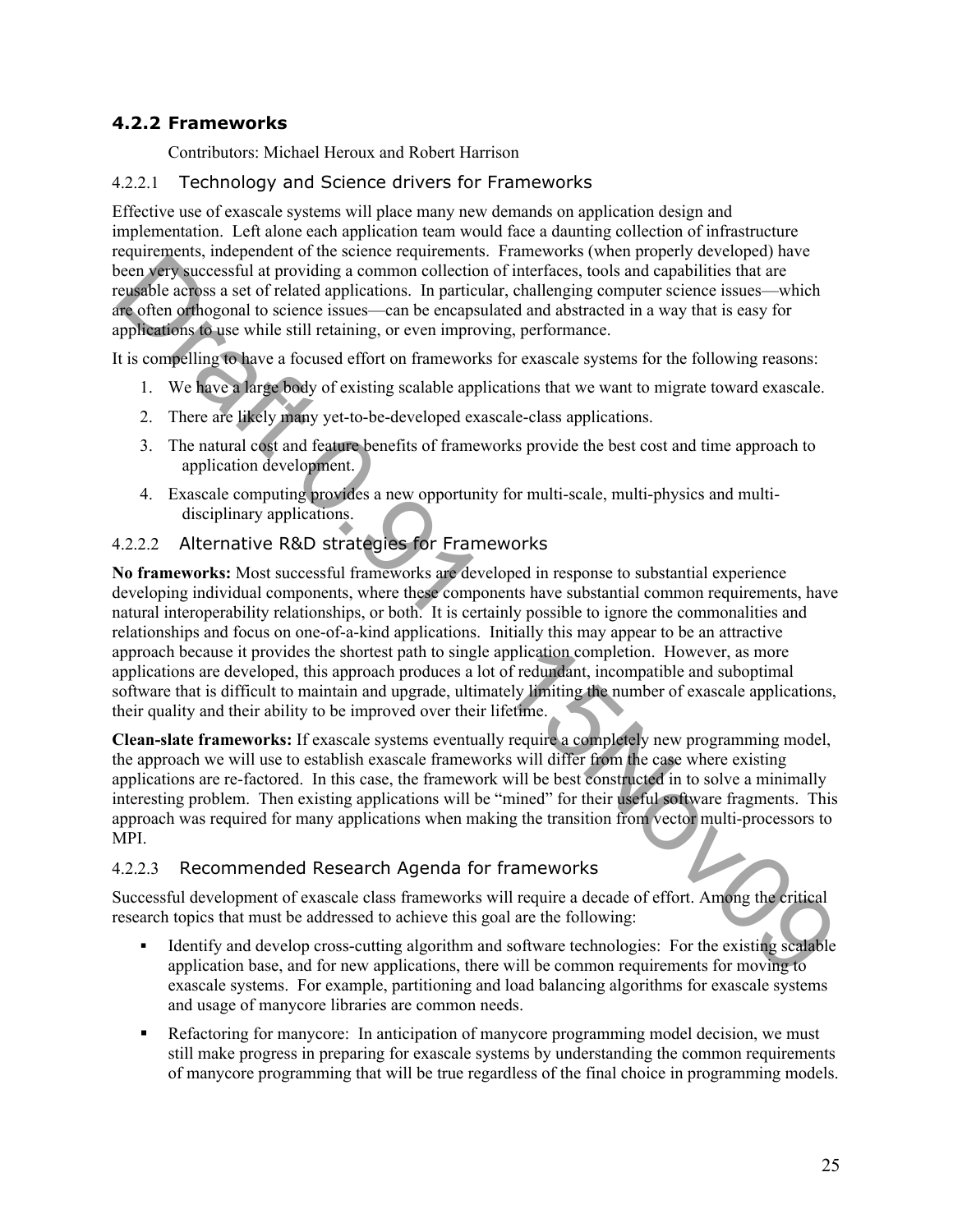The table below, which gives the initial timeline for major activities and deliverables, focuses on the following elements:

**Workshops:** The computational science and engineering communities have many existing frameworks, some are multi-institutional but most are primarily centered at a single institution. As a result, the practices, tools and capabilities of each framework vary greatly, as does the scope of visibility outside the host institution. The first priority for successful exascale framework development must be a series of workshops. The first workshop will bring people from existing framework efforts, developers of enabling technologies (programming models, algorithms and libraries) and application stakeholders who must ultimately use and develop within the proposed frameworks to perform capabilities and gaps analyses. Subsequent workshops will focus on specific R&D issues necessary for success.

| The mot working will only people from existing humework errorio, accept of enabling<br>technologies (programming models, algorithms and libraries) and application stakeholders who must<br>ultimately use and develop within the proposed frameworks to perform capabilities and gaps analyses.<br>Subsequent workshops will focus on specific R&D issues necessary for success. |                                                                                                                                                                                                                                                                                                                                                                                                                                                                                                                                                                 |  |
|-----------------------------------------------------------------------------------------------------------------------------------------------------------------------------------------------------------------------------------------------------------------------------------------------------------------------------------------------------------------------------------|-----------------------------------------------------------------------------------------------------------------------------------------------------------------------------------------------------------------------------------------------------------------------------------------------------------------------------------------------------------------------------------------------------------------------------------------------------------------------------------------------------------------------------------------------------------------|--|
| chain.                                                                                                                                                                                                                                                                                                                                                                            | <b>Breadth-first frameworks:</b> The next major effort will be the development of 2-3 frameworks, one for<br>libraries and 1 or 2 specific application domains. Although programming models, libraries and fault-<br>resilient capabilities will probably not be mature, this initial breadth-first approach will facility co-design<br>of the framework with these enabling tools to ensure compatibility. This effort will also focus on mining<br>capabilities from existing applications as appropriate, and provide a first definition of the common tool- |  |
|                                                                                                                                                                                                                                                                                                                                                                                   | Full-scope, additional frameworks: In subsequent years, the programming model, libraries and fault-<br>resilient strategies should mature, allowing the initial frameworks to solidify these aspects of the design<br>and implementation. Shortly after, or perhaps concurrently, several new domain specific frameworks can<br>start, utilizing the design decisions, and tool-chain established by the first frameworks.                                                                                                                                      |  |
| Deployment: Finally, in the first years of exascale capabilities, all frameworks should be in a state to<br>demonstrate exascale capabilities on the first available exascale-class systems.                                                                                                                                                                                      |                                                                                                                                                                                                                                                                                                                                                                                                                                                                                                                                                                 |  |
| <b>Time Frame</b>                                                                                                                                                                                                                                                                                                                                                                 | <b>Targets and Milestones</b>                                                                                                                                                                                                                                                                                                                                                                                                                                                                                                                                   |  |
| 2010-11                                                                                                                                                                                                                                                                                                                                                                           | Workshops: 2010, 2011, regularly after.<br>Bring together members from key existing framework efforts,<br>algorithm/library developers, programming models.<br>Workshop 1:<br>Capabilities/Gaps analysis.<br>First opportunities for multi-institutional frameworks.<br>Best practices from existing efforts.<br>Common tool chain requirements.<br>Possible win-win scenarios.<br>Workshop 2:<br>Plan for programming model evaluations.<br>Develop library data model semantics.<br>Workshop 3:<br>App-driven resilience models.                              |  |
| 2012-13                                                                                                                                                                                                                                                                                                                                                                           | Develop first 2 app and first library frameworks, 2013.<br>Mine components from existing capabilities.<br>Implement common tool chain, programming model, first resilience<br>harness, library interfaces.<br>Breadth first approach.                                                                                                                                                                                                                                                                                                                           |  |
| 2014-15                                                                                                                                                                                                                                                                                                                                                                           | Fully develop exascale-specific framework features:<br>Mature framework-library data layout semantics.                                                                                                                                                                                                                                                                                                                                                                                                                                                          |  |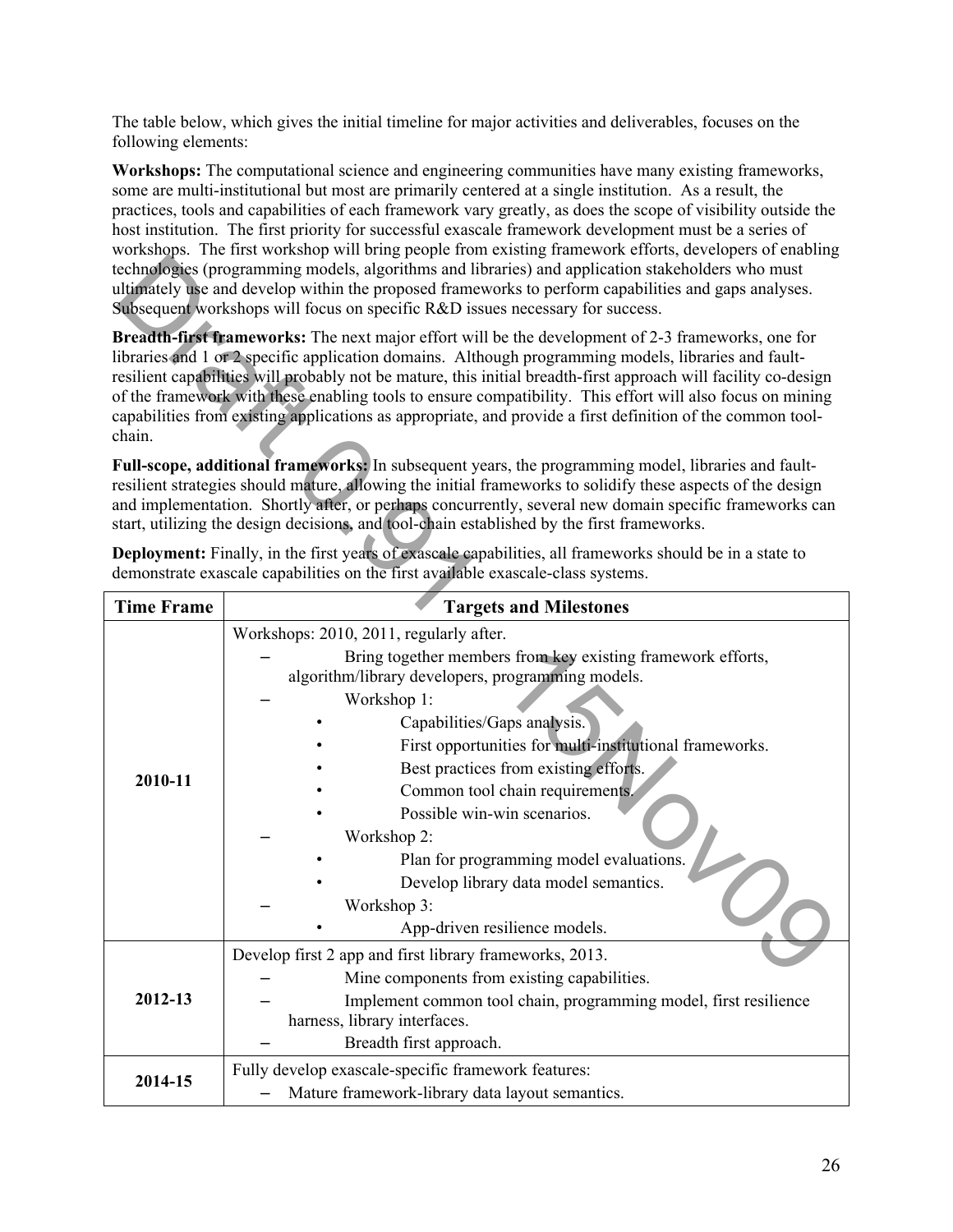|         | - Fully capable fault resilience capabilities.<br>Fully-defined common toolchain.                                                                                                   |
|---------|-------------------------------------------------------------------------------------------------------------------------------------------------------------------------------------|
| 2016-17 | Develop 2-3 additional app frameworks, 2017.<br>Leverage infrastructure/design knowledge from first efforts.<br>Develop inter-component coupling capabilities (e.g., data sharing). |
| 2018-19 | Demonstrate full-scale application capabilities across all frameworks on Exascale<br>system, 2019.                                                                                  |

# 4.2.2.4 Crosscutting considerations

Framework efforts will be greatly impacted by evolving programming models, libraries and new algorithm development, as well as fault-resilient requirements and capabilities. Although it appears that MPI will likely be part of the picture, with a node programming model underneath, it is possible that a radical new programming and execution model will be needed. In all cases, a framework will be very important for rapidly deploying a critical mass of application capabilities.

Ultimately, any frameworks we develop must have buy-in from application development teams, those domain scientists who are encoding the physics and engineering models. Without their full support our frameworks will be irrelevant. Computational domain scientists must be part of the framework development process as needed to obtain this support.

Finally, frameworks and the libraries they provide must be part of the software stack for petascale, transpetascale and exascale systems. This is essential for providing application developers with a common software environment at several scales of computing.

# **4.2.3 Compilers**

Contributors: Barbara Chapman (U. of Houston), Mitsuhisa Sato, (U. of Tsukuba, JP), Taisuke Boku (U.of Tsukuba, JP), Koh Hotta, (Fujitsu), Matthias Mueller (TU Dresden), Xuebin Chi (Chinese Academy of Sciences)

### 4.2.3.1 Technology and Science drivers for Compilers

Compilers will be a critical component of exascale software solutions. Not only will they be required to implement new and enhanced programming models, and to generate object code with exceptional quality, but they will also need to support the process of program adaptation, tuning and debugging. The high number of potentially simpler (in-order) cores and the existence of specialized components will increase the importance of the compiler.

Compilers for uniform programming models that span entire systems will need to manage the distribution of data, locality of computation and orchestration of communication and computation in such a manner that all components of the machine perform useful computations. With substantial support from the runtime library, they may also be required to support the balancing of the workload across the system components. Compilers for node programming models may be required to generate code that runs across a large collection of general-purpose cores, or across a node that may be configured with general-purpose cores along with one or more specialized accelerators. **EVALUATE:** system, 2019.<br> **EVALUATE:** System, 2019.<br> **ETRING CONSECT CONSECT CONSECT CONSECT CONSECT CONSECT CONSECT CONSECT CONSECT CONSECT CONSECT CONSECT CONSECT CONSECT CONSECT CONSECT CONSECT CONSECT CONSECT CONSECT** 

Memory hierarchies will be highly complex; memory will be distributed across the nodes of exascale systems and will be NUMA within the individual nodes, with many levels of cache and possibly scratchpad memory. Compilers will be expected to generate code that exhibits high levels of locality in order to minimize the cost of memory accesses, and may need to explicitly manage the transfer of data between different subcomponents within nodes.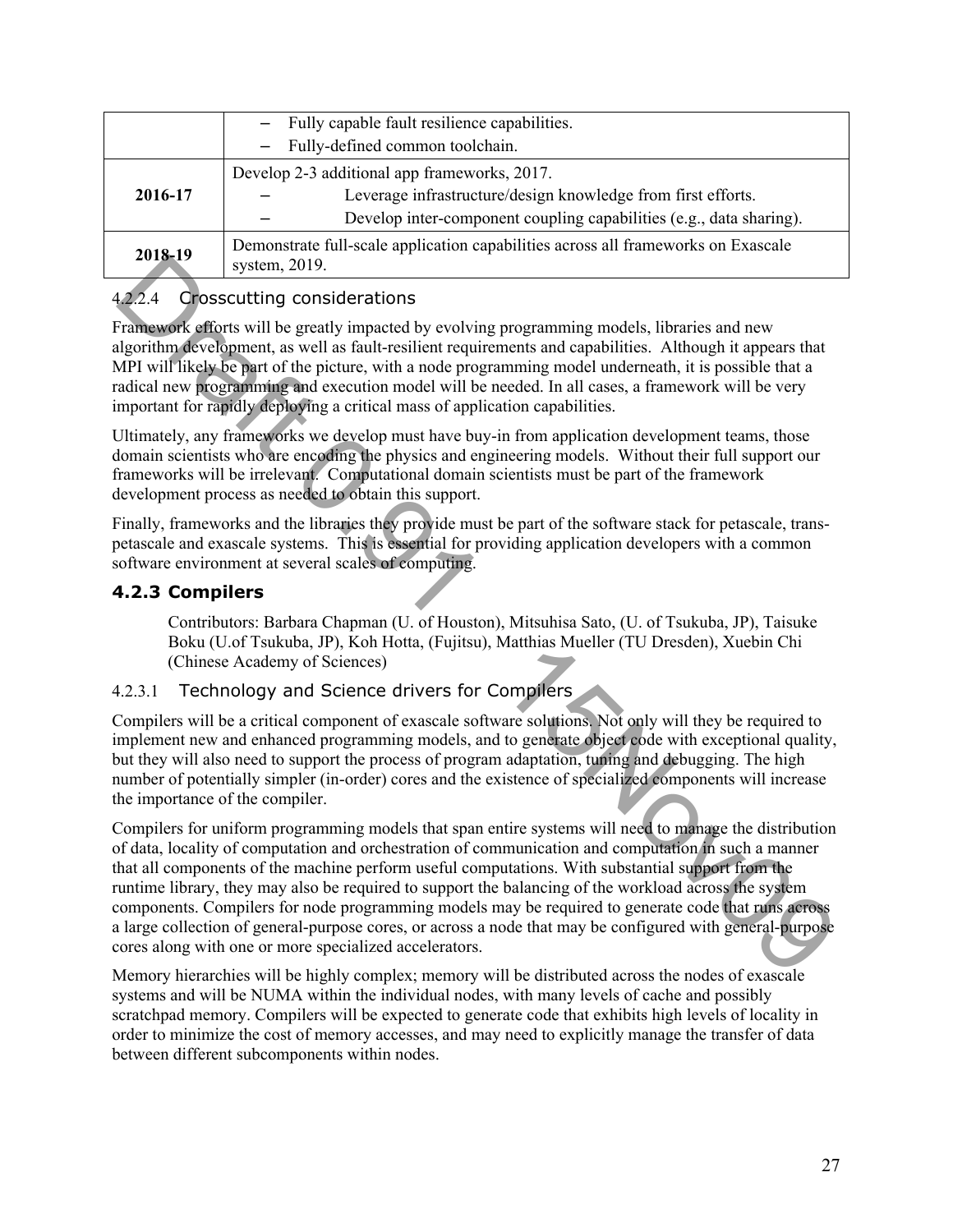# 4.2.3.2 Alternative R&D strategies for Compilers

The alternative R&D strategies described for Programming Models apply equally to compilers, since they provide a major part of the implementation of the programming models. By ensuring interoperability between different languages and programming models, compilers can be key to mitigating the risk involved in selecting an emerging programming model and may increase the adoption of new models by offering an incremental path from existing or proposed models (e.g. MPI, OpenMP, UPC, X10, Chapel).

### 4.2.3.3 Recommended Research Agenda Compilers

Compilers must no longer be viewed as a black box but rather as open translation infrastructures that must be capable of interoperating with all elements of the development and execution environment. Advances in compiler technology are key to the provision of programming models that offer both performance and productivity characteristics. We can no longer afford to do without the benefit of compilers at run time. The following topics should be pursued: 12.33 > Recommended Research Agenda Compilers<br>
complision and this longer best viewed as a black box but rather as open translation infrastructures that must<br>
complision introperating with all elements of the development a

- **Techniques for the translation of new exascale programming models and languages supporting** high productivity and performance, support for hybrid programming models and for programming models that span heterogeneous systems.
- **Powerful optimization frameworks; implementing parallel program analyses and new,** architecture-aware optimizations, including power, will be key to the efficient translation of exascale programs. Improved strategies for automatic parallelization are needed, as are techniques for determining regions of code that may be suitable for specific hardware components.
- Exascale compilers could benefit from recent experiences with just-in-time compilation and perform online feedback-based optimizations, try out different optimizations, generate multiple code versions or perform more aggressive speculative optimizations. They will need to incorporate a variety of light-weight strategies for modifying code on the fly.
- Compilers will need to play a role in supporting strategies for enabling fault tolerance. For example, they may be able to help reduce the amount of data involved in checkpointing.
- Interactions between the compiler and the development and execution environment should be enabled using standard interfaces. Such interfaces could enable tools or application developers to drive the translation process in new ways and enable the compiler to drive the actions of tools during runtime, for example to gather specific kinds of performance data. Compilers should be capable of automatically instrumenting code.
- **Compiler-based tools may be developed e.g. to support the application development process, to** help interpret the impact of the compiler's translation on the application's runtime behavior, and to explain how the application developer might be able to improve the results of this translation.
- Compilers may be able to benefit from auto-tuning approaches, may incorporate techniques for learning from prior experiences, exploit knowledge on suitable optimization strategies that is gained from the development and execution environments, and apply novel techniques that complement traditional translation strategies.

| Time Frame  | <b>Targets and Milestones</b>                                                                                                                                                  |
|-------------|--------------------------------------------------------------------------------------------------------------------------------------------------------------------------------|
| 2010-11     | MPI aware compilers supporting MPI implementations.<br>Initial interface specified to enable compilers to interact with performance and<br>runtime correctness-checking tools. |
| $2012 - 13$ | Compiler support for hybrid programming models                                                                                                                                 |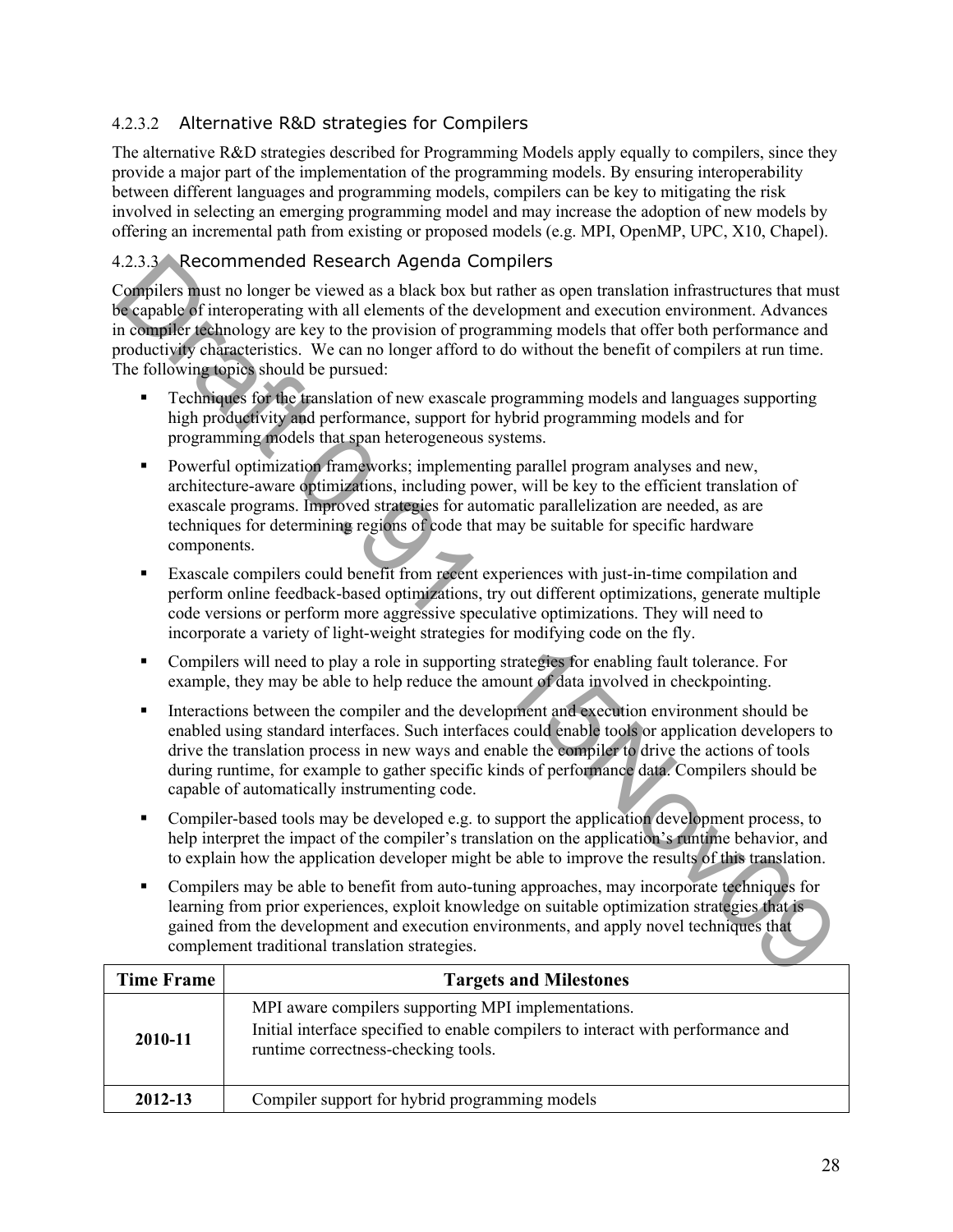|                                                                                                                                                                                                                                                                                                                                                                                                                                                                                                                                        | Standard heterogeneous programming model implemented                                                                                                                                                                                                         |  |  |
|----------------------------------------------------------------------------------------------------------------------------------------------------------------------------------------------------------------------------------------------------------------------------------------------------------------------------------------------------------------------------------------------------------------------------------------------------------------------------------------------------------------------------------------|--------------------------------------------------------------------------------------------------------------------------------------------------------------------------------------------------------------------------------------------------------------|--|--|
| 2014-15                                                                                                                                                                                                                                                                                                                                                                                                                                                                                                                                | System-wide high-level programming model implemented                                                                                                                                                                                                         |  |  |
|                                                                                                                                                                                                                                                                                                                                                                                                                                                                                                                                        | Exascale programming model implemented                                                                                                                                                                                                                       |  |  |
| 2016-17                                                                                                                                                                                                                                                                                                                                                                                                                                                                                                                                | Standard interfaces for interactions between compilers and other tools in<br>development and execution environment                                                                                                                                           |  |  |
|                                                                                                                                                                                                                                                                                                                                                                                                                                                                                                                                        | Refine architecture awareness                                                                                                                                                                                                                                |  |  |
| 2018-19                                                                                                                                                                                                                                                                                                                                                                                                                                                                                                                                | Compilers that interact smoothly with performance and runtime tools                                                                                                                                                                                          |  |  |
| 4.2.3.4                                                                                                                                                                                                                                                                                                                                                                                                                                                                                                                                | Crosscutting considerations                                                                                                                                                                                                                                  |  |  |
| the run time system and tools.                                                                                                                                                                                                                                                                                                                                                                                                                                                                                                         | Compilers must no longer be viewed as a black box but rather as open translation infrastructures that must<br>be capable of interoperating with all elements of the development and execution environment, especially                                        |  |  |
| The runtime system will be expected to provide significant support to the compiler by providing a number<br>of features for managing compute threads, implementing a variety of mechanisms for synchronization,<br>scheduling tasks and other computations, and supporting efforts to balance the workload.                                                                                                                                                                                                                            |                                                                                                                                                                                                                                                              |  |  |
|                                                                                                                                                                                                                                                                                                                                                                                                                                                                                                                                        | Compilers need to generate efficient code for the target architecture. Therefore they need to be developed<br>in an architecture-aware manner. The use of explicit cost models may simplify the generation of code for<br>different hardware configurations. |  |  |
|                                                                                                                                                                                                                                                                                                                                                                                                                                                                                                                                        | <b>4.2.4 Numerical Libraries</b>                                                                                                                                                                                                                             |  |  |
| Contributors: Jack Dongarra (U. of Tennessee), Bill Gropp (UIUC), Mike Heroux (SNL), Anne<br>Trefethen (Oxford U., UK) Aad van der Steen (NCF, NL)                                                                                                                                                                                                                                                                                                                                                                                     |                                                                                                                                                                                                                                                              |  |  |
| 4.2.4.1<br>Technology and Science drivers for Libraries                                                                                                                                                                                                                                                                                                                                                                                                                                                                                |                                                                                                                                                                                                                                                              |  |  |
| Numerical libraries underpin any science application developed for high-performance computing and<br>offer the potential to exploit the underlying computer systems without the application developer<br>necessarily understanding the architectural details. Hence, science drivers are more or less automatically<br>built in. However, we may expect new applications to emerge with exascale systems and libraries should<br>adapt accordingly.                                                                                    |                                                                                                                                                                                                                                                              |  |  |
| The technology drivers for library development include: hybrid architectures, programming models,<br>accuracy, fault detection, energy budget, memory hierarchy and the relevant standards. Numerical<br>libraries are dependent upon the formation of various standards that will be needed to insure the wide<br>spread deployment of the software components. The libraries will be equally dependent upon the<br>operating system as well as the computer architecture features and how they communicated to the library<br>level. |                                                                                                                                                                                                                                                              |  |  |

# 4.2.3.4 Crosscutting considerations

# **4.2.4 Numerical Libraries**

### 4.2.4.1 Technology and Science drivers for Libraries

### 4.2.4.2 Alternative R&D strategies for Libraries

In effect the alternate research and develop strategies for libraries will be driven by the operating system and software environment provided on given architectures. We can assume that we see models such as message passing libraries, global address space languages, and message driven work queues. As we can assume that all three models will occur at some level in future systems, this means that matching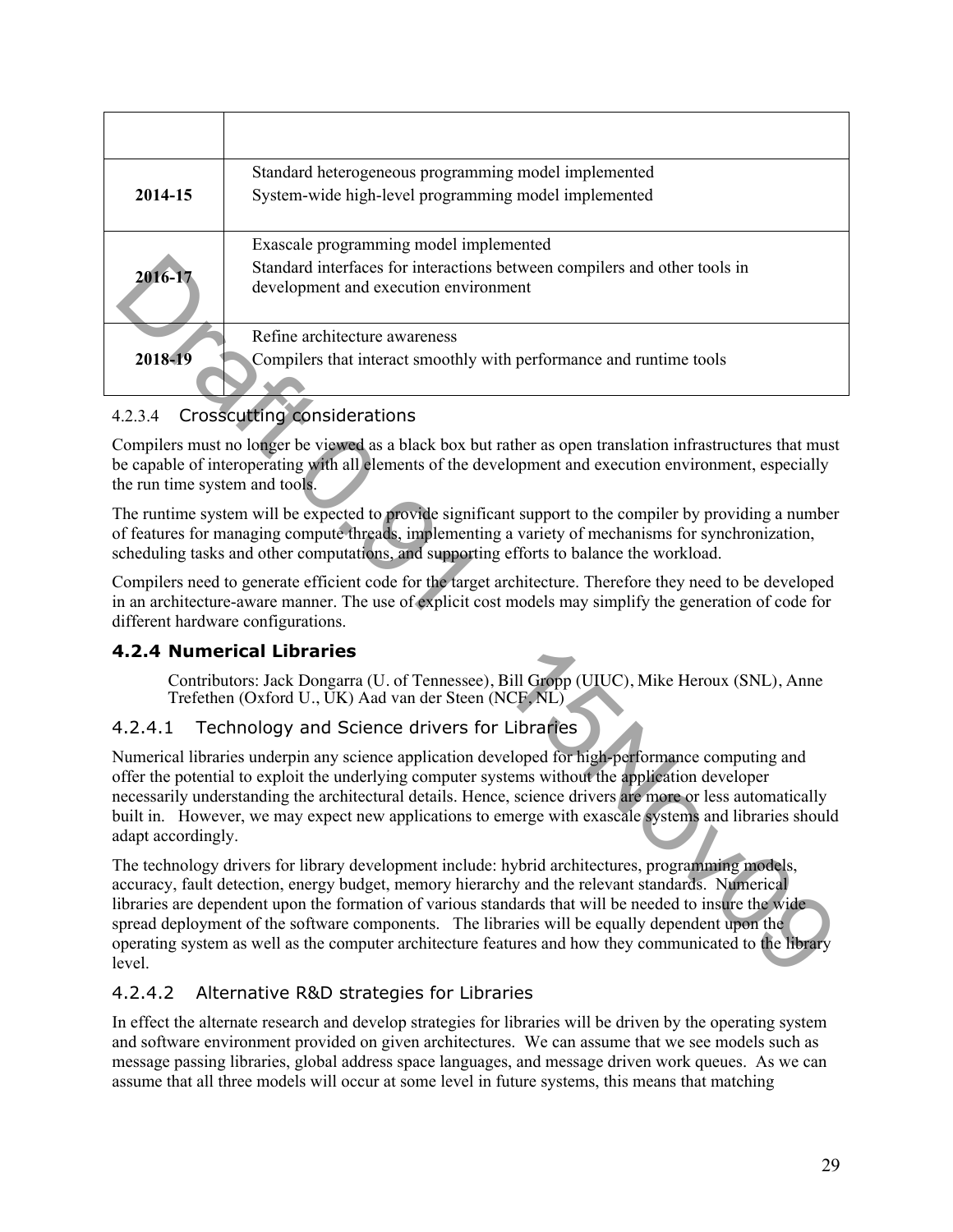implementations need to be developed concurrently. In particular the three programming model should be interoperable to permit the widest deployment.

### 4.2.4.3 Recommended Research Agenda Libraries

The existing numerical libraries will need to be rewritten and extended in the light of the emerging architectural changes. The technology drivers will necessitate the redesign of the existing libraries and will force re-engineering and implementation of new algorithms. Due to the enhanced levels of concurrency on future systems algorithms will need to embrace asynchrony to generate the number of required independent operations.

- 1. Hybrid and hierarchical based software: efficient implementations need to be aware of the underlying platform and memory hierarchy for optimal deployment.
- 2. Auto tuning: Libraries need to have the ability to adapt to the possibly heterogeneous environment in which they have to operate.
- 3. Fault oblivious and error tolerant implementations: The libraries need to be resilient w.r.t. the increased rate of faults in the data being processed.
- 4. Mixed arithmetic for performance and energy saving: Find optimal mapping of required precision in terms of speed, precision, and energy usage.
- 5. Architectural aware algorithms that adapt to the underlying architectural characteristics: The libraries must be able to act on provided architectural information to select or generate optimal instantiations of library routines.
- 6. Energy efficient implementations to optimize the energy envelope for a given implementation: The libraries should have the ability to take the total power usage into account and optimize for this parameter.
- 7. Algorithms for minimizing communications are a requirement as communications plays such an important role in performance and scalability.
- 8. Algorithms for shared memory architectures have always been around but will have a prominent role on future exascale systems as a way to mitigate the impact of increased iteration counts in Schwarz-type algorithms.
- 9. Libraries often introduce artificial separations into the code, based on the function of each routine. Techniques that permit the fusion of library routine implementations (e.g., fusion of the loops in two consecutive library calls) will be needed.

| required independent operations.                                                                                                                                                                                                                                  | concurrency on future systems algorithms will need to embrace asynchrony to generate the number of                                                                                                                   |  |
|-------------------------------------------------------------------------------------------------------------------------------------------------------------------------------------------------------------------------------------------------------------------|----------------------------------------------------------------------------------------------------------------------------------------------------------------------------------------------------------------------|--|
| The research agenda will need to include:                                                                                                                                                                                                                         |                                                                                                                                                                                                                      |  |
| Г.                                                                                                                                                                                                                                                                | Hybrid and hierarchical based software: efficient implementations need to be aware of the<br>underlying platform and memory hierarchy for optimal deployment.                                                        |  |
|                                                                                                                                                                                                                                                                   | 2. Auto tuning: Libraries need to have the ability to adapt to the possibly heterogeneous<br>environment in which they have to operate.                                                                              |  |
| 3.                                                                                                                                                                                                                                                                | Fault oblivious and error tolerant implementations: The libraries need to be resilient w.r.t. the<br>increased rate of faults in the data being processed.                                                           |  |
| 4.                                                                                                                                                                                                                                                                | Mixed arithmetic for performance and energy saving: Find optimal mapping of required precision<br>in terms of speed, precision, and energy usage.                                                                    |  |
| Architectural aware algorithms that adapt to the underlying architectural characteristics: The<br>5.<br>libraries must be able to act on provided architectural information to select or generate optimal<br>instantiations of library routines.                  |                                                                                                                                                                                                                      |  |
| 6.                                                                                                                                                                                                                                                                | Energy efficient implementations to optimize the energy envelope for a given implementation:<br>The libraries should have the ability to take the total power usage into account and optimize for<br>this parameter. |  |
| Algorithms for minimizing communications are a requirement as communications plays such an<br>7.<br>important role in performance and scalability.                                                                                                                |                                                                                                                                                                                                                      |  |
| Algorithms for shared memory architectures have always been around but will have a prominent<br>8.<br>role on future exascale systems as a way to mitigate the impact of increased iteration counts in<br>Schwarz-type algorithms.                                |                                                                                                                                                                                                                      |  |
| 9. Libraries often introduce artificial separations into the code, based on the function of each<br>routine. Techniques that permit the fusion of library routine implementations (e.g., fusion of<br>the loops in two consecutive library calls) will be needed. |                                                                                                                                                                                                                      |  |
| <b>Time Frame</b>                                                                                                                                                                                                                                                 | <b>Targets and Milestones</b>                                                                                                                                                                                        |  |
| 2010-12                                                                                                                                                                                                                                                           | Standards for hybrid (heterogeneous) computing are needed immediately.<br>2011: Milestone: Heterogeneous software libraries<br>2012: Milestone: Language issues                                                      |  |
| 2012-14                                                                                                                                                                                                                                                           | Standards required Architectural characteristics agreed.<br>2013: Milestone: Architectural transparency                                                                                                              |  |
| 2014-16                                                                                                                                                                                                                                                           | 2015: Milestone: Self adapting for performance<br>Standards required for energy aware                                                                                                                                |  |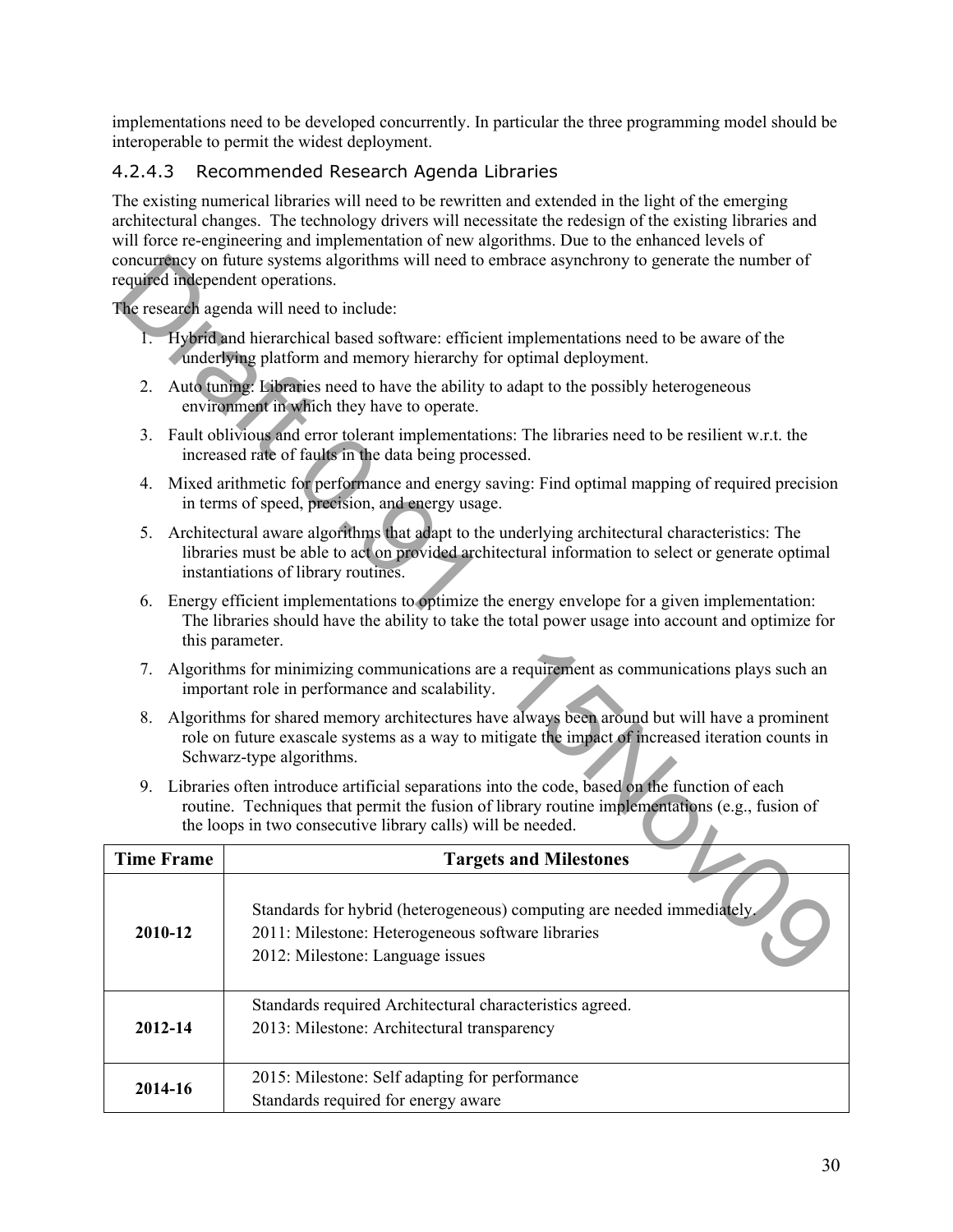| 2016-17 | 2016: Milestone: Energy aware<br>Standard for fault tolerance required     |
|---------|----------------------------------------------------------------------------|
| 2018-19 | 2018 Milestone: Fault tolerance<br>2019: Milestone: Scaling to billion way |

# 4.2.4.4 Crosscutting considerations

Libraries will require agreed standards to build on. These will include standards for power management, architectural characteristics, programming for heterogeneous environments and fault tolerance. This presupposes that the information regarding the underlying architecture, energy usage, etc., will be available as parameters to be used within the library implementations.

The libraries need to provide language bindings for existing as well as newly emerging languages while the calling sequences for their routines should fit in with the various programming models that are available for exascale environments.

### **4.2.5 Debugging tools**

Contributors: David Skinner (LBL), Wolfgang Nagel (Dresden, DE),

# 4.2.5.1 Technology drivers for Debugging

Historically debugging has meant the process by which errors in program code are discovered and addressed. The scale of modern parallel computers has pushed the boundaries of that definition in two ways. Massive concurrency at tera and peta scale has lead to profound challenges in the ability of a software debugger to encompass the entire parallel application consisting of thousands of processes. Additionally it has brought the need to debug not just the code but machine and OS environments where bugs and contention outside the program code itself may be the underlying cause of faults seen at the application layer.

Looking towards exascale computing we formally broaden the scope of debugging to including finding problems in the execution of program code by identifying and addressing application incorrectness as well as application failure and critical application performance bottlenecks that may be either reproducible or transient. These faults and bottlenecks may have their origins in the code itself or may be consequences of hardware or software conditions outside the control of the application itself. As a concrete example, evident already at the petascale, a failed switch adapter on a remote node may cause failures in other jobs or may bring communication to a near standstill. For bulk synchronous parallel codes it normally takes only one slow task to limit the overall performance of the code. **1.2.4.4** Crosscutting considerations<br>
inhanes will negative agreed standards to build on. These will include standards for power management,<br>
chiestical phace theirs into a magnitum for the<br>teneeratons wincomes and faith

The aspects of exascale technology that will drive decisions in debugging are

- Concurrency driven overhead in debugging
- Scalability of debugger methodologies (data and interfaces)
- Concurrency scaling of the frequency of external errors/failures
- Heterogeneity and lightweight operating systems

These technology drivers are specific instances of the more broadly stated technology trends in exascale of concurrency, resiliency, and heterogeneity within a node. If ignored these drivers will make debugging at exascale an increasingly costly endeavor both in terms of human effort applied to debugging as well as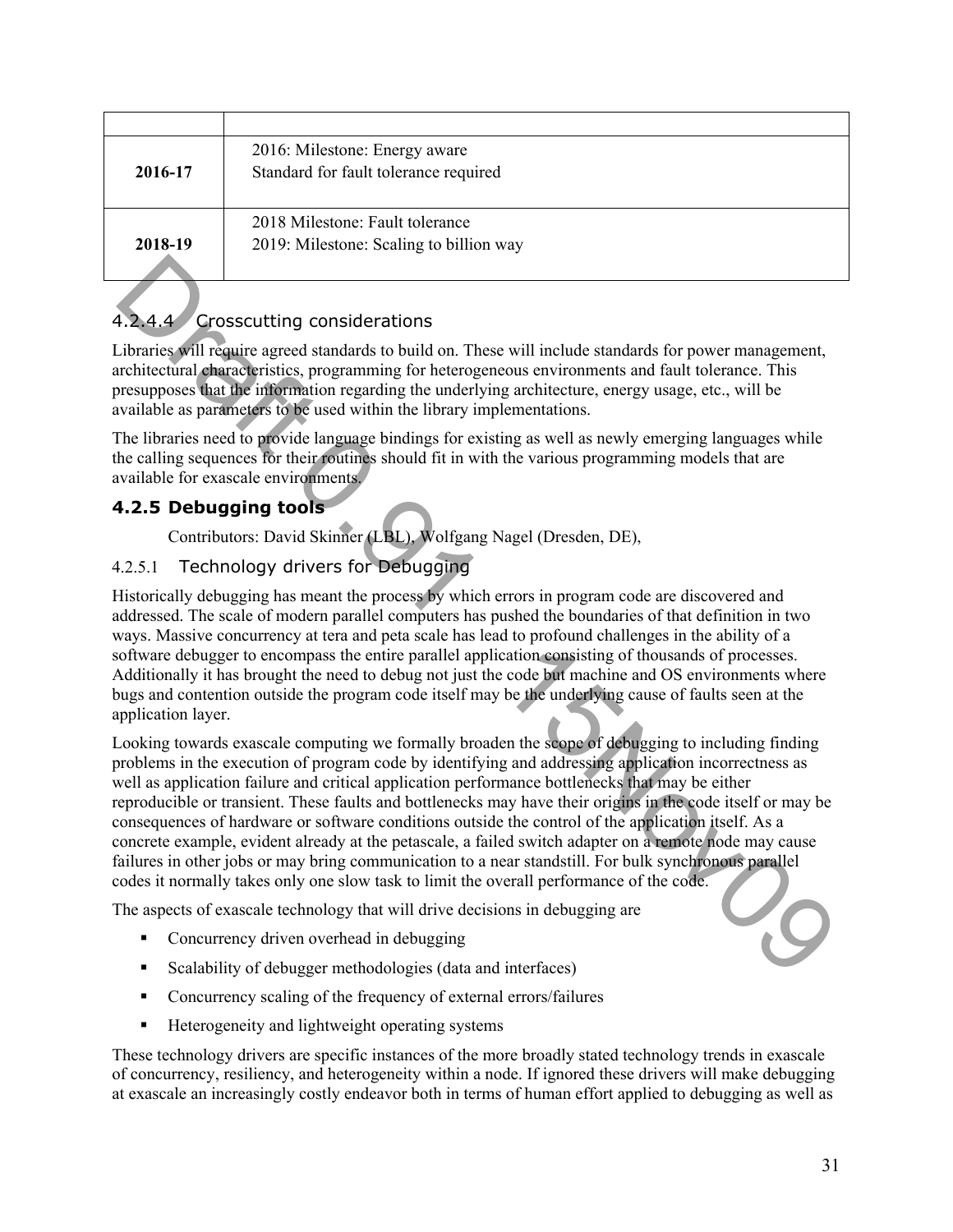diminishing the investment in HPC resources by requiring more machine hours to be devoted to costly debug sessions. We therefore propose a research strategy for exascale debugging which aims to streamline the debugging process by making it more scalable and more reliable.

### 4.2.5.2 Alternative R&D strategies for Debugging

Exascale is a regime in which the rate of hardware faults will make debugging, in the expanded context mentioned above, a persistently needed real-time activity. We therefore suggest a strategy that "plans to debug" at compile time and also addresses the data management problems presented by dramatically higher concurrencies. The utility in debugging in a separate session will be limited since a large class of bugs may not be reproducible. Exascale will require the ability to "debug without stopping". Scalability in debugging has been addressed in previous generations of HPC system. Research to advance the state of the art in scalability will be required.

Instead of pursuing the development of debuggers as monolithic applications capable of running other user applications in a debug environment, we propose the research and development of improving the information sources from which a variety of debugging frameworks can benefit. This borrows a lesson learned in the performance tools community which has largely moved away from each tool having its own means of deriving machine function (reading counters, registers, etc.) toward development of robust APIs which deliver that information in a portable manner. For example, PAPI provides a common interface for performance information upon which performance tools may be built.

In order to build such scalable and reliable sources of information for debugging we suggest vertical integration with compiler, library, runtime, OS and I/O layers. This integration achieves two important goals at.

First, it expands the perspective into the application from multiple directions by providing multiple layers or contexts in which to debug. Specific aspects of codes such as just communication, I/O, specific libraries, or even user defined quantities or data structures will allow the debugging process to zero in on the anomaly or fault in question. Composition of these data sources will allow for cross checking and hypothesis testing as to the origin of a fault or bottleneck. This is in contrast with the idea of using a debugger to step through executing code on an instruction or subroutines basis and moves in the direction of the debugging framework becoming advisory and participatory in the production execution of codes.

Secondly, vertical integration that delivers portable standards for gathering and acting on debug information provides efficiency in the design and maintenance of debugging tools. Instead of developing the end-to-end solution within each debugger we imagine a lowered barrier to entry to the design of special purpose custom fitted debuggers which draw on reliable, scalable, and portable mechanisms for monitoring and controlling application codes. Moving from a one-size-fits-all perspective on debugging to modularly selectable approaches will enhance the ability for applications incorporate the handling of faults and problem scenarios internally. Currently there is a large mismatch between what the layers underlying the application tell the application about faults and what the application needs to know. iclous<sup>7</sup> at compuls time and also addresses the data management problems presented by dramatically<br>ingles concurrencies. The utility in debugeing in a separate session will be limited since a large class of<br>the region may

# 4.2.5.3 Recommended Research Agenda Debugging

The general thrust of this analysis is that debugging technology needs to grow away from monotlithic applications towards runtime libraries and layers that detect problems and aggregate highly concurrent debugging information into a categorical rather than task based context. Pursuing this path, however, raises a variety research challenges the solution to which will be critical to finding a successful approach to debugging at exascale:

 Methods for scalable clustering of application process/thread states – Many millions of synopses can be made understandable by clustering into types or categories. Debuggers will need to have the ability to search through this volume of data to find the needle in the haystack in order to speed root cause determination.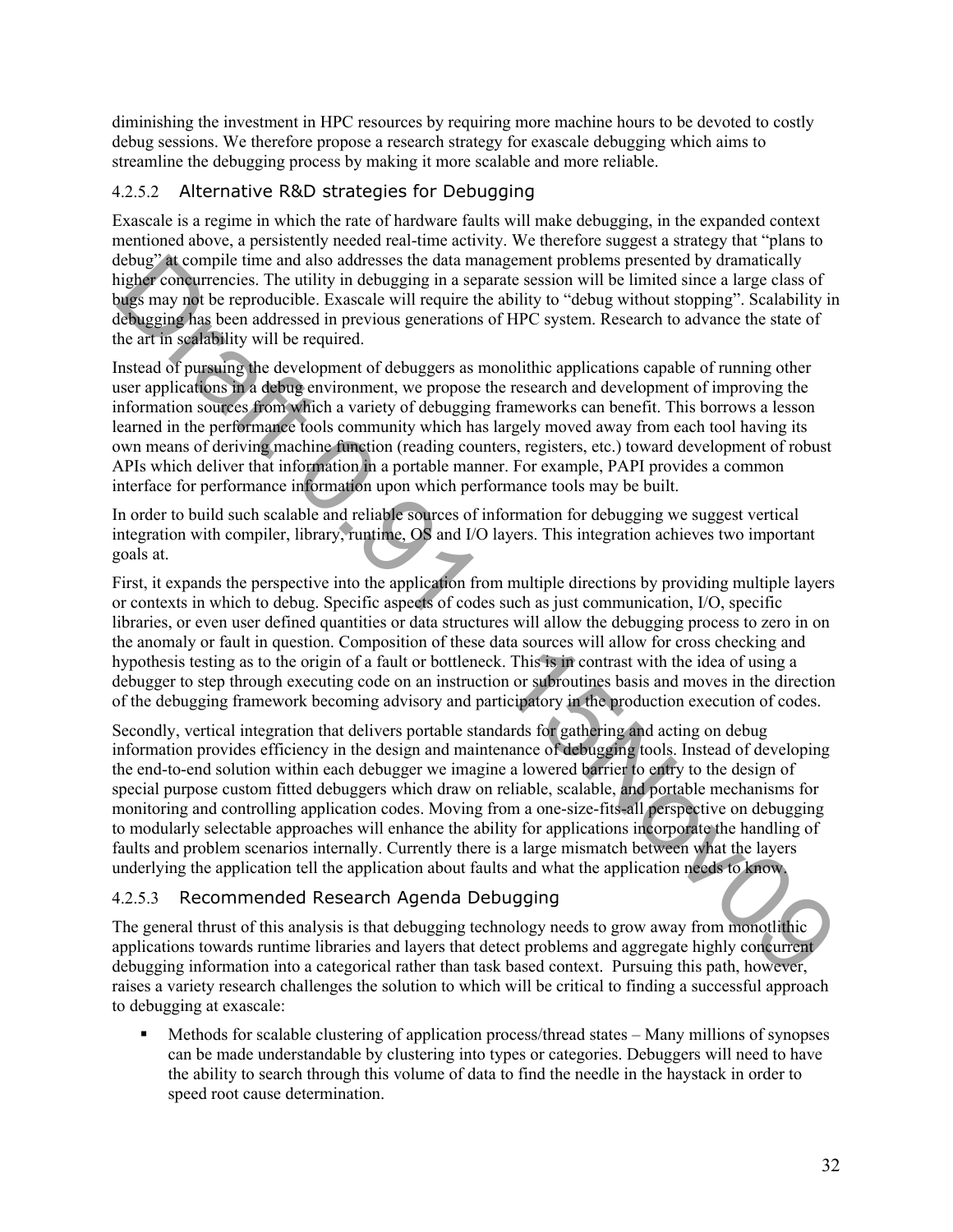- Debugging without stopping (resilient analysis of victim processes) Support for debugging will be needed in cases where one node has died and OS and runtime methods are able to migrate and/or reschedule failed tasks, keeping the application alive. Debuggers will need interoperability with system and runtime fault tolerance technologies.
- Vertical integration of debug and performance information across software layers It will be necessary to find ways to move debugging into multiple levels of application development, build, and execution in order to get a fuller picture of application problems. Consistent standards in the design of these interfaces will be needed to make debuggers and tools more portable, and easer to develop and maintain.
- Layered contexts or modes of debugging Instead of a one-size-fits-all approach, developers will need to be able to select custom levels of debug in order to connect the dots between potential bugs and their causes. "All the data all the time" will not be an option for fullscale exascale debugging. Intelligent selection from a menu of reliable data sources will have to be able target the specifics of a potential bug.
- Automatically triggered debugging Instead of debugging test cases in a separate session, some exascale debugging must be delivered just-in-time as problems unfold. Users will have to be able advise the application about objectives from which deviation is considered a bug. A debug framework wit these capabilities would enable the application to advise the user about situations indicative of problems, such as expanding memory footprint, incorrectness, sudden changes in performance.

|                                           | design of these interfaces will be needed to make debuggers and tools more portable, and easer to<br>develop and maintain.                                                                                                                                                                                                                                                                                                                                                                                            |  |  |  |  |  |  |  |  |  |  |
|-------------------------------------------|-----------------------------------------------------------------------------------------------------------------------------------------------------------------------------------------------------------------------------------------------------------------------------------------------------------------------------------------------------------------------------------------------------------------------------------------------------------------------------------------------------------------------|--|--|--|--|--|--|--|--|--|--|
|                                           | Layered contexts or modes of debugging – Instead of a one-size-fits-all approach, developers will<br>need to be able to select custom levels of debug in order to connect the dots between potential<br>bugs and their causes. "All the data all the time" will not be an option for fullscale exascale<br>debugging. Intelligent selection from a menu of reliable data sources will have to be able target<br>the specifics of a potential bug.                                                                     |  |  |  |  |  |  |  |  |  |  |
| ٠                                         | Automatically triggered debugging – Instead of debugging test cases in a separate session, some<br>exascale debugging must be delivered just-in-time as problems unfold. Users will have to be able<br>advise the application about objectives from which deviation is considered a bug. A debug<br>framework wit these capabilities would enable the application to advise the user about situations<br>indicative of problems, such as expanding memory footprint, incorrectness, sudden changes in<br>performance. |  |  |  |  |  |  |  |  |  |  |
|                                           | By focusing on the ability of debugging frameworks to scale well and communicate well this agenda will<br>lower the barriers to debugging, lower the human and machine costs of debugging, and enhance the trust<br>in the reliability of scientific output from exascale systems.                                                                                                                                                                                                                                    |  |  |  |  |  |  |  |  |  |  |
| Roadmap for Exascale Debugging<br>4.2.5.4 |                                                                                                                                                                                                                                                                                                                                                                                                                                                                                                                       |  |  |  |  |  |  |  |  |  |  |
|                                           |                                                                                                                                                                                                                                                                                                                                                                                                                                                                                                                       |  |  |  |  |  |  |  |  |  |  |
| <b>Time Frame</b>                         | <b>Targets and Milestones</b>                                                                                                                                                                                                                                                                                                                                                                                                                                                                                         |  |  |  |  |  |  |  |  |  |  |
| 2010-11                                   | Planning & Workshops<br>Lightweight debugging $(a)$ 1e5 cores                                                                                                                                                                                                                                                                                                                                                                                                                                                         |  |  |  |  |  |  |  |  |  |  |
| 2012-13                                   | Support for heterogenity in nodes                                                                                                                                                                                                                                                                                                                                                                                                                                                                                     |  |  |  |  |  |  |  |  |  |  |
| 2014-15                                   | Simulation $\omega$ 10 <sup>6</sup> cores                                                                                                                                                                                                                                                                                                                                                                                                                                                                             |  |  |  |  |  |  |  |  |  |  |
| 2016-17                                   | Software development to support 1e6 core production debug                                                                                                                                                                                                                                                                                                                                                                                                                                                             |  |  |  |  |  |  |  |  |  |  |
| 2018-19                                   | Near-production exascale                                                                                                                                                                                                                                                                                                                                                                                                                                                                                              |  |  |  |  |  |  |  |  |  |  |

# 4.2.5.4 Roadmap for Exascale Debugging

# **4.3 Applications**

# **4.3.1 IESP Application Co-Design Vehicles**

Contributors: Richard Kenway (University of Edinburgh, UK) and William Tang (Princeton U/PPPL)

Co-Design Vehicles (CDVs) are applications that provide targets for, and feedback to, the hardware and software development efforts in the IESP. These are required because there are several possible paths to exascale with many associated design choices along the way. The earliest realizations will include some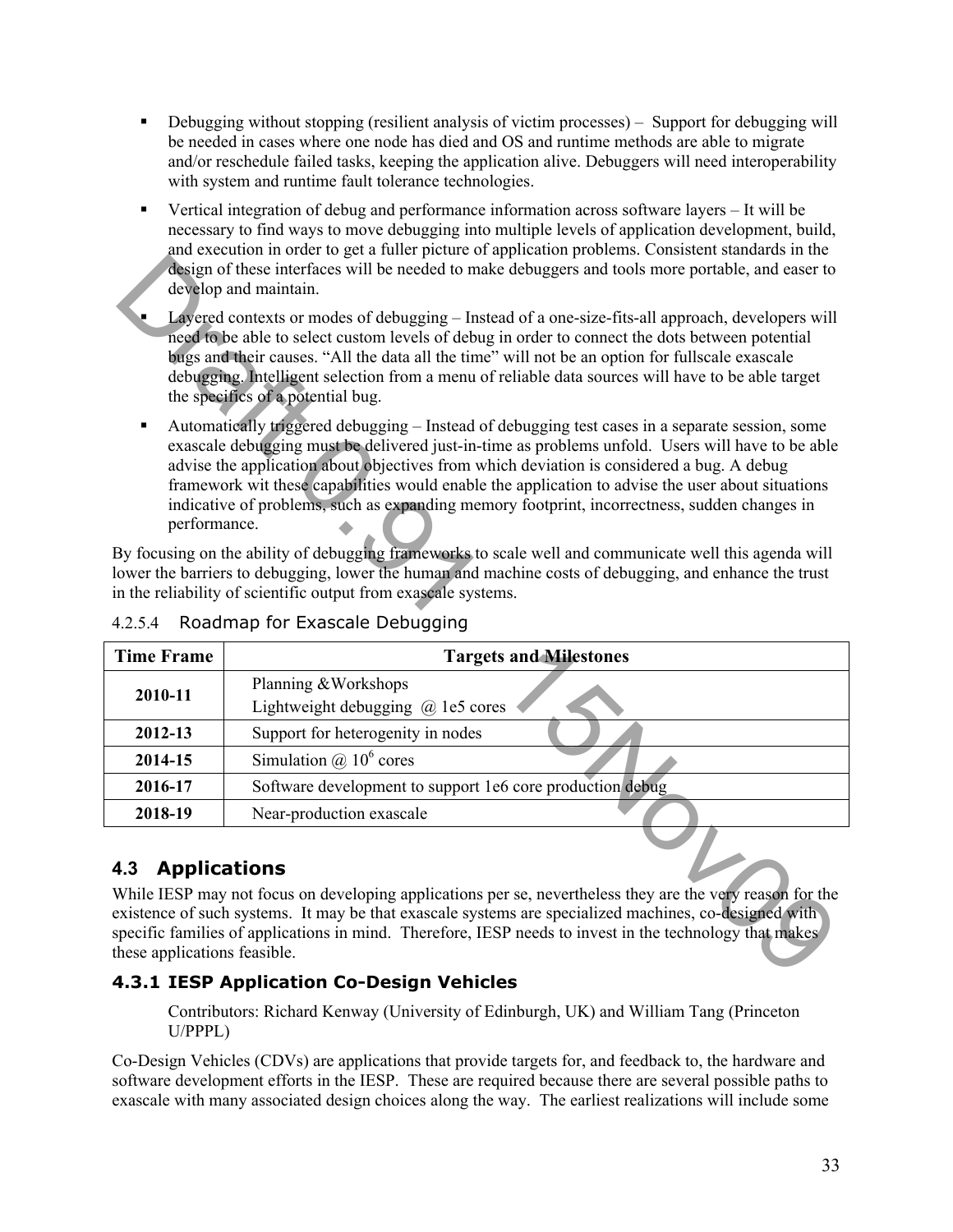of today's terascale applications that have a clear need for exascale performance and are sufficiently well understood that the steps required to achieve it can be mapped out. CDVs are accordingly a key part of the exascale design and development process. However, the specific domain applications themselves are not necessarily the scientific or societal drivers for developing exascale capabilities.

A CDV must satisfy the following criteria:

- 1. It is a terascale application today with a demonstrated need for exascale performance;
- 2. In progressing to exascale, at least one milestone will be achieved that has significant scientific impact in an area that is expected to be a scientific or societal driver for exascale computing, such as basic physics, environment, engineering, life sciences, or materials;
- 3. A realistic productive pathway to exascale can be mapped out over 10 years; and
- 4. The community developing the CDV application is experienced in algorithm, software and/or hardware developments and willing to engage in the exascale co-design process.

The IESP will identify a manageable number of CDVs (e.g.,4 or 5) that span the full range of anticipated software challenges. A "short-list" of the most important "science drivers" in a specific applications domain will be articulated, and then a description provided of what the barriers and gaps might be in these priority research directions (PRDs). The primary task for each candidate CDV is to demonstrate the need for exascale and what will be done to address the PRDs. A major component of this activity is to identify what new software capabilities will be targeted and to what purpose. Finally, it is necessary to describe how the associated software R&D can be expected to help the targeted application benefit from exascale systems, in terms of accelerating progress on the PRDs. With regard to developing an appropriate "living roadmap" for this activity, it will be important to identify the timescale on which involvement in the "path" to exascale" R&D can produce significant "exascale-enabled impact." The choice of CDVs will be informed by the matrix of HPC applications vs software components (Ref. -- Section being developed by Bill Kramer). The more seasonless are loss cases are loss cases are loss carred to a heirevel that has significant scientific<br>as mange in an area that is expected to be a scientific or societal driver for exascate computing, such<br>as mai

#### 4.3.1.1 Representative CDVs

In order to provide some illustrative specific examples of CDVs that conform to the selection criteria, we focus here on the High Energy Physics/QCD and the Plasma Physics/Fusion Energy Sciences areas. It should not be inferred that these are the highest priority applications in the "path to exascale" portfolio.

#### **I. High Energy Physics/QCD**

Simulations of QCD, the theory of the strong interaction between quarks and gluons which are the basic building blocks of hadrons, have played a pioneering role in the development of parallel and, latterly, high-performance computing since the early 1980's. Today, lattice QCD codes are amongst the fastest performing and most scalable applications on petascale systems. Through 30 years of efforts to control all sources of numerical uncertainty and systematic errors, the current state-of-the-art is that fully realistic simulations are possible and starting provide results for a range of quantities needed by the experimental program, relating to the masses and decays of hadrons, with uncertainties at the few-percent level. Expected discoveries at the LHC will drive the need to extend these simulations to other quantum field theories that might describe new physics underlying electroweak symmetry breaking.

Lattice QCD already has a long track record of acting as a CDV. Specifically, it meets all of the above criteria for exascale co-design; i.e.,

1. Lattice QCD codes sustain multi-teraflops performance today and appear capable of scaling linearly through the petascale range. They are compute-limited, specifically demanding a balance between compute and on-/off-node memory access speeds, so that scientific progress requires the highest possible sustained performance. In order to deliver realistic and sufficiently precise results for the range of quantities needed by today's experiments, lattice sizes must at least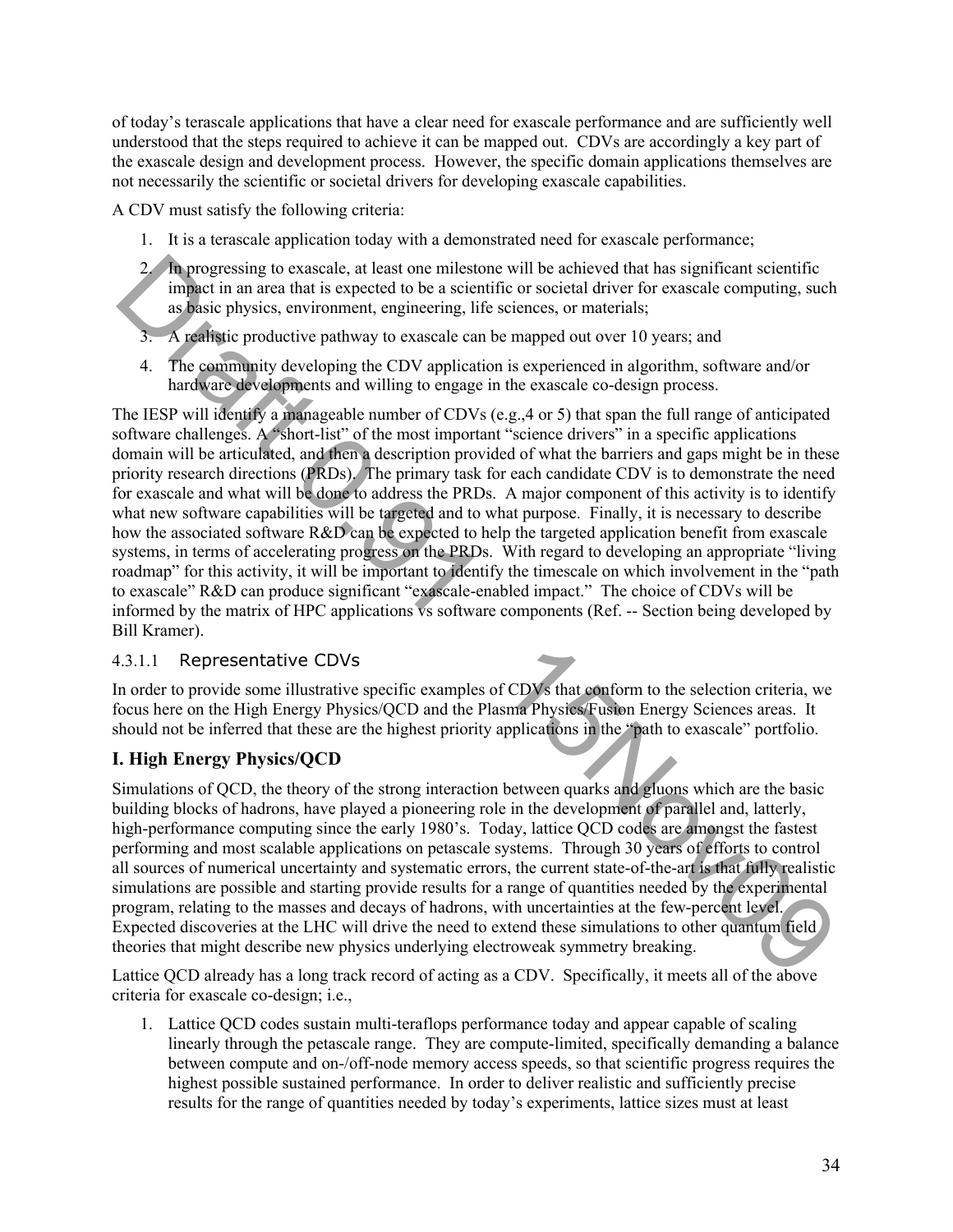double, increasing the computational cost by a factor of more than 1000. Even larger lattices will open up more hadronic quantities to first-principles computation and require performances well into the exascale range.

- 2. As lattice QCD codes sustain multi-petaflops the original goal of the field, to solve QCD at the few-percent level for many of the simplest properties of hadrons, will be achieved. Not only will this be a major milestone for theory, it will also enable experiment to identify possible discrepancies with the Standard Model and, hence, clues to new physics. In approaching sustained exaflops, sufficiently large lattices will be employed to extend these computations to multi-hadron systems, permitting nuclear physics to be computed also from first principles. Depending on what is discovered at the LHC, peta/exascale simulations may help explain electroweak symmetry breaking.
- 3. The pathway to early exascale performance for QCD requires developing multi-layered algorithms and implementations to exploit fully (heterogeneous) on-chip capabilities, fast memory, and massive parallelism. Optimized single-core and single-chip complex linear algebra routines, usually via automated assembler code generation, and the use of mixed-precision arithmetic for fast memory access and off-chip communications, will be required to maintain balanced compute/memory access speeds while delivering maximum performance. Tolerance to, and recovery from, system faults at all levels will be essential due to the long runtimes. In particular, use of accelerators and/or GPGPUs will demand algorithms that tolerate hardware without error detection or correction. The international nature of the science will demand further development of global data management tools and standards for shared data. The<br>simulation systems permitter anciently large lattices will be employed to extend these computations to<br>main-hadron systems, permitting unclear they is the computed also from first principles.<br>The peature of the peature
	- 4. The lattice QCD community has a successful track record in co-design, extending over 20 years and three continents: for example, the QCDSP and QCDOC projects in the US, the series of APE machines in Europe, and CP-PACS in Japan. Notably, design features of QCDOC influenced IBM's BlueGene. In all cases, QCD physicists were involved in developing both the hardware and system software. Typically, these projects resulted in systems that achieved performances for QCD comparable to the best that could be achieved at the time from commercial systems. The community has also agreed an international metadata standard, QCDML.

As a CDV, lattice QCD has already been adopted by IBM for stress testing and verification of new hardware and system software. Other cross-cutting outputs from a OCD CDV are likely to include performance analysis tools, optimizing compilers for heterogeneous microprocessors, mechanisms for automatic recovery from hardware/system errors, parallel high-performance I/O, robust global file systems and data sharing tools, and new stochastic and linear solver algorithms.

### **II. Plasma Physics/Fusion Energy Sciences (FES)**

Major progress in magnetic fusion research has led to ITER – a multi-billion dollar burning plasma experiment supported by seven governments (EU, Japan, US, China, Korea, Russia, and India) representing over half of the world's population. Currently under construction in Cadarache, France, it is designed to produce 500 million Watts of heat from fusion reactions for over 400 seconds with gain exceeding 10 – thereby demonstrating the scientific and technical feasibility of magnetic fusion energy. Strong research and development programs are needed to harvest the scientific information from ITER to help design a future demonstration power plant with a gain of 25. Advanced computations at the petascale and beyond in tandem with experiment and theory are essential for acquiring the scientific understanding needed to develop whole device integrated predictive models with high physics fidelity.

As a representative CDV, the FES area meets the criteria for exascale co-design in that:

 FES applications currently utilize the LCF's at ORNL and ANL as well as advanced computing platforms at LBNL – demonstrating scalability of key physics with increased computing capability; 2. HPC FES topics with significant scientific impact were clearly identified at the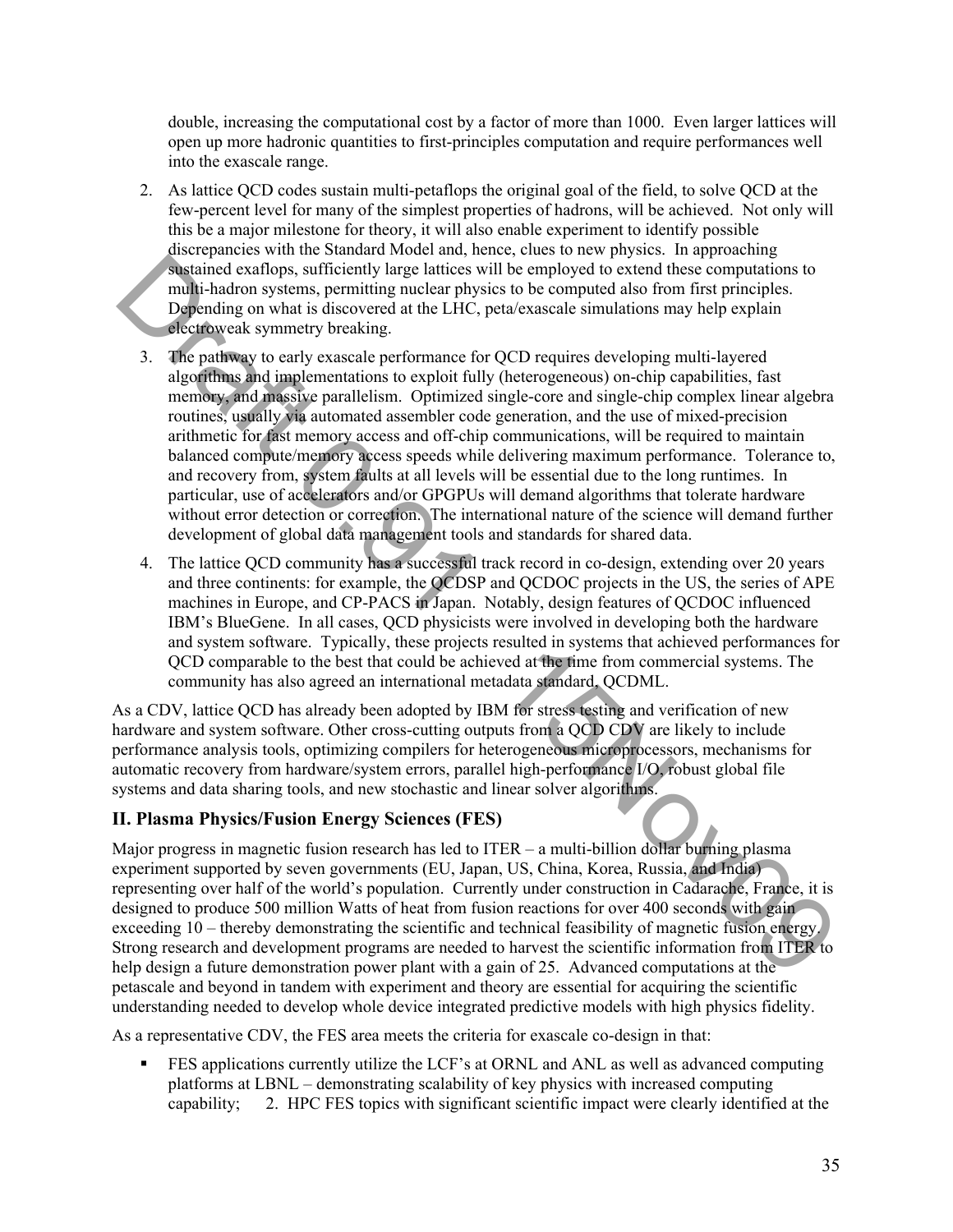major DOE workshop on Grand Challenges in FES & Computing at the Extreme Scale (April, 2009); i.e., (a) high physics fidelity integration of multi-physics, multi-scale FES dynamics; and (b) burning plasmas/ITER physics simulation capability; and

- A productive FES pathway (over 10 years) can be readily developed for exploitation of exascale. This includes carrying out experimentally-validated confinement simulations (including turbulence-driven transport) and serves to demonstrate the ability to include higher physics fidelity components with increased computational capability. This is needed for both of the areas identified as  $PRDs - with$  the following associated Barriers  $\&$  Gaps:
	- While FES applications for macroscopic stability, turbulent transport, edge physics (where atomic processes important), etc. have demonstrated at various levels of efficiency the capability of using existing LCF's, a major challenge is to integrate/couple improved versions of large-scale HPC codes to produce an experimentally-validated integrated simulation capability for the scenario modeling of a whole burning plasma device such as ITER.
	- o New simulations of unprecedented aggregate floating point operations will be needed for addressing the larger spatial and longer energy-confinement time scales as FES enters the era of burning plasma experiments on the reactor scale. Demands include dealing with spatial scales spanning the small gyroradius of the ions to the radial dimension of the plasmas (i.e., an order of magnitude greater resolution is needed to account for the larger plasmas of interest such as ITER) and with temporal scales associated with the major increase in plasma energy confinement time  $(\sim]$  second in the ITER device) together with the longer pulse of the discharges in these superconducting systems.
- With regard to potential impact on new software development, each science driver for FES and each exascale-appropriate application approach currently involves the application and further development of current codes with respect to mathematical formulations, data structures, current scalability of algorithms and solvers (e.g. Poisson solves) with associated identification of bottlenecks to scaling, limitations of current libraries used, and "complexity" with respect to memory, flops, and communication. In addition key areas being targeted for significant improvement over current capabilities include workflows, frameworks, verification and validation (V&V) methodologies including uncertainty quantification (UQ), and the management of large data sets from experiments & simulations. As part of the aforementioned ongoing FES collaborations with LCF's, assessments are moving forward on expected software developmental tasks for the path to exascale with the increasingly difficult challenges associated with concurrency and memory access (data movement approaches) for new heterogeneous architectures involving accelerators. Overall, new methods and exascale-relevant tools can be expected to emerge from the FES application domain. With respect to potential impact on the user community (usability, capability, etc.), the two FES PRDs noted earlier will potentially be able to demonstrate how the application of exascale computing capability can enable the accelerated delivery of much needed modeling tools. The timescale in which such impact may be felt can be briefly summarized as follows for the FES application: **Numtified as PRDs – with the following associated Barriers & Gaps.**<br>
While FES applications for marcoscopic subulity, urbulcned transport, edge physics<br>
(where atomic processes important), etc. have demonstrated at vario
	- <sup>10</sup> to 20 PF (2012) integrated plasma core-edge coupled simulations
	- $\blacksquare$  1 EF (2018) whole-system burning plasma simulations applicable to ITER

#### **III. Other possible CDV's go here**

…

The technology drivers for CDV applications are for the most part connected to advanced architectures with greater capability but with formidable software development challenges. It is expected that the need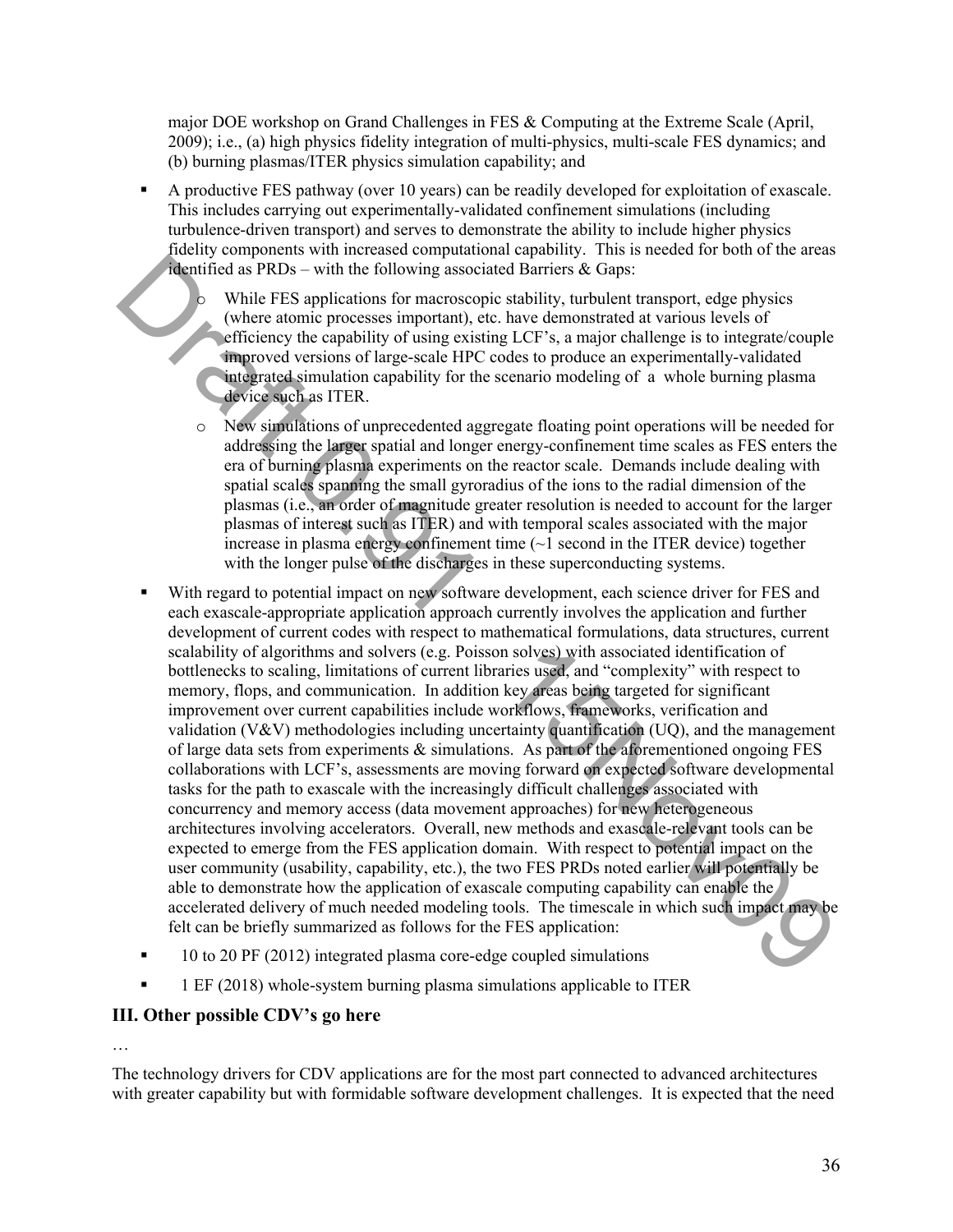to address concurrency issues and to deal with complex memory access/data movement challenges for emerging heterogeneous architectures with accelerators will drive new approaches for scalable algorithms and solvers. For risk mitigation purposes, alternative R&D strategies need to be developed for choosing architectural platform(s) capable of effectively addressing the PRDs in the various domain applications while exploiting the advances on the path to the exascale. Beneficial approaches include:

1. Developing effective collaborative alliances involving CS and Applied Math (e.g., following the SciDAC model);

2. Addressing crosscutting challenges shared by CDV applications areas via identification of possible common areas of software development, appropriate methodologies for V&V and UQ, and the common need for collaborative interdisciplinary training programs to deal with the critical task of attracting, training, and assimilating young talent.

In summary, the current applications identification exercise is intended to complement and provide input into the building of the IESP Roadmap -- a planning instrument designed to enable the international HPC community to improve, coordinate, and leverage their collective investments and development efforts.

# **4.3.2 Application Element: Algorithms**

Contributors: Bill Gropp (UIUC), Fred Streitz (LLNL), Mike Heroux (SNL), Anne Trefethen (Oxford U., UK)

#### 4.3.2.1 Technology and Science drivers for Algorithms

Algorithms must be developed to deal with the architectural realities in an Exascale system. In addition, algorithmic innovation can provide efficient alternatives to computer hardware, addressing issues such as reliability and power.

Scalability is perhaps the most obvious driver for algorithms. Contributing to scalability are problems in currency, latency, and load balancing. Because an Exascale system will have 108 to 109 threads, simply creating enough concurrency from an application can become a challenge (a 10003 mesh has one point per thread on such a system; the low computation/communication ratio of such a problem is typically inefficient). Even current systems have a103-104 cycle hardware latency in accessing remote memory. Hiding this latency requires algorithms that achieve a computation/communication overlap of at least 104 cycles; Exascale systems are likely to require a similar degree of latency hiding (because the ratio of processor and memory speeds are expected to remain about the same). Many current algorithms have synchronization points (such as dot products/allreduce) that limit opportunities for latency hiding (this includes Krylov methods for solving sparse linear systems). These synchronization points must be eliminated. Finally, static load balancing rarely provides an exact load balance; experience with current Terascale and near petascale systems suggests that this is already a major scalability problem for many algorithms. Addressing crosscutting challenges shared by CDV applications areas via identification of<br>possible common areas of software development, appropriate methodologies for V&V and UQ.<br>and the common necas for collaborative inte

Fault tolerance and fault resilience is another driver for algorithms. While hardware and system software solutions to managing faults are possible, it may be more efficient for the algorithm to contribute to solving the fault resilience problem. Experience shows applications may not detect faults (which may also be missed by the hardware); we need to evaluate role of algorithms in detecting faults. Note that detecting faults in hardware requires additional power, memory, etc. Regardless of who detects a fault, it must be repaired. The current general-purpose solutions (e.g., checkpoint/restart) are already demanding on high-end platforms (e.g., requiring significant I/O bandwidth). We need to evaluate role of algorithms in repairing faults, particularly transient (e.g., memory upset) faults. In addition, on can imagine a new class of algorithms that are inherently fault-tolerant, such as those that converge stochastically. The advantage of robustness on exascale platforms will eventually override concerns over computational efficiency.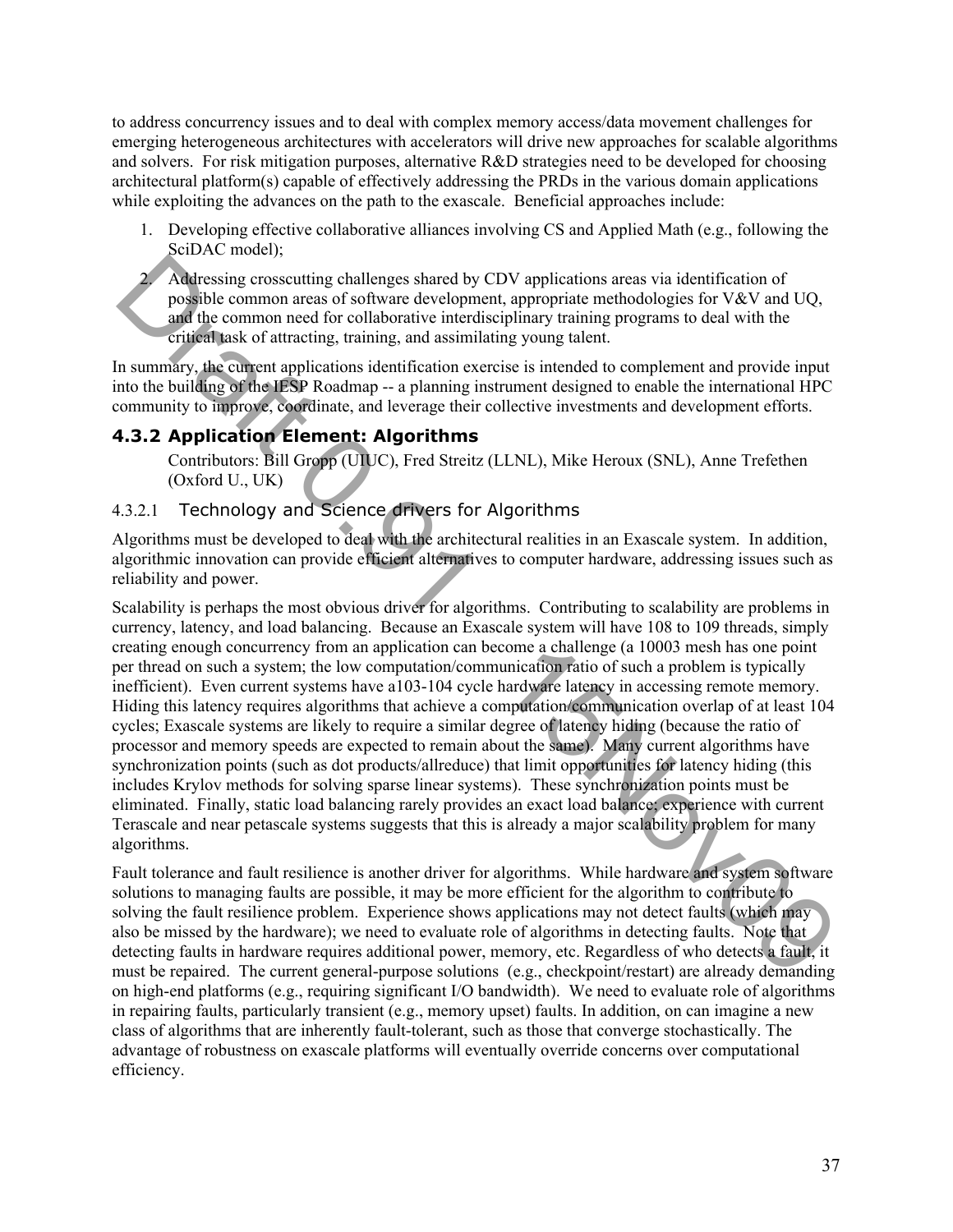Because of the likely complexity of an Exascale system, algorithms must be developed that are a good match to the available hardware. One of the most challenging demands is power; algorithms that are minimize power use need to be developed. Naturally, this will require performance models that include energy. Note that this may be combined with other constraints, since data motion consumes energy. As many proposals for Exascale systems (and power-efficient petascale systems) exploit heterogeneous processors, algorithms will need to be developed that can make use of these processor structures. The current experience with GPGPU systems, while promising for some algorithms, has not shown benefits with other algorithms. Heterogeneous systems also require different strategies for use of memory and functional units. For example, on some hardware it may be advantageous for algorithms to exploit multiple levels of precision. Finally, Exascale systems are likely to have orders of magnitude less memory per core than current systems (though still large amounts of memory). Power constraints may reduce the amount of fast memory available; adding to need for latency hiding. Thus we need algorithms that use memory more efficiently, for example, more accuracy per byte; fewer data moves per result. The choice of algorithm for a particular application may depend sensitively on details of the memory hierarchy and implementation – portability between diverse architectures will require algorithms that can automatically adjust to local hardware constraints. with other algorithms. Heterogeneous systems also require different strategies for use of memory and<br>window and the best of metally characteristic memory and the memory of<br>method with the secondary of memory and the memory

The final driver is this need to re-examine the classes of applications that are suitable for Exascale computing. Because Exascale systems are likely to be different than simple extrapolations of petascale systems, some application areas may become suitable again; others (because of the extreme scale and degree of concurrency) may become possible for the first time.

A major concern is that an Exascale system may be very different from current systems and will require new approaches.

# 4.3.2.2 Alternative R&D strategies for Algorithms

All strategies for developing algorithms for Exascale systems must start with several "strawman exascale architectures" that are described in enough detail to permit the evaluation of the suitability of current algorithms on potential Exascale systems. There are then two basic strategies: (1) Refine existing algorithms to expose more concurrency, adapt to heterogeneous architectures, and manage faults, and (2) the development of new algorithms.

In refining algorithms, there are a number of strategies that may be applied. For sc

Developing new algorithms requires rethinking the entire application approach, starting with the choice of mathematical model and approximation methods used. It is also important to re-evaluate existing methods, such as the use of Monte Carlo; reconsider tradeoffs between implicit and explicit methods; and replace FFT with other approaches that can avoid the all-to-all communication. In creating algorithms that are fault tolerant, a key approach is to use or create redundant information in the algorithm or mathematical model. To make effective use of likely Exascale hardware, methods that make more efficient use of memory, such as higher-order methods, as well as the development of more predictive analytic performance models, will be key.

### 4.3.2.3 Recommended Research Agenda Algorithms

A research agenda is shown in the table below, along with comments providing more detail about each in the enumerated list below. Not captured in this list or table is the need to follow two broad strategies: an evolutionary one that updates current algorithms for Exascale (following the approaches that have successfully been followed to take us to petascale) and one that invests in higher risk but higher payoff development of new algorithms. In either case, it is important to develop performance models (and thus strawman Exascale architecture designs) against which algorithm developments can be evaluated. In addition, it is all too easy for applications to define algorithm "requirements" that overly constrain the possible solutions. It is important to re-evaluate application needs, for example, evaluating changes to the model or approximation to allow use of Exascale-appropriate algorithms.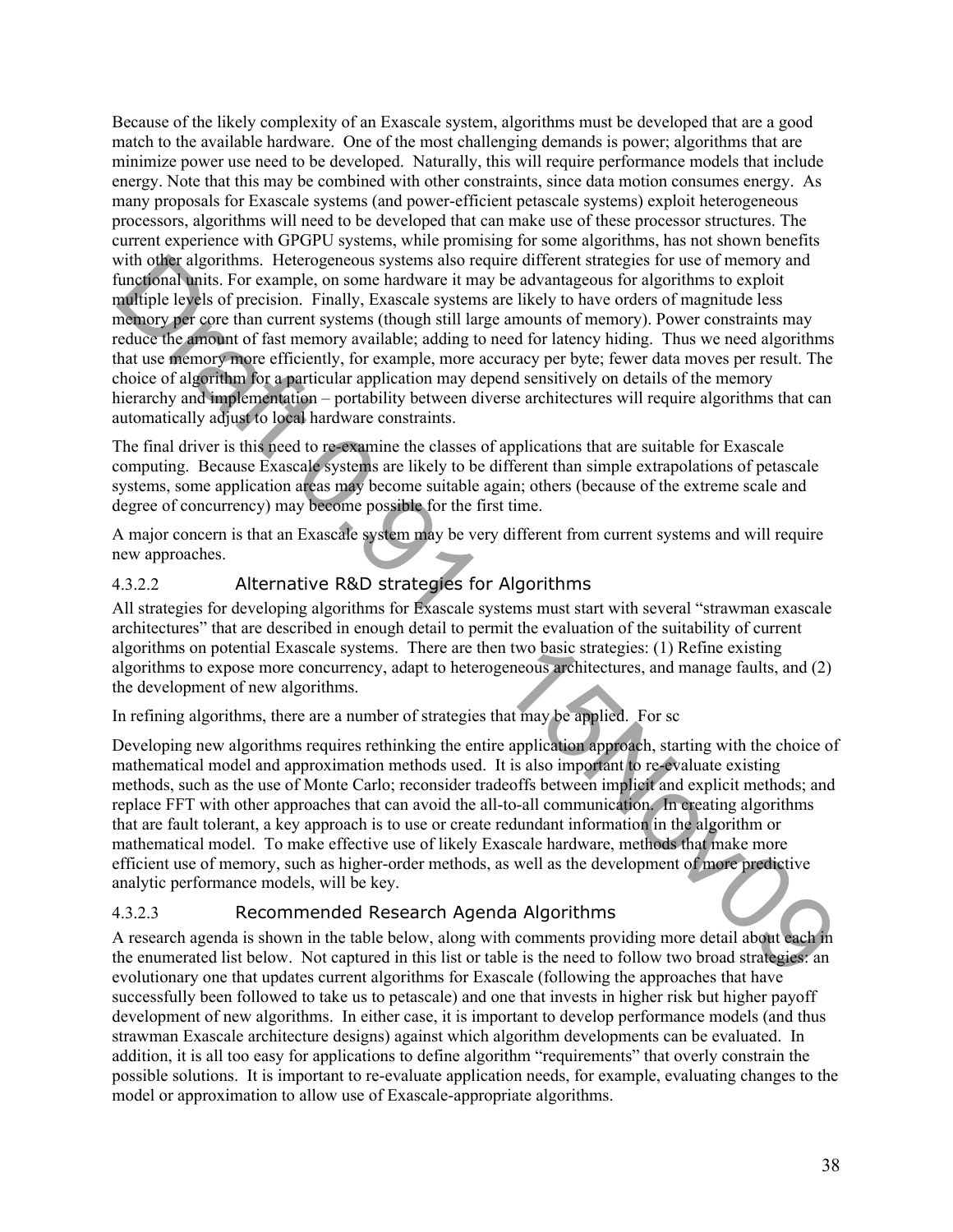Against this background, the critical research challenges that need to be addressed for application algorithms that build on the X-stack are as follows

- Gap analysis need to perform a detailed analysis of the applications, particularly with respect to quantitative models of performance an scalability.
- Scalability, particularly relaxing synchronization constraints
- Fault tolerance and resilience, including fault detection and recovery
- Heterogeneous systems algorithms that are suitable for systems made of functional units with very different abilities

| Heterogeneous systems - algorithms that are suitable for systems made of functional units with<br>very different abilities |                                                                                                                                                                                                                                                                                                                                                                                                                                                                                                                       |  |  |  |  |  |  |
|----------------------------------------------------------------------------------------------------------------------------|-----------------------------------------------------------------------------------------------------------------------------------------------------------------------------------------------------------------------------------------------------------------------------------------------------------------------------------------------------------------------------------------------------------------------------------------------------------------------------------------------------------------------|--|--|--|--|--|--|
| <b>Time Frame</b>                                                                                                          | <b>Targets and Milestones</b>                                                                                                                                                                                                                                                                                                                                                                                                                                                                                         |  |  |  |  |  |  |
| 2010-11                                                                                                                    | Gap analysis. Needs to be completed early to guide the rest of the effort.<br>Evaluation of algorithms needed for applications. Needs to be initiated<br>early and completed early to guide allocation of effort and to identify<br>areas where apps need to rethink approach (cross-cutting issue). Needs<br>to develop and use more realistic models of computation (quantify<br>need).                                                                                                                             |  |  |  |  |  |  |
| 2012-13                                                                                                                    | Algorithms for intra-node scaling<br>Algorithms for inter-node scaling<br>Evaluation on petascale systems<br>Better scaling in node count and within nodes can be performed using petascale<br>systems in this time frame (so it makes sense to deliver a first pass in this time<br>frame).                                                                                                                                                                                                                          |  |  |  |  |  |  |
| 2014-15                                                                                                                    | Prototype algorithms for heterogeneous systems<br>Heterogeneous systems are available now but require both programming model<br>and algorithmic innovation; while some work has already been done, others may<br>require more time. At the time of this bullet, view this as "a significant fraction<br>of algorithms required for applications expected to run at Exascale have effective<br>algorithms for heterogeneous processor systems"                                                                         |  |  |  |  |  |  |
| 2016-17                                                                                                                    | Fault resilience<br>Fault resilience is a very hard problem; this assumes that work starts now but<br>will take this long to meet the same definition as for heterogeneous systems – "a<br>significant fraction of algorithms have fault resilience".                                                                                                                                                                                                                                                                 |  |  |  |  |  |  |
| 2018-19                                                                                                                    | Efficient realizations of algorithms on Exascale architectures<br>Efficient implementation includes the realization in exascale programming<br>models and tuning for real systems, which may involve algorithm modifications<br>(since the real architecture will most likely be different from the models used in<br>earlier developments). In addition, the choice of data structures may also change,<br>depending on the abilities of compilers and runtimes to provide efficient<br>execution of the algorithms. |  |  |  |  |  |  |

#### 4.3.2.4 Crosscutting considerations

The ability to design and implement efficient and novel algorithms for exascale architectures will be closely tied to improvements in many crosscutting areas. Examples include:

The development of libraries that recognize and exploit the presence of mixed precision mathematics will spur the creation of algorithms that effectively utilize heterogeneous hardware. Ideally, the user could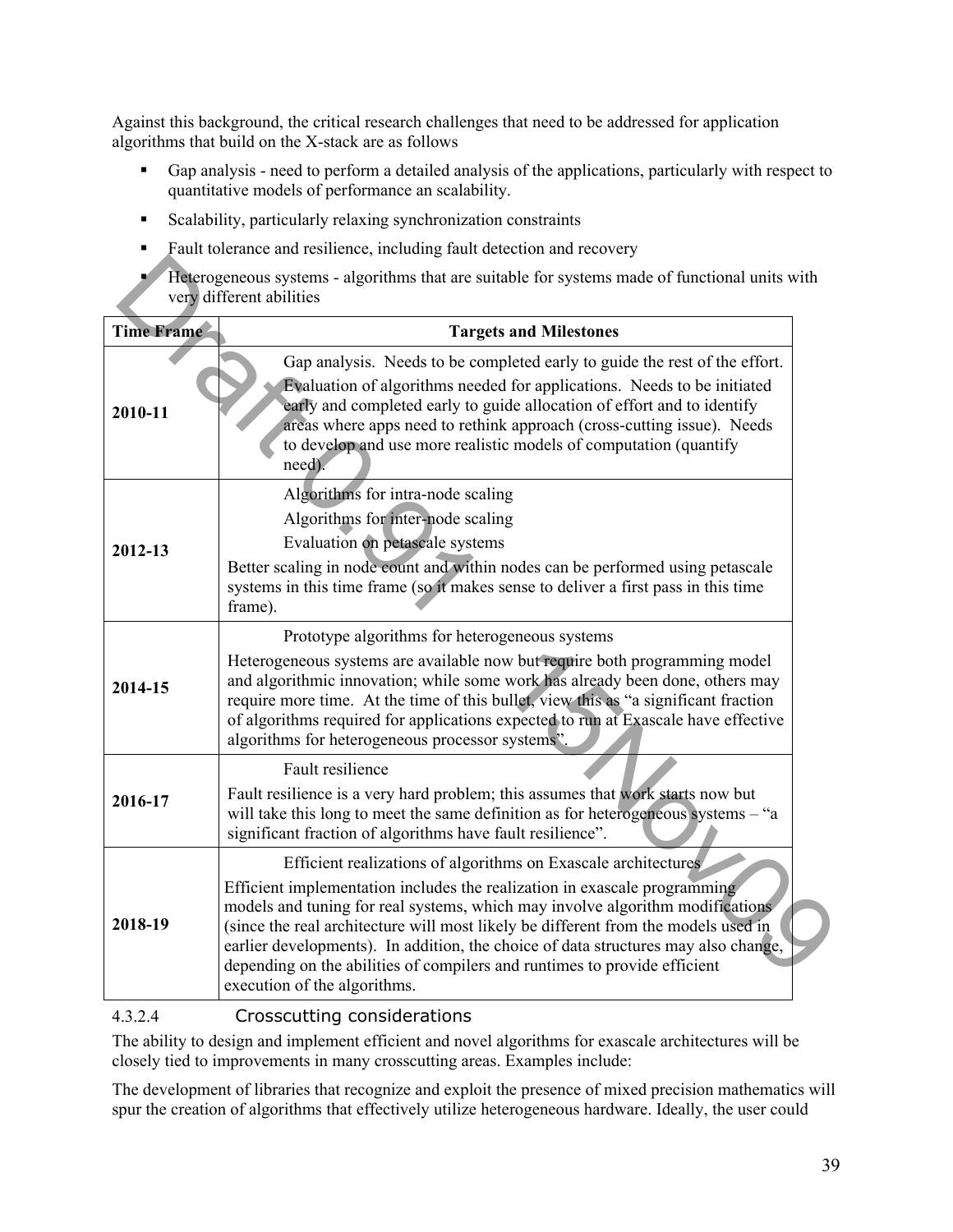specify the required precision for the result and the algorithm would choose the best combination of precision on the local hardware in order to achieve it. The actual mechanics would be hidden from the user.

The creation of debugging tools that expose cache use, load imbalance, or local power utilization will be critical for the implementation of self-optimizing algorithms in each of these areas. Currently available methods of debugging large-scale codes to catch, e.g., load balance issues are very manpower intensive and represent a significant barrier to the development of efficient algorithms.

Runtime systems that make available to the running code information about MTBF on the hardware can allow for auto-adjustment of defensive restart strategies. The I/O strategy for even a petascale simulation must be carefully optimized to avoid wasting both compute and storage resources. The situation will only be more critical at the exascale.

Tuning of algorithms for performance optimization will benefit from compilers and programming languages that can recognize and utilize multiple levels of parallelism present in the hardware. Current strategies for optimization on HPC architectures result in either one-off, hand-tuned codes or portable and inefficient codes, since it is difficult to express multiple possible levels of parallelism into the structure of the code. The increased portability allowed by some measure of auto-tuning will maximize the ROI on code development and thus lower the effective cost of entry into HPC.

# **4.3.3 Application Support: Data Analysis and Visualization**

Contributors: Michael E. Papka (ANL), Pete Beckman (ANL), Mark Hereld (ANL), Rick Stevens (ANL), John Taylor(CSIRO, Australia)

### 4.3.3.1 Technology and Science drivers for Data Analysis and Visualization

Modern scientific instruments eg in Synchrotron science, high energy physics, astronomy, biotechnology are all experiencing exponential growth in data generation rates through a combination of improved sensors, increases in scale, widespread availability and rapid advances in the supporting information technology. Model simulations eg in climate, CFD, materials science and biological science are also producing vast amounts of data as they scale with the exponential growth in HPC performance. Experimental science, modeling and simulation are routinely generating petabyte scale data sets. Exabyte scale data sets are now part of the planning process for major scientific projects. Xumithe systems that make available to the running code information about MTBF on the hardware can<br>like for any disadignment of decision's restart structies. The 100 statety for overa pelassale is multion<br>base be surfaily

The increasing scale and complexity of simulations, and the data they produce, will be a key driver of the research agenda in the area of data analysis and visualization. These will force new approaches to coupling analysis and visualization computations to the larger datasets. Considerations of dataset size will also drive innovations in analysis techniques, allowing for both the advancement of current technology, as well as requiring the research and development of new solutions. Analysis and visualization will be limiting factors in gaining insight from exascale data.

Interactive data exploration will also become increasingly important as dataset scale and complexity continue to grow; however, it will become increasingly difficult to work interactively with these datasets, thus requiring new methods and technologies. These solutions will need to supply the scientist with salient reductions of the raw data and new methods for information and process tracking.

### 4.3.3.2 Alternative R&D strategies for Data Analysis and Visualization

Several strategies for enabling data analysis and visualization at exascale are available to us. One strategy would be to continue to incrementally improve and adapt existing technologies (visualization and analysis algorithms, data management schemes, end-to-end resource allocation). This adiabatic expansion of current efforts is well traveled and has a lower barrier to entry than others, but may not provide adequate solutions in the long run.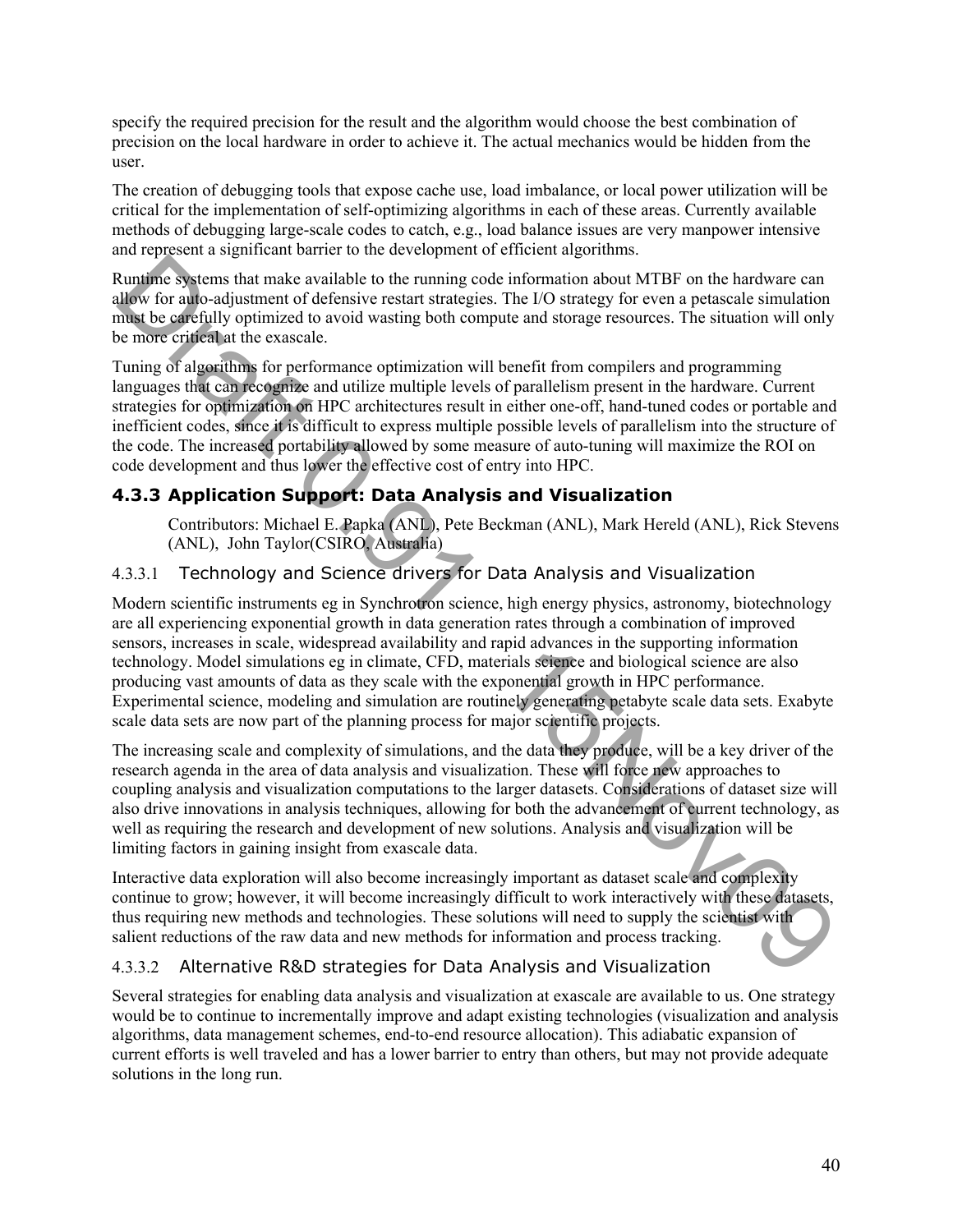It is inevitable that some combination of existing technologies and the integration of the four approaches described next will serve important roles in the necessary R&D enterprise.

- **New algorithms** It would make sense to pursue development of entirely new algorithms that fit well with new large and complex architectures. This approach will be increasingly difficult, owing to the need to explicitly account for larger pools of heterogeneous resources.
- **New data analysis approaches** Identify new mathematical and statistical research needed for analysis of exabyte data sets
- **Integrated adaptive techniques** Development of these would enable on the fly and learned pattern performance optimization from fine to coarse grain. This strategy would provide a range of means to extract meaningful performance improvements implicitly, rather than by explicit modeling of increasingly complex systems.
- **Pro-active software methods** Another strategy is to expand the role of supporting visualization environments to include more pro-active software: model and goal aware agents, estimated and fuzzy results, and advanced feature identification. This strategy will require abdicating some responsibility to autonomous system software in order to more rapidly sift through large amounts of data in search of hidden elements of discovery and understanding.
- **Meta tools** With a focus on mitigating the increasing burden of high-level organization of the exploration and discovery process, it would be advantageous to invest in methods and tools for keeping track of the processes and products of exploration and discovery. These will include aids to process navigation, hypothesis tracking, workflows, provenance tracking, and advanced collaboration and sharing tools.
- **Facilitate Collaboration** Plan deployment of global system of large scale high resolution (100 Mpixel) visualization and data analysis systems based on open source architecture to link universities and research laboratories

#### 4.3.3.3 Recommended Research Agenda Data Analysis and Visualization

Many of the innovations required to cope with exascale data analysis and visualization tasks will require considerable development and integration in order to become useful. At the same time, most would be of considerable utility at petascale. Consequently, it is not only required, but could provide up-front benefits to aggressively develop the proposed methods so that they can be deployed early, at least in prototype form, for extensive use in research situations, and rigorously evaluated by the application community. Thus the case of the method of the second and the second and the second and the second and the second and the second and the second and the second and the second method in the second method in the second method in the seco

Among the research topics that will prove especially critical in achieving this goal are the following:

- Identification of features of interest in exabytes of data
- Visualisation of streams of exabytes of data from scientific instruments
- Integrating simulation, analysis and visualization at the exascale

Ongoing activities supporting adiabatic expansion of existing techniques onto new hardware architectures and R&D of new algorithms will continue throughout the time span. The major milestones and timetable reflected in the following table would be supported by development of many of the ideas at smaller scale, and beginning as soon as possible.

| <b>Time Frame</b> | <b>Targets and Milestones</b>                                                                                                                                               |
|-------------------|-----------------------------------------------------------------------------------------------------------------------------------------------------------------------------|
| 2010-11           | Planning & Workshops<br>Assess current tools and technologies<br>Perform needs and priority analysis across multiple disciplines<br>$\bullet$<br>Identify common components |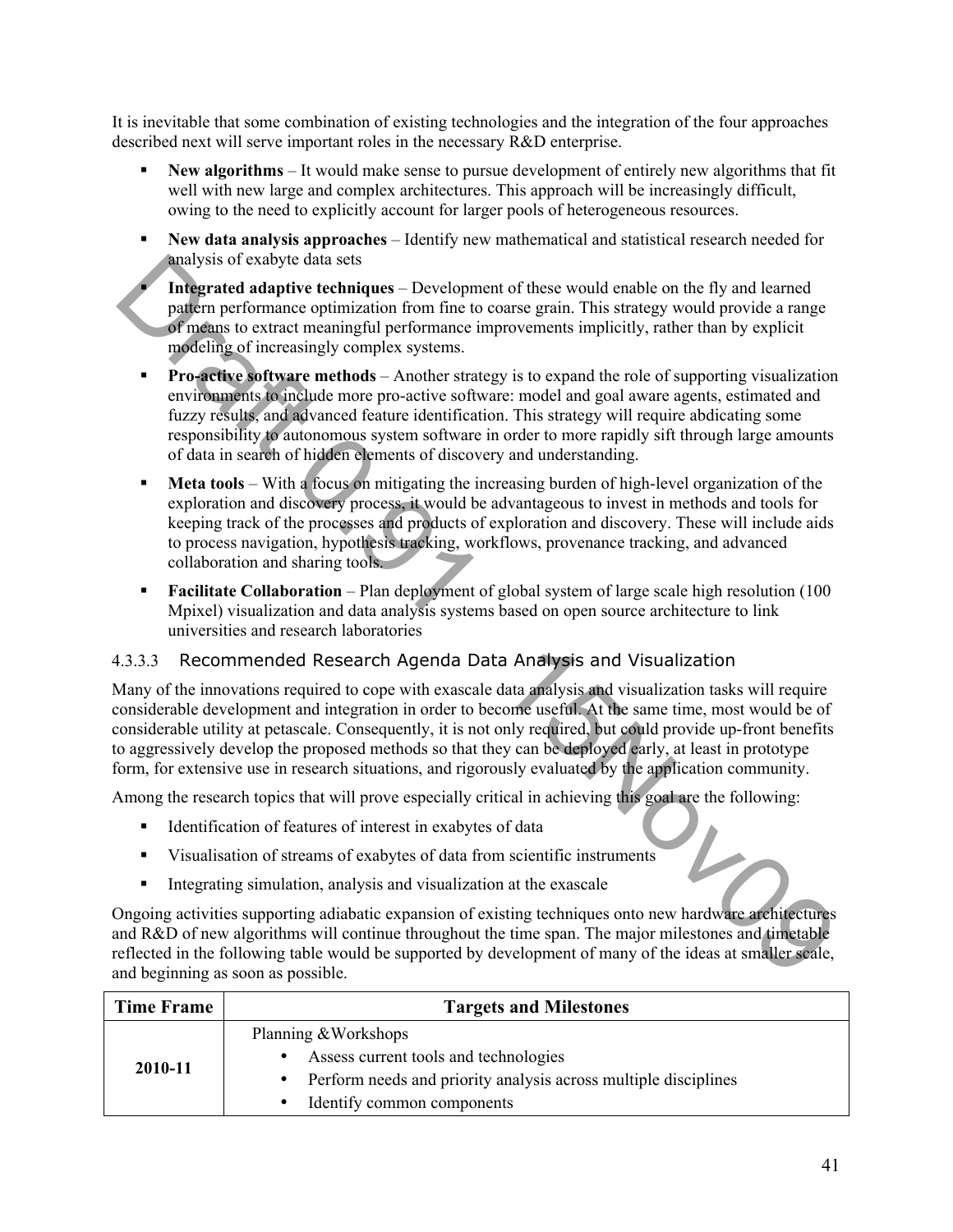|         | Identify new mathematical and statistical research needed for analysis of<br>$\bullet$<br>exabyte data sets                                                                                                        |
|---------|--------------------------------------------------------------------------------------------------------------------------------------------------------------------------------------------------------------------|
|         | Integrate analysis and visualization into scientific workflows<br>$\bullet$                                                                                                                                        |
|         | Develop exascale data analysis and visualization architecture document<br>$\bullet$                                                                                                                                |
|         | Commence initial set of projects for common components and domain<br>٠                                                                                                                                             |
|         | specific data analysis and visualization libraries                                                                                                                                                                 |
|         | Plan deployment of global system of large scale high resolution (100 Mpixel)                                                                                                                                       |
|         | visualization and data analysis systems to link universities and research                                                                                                                                          |
|         | laboratories                                                                                                                                                                                                       |
|         |                                                                                                                                                                                                                    |
|         | Develop 1.0 common component data analysis and visualisation libraries                                                                                                                                             |
|         | Develop 1.0 priority domain specific data analysis and visualisation libraries                                                                                                                                     |
| 2012-13 | Begin deployment of global system of large scale high resolution (100 Mpixel)<br>visualization and data analysis systems                                                                                           |
|         | Achieve data analysis & visualisation $\omega$ 10 <sup>5</sup> cores with petabyte data sets                                                                                                                       |
|         | Support for heterogenity in nodes                                                                                                                                                                                  |
|         |                                                                                                                                                                                                                    |
| 2014-15 | Integrate data analysis and visualisation tools into domain specific workflows                                                                                                                                     |
|         | Achieve data analysis & visualisation $\omega$ 10 <sup>6</sup> cores with 10-100 petabyte data sets                                                                                                                |
|         | Complete 2.0 domain specific data analysis and visualization libraries and workflows                                                                                                                               |
| 2016-17 | Complete 2.0 common component data analysis and visualisation libraries                                                                                                                                            |
|         | Achieve data analysis & visualisation $\omega$ 10 <sup>6</sup> cores with near exascale data sets                                                                                                                  |
| 2018-19 | Roll out data analysis and visualisation at the exascale                                                                                                                                                           |
| 4.3.3.4 | Crosscutting considerations                                                                                                                                                                                        |
|         | Architecture at coarse and fine grain. Analysis and visualization can use any or all of the computational,                                                                                                         |
|         | storage, and network resources that comprise a computational environment. Methods developed to                                                                                                                     |
|         | address the driving technology and science issues are likely to intersect with design and implementation                                                                                                           |
|         | of future architectures at all granularities from wide-area considerations to heterogeneity of available<br>processing elements. Also compiler and debugging tools appropriate for software development on         |
|         | exascale systems will need to be developed to meet the needs of the development timetable for outlined                                                                                                             |
| above.  |                                                                                                                                                                                                                    |
|         | Opportunistic methods. Many emerging approaches to analysis and visualization leverage opportunities                                                                                                               |
|         | that arise from data locality (e.g., in situ methods), synergies of happenstance (as in analysis embedded in                                                                                                       |
|         | I/O libraries and data movers), and unused capacity (e.g. background analysis embedded in I/O servers).                                                                                                            |
|         | These will each require coordination with fine grain execution of numerical algorithms comprising the                                                                                                              |
|         | simulation, ongoing read/write operations, and system level resource scheduling. We should consider                                                                                                                |
|         | using exascale performance to rapidly perform model simulations with data analysis and visualization<br>integrated into the simulation to avoid storing vast amounts of data for later analysis and visualization. |
|         | This would affect the development of domain specific simulation codes.                                                                                                                                             |
|         | <i>End-to-end or global optimizations.</i> Improvements in understanding algorithms for large-scale                                                                                                                |

### 4.3.3.4 Crosscutting considerations

*End-to-end or global optimizations*. Improvements in understanding algorithms for large-scale heterogeneous architectures and the related advances in runtime and compiler technologies are likely to afford new opportunities for performance optimization of the combined simulation and analysis computations. This and other benefits may accrue from taking a more holistic view of the end-to-end scientific discovery pipeline. Integrating data analysis and visualization into domain specific exascale scientific workflows will be essential to maximising the productivity of researchers working on exascale systems.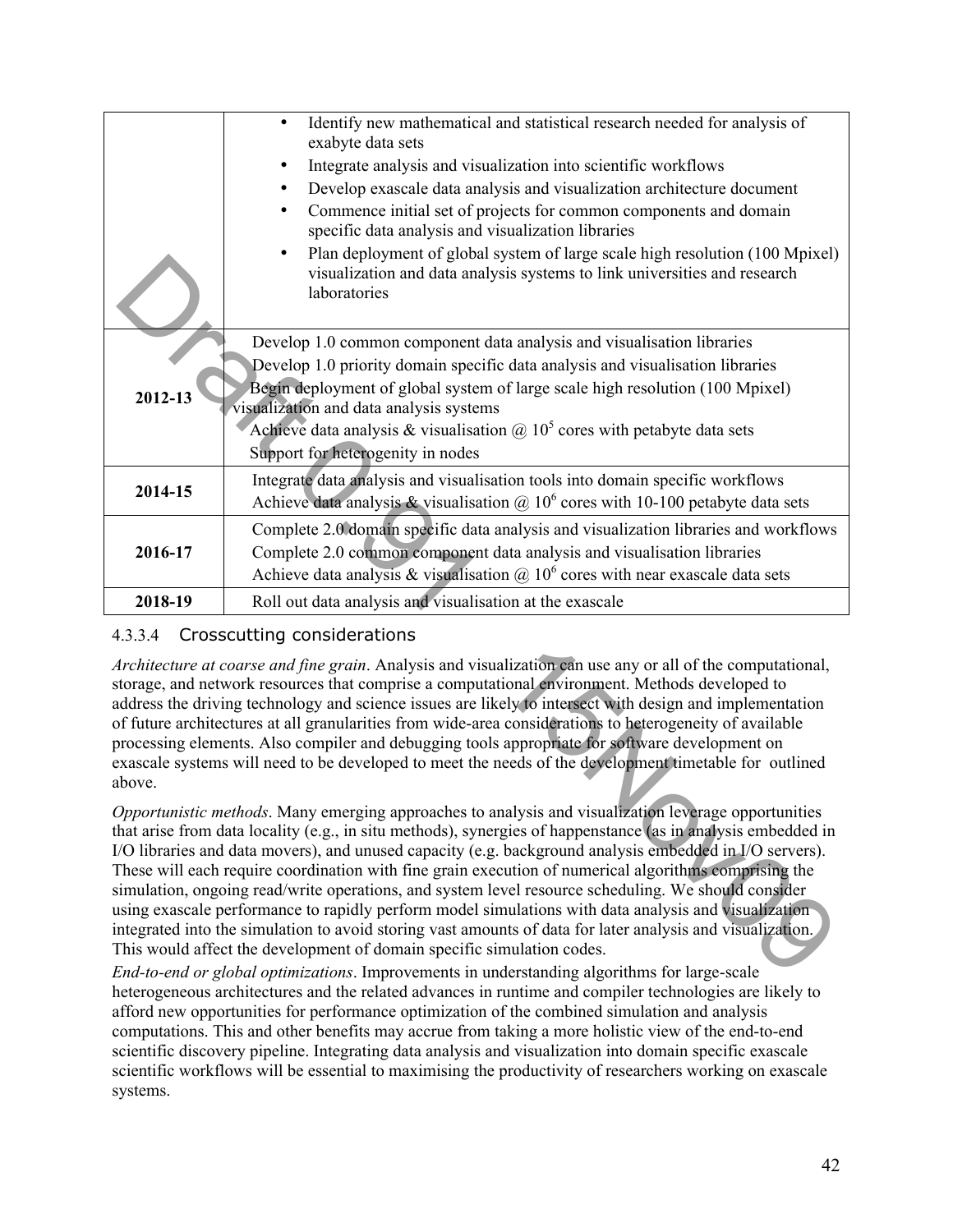#### **4.3.4 Scientific Data Management**

Contributors: Alok Choudhary (Northwestern U.), …

#### 4.3.4.1 Technology and Science drivers for Scientific Data Management

Management, analysis, mining, and knowledge discovery from data sets of this scale is a very challenging problem, yet a critical one in Peta-scale systems and would be even more so for Exascale systems. Most science applications at this scale will be extremely data intensive, and the potential impact of Exascale computing will be measured not just in the power it can provide for simulations but also in the capabilities it provides for managing and making sense of the data produced. Furthermore, Data Management for observational data, analysis of observational data and its use in validating simulations would be extremely important. Individual simulation would potentially produce Petabytes+ of data due to scaling, and when combined with multiple executions, the data could approach Exabyte scales. Thus, managing scientific data has been identified by the scientific community as one of the most important emerging needs because of the sheer volume and increasing complexity of data. Effectively generating, managing, and analyzing this information requires a comprehensive, end-to-end approach to data management that encompasses all of the stages from the initial data acquisition to the final analysis of the data. Many common questions arise across various application disciplines. Are there data management tools available that can manage data at this scale? Although scalable file systems are important as un underlying technology, they are not suitable for user level mechanism for scientific data management. What are the scalable algorithms techniques for statistical analysis and mining of data at this scale? Are there mathematical models? Does the "store now and analyze later" model work at this scale? What are the models, and tools for indexing, querying and searching these massive datasets and for knowledge discovery? What are the tools for workflow management? An emerging model relies ever more on teams working together to organize new data, develop derived data, and produce analyses based on the data, all of which can be shared, searched and queried. What are the models for such sharing and what are designs for such databases or data warehouses? Data Provenance is another critical issue at this scale. What are scalable data formats and what are the formats for metadata? Clearly, at exascale level, all of the above data management issues much be enabled by massively scalable I/O and storage capabilities which must be used as a basis for designs for the data management software. However, I/O systems drivers, requirements and research agenda is discussed in a separate section in this report. comparing will be measured not just in the power it can provide for simulations but also in the magnetimes. It provids for manging and making systes of the data produced Purkmane, Data statistical provides for manging and

### 4.3.4.2 Alternative R&D strategies for Scientific Data Management

Scientific Data Management covers many subfields from data formats, workflow tools, query to data mining and knowledge discovery. For most of the subfields, R&D strategies must simultaneously consider the scalable I/O and storage devices for the required scaling for exascale systems.

1. Data Analysis and Mining Software and Tools: Knowledge discovery from massive datasets produced and/or collected would require sophisticated, easy-to-use yet scalable tools for statistical analysis, data processing and data mining. Scalable algorithms and software must be developed that can handle multivariate, multi-dimensional (and large number of dimensions), hierarchical and multiscale data at massive scales. Scalable tools based on these algorithms with a capability to incorporate other algorithms must be developed. Traditionally, analytics and mining specification languages have been sequential in nature and are unable to scale to massive datasets. Parallel languages for analysis and mining that can scale to massive data sets would be important. Data Mining and analysis scalability can also be addressed via the use of accelerators such as GPGPUs and FPGAs, and the development of scalable algorithms, libraries and tools that can exploit these accelerators would be important. Techniques for On-line analytics, active-storage and coprocessing models should be developed which can run concurrently (potentially on a subsystem) with the simulations, that can exploit multicore nature of the systems, maximizing the use of data while it is available should be investigated.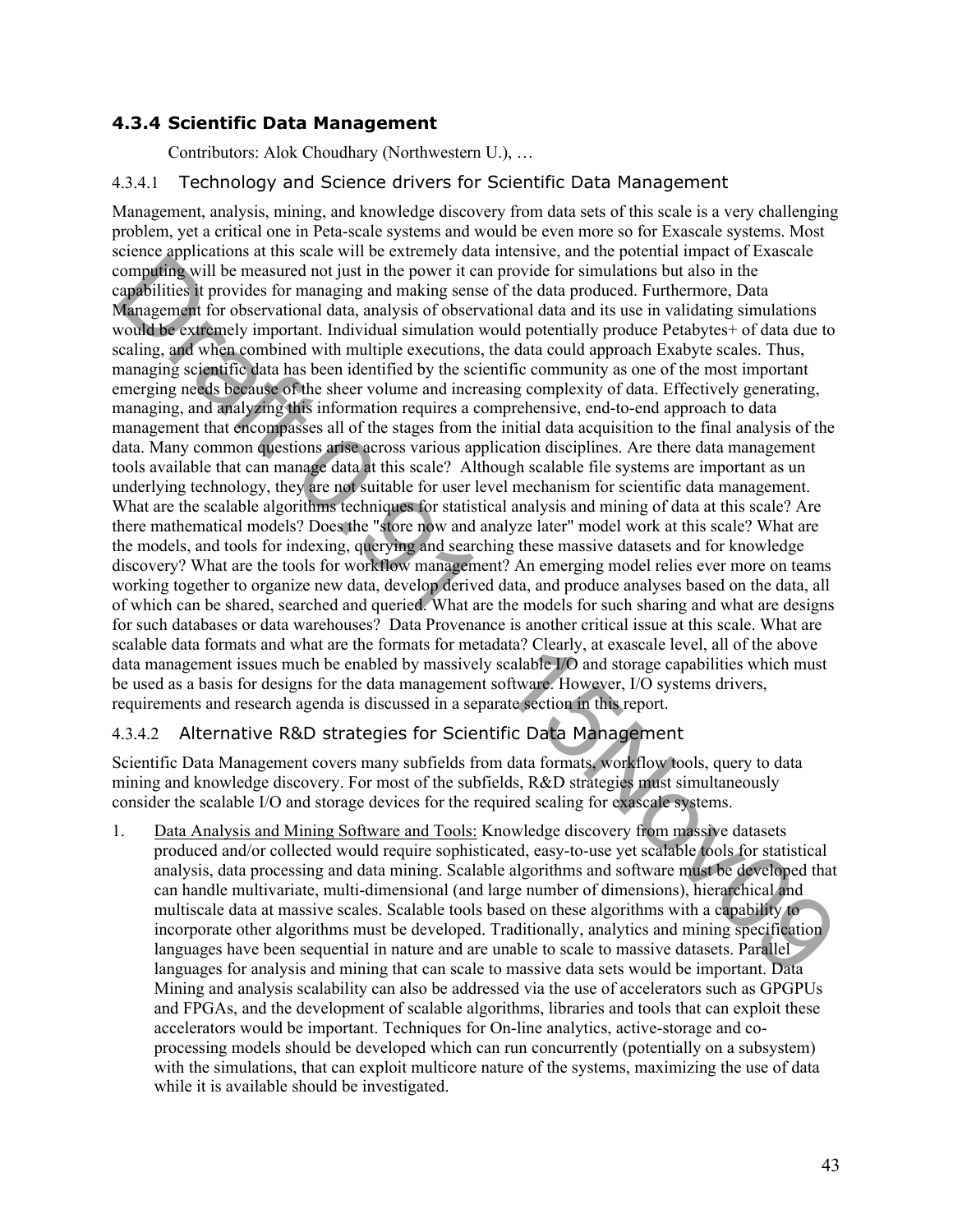- 2. Scientific WorkFlow Tools: Scientific workflow is defined as a series of structured activities, computation, data analysis, and knowledge discovery that arise in scientific problem-solving. That is, it is a set of tools and software allowing a scientist to specify end-to-end control and data flow as well as coordination and scheduling of various activities. Designing scalable workflow tools with easy-to-use interfaces would be very important for exascale systems both for performance and productivity of scientists as well as effective use of these systems. Scaling of workflow tools will entail enhancements of current designs and/or developing new approaches that can effectively use scalable analytics and I/O capabilities and that can incorporate query processing. New design mechanisms including templates, semantic types user histories etc. will simplify workflow design and increase dependability. As a part of workflow tools, creation, management, querying and use of data provenance must be investigated.
- 3. Extensions of Databases Systems: Commercial database systems such as those based on relational or object models, or derivation thereof have not proved to be suitable for organizing, storing or querying scientific data at any reasonable scale. Although it is an alternative for pursuing data management solutions, it is not likely to be successful.
- 4. Deign of New Database Systems: A potential approach to database systems for scientific computing is to investigate completely new approaches that scale in performance, usability, query, data modeling and an ability to incorporate complex data types in scientific applications; and that eliminate the over-constraining usage models which are impediments to scalability in traditional databases. Scalable file systems would be critical as an underlying software layer, but not as a userlevel interface for data management purposes. It is critical to move to "dataset" oriented paradigms for data management, in which the file systems serve the data management layer and needs to be optimized for limited functionality needed by data management layer, which in turn presents a intuitive, easy-to-use interface to the user for managing, querying and analyzing data with a capability for the users to embed their functions within the data management systems.
- 5. Scalable Data Format and High-level Libraries: Scientists use different data formats, mainly driven by their ability to specify the multidimensional, multiscale, often sparse, semi-structured, unstructured and adaptive data. Examples of these formats and corresponding libraries include netCDF and HDF and their corresponding parallel (PnetCDF and PHDF) versions. The changes in these in the past have mainly been driven by backward compatibility. Approaches to adapt these formats, enhance these formats and scaling the data access libraries must be investigated. Furthermore, new storage formats, that emphasize on scalability and the use of effective parallel I/O along with the capabilities to incorporate analytics and workflow mechanisms would be important to investigate and develop. Although the use of new storage devices such as SCM has been discussed in the context of I/O systems, their use in redesigning or optimizing storage of data and metadata for performance and effective querying high-level data formats and libraries should be pursued, especially given that accessing metadata is a major bottleneck. Scaline analytics and 100 capabilities and that can incorporate query processing. New design and increase dependability, As a part of work low design and increase dependability. As a part of work low tools, encaining manag
- 6. Search and Query Tools: Effective searching and querying of scientific data is very critical. Technology for efficient and scalable searching and filtering of large-scale scientific multivariate datasets with hundreds of searchable attributes to deliver the most relevant data and results would be important. Users may be interested in querying specific events or presence or absence of certain data subsets. Furthermore, filtering of data based on certain query specifications is important including capabilities to combine multiple data sets and query across them.
- 7. Wide-Area data access, movement and query tools: Wide-area data access is becoming an increasingly important part of many scientific workflows. In order to most seamlessly interact with wide-area storage systems, tools must be developed that can span various data management techniques across wide area integrated with scalable I/O, workflow tools, query and search techniques.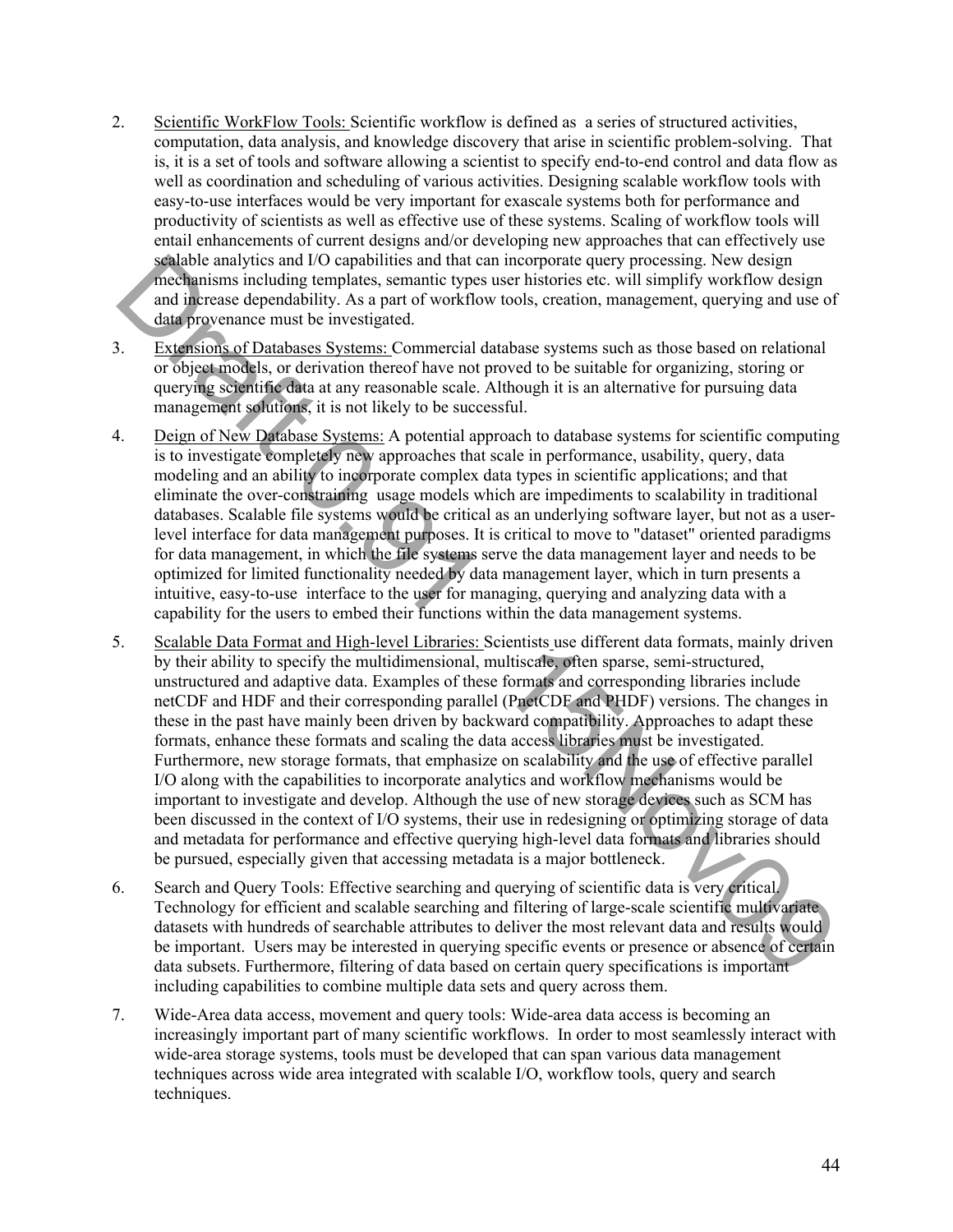#### 4.3.4.3 Recommended Research Agenda Scientific Data Management

| <b>Time Frame</b>       | <b>Targets and Milestones</b>                                                                                                                                                                                                                                                                                                                                                                                                                                                                                                                                                                                                                                                                                                                                             |
|-------------------------|---------------------------------------------------------------------------------------------------------------------------------------------------------------------------------------------------------------------------------------------------------------------------------------------------------------------------------------------------------------------------------------------------------------------------------------------------------------------------------------------------------------------------------------------------------------------------------------------------------------------------------------------------------------------------------------------------------------------------------------------------------------------------|
|                         | Extensions and Redesign of Scalable Data formats<br>$\bullet$                                                                                                                                                                                                                                                                                                                                                                                                                                                                                                                                                                                                                                                                                                             |
| 2010-11                 | Extend capabilities of WorkFlow tools to incorporate analytics<br>$\bullet$                                                                                                                                                                                                                                                                                                                                                                                                                                                                                                                                                                                                                                                                                               |
|                         | Design of data mining and statistical algorithms for multiscale data<br>$\bullet$                                                                                                                                                                                                                                                                                                                                                                                                                                                                                                                                                                                                                                                                                         |
| 2012-13                 | Design and definition of Scientific Database Systems<br>$\bullet$<br>Workflow tools with fault-resiliency specification capabilities<br>$\bullet$<br>Integration of scalable I/O techniques with wide-area SDM technologies                                                                                                                                                                                                                                                                                                                                                                                                                                                                                                                                               |
| 2014-15                 | Analytics and Mining for Active Storage Systems including functionality for users<br>to embed their functions.<br>Scalable implementations of high-level libraries for various high-level data formats<br>Scalable Query and Search capabilities in Scientific Database Systems                                                                                                                                                                                                                                                                                                                                                                                                                                                                                           |
| 2016-17                 | Comprehensive parallel data mining and analytics suites for scalable clusters with<br>$\bullet$<br><b>GPGPU</b> and other accelerators<br>Extensive capabilities for managing data provenance within the Workflow and other<br>$\bullet$<br>SDM tools<br>On-line Analytics capability and its integration with Workflow tools<br>$\bullet$                                                                                                                                                                                                                                                                                                                                                                                                                                |
| 2018-19                 | Real-time Knowledge Discovery and Insights<br>$\bullet$<br>Comprehensive Scientific Data Management Tools<br>$\bullet$                                                                                                                                                                                                                                                                                                                                                                                                                                                                                                                                                                                                                                                    |
|                         | Crosscutting considerations                                                                                                                                                                                                                                                                                                                                                                                                                                                                                                                                                                                                                                                                                                                                               |
|                         | The Scientific Data Management clearly has crosscutting considerations with scalable storage and I/O,<br>visualization techniques and tools, operating systems, fault-resiliency mechanisms, communication layer<br>and to some extent with programming models.                                                                                                                                                                                                                                                                                                                                                                                                                                                                                                           |
|                         | <b>4.4 Crosscutting Dimensions</b>                                                                                                                                                                                                                                                                                                                                                                                                                                                                                                                                                                                                                                                                                                                                        |
| <b>4.4.1 Resilience</b> |                                                                                                                                                                                                                                                                                                                                                                                                                                                                                                                                                                                                                                                                                                                                                                           |
|                         | Contributors: Franck Cappello (INRIA, FR), Al Geist (ORNL) Sudip Dosanjh (SNL), Marc Snir<br>(UIUC), Bill Gropp (UIUC), Sanjay Kale (UIUC), Bill Kramer (NCSA), Satoshi Matsuoka<br>(TITECH), David Skinner (NERSC)                                                                                                                                                                                                                                                                                                                                                                                                                                                                                                                                                       |
|                         | Since exascale systems are expected to have millions of processors and hundreds of millions of cores,<br>resilience will be a necessity for the exascale applications. If the relevant components of the X-stack are<br>not fault tolerant, then even relatively short-lived applications are unlikely to finish or worse, may<br>terminate with an incorrect result. In other words, insufficient resilience of the software infrastructure<br>would likely render extreme scale systems effectively unusable. The amount of data needing to be<br>checkpointed and the expected rate of faults for petascale and larger systems are already exposing the<br>inadequacies traditional checkpoint/restart techniques. The trends predict that for exascale systems faults |

The recommended research agenda for SDM systems is all items above except item 3.

#### Crosscutting considerations

# **4.4 Crosscutting Dimensions**

### **4.4.1 Resilience**

Since exascale systems are expected to have millions of processors and hundreds of millions of cores, resilience will be a necessity for the exascale applications. If the relevant components of the X-stack are not fault tolerant, then even relatively short-lived applications are unlikely to finish or worse, may terminate with an incorrect result. In other words, insufficient resilience of the software infrastructure would likely render extreme scale systems effectively unusable. The amount of data needing to be checkpointed and the expected rate of faults for petascale and larger systems are already exposing the inadequacies traditional checkpoint/restart techniques. The trends predict that for exascale systems faults will be continuous and across all parts the hardware and software layers, which will require new programming paradigms. Because there is no compromise for resilience, the challenges it presents need to be addressed now for solutions to be ready when Exascale systems arrive.

#### 4.4.1.1 Technology drivers:

Exponential increase in the number of sockets, cores, threads, disks and the memory size.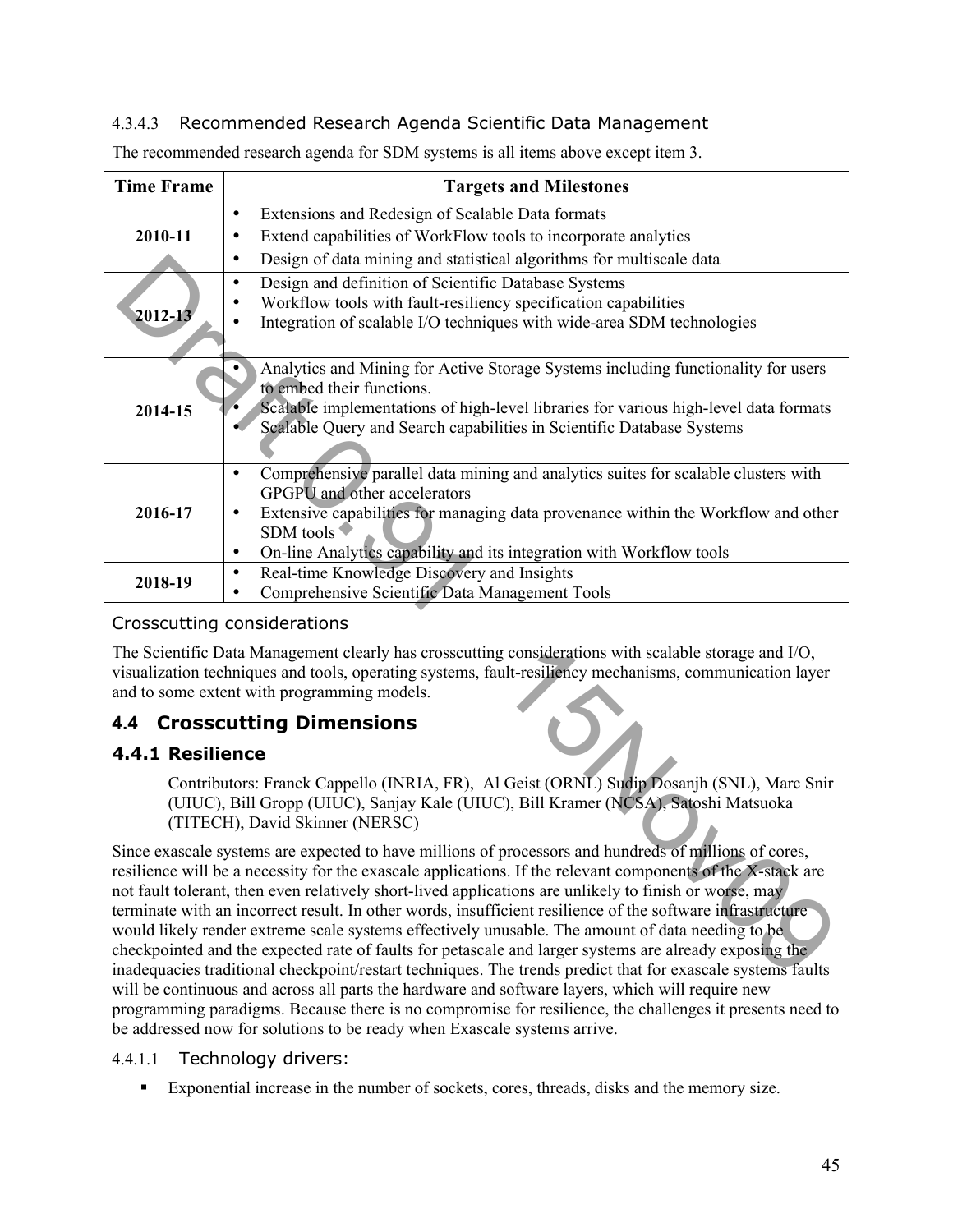- Because of the size and complexity, there will be more faults and a large variety of errors (soft errors, silent soft errors, transient and permanent software and hardware errors), everywhere in the system. Some projections consider than the full system MTTF would be in the range of 1 minute.
- Silent soft errors will become significant and raise the issues of result and end-to-end data correctness
- New technologies such as Flash Mem (SSD), Phase-Change RAM and accelerators will both raise new opportunities (stable local storage, faster checkpointing, faster checkpoint compression, etc.) and new problems (capturing the state of accelerators)
- Intel has estimated that additional correctness checks on chip will increase power consumption 15-20%. The need to significantly reduce the overall power used by exascale systems is likely to reduce the reliability of components and reduce the MTBF of the overall system. Now technologies such as Fiash Mem (SSD), Phase-Change RAM and accelerators will both<br>
and new proportunities (stable local storne, firster checkpointing, fister checkpoint compression,<br>
and new problems (capturing the sta

# 4.4.1.2 Gap analysis:

- Existing fault tolerance techniques (global checkpoint/global restart) and will be unpractical at Exascale. New techniques for saving and restoring state need to be developed into practical solutions
- The most common programming model, MPI, does not offer a paradigm for resilient programming. A failure of a single task often leads to the killing of the entire application.
- **Present Applications and system software are not fault tolerant nor fault aware and are not** designed to confine errors/faults, to avoid or limit their propagation, and to recover from them when possible.
- There is no communication or coordination between the layers of the software stack in error/fault detection and management, nor coordination for preventive or corrective actions.
- **E**rrors, fault root causes, and propagation are not well understood
- There is almost never verification of the results from large, long running scale simulations
- There are no standard metrics, no standardized experimental methodology nor standard experimental environment to stress resilience solutions and compare them fairly.

#### 4.4.1.3 Alternative R&D strategies

Resilience can be attacked from different angles:

- 1. Global recovery versus fault confinement and local recovery,
- 2. Fault recovery versus fault avoidance (fault prediction + migration),
- 3. Transparent (system managed) versus Application directed,
- 4. Recovery by rollback versus replication

Since rollback recovery, as we know it today, will be not applicable by 2014-2016, research needs to progress on all techniques that help to avoid global coordination and global rollback.

#### 4.4.1.4 Recommended Research Agenda for Resilience

The recommended research agenda follows two main tracks:

 Extent the applicability of rollback toward more local recovery – Scalable, low overhead, fault tolerant protocols, Integration of SSD and PRAM for checkpointing, reducing checkpoint size (new execution state management), error and fault confinement and local recovery, consistent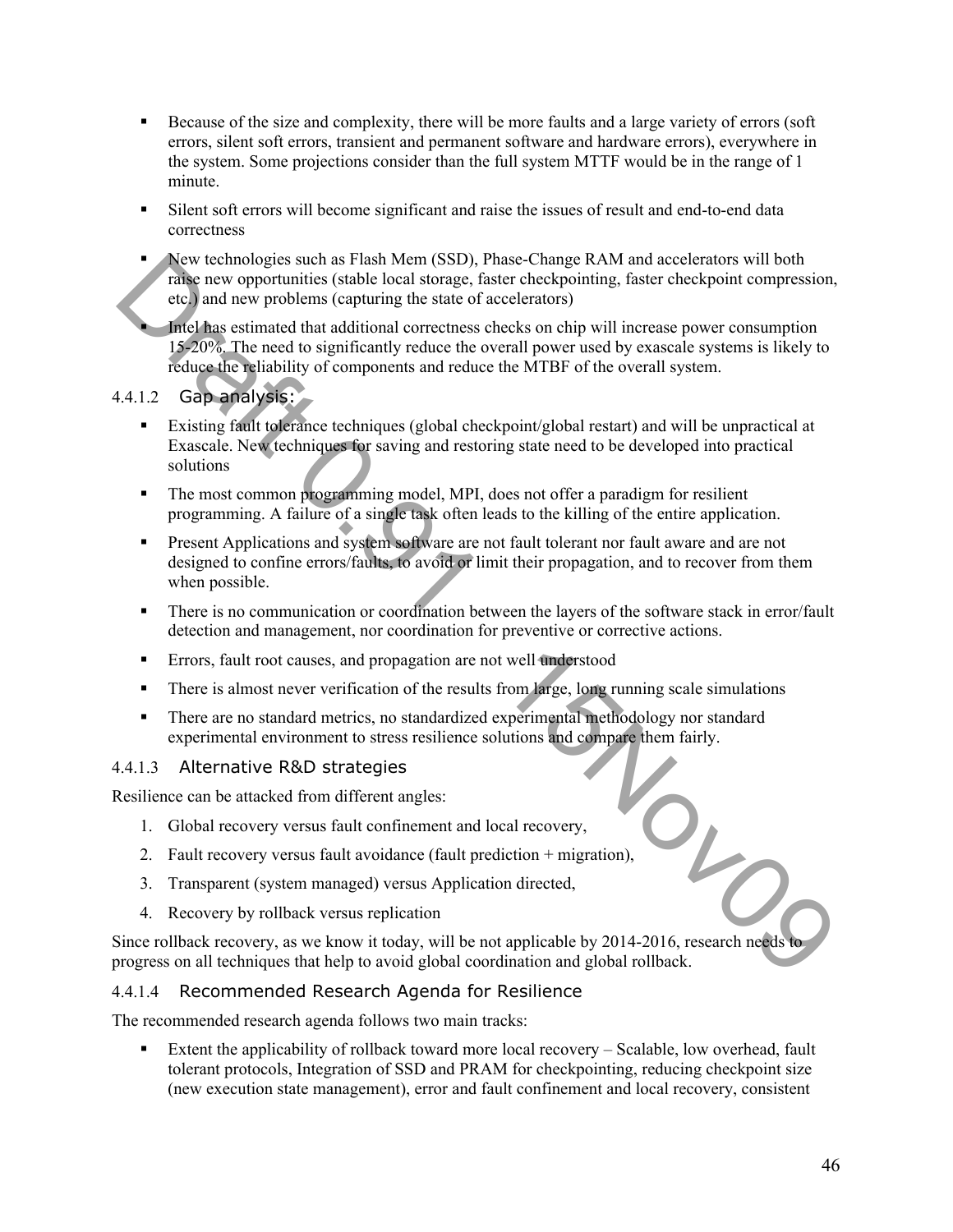fault management across layers (including Application and System software Interactions), language support and paradigm for resilience, dynamic error handling by applications

• Fault avoidance and fault oblivious software to limit the recovery from rollback – Improve RAS collection and analysis (root cause), Improve understanding of error/fault and their propagation across layers, develop situational awareness, system level fault prediction for time optimal checkpointing and migration, fault oblivious system software, fault oblivious applications

| <b>Time Frame</b> | <b>Targets and Milestones</b>                                                                                                                                                                                                                                                                            |  |  |  |  |  |  |  |
|-------------------|----------------------------------------------------------------------------------------------------------------------------------------------------------------------------------------------------------------------------------------------------------------------------------------------------------|--|--|--|--|--|--|--|
|                   | Target1: Extend the applicability of Rollback Recovery                                                                                                                                                                                                                                                   |  |  |  |  |  |  |  |
|                   | Milestones: Design of Scalable, low overhead fault tolerant protocols                                                                                                                                                                                                                                    |  |  |  |  |  |  |  |
| 2010-12           | Milestones: Integration of checkpoint size reducing techniques (compiler, incremental,<br>compression, etc.)                                                                                                                                                                                             |  |  |  |  |  |  |  |
|                   | Milestone: Demonstrate replication as alternative to rollback                                                                                                                                                                                                                                            |  |  |  |  |  |  |  |
|                   | Target1: Extend the applicability of Rollback Recovery                                                                                                                                                                                                                                                   |  |  |  |  |  |  |  |
|                   | Milestone: Integrate Phase Change RAM technologies                                                                                                                                                                                                                                                       |  |  |  |  |  |  |  |
|                   | Milestone: Error and fault confinement, Local recovery, TMR (cores)                                                                                                                                                                                                                                      |  |  |  |  |  |  |  |
|                   | Milestone: Fault aware system software                                                                                                                                                                                                                                                                   |  |  |  |  |  |  |  |
|                   | Milestone: Language support & paradigm for Resilience                                                                                                                                                                                                                                                    |  |  |  |  |  |  |  |
| 2013-15           | Milestone: Application and System software Interactions (standard API)                                                                                                                                                                                                                                   |  |  |  |  |  |  |  |
|                   | Milestone: Consistency across layers (CIFTS or CIFTS like mechanisms)                                                                                                                                                                                                                                    |  |  |  |  |  |  |  |
|                   |                                                                                                                                                                                                                                                                                                          |  |  |  |  |  |  |  |
|                   | Target2: Fault avoidance & oblivious software                                                                                                                                                                                                                                                            |  |  |  |  |  |  |  |
|                   | -Milestone: RAS collection and analysis (root cause), situational awareness                                                                                                                                                                                                                              |  |  |  |  |  |  |  |
|                   | -Milestone: H&S Integration                                                                                                                                                                                                                                                                              |  |  |  |  |  |  |  |
|                   | Target2: Fault avoidance & oblivious software                                                                                                                                                                                                                                                            |  |  |  |  |  |  |  |
|                   | -Milestone: System level fault prediction for time optimal checkpointing and migration                                                                                                                                                                                                                   |  |  |  |  |  |  |  |
| 2016-19           | -Milestone: Fault oblivious system software                                                                                                                                                                                                                                                              |  |  |  |  |  |  |  |
|                   | -Milestone: Fault oblivious applications                                                                                                                                                                                                                                                                 |  |  |  |  |  |  |  |
|                   |                                                                                                                                                                                                                                                                                                          |  |  |  |  |  |  |  |
|                   | 4.4.2 Power Management                                                                                                                                                                                                                                                                                   |  |  |  |  |  |  |  |
|                   | Contributors: John Shalf (LBNL), Satoshi Matsuoka (TITECH, JP)                                                                                                                                                                                                                                           |  |  |  |  |  |  |  |
| 4.4.2.1           | Technology drivers for Power Management                                                                                                                                                                                                                                                                  |  |  |  |  |  |  |  |
|                   | $\mathbf{D}$ . The second function of the second second set $\mathbf{C}$ is $\mathbf{C}$ that is set $\mathbf{D} \mathbf{C}$ and $\mathbf{D} \mathbf{C}$ and $\mathbf{D} \mathbf{C}$ and $\mathbf{D} \mathbf{C}$ and $\mathbf{D} \mathbf{C}$ and $\mathbf{D} \mathbf{C}$ and $\mathbf{D} \mathbf{C}$ and |  |  |  |  |  |  |  |

### **4.4.2 Power Management**

#### 4.4.2.1 Technology drivers for Power Management

Power has become the leading design constraint for future HPC system designs. In thermally limited designs, power also forces design compromises that lead to highly imbalanced computing systems (such as reduced global system bandwidth). The design compromises required for power-limited logic will reduce system bandwidth and consequently reduce delivered application performance and greatly limit the scope and effectiveness of such systems. From a system management perspective, effective power management systems can substantially reduce overall system power without reducing application performance, and therefore make fielding such systems more practical and cost-effective. Existing power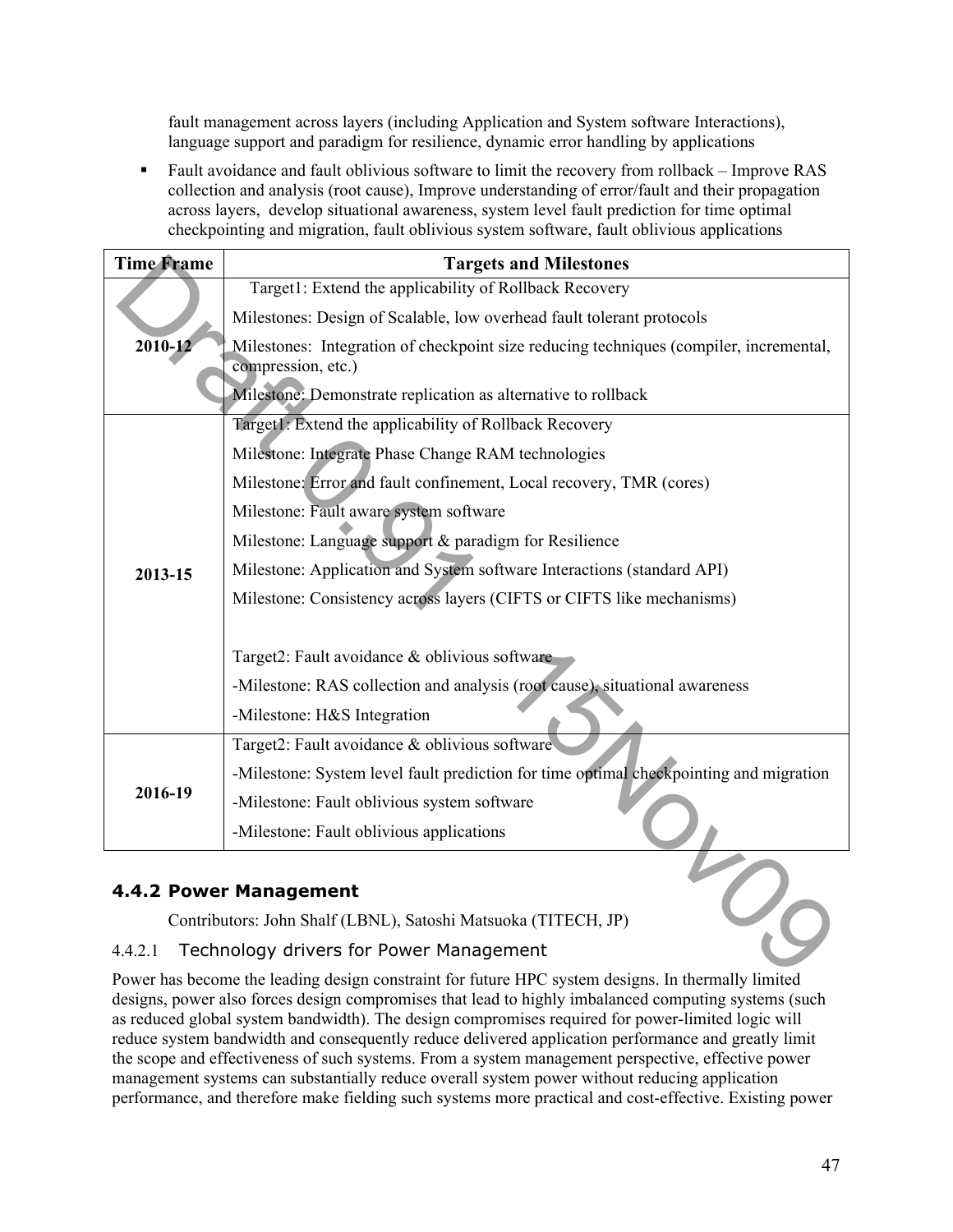management infrastructure has been derived from consumer electronic devices, and fundamentally never had large-scale systems in mind. Without comprehensive cross-cutting technology development for scalable active power management infrastructure, power consumption will force design compromises that will reduce the scope and feasibility of exascale HPC systems.

From an applications perspective, active power management techniques improve application performance on systems with a limited power budget by dynamically direct power usage only to the portions of the system that require it. For example, a system without power management would melt if it operated memory interfaces at full performance while also operating the floating point unit at full performance - forcing design compromises that limit the memory bandwidth to 0.01 bytes/flop according to the DARPA projections. However, in this thermally limited case you can deliver higher memory bandwidth to the application for the short periods of time by shifting power away from other components. Whereas the projected bandwidth ratio for a machine would be limited to 0.01 bytes/flop without power management, the delivered bandwidth could be increased to 1 byte/flop for the period of time where the application is bandwidth limited by shifting the power away from floating point (or other components that are underutilized in the bandwidth-limited phase of an algorithm). Therefore, power management is an important part of enabling better delivered application performance through dynamic adjustment of system balance to fit within a fixed power budget.

From a system management perspective, power is a leading component of system total-cost-of-ownership. Every megawatt of reduced power consumption translates to savings of \$1M/year even the least expensive energy contracts. For systems that are projected to consume hundreds of megawatts, power reduction makes fielding of such systems more practical. HPC-focused power management technology can have a much broader impact across the large-scale computing market. High-end servers, which are the building blocks of many HPC systems, are estimated to consume 2% of North American power generation capacity as of 2006, and this factor is growing. By 2013, IDC estimates that HPC systems will be the largest fraction of the high-end server market. So the direct impact of improved power management technology is to reduce the operating cost for Exascale HPC systems, but the broader is to reduce power consumption of the largest and fastest growing sector of the computing technology market (HPC systems), and reduce carbon emissions for all server technology.

The current state-of-the-art power management systems are based on features developed for the consumer-electronics and laptop markets, which make local control decisions to reduce power. Unfortunately, the technology to collect information across large-scale systems, make control decisions that coordinate power management decisions across the system, and reduced models of code performance for optimal control are not well developed. Furthermore, the interfaces for representing sensor data for the control system, interfaces to describe policies to the control system, and to distribute control decisions are not available at scale. Effective system-wide power management will require development of interface standards to enable both vertical (e.g. between local components and integrated system) and horizontal integration (e.g. between numerical libraries) of components in a complete solution. Standardization is also a minimum requirement for broad international collaboration on development of software components. The research and development effort required to bring these technologies into existence will touch on nearly every element of a large-scale computing system design – from library and algorithm design to system management software. neuropy therefaces at full performance white also operating the floating point unit at full performance propriates that the performance white the control of the performance of the performance of the performance of the perf

#### 4.4.2.2 Alternative R&D strategies for Power Management

Fundamentally, power management technology attempts to actively direct power towards useful work. The goal is to reduce system power consumption without a corresponding impact on delivered performance. This is accomplished primarily through two approaches

1. *Power down components when they are underutilized:* Examples of this include Dynamic Voltage-Frequency Scaling (DVFS), which reduces the clock rate and operating voltage of components when the OS directs it to. Memory systems also support many low-power modes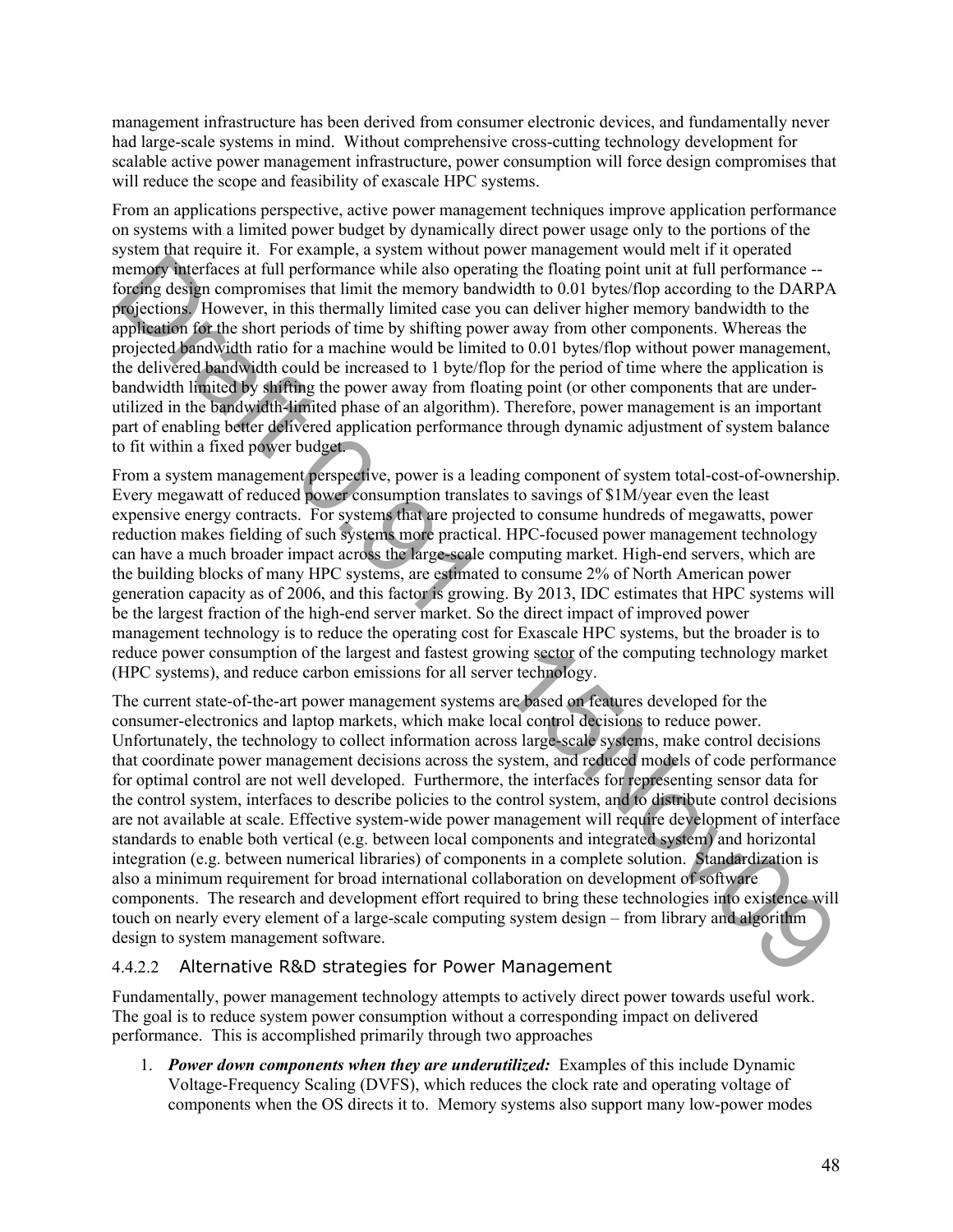when operating at low loads. Massive Arrays of Redundant Disks (MAID) allow disk arrays to be powered down incrementally (subsets of disks) to reduce power. In the software space, operating systems or libraries that use information about the algorithm resource utilization to set power management policy to reduce power.

2. *Explicitly Manage Data Movement:* Both algorithms and hardware subsystems are used to manage data movement to make the most effective use of available bandwidth (and hence power). Examples from the hardware space include solid state disk caches to lower I/O power for frequently accessed data, offloading of work to accelerators, and software-managed memory hierarchies (local stores). Examples from the software space include communication avoiding algorithms, programming models that abstract use of local stores, and libraries that can adapt to current power management states or power management policy.

Current power management features are primarily derived from consumer technology, where the power savings decisions are all made locally. For a large parallel system, locally optimal solutions can be tremendously non-optimal at the system scale. When nodes go into low-power modes opportunistically based on local decisions, it creates a jitter that can substantially reduce system-scale performance. For this reason, localized automatic power management features are often turned *off* on production HPC systems. Moreover, the decision to change system balance dynamically to conserve power requires advance notice because there is the latency for changing between different power modes. So the control loop for such a capability requires a predictive capability to make optimal control decisions. Therefore, new mechanisms that can coordinate these power savings technologies at system scale will be required to realize an energy-efficiency benefit without a corresponding loss in delivered performance.

A complete adaptive control system requires a method for sensing current resource requirements, making a control decision based on an accurate model for how the system will respond to the control decision, and then distributing that control decision in a coordinated fashion. Currently the control loop for accomplishing this kind of optimal control for power management is fundamentally broken. Predictive models for response to control decisions are generally hand-crafted (a time-consuming process) for the few examples that currently exist. There is no common expression of policy or objective. There is no comprehensive monitoring or data aggregation. More importantly, there is almost NO tool support for integration of power management into libraries and application codes. Without substantial investments to create system-wide control systems for power management, standards to enable vertical and horizontal integration of these capabilities, and the tools to facilitate easier integration of power management features into application codes, there is little chance that effective power management technologies will emerge. The consequence will be systems that must compromise system balance (and hence delivered application performance) to fit within fixed power constraints, or systems that have impractical power requirements. **Theorem Internal Scheme and Amelia Constant and Scheme and Scheme and Scheme and Scheme and Scheme and Scheme and Scheme and Scheme and Scheme and Scheme and Scheme and Scheme and Scheme and Scheme and Scheme and Scheme a** 

#### 4.4.2.3 Recommended Research Agenda for Power Management

The R&D required for the X-stack to enable comprehensive system-wide power management is pervasive and will touch on a broad variety of system components. The cross-cutting research agenda includes the following elements.

**Operating System/Node Scale Resource Management:** Operating systems must support Quality-of-Service management for node-level access to very limited/shared resources. For example, the OS must enabled coordinated/fair sharing of the memory interface and network adaptor by hundreds or even thousands of processors on the same node. Support for local and global control decisions require standardized monitoring interfaces for energy and resource utilization (PAPI for energy counters). Standard control and monitoring interfaces enable adaptable software to handle diversity of hardware features/designs. Future OS's must also manage new power efficient architecutres, heterogeneous computing resources, including devices such as GPUs, embedded CPUs, non-volatile low power memory and storage, and manage data movement and locality in memory hierarchy.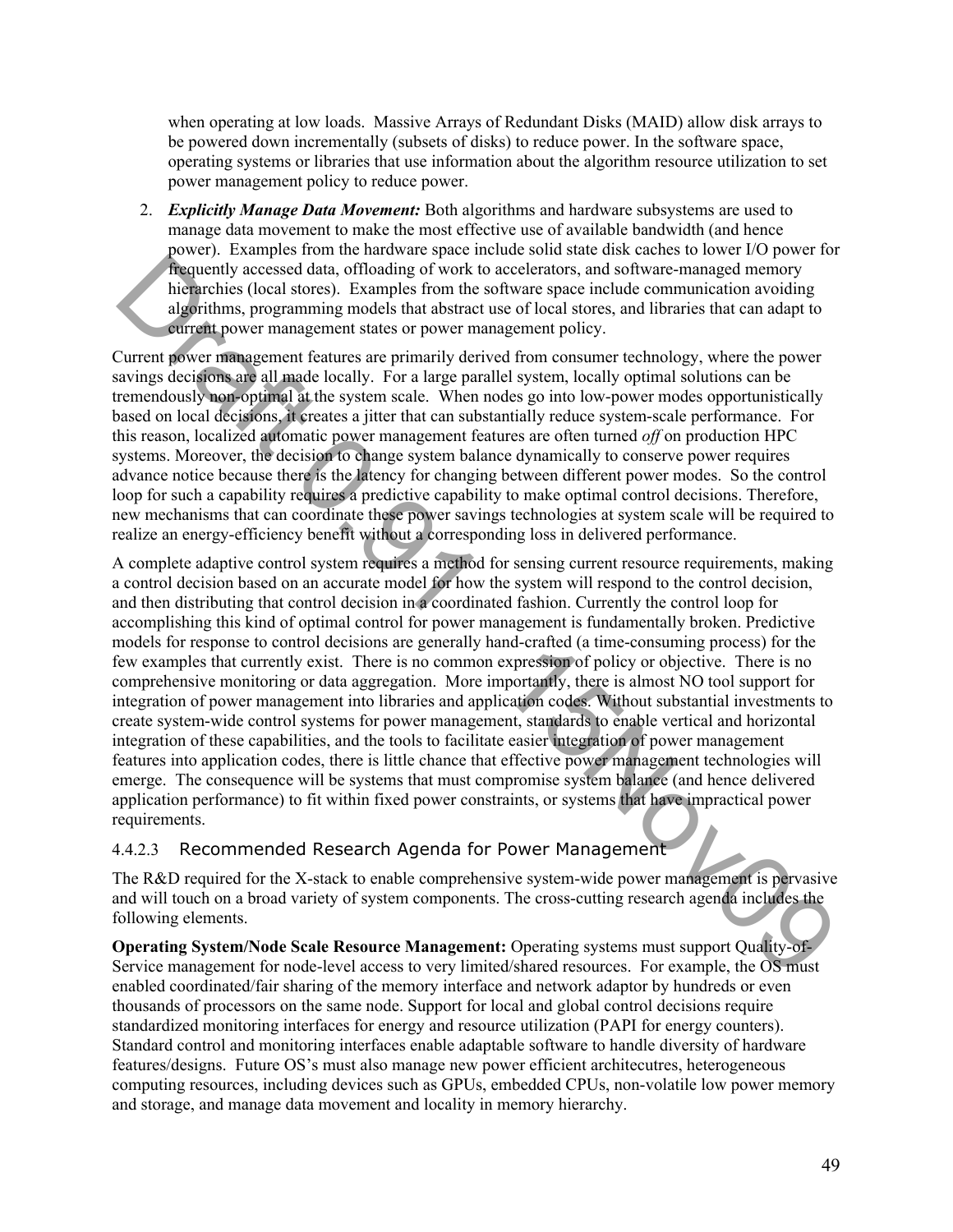**System-Scale Resource Management:** We need to develop power Performance monitoring and aggregation that scales to 1B+ core system. System management services require standard interfaces to enable coordination across subsystems and international collaboration on component development. Many power management decisions must be executed too rapidly for a software implementation, so must be expressed as a declarative policy rather than a procedural description of actions. Therefore, policy descriptions must be standardized to do fine-grained management on chip. This requires standards for specifying reduced models of hardware power impact and algorithm performance to make logistical decisions about when and where to move computation as well as the response to adaptations. This includes analytical power models of system response and empirical models based on advanced learning theory. We must also develop scalable control algorithms to bridge gap between global and local models. Systems to aggregate sensor data from across the system (scalable data assimilation and reduction), make control decisions and distribute those control decisions in a coordinated fashion across large scale systems hardware. Both online and offline tuning options based on advanced search pruning heuristics should be considered.

**Algorithms**: We must investigate energy-aware algorithms that base order of complexity on energy cost of operations rather than FLOPs. A good example of this approach is communication-avoiding algorithms, which trade-off FLOPS for communication to save energy. However, the optimal trade-off is very context specific, so we must enable libraries to be annotated for parameterized model of energy to articulate a policy to manage those trade-offs on different system architectures. Standardizing the approach to specifying lightweight models to predict response to resource adjustment will be important to this effort. decisions about when and where to move computation as well as the response to adaptations. This properties and a properties and properties and properties and properties of system response and empirical models based on adva

**Libraries**: To create cross-architecture compatible, energy-aware libraries, library designers need to use their domain-specific knowledge of the algorithm to provide power management and policy hints to the power management infrastructure. This research agenda requires performance/energy efficiency models and power management interfaces in software libraries to be standardized. This ensures compatibility of the management interfaces and policy coordination across different libraries (horizontal integration) as well as supporting portability across different machines (vertical integration).

**Compilers**: Compilers and code generators must be able to automatically instrument code for power management sensors and control interfaces to improve the programmability of such systems. Compiler technology can be augmented to automatically expose "knobs for control" and "sensors" for monitoring of non-library code. A more advanced research topic would be to find ways to automatically generate reduced performance and energy consumption models to predict response to resource adaptation.

**Applications:** Applications require more effective declarative annotations for policy objectives and interfaces to coordinate with advanced power-aware libraries and power management subsystems.

The proposed research agenda targets the following key metrics for improving overall effectiveness of exascale systems.

- **Performance:** Scalable, lightweight, and cross- software hierarchy performance models (analytic models and empirical models) need to be discovered that enable predictive control of application execution, so that we can find ways of reducing power without having deleterious impact on performance.
- **Programmability**: The applications developers cannot be expected to manage power explicitly due to the overwhelming complexity of the hardware mechanisms. Making power management accessible to application and library architects requires coordinated support from compiler, libraries, and system services.
- **Composability**: There must be standards to enable system components that are developed by different research groups and to enable libraries from different groups to work in coordinated fashion with underlying power systems. Standardization of monitoring and control interfaces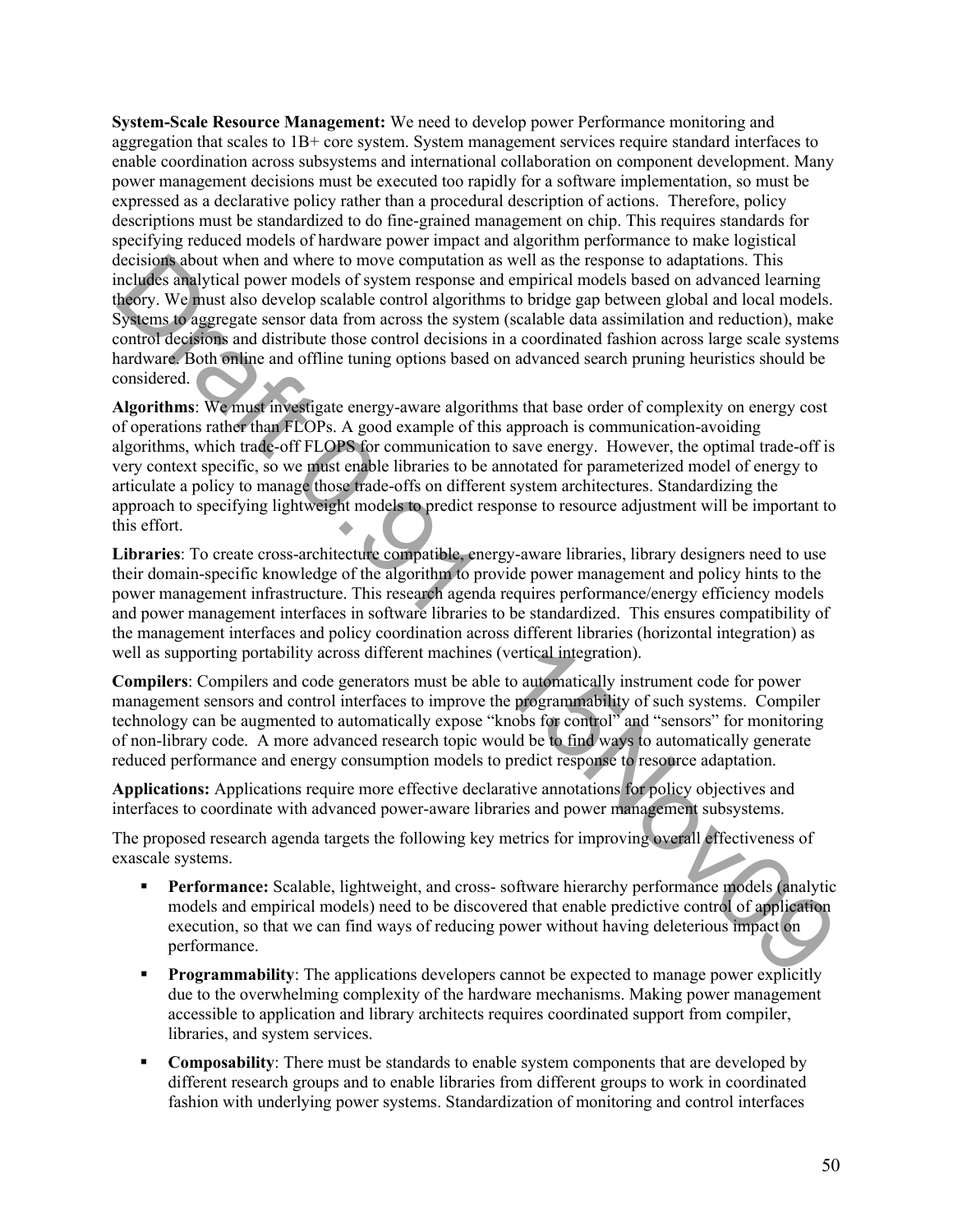minimizes the number of incompatible ad-hoc approaches, and enables an organized international effort.

**Scalability**: There must be able to integrate information from OS, system level resource manager, and applications/libraries for unified strategy to meet objectives.

| <b>Time Erame</b> | <b>Targets and Milestones</b>                                                                                                                     |  |  |  |  |  |  |
|-------------------|---------------------------------------------------------------------------------------------------------------------------------------------------|--|--|--|--|--|--|
|                   | <b>Energy Monitoring Interface Standards</b>                                                                                                      |  |  |  |  |  |  |
|                   | Energy aware/communication avoiding algorithms                                                                                                    |  |  |  |  |  |  |
|                   | Should we enumerate specific deliverables in crosscut areas for each epoch?                                                                       |  |  |  |  |  |  |
|                   | <b>System Management:</b>                                                                                                                         |  |  |  |  |  |  |
| 2010-11           | Algorithms:                                                                                                                                       |  |  |  |  |  |  |
|                   | Libraries:                                                                                                                                        |  |  |  |  |  |  |
|                   | <b>Compilers and Frameworks:</b>                                                                                                                  |  |  |  |  |  |  |
|                   | Applications:                                                                                                                                     |  |  |  |  |  |  |
|                   |                                                                                                                                                   |  |  |  |  |  |  |
|                   | Local OS-managed Node Level Energy Efficiency Adaptation                                                                                          |  |  |  |  |  |  |
|                   |                                                                                                                                                   |  |  |  |  |  |  |
| 2012-13           | System level standard interfaces for data collection and dissemination of control                                                                 |  |  |  |  |  |  |
|                   | requests                                                                                                                                          |  |  |  |  |  |  |
|                   |                                                                                                                                                   |  |  |  |  |  |  |
|                   | Compatible Energy Aware Libraries using Standardized Interfaces                                                                                   |  |  |  |  |  |  |
|                   | Enable libraries to be annotated for parameterized model of energy to articulate a policy<br>to manage those trade-offs (different architectures) |  |  |  |  |  |  |
| 2014-15           | Standardized approach to expressing lightweight performance models for predictive<br>control (analytic models and empirical models)               |  |  |  |  |  |  |
|                   | Scalable algorithms for adaptive control                                                                                                          |  |  |  |  |  |  |
|                   |                                                                                                                                                   |  |  |  |  |  |  |
|                   | Automated Code Instrumentation (Compilers, Code-generators, Frameworks)                                                                           |  |  |  |  |  |  |
| 2016-17           | Standardized models of hardware power impact and algorithm performance to make                                                                    |  |  |  |  |  |  |
|                   | logistical decisions (when/where to move computation + response to adaptations)                                                                   |  |  |  |  |  |  |
|                   | Automated System Level Adaptation for Energy Efficiency                                                                                           |  |  |  |  |  |  |
| 2018-19           | Scale up systems to 1B+ way parallel adaptive control decision capability                                                                         |  |  |  |  |  |  |
|                   |                                                                                                                                                   |  |  |  |  |  |  |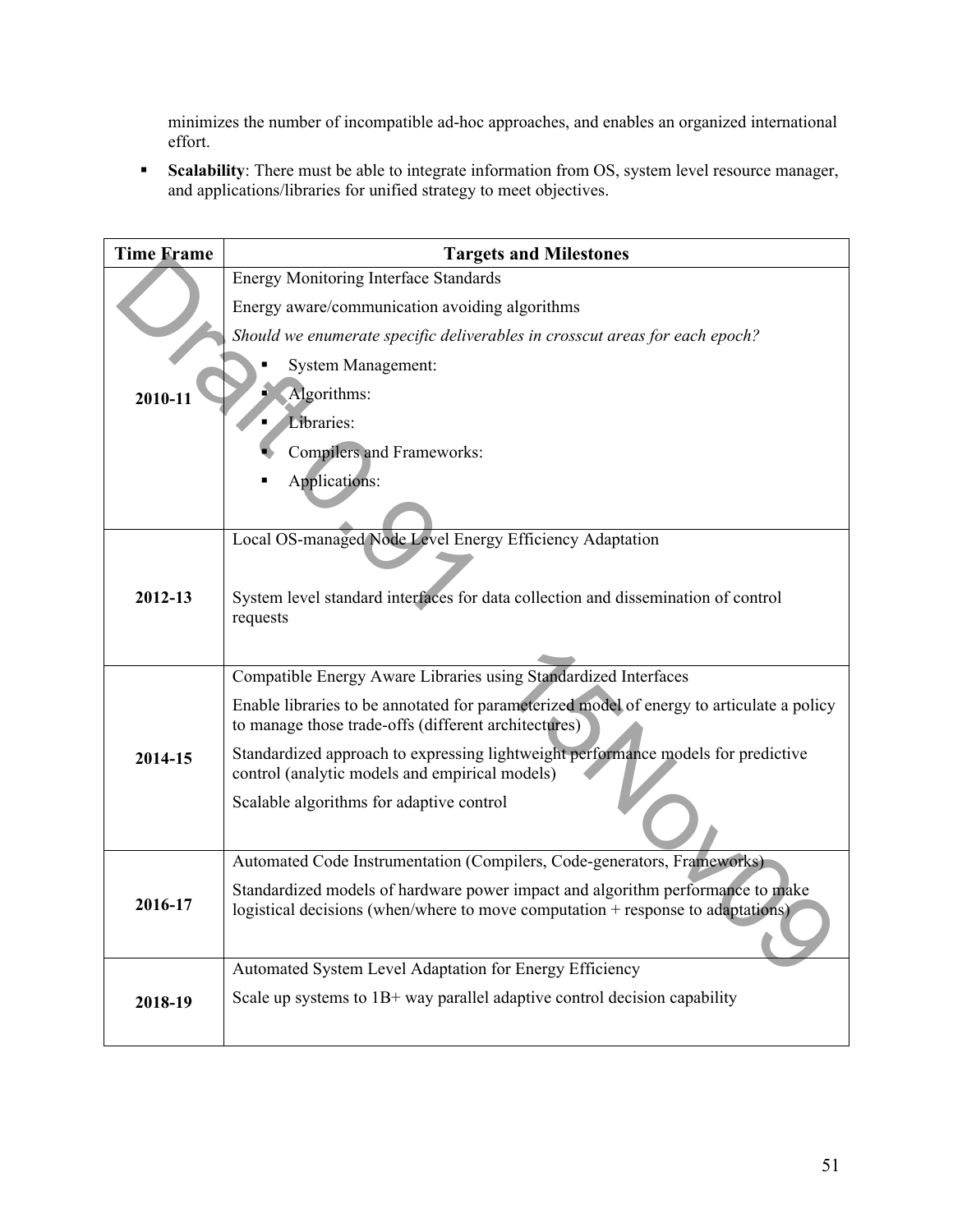#### **4.4.3 Performance Optimization**

Contributors: Bernd Mohr (Juelich, DE), Adolfy Hoisie (LANL), Matthias Mueller (TU Dresden, DE), Wolfgang Nagel (Dresden, DE), David Skinner (LBL) Jeffrey Vetter (ORNL)

#### 4.4.3.1 Technology and Science drivers for Performance Optimization

Exascale systems will consist of increasingly complex architectures with massive numbers of potentially heterogeneous components and deeper memory hierarchies. Meanwhile, hierarchies of large, multifaceted software components will be required to build next generation applications. Taken together, this architectural and application complexity is compounded by the fact that future systems will be more dynamic in order to respond to external constraints such as power and failures. As reduced time-tosolution is still the major reason to use supercomputers, powerful integrated performance modeling, prediction, measurement, analysis, and optimization capabilities will be required to efficiently operate an exascale system.

# 4.4.3.2 Alternative R&D strategies for Performance Optimization

In the exascale regime the challenges of performance instrumentation, analysis, modeling and engineering will be commensurate with the complexity of the architectures and applications. An instrumented application is nothing but an application with modified demands on the system executing it. This makes current approaches for performance analysis still feasible in the future as long as all involved software components are concurrent and scalable. In addition to increased scalability of current tools and the use of inherently more scalable methods like statistical profiling, techniques like automatic or automated analysis, advanced filtering techniques, on-line monitoring, clustering and analysis as well as data mining will be of increased importance. A combination of various techniques will have to be applied. collumple to the state of the state of the state of the state of the state of the state of the state of the state of the following contents of the figure of the figure of the figure of the figure of the figure of the figur

Another alternative is a more performance-aware and model-based design and implementation of hardware and software components from the beginning, instead of trying to increase the performance of functionally correct but poorly performing application after the fact.

Finally, in addition to user-controlled analysis and tuning, especially on higher level (inter-node) components of the X-stack, self-monitoring, self-tuning frameworks, middle ware, and runtime schedulers, especially at node levels, are necessary. Autotuning facilities will be of great importance here.

Worse, all of these approaches might not work for machine architectures that are radical departures from today's machines; this very likely will need fundamentally different approaches to performance optimization.

In the performance modeling area, we anticipate that in new methodologies will need to be developed that go beyond the static description of the performance of applications running on the system, to capture the dynamic performance behavior under power and reliability constraints. Performance modeling will also be a main tool for the co-design of architectures and applications.

#### 4.4.3.3 Recommended Research Agenda Performance Optimization

The following considerations are key for a successful approach to performance at exascale:

- Continue development of scalable performance measurement, collection, and analysis (online) reduction and filtering, clustering), and visualization (hierarchical) facilities. Here, performance analysis needs to incorporate techniques from the areas of feature detection, signal processing, and data mining.
- Support for modeling, measurement, and analysis of heterogeneous hardware systems.
- Support for modeling, measurement and analysis of hybrid programming models (mixing MPI, PGAS, OpenMP and other threading models, accelerator interfaces).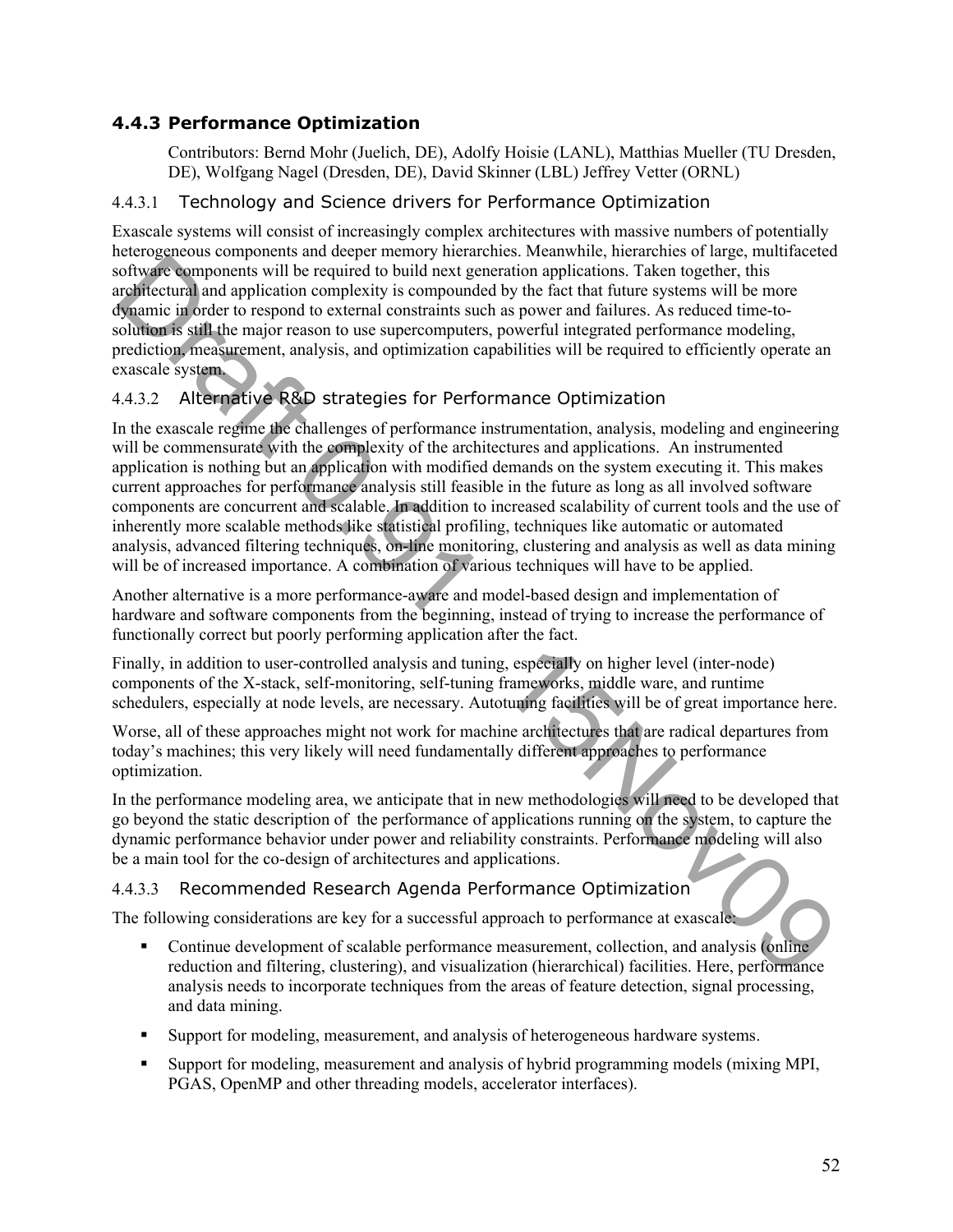- Automated / automatic diagnosis / autotuning.
- Reliable and accurate performance analysis in presence of noise, system adaptation, and faults requires inclusion of appropriate statistical descriptions.
- **Performance optimization for other metrics than time (e.g. power).**
- Hardware and software components need to provide performance observability and control through appropriate interfaces and mechanisms (e.g., counters) to provide sufficient performance details for analysis if a performance problem unexpectedly escalates to higher levels. Vertical integration across software layers (OS, compilers, runtime systems, middleware, and application).
- Programming models should be designed with performance analysis in mind. Software and runtime systems must expose their model of execution and adaptation, and its corresponding performance through a (standardized) control mechanism in the runtime system.

|                   | details for analysis if a performance problem unexpectedly escalates to higher levels. Vertical<br>integration across software layers (OS, compilers, runtime systems, middleware, and application).                                                                                                                                                                                                                                                                                                                                                                                                                                                      |
|-------------------|-----------------------------------------------------------------------------------------------------------------------------------------------------------------------------------------------------------------------------------------------------------------------------------------------------------------------------------------------------------------------------------------------------------------------------------------------------------------------------------------------------------------------------------------------------------------------------------------------------------------------------------------------------------|
|                   | Programming models should be designed with performance analysis in mind. Software and<br>runtime systems must expose their model of execution and adaptation, and its corresponding<br>performance through a (standardized) control mechanism in the runtime system.                                                                                                                                                                                                                                                                                                                                                                                      |
| <b>Time Frame</b> | <b>Targets and Milestones</b>                                                                                                                                                                                                                                                                                                                                                                                                                                                                                                                                                                                                                             |
| 2012-13           | Support for hybrid programming models (mixing MPI, PGAS, OpenMP and<br>other threading models, accelerator interfaces)<br>Support modeling, measurement, and analysis, and autotuning on/for<br>heterogeneous hardware platforms                                                                                                                                                                                                                                                                                                                                                                                                                          |
| 2014-15           | Handle observation of million-way concurrency<br>$\bullet$<br>Predictive exascale system design<br>$\bullet$                                                                                                                                                                                                                                                                                                                                                                                                                                                                                                                                              |
| 2016-17           | Handle observation of hundreds of million-way concurrency<br>$\bullet$<br>Characterize performance of exascale hardware and software for application<br>$\bullet$<br>enablement                                                                                                                                                                                                                                                                                                                                                                                                                                                                           |
| 2018-19           | Handle observation of billion-way concurrency<br>$\bullet$                                                                                                                                                                                                                                                                                                                                                                                                                                                                                                                                                                                                |
| 4.4.3.4           | Crosscutting considerations                                                                                                                                                                                                                                                                                                                                                                                                                                                                                                                                                                                                                               |
| significance.     | To ensure performance analysis and optimization at exascale, the various components and layers of the X-<br>stack have to be designed to be transparent with respect to performance. This performance intransparency<br>will result in escalation of unforeseen problems to higher layers, including the application. This is not a<br>really new problem, but certain properties of an exascale system significantly increase its severity and                                                                                                                                                                                                           |
| ٠                 | At this scale, there always will be failing components in the system with a large impact on<br>performance. A "real-world" application will never run on the exact same configuration twice.                                                                                                                                                                                                                                                                                                                                                                                                                                                              |
| ٠                 | Load balancing issues limit the success even on moderately concurrent systems, and the challenge<br>of locality will become another severe issue which has to be addressed by appropriate<br>mechanisms and tools.                                                                                                                                                                                                                                                                                                                                                                                                                                        |
| ٠                 | Dynamic power management, e.g., at hardware level inside a CPU, will result in performance<br>variability between cores and across different runs. The alternative to run at lower speed without<br>dynamic power adjustments may not be an option in the future.                                                                                                                                                                                                                                                                                                                                                                                         |
|                   | $\overline{r}$ and $\overline{r}$ and $\overline{r}$ and $\overline{r}$ and $\overline{r}$ and $\overline{r}$ and $\overline{r}$ and $\overline{r}$ and $\overline{r}$ and $\overline{r}$ and $\overline{r}$ and $\overline{r}$ and $\overline{r}$ and $\overline{r}$ and $\overline{r}$ and $\overline{r}$ and $\overline{r}$ and<br>$\frac{1}{2}$ $\frac{1}{2}$ $\frac{1}{2}$ $\frac{1}{2}$ $\frac{1}{2}$ $\frac{1}{2}$ $\frac{1}{2}$ $\frac{1}{2}$ $\frac{1}{2}$ $\frac{1}{2}$ $\frac{1}{2}$ $\frac{1}{2}$ $\frac{1}{2}$ $\frac{1}{2}$ $\frac{1}{2}$ $\frac{1}{2}$ $\frac{1}{2}$ $\frac{1}{2}$ $\frac{1}{2}$ $\frac{1}{2}$ $\frac{1}{2}$ $\frac{1}{2}$ |

### 4.4.3.4 Crosscutting considerations

- At this scale, there always will be failing components in the system with a large impact on performance. A "real-world" application will never run on the exact same configuration twice.
- Load balancing issues limit the success even on moderately concurrent systems, and the challenge of locality will become another severe issue which has to be addressed by appropriate mechanisms and tools.
- Dynamic power management, e.g., at hardware level inside a CPU, will result in performance variability between cores and across different runs. The alternative to run at lower speed without dynamic power adjustments may not be an option in the future.
- The unknown expectation of the application performance at exascale will make it difficult to detect a performance problem if it is escalated undetected to the application level.
- The ever growing higher integration of components into a single chip and the use of more and more hardware accelerators makes it more difficult to monitor application performance and move performance data out of the system unless special hardware support will be integrated into future systems.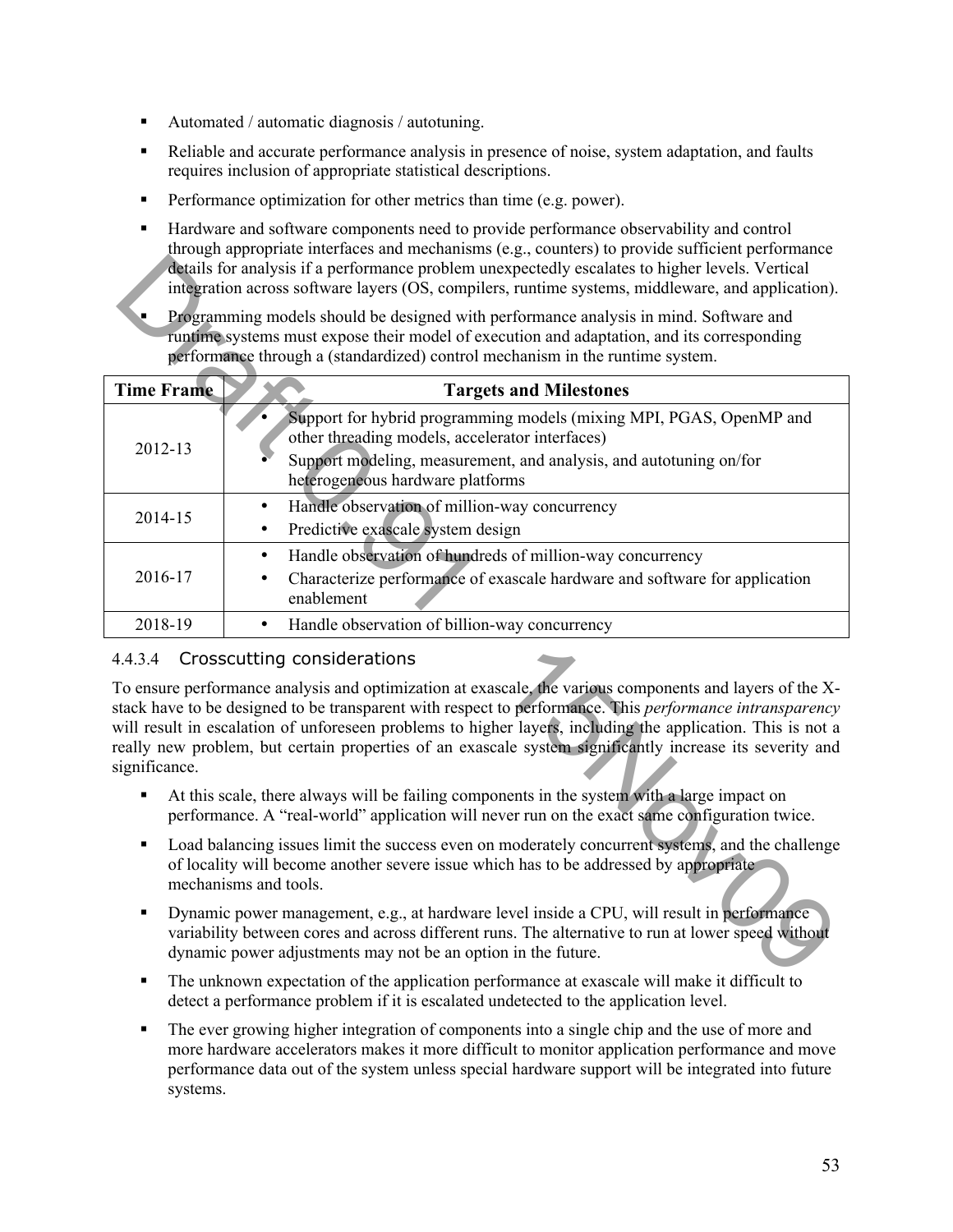Performance comes from all layers of the X-stack, so an increased integration with the different layers, especially the operating systems, compilers, and runtime systems will be essential.

Altogether this will require a integrated and collaborative approach to handle performance issues and correctly detect and analyze performance problems.

#### **4.4.4 Programmability**

Contributors: Thomas Sterling (LSU), Hiroshi Nakashima (Kyoto U., JP)

*Programmability* is the crosscutting property that reflects the ease by which application programs may be constructed. Although quantitative metrics are uncertain (e.g., SLOC) in their effectiveness, qualitatively level of effort in programmer time may reflect relative degree, noting that there is no "bell jar" programmer by which to make absolute comparisons. Programmability itself involves three stages of application development including 1) program algorithm capture and representation, 2) program correctness debugging, and 3) program performance optimization. All levels of the system including the programming environment, the system software, and the system hardware architecture affect programmability. The challenges to achieving programmability are myriad related both to the representation of the user application algorithm and to underlying resource usage. *Programmability* is the crosscutting property that reflects the ease by which application programs may be one of edifficular detection (e.g., SLOC) in their effective may be even of edifficult and the eventual (e.g., soli

- Parallelism sufficient parallelism must be exposed to maintain Exascale operation and hide latencies. It is anticipated that that 10 billion-way operation concurrency will be required.
- Distributed Resource Allocation and Locality Management balancing the tension between spreading the work among enough execution resources for parallel execution and co-locating tasks and data to minimize latency is required to make such systems programmable.
- Latency Hiding intrinsic methods for overlapping communication with computation must be incorporated to avoid blocking of tasks and low utilization of computing resources.
- Hardware Idiosyncrasies properties peculiar to specific computing resources such as memory hierarchies, instruction sets, accelerators, and other characteristics must be managed in a way that circumvents their negative impact while exploiting their potential opportunities without demanding explicit user control, making programming much more difficult.
- Portability application programs must be portable across machine types, machine scales, and machine generations. Performance sensitivity to small code perturbations should be minimized.
- Synchronization Bottlenecks barriers and other over constraining control methods must be eliminated and replaced by lightweight synchronization overlapping phases of computation.
- Data Structure Representation and distribution.

#### 4.4.4.1 Technology and Science drivers for Programmability

As a crosscutting property of future Exascale systems programmability is directly impacted by all layers of the system stack that constitute the technology and science drivers. The programming model and language provide the application programming interface to the user, determine the semantics of parallel computing, and deliver the degree of control and abstraction of the underlying parallel execution system. The compiler will assist in extracting program parallelism, establishing granularity of computing tasks, and contributing to task scheduling and allocation. The runtime system is critical to exploiting runtime information and determines the level of dynamic adaptive optimization that can be exploited. The operating system supports the runtime system by providing hardware resources on demand and providing robust operation. While not part of the software system, the architecture directly impacts programmability by fixing the overhead costs, latency times, power requirements, memory hierarchy structures, heterogeneous cores, and other machine elements that determine many of the challenges to programming and execution.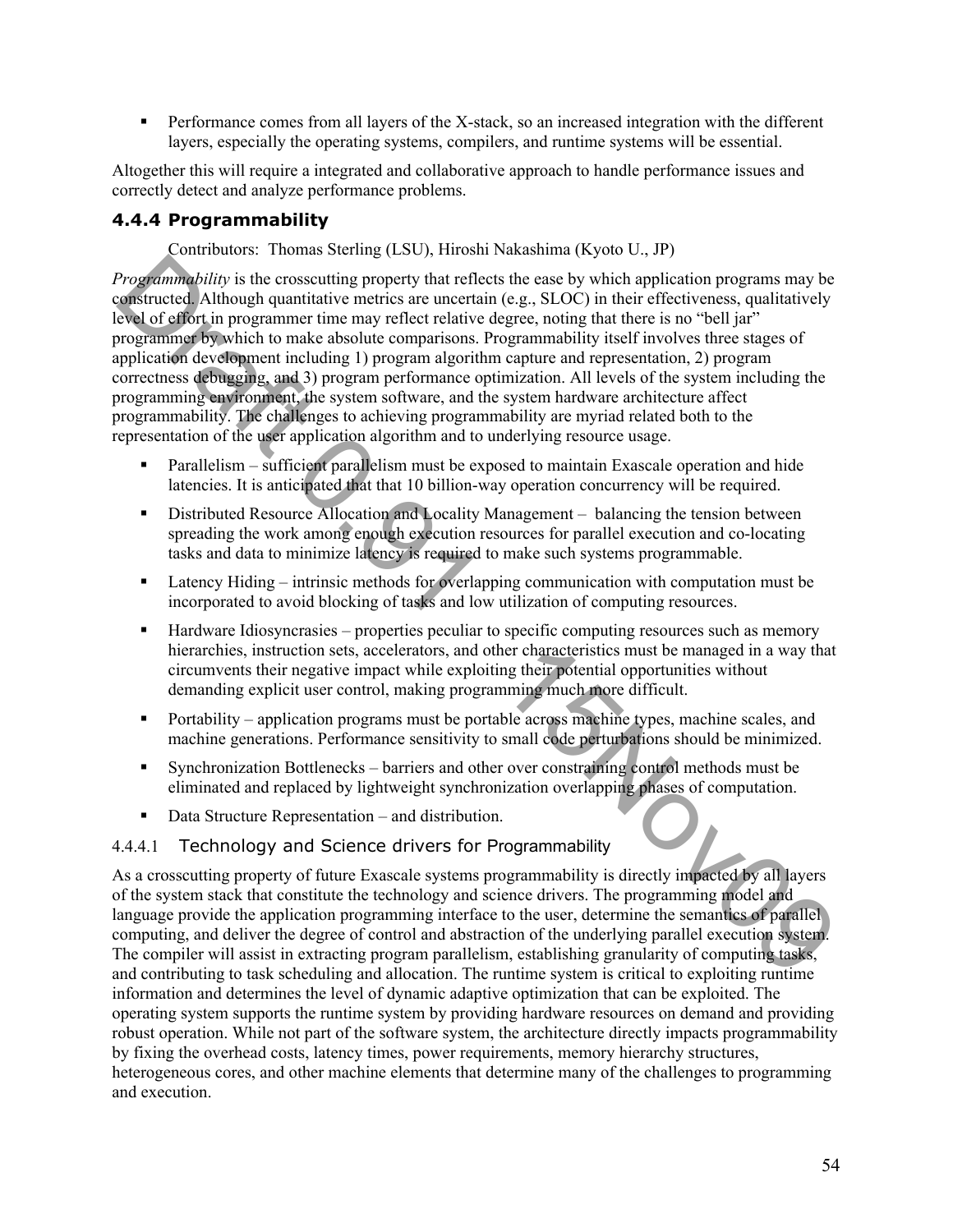#### 4.4.4.2 Alternative R&D strategies for Programmability

The two alternative general strategies for "programmability" are evolutionary based on incremental extensions to conventional programming models, and revolutionary based on a new model of computation that directly addresses the challenges to achieving Exascale computing. It is anticipated that the evolutionary strategy will be pursued as part of the efforts of the community to extend common practices as far in to the trans-Petaflops performance regime as possible. The MPI-3 forum, the HPCS program, and the roadmaps for Cray and IBM indicate possible trajectories of such incremental approaches. Hybrid programming models derived from the integration of MPI and OCL or UPC have been suggested to achieve higher levels of scalability through hierarchical parallelism while retaining compatibility with existing legacy codes, libraries, software environments and skill sets. However, it is uncertain as to how far it can be extended to meet the escalating challenges of scalability, reliability, and power. The evolutionary strategy also assumes incremental extensions to current operating systems, primarily Unix derivatives (e.g., Linux), that can improve efficiency of synchronization and scheduling while retaining the basic process, Pthreads, and file model.

The revolutionary path follows historical patterns of devising new paradigms to address the opportunities and challenges of emergent enabling technologies and the architectures devised to exploit them. Revolutionary programming models and contributions at other system layers can be created to minimize the programming burden of the programmer by employing methods that eschew the constraints of earlier techniques while reinforcing the potential of future system classes.

### 4.4.4.3 Recommended Research Agenda for Programmability

Unlike programming models and languages, programmability spans all components of the system stack, both system software and hardware architecture that in anyway influence the usability of the system to craft real world applications and have them perform correctly and with optimal performance through minimum programmer time and effort. Thus while research towards programmability must include factors of programming models, languages, and tools it will also consider compilers, runtime systems, operating systems, and hardware architecture structures and semantics.

*New Model of Computation* – In synthesizing the effects of potentially all system layers on programmability, a single unifying conceptual framework is required to provide the governing principles establishing the functionality and interoperability of the system components to operate in synergy and realize critical performance properties. The common scalable execution model for STEM application targeted systems is CSP which is now unduly stressed in support of present day multi/many-core heterogeneous systems and cannot, in its current form, be expected to achieve the required functionality for scalability, efficiency, and dynamic scheduling. Therefore, it is recommended that research be conducted to devise a new over-arching execution model either as a dramatic extension of current practices or (as is expected by some) an entirely new (likely based in part on experimental prior art) model of computation explicitly derived to address the unique challenges of Exascale computing. Such a model of computation will have strong impact on programmability, one of the strategic requirements. mpaying Hobstid programming models derived from the integration of MPI and OCL or UPC have synthated programming models derived from the integration of MPI and OCL or UPC have synthated profits of sachies in the chemical p

*New Programming Models and Methods* – Research of new programming models and ultimately API, tools, and methods will be required to provide the user interface to construct new application (and system software) programs and to determine what responsibilities of control of Exascale systems will devolve directly to the user and which will be assigned to lower levels of the system thus relieving the user of these burdens (but possible inhibiting needed control as well). An important property of any new programming model is a clear separation of logical functionality from performance attributes distinguishing those aspects of code specification that convey across multiple platforms unchanged (portability) from those that must be adjusted on a per platform basis for performance optimization (tuning). Preferably, all machine-specific program optimizations will be accomplished by lower system layers. New programming models will have to greatly expand the diversity of parallelism forms and sizes over conventional control semantics to dramatically increase by many orders of magnitude exploitable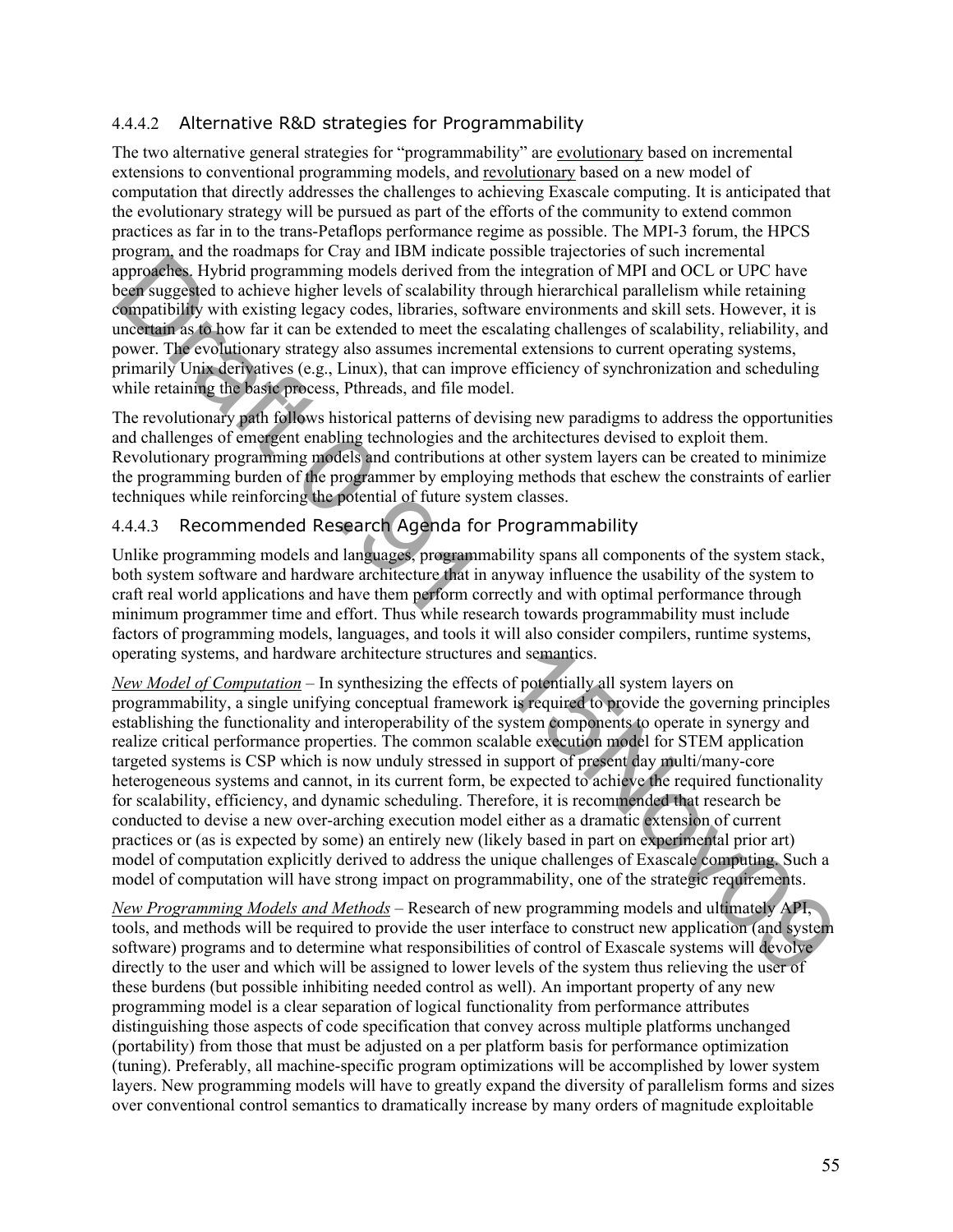concurrency. Additionally, whether entirely new or an extended derivative, the next generation Exascale programming models will have to interoperate with legacy codes, both application (e.g., numerical libraries) and systems software (e.g., parallel file systems), for ease of transition of community mission critical workloads to the new classes of Exascale systems architecture. Included in future models needs to be semantic constructs in support of the broad range of dynamic graph-based algorithms whose access, search, and manipulation can be very different from more prosaic vectors and matrices for which current systems have been optimized. Emergent programming methods will require new tools and environments to make best use of them from a programmer perspective.

*New Runtime Systems* – Research for advanced runtime systems will be an important means of dramatically improving programmability supporting dynamic software behavior like load balancing, thread scheduling, processing and memory resource allocation, power management, and recovery from failures. Only runtime systems (and OS to some degree) can take advantage of on the fly system status and intermediate application software state that cannot be predicted at compile time alone. This will be particularly true for systems of up towards a billion cores and constantly changing system configurations. In particular, new runtime software will move most programming practices from the static methodology to dynamic adaptive techniques exploiting runtime information for improved performance optimization. Examples include the user lightweight thread scheduling, context switching, and suspension management, as well as inter-thread synchronization, management of deep memory hierarchies, and namespace management. For dynamic graph based problems, data directed execution using the graph structure to efficiently define the parallel program execution will further require runtime support. o make heat use of them form a programmer perspective.<br>In many and the state of the form form a programment perspective controlled in the state of the state of the state of the state of the state of the state of the state

*New Compiler Support* – While much of the responsibility of future compilers will reflect prior techniques for back end support, many new responsibilities will accrue as well to drive the Exascale systems of the future. Advanced compiler techniques and software will be required for automatic runtime tuning to match hardware architecture specific properties (e.g., cache sizes), for heterogeneous architectures, to interface with and support advanced runtime systems, to detect alternative forms of parallelism, for employing advanced synchronization semantics and primitives, taking advantage of more sophisticated messaging methods (e.g., message-driven mechanisms), and involving new forms of active Global Address Space (GAS) and its management.

*X-gen Architectures* – Although the actual development of future Exascale system hardware architectures is beyond the scope of the IESP program agenda, research towards critical systems software and programming methods will be sensitive to and have to respond to the emergence of new architectures needed to reduce the temporal and power overheads of parallel control mechanisms, optimize the exploitation of heterogeneous core architectures, support fail-safe reconfigurable system structure techniques for fault tolerance, engage in active power management, and support for self aware resource management.

*New Operating System* – While the execution model is the machine as seen from the semantic perspective, the operating system is the machine from the usage viewpoint. The OS owns the system, manages its resources, and makes them available to the program layer as well as providing many services to that layer. A new operating system will be essential for the X-gen architectures and it supporting programming environments including APIs, compilers, and greatly expanded runtime software. One of the most important attributes of a new OS is its order constant scaling property such that it can operate at speed independent of scale of number of processor cores or memory banks. A second critical property is the management of an advanced class of global address space that can support multiple applications sharing all resources in the presence of the need for dynamic allocation and data migration even as it provides inter-job protection. The new OS must support the greatly expanded role of the runtime system even as it takes on the added complexity of dealing with heterogeneous cores and deeper memory hierarchies. The old view of conventional processes and parallel OS threads will have to be revised, supporting much more lightweight mechanisms offered by the underlying architectures while yielding many responsibilities to the runtime software driven by application requirements and new programming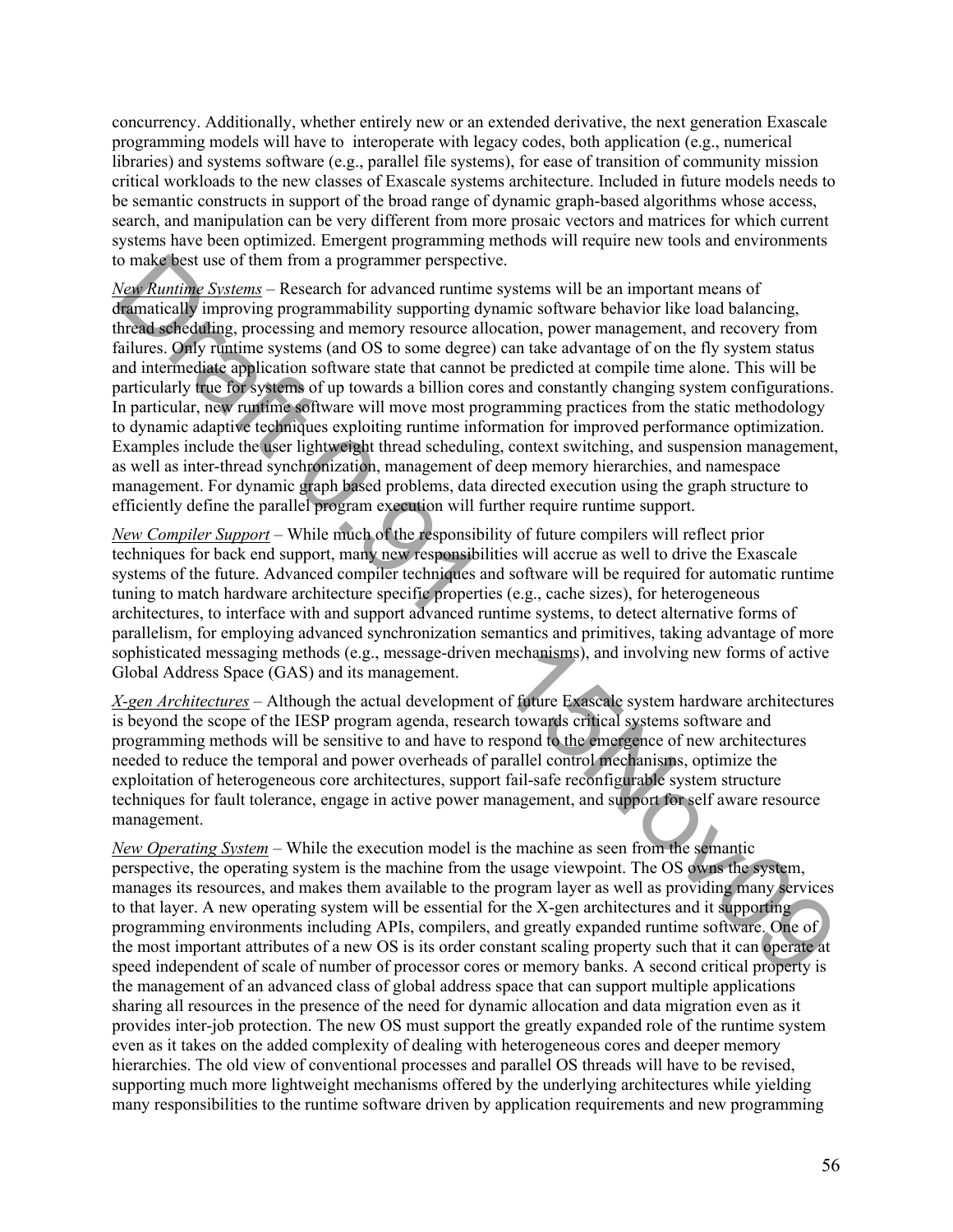models. The operating system will have to provide much more information about system operational state so that self-ware resource management techniques can be more effectively developed and applied for failsafe power-efficient scalable operation.

#### 4.4.4.4 Crosscutting considerations

Programmability is a crosscutting factor affected by all layers of the system stack including software and hardware. It also is interrelated with other crosscutting factors such as performance and potentially resilience. It is not clear if there is a relationship between programmability and power management although when writing system software, the need to develop power management software for the operating system and possibly the runtime system is certain.

| resilience. It is not clear if there is a relationship between programmability and power management<br>although when writing system software, the need to develop power management software for the<br>operating system and possibly the runtime system is certain.                                                                                                                                                                                                                                                                                                                                                                                                                                                                                                                                                                                                                                                                                                                                                                                                                                              |                                                                                                                                       |                                                         |                                                                                  |                                                    |                                           |                                                 |                                    |                                                 |                                      |                                  |                                        |
|------------------------------------------------------------------------------------------------------------------------------------------------------------------------------------------------------------------------------------------------------------------------------------------------------------------------------------------------------------------------------------------------------------------------------------------------------------------------------------------------------------------------------------------------------------------------------------------------------------------------------------------------------------------------------------------------------------------------------------------------------------------------------------------------------------------------------------------------------------------------------------------------------------------------------------------------------------------------------------------------------------------------------------------------------------------------------------------------------------------|---------------------------------------------------------------------------------------------------------------------------------------|---------------------------------------------------------|----------------------------------------------------------------------------------|----------------------------------------------------|-------------------------------------------|-------------------------------------------------|------------------------------------|-------------------------------------------------|--------------------------------------|----------------------------------|----------------------------------------|
| Programmability and performance are tightly coupled. For high performance computing, a major factor<br>affecting programmability has been performance optimization. This relates to the exposure of application<br>parallelism, locality management and load balancing, and memory hierarchy management. It is<br>anticipated that these components will be important even more so for future Exascale systems. The<br>complexity in that extreme case will require that the responsibility for all but parallelism (and even not all<br>of that) be removed from the programmer and handled by the combination of compiler and runtime in<br>cooperation with the operating system and system architecture.<br>With respect to reliability, it may be of value for the programmer to have the option to dictate the required<br>recourse in the presence of faults such as recovery or prioritized actions (in the case of urgent/real-time<br>computing). However, default options should be prevalent and used most of the time to minimize<br>programmer intervention and therefore improve programmability. |                                                                                                                                       |                                                         |                                                                                  |                                                    |                                           |                                                 |                                    |                                                 |                                      |                                  |                                        |
|                                                                                                                                                                                                                                                                                                                                                                                                                                                                                                                                                                                                                                                                                                                                                                                                                                                                                                                                                                                                                                                                                                                  | 4.4.5 Matrix of applications and software components needs                                                                            |                                                         |                                                                                  |                                                    |                                           |                                                 |                                    |                                                 |                                      |                                  |                                        |
| Science and<br>Engineering<br>Disciplines                                                                                                                                                                                                                                                                                                                                                                                                                                                                                                                                                                                                                                                                                                                                                                                                                                                                                                                                                                                                                                                                        | Sub Areas                                                                                                                             | New<br>Programming<br>Models and New<br>ways to specify | Application<br>Building<br>Programmability -<br>Improved Code<br>Development and | power<br>Resource<br>management,<br>management and | Dynamic Data<br>Storage and<br>Management | Libraries that<br>exploit advanced<br>HW and SW | Resiliency and<br>Fault Management | Debugging and<br>Performance<br>Tuning at Scale | System<br>management and<br>Security | Scalable<br>Operating<br>Systems | Support for<br>Application<br>Modeling |
| Material<br>Science                                                                                                                                                                                                                                                                                                                                                                                                                                                                                                                                                                                                                                                                                                                                                                                                                                                                                                                                                                                                                                                                                              | Nano-<br>$\bullet$<br>science<br>Structural<br>Analysis<br>Electronic<br>٠<br>Structures                                              |                                                         | X                                                                                | $\mathbf X$                                        |                                           |                                                 |                                    | Х                                               |                                      | X                                | Χ                                      |
| Energy<br>Sciences                                                                                                                                                                                                                                                                                                                                                                                                                                                                                                                                                                                                                                                                                                                                                                                                                                                                                                                                                                                                                                                                                               | Alternative<br>$\bullet$<br>Fuels<br>Nuclear<br>٠<br>Fission<br>Combustion<br>Nuclear<br>٠<br>Fusion<br>Solar<br>Energy<br>Efficiency | X                                                       | X                                                                                |                                                    |                                           | X                                               | $\mathbf X$                        | $\mathbf X$                                     | Х                                    |                                  | Х                                      |
| Chemistry                                                                                                                                                                                                                                                                                                                                                                                                                                                                                                                                                                                                                                                                                                                                                                                                                                                                                                                                                                                                                                                                                                        | $\bullet$<br>Molecular<br>Dynamics                                                                                                    |                                                         | X                                                                                |                                                    |                                           | X                                               |                                    |                                                 |                                      | X                                | X                                      |
| Earth<br>Systems                                                                                                                                                                                                                                                                                                                                                                                                                                                                                                                                                                                                                                                                                                                                                                                                                                                                                                                                                                                                                                                                                                 | Climate<br>$\bullet$<br>Weather<br>$\bullet$<br>Earthquake/<br>$\bullet$<br>Seismic<br>Subsurface<br>$\bullet$<br>Transport<br>Water  | X                                                       | X                                                                                | X                                                  | X                                         | X                                               | X                                  | X                                               |                                      | $\boldsymbol{\mathrm{X}}$        | X                                      |

# **4.4.5 Matrix of applications and software components needs**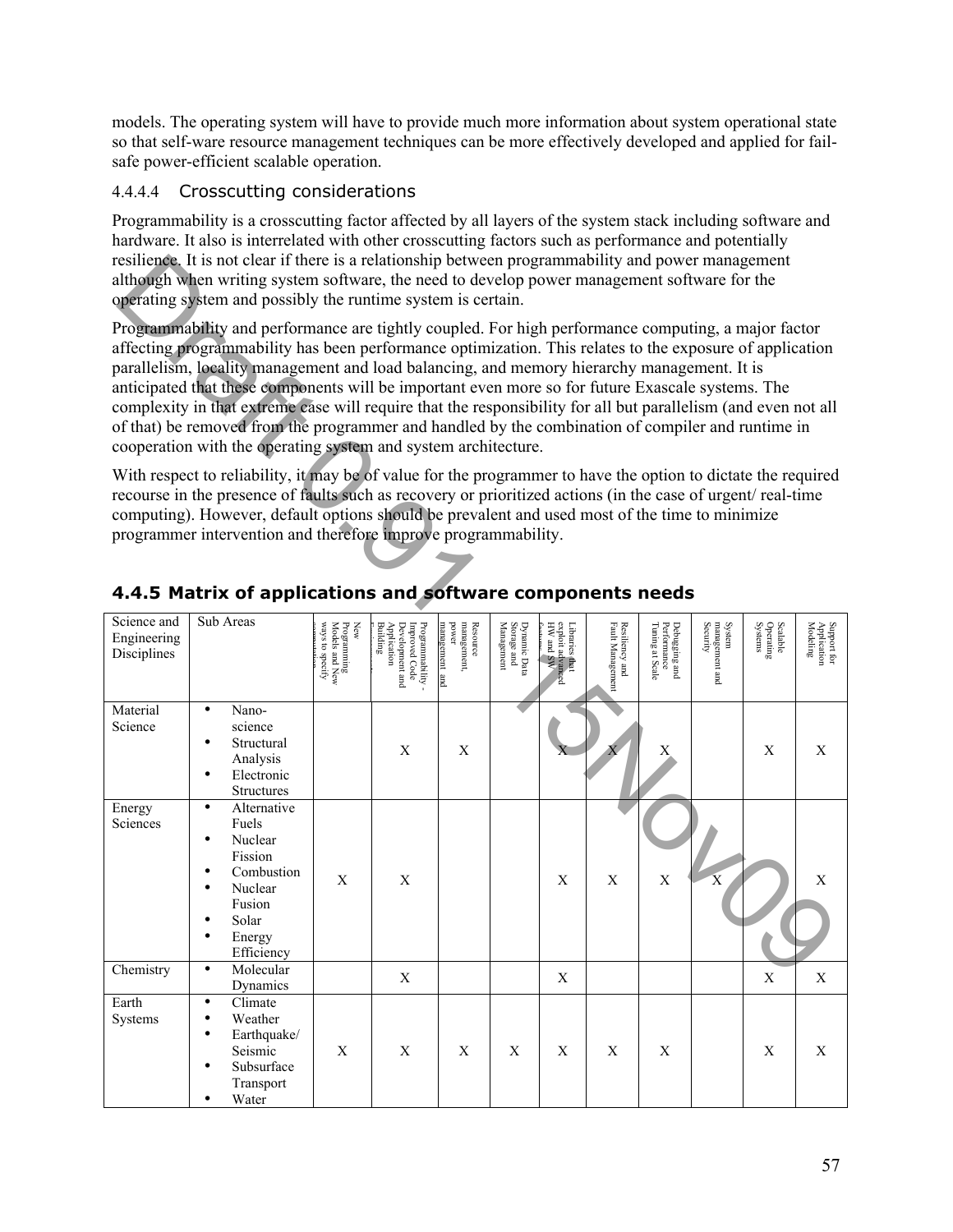|             | Resources                       |             |             |              |             |             |             |             |             |             |             |
|-------------|---------------------------------|-------------|-------------|--------------|-------------|-------------|-------------|-------------|-------------|-------------|-------------|
|             |                                 |             |             |              |             |             |             |             |             |             |             |
| Astrophysic | Dark Energy<br>$\bullet$        |             |             |              |             |             |             |             |             |             |             |
| s/          | $\bullet$<br>Galaxy             |             |             |              |             |             |             |             |             |             |             |
| Astronomy   | Formation/i                     |             |             |              |             |             |             |             |             |             |             |
|             | nteraction                      |             |             |              |             |             |             |             |             |             |             |
|             | Cosmic<br>$\bullet$             |             | $\mathbf X$ | $\mathbf X$  | $\mathbf X$ | $\mathbf X$ | $\mathbf X$ |             |             | $\mathbf X$ | $\mathbf X$ |
|             | Microwave                       |             |             |              |             |             |             |             |             |             |             |
|             | Background                      |             |             |              |             |             |             |             |             |             |             |
|             | Radiation                       |             |             |              |             |             |             |             |             |             |             |
|             | Supernova<br>٠                  |             |             |              |             |             |             |             |             |             |             |
|             | $\bullet$<br><b>Sky Surveys</b> |             |             |              |             |             |             |             |             |             |             |
| Biology /   | Genomics<br>$\bullet$           |             |             |              |             |             |             |             |             |             |             |
| Life        | Protein<br>٠                    |             |             |              |             |             |             |             |             |             |             |
|             |                                 |             |             |              |             |             |             |             |             |             |             |
| Systems     | Folding                         |             |             |              |             |             |             |             |             |             |             |
|             | Evolution<br>$\bullet$          | $\mathbf X$ |             | $\mathbf X$  |             | $\mathbf X$ | $\mathbf X$ | $\mathbf X$ | $\mathbf X$ |             | X           |
|             | Ecology<br>$\bullet$            |             |             |              |             |             |             |             |             |             |             |
|             | Organism                        |             |             |              |             |             |             |             |             |             |             |
|             | <b>Engineering</b>              |             |             |              |             |             |             |             |             |             |             |
| Health      | Drug Design<br>$\bullet$        |             |             |              |             |             |             |             |             |             |             |
| Sciences    | Contagious<br>$\bullet$         |             |             |              |             |             |             |             |             |             |             |
|             | Disease                         |             |             |              |             |             |             |             |             |             |             |
|             | $\bullet$<br>Radiation          |             |             |              |             |             |             |             |             |             |             |
|             | related health                  | $\bar{X}$   | $\mathbf X$ |              | $\mathbf X$ | $\mathbf X$ |             | $\mathbf X$ | $\mathbf X$ |             | $\mathbf X$ |
|             | Medical<br>$\bullet$            |             |             |              |             |             |             |             |             |             |             |
|             |                                 |             |             |              |             |             |             |             |             |             |             |
|             | Records                         |             |             |              |             |             |             |             |             |             |             |
|             | Comparative<br>$\bullet$        |             |             |              |             |             |             |             |             |             |             |
|             | Genomics                        |             |             |              |             |             |             |             |             |             |             |
| Nuclear and | <b>QCD</b><br>$\bullet$         |             |             |              |             |             |             |             |             |             |             |
| High        | Neutrinos<br>$\bullet$          |             |             | $\mathbf{X}$ | $\mathbf X$ | $\mathbf X$ |             |             | $\mathbf X$ |             |             |
| Energy      | $\bullet$<br>Accelerator        | $\mathbf X$ |             |              |             |             |             |             |             |             | $\mathbf X$ |
| Physics     | Design                          |             |             |              |             |             |             |             |             |             |             |
| Fluid       | Internal<br>$\bullet$           |             |             |              |             |             |             |             |             |             |             |
| Dynamics    | External<br>$\bullet$           | $\mathbf X$ | $\mathbf X$ | $\mathbf X$  |             | $\mathbf X$ |             |             |             | $\mathbf X$ | $\mathbf X$ |
|             |                                 |             |             |              |             |             |             |             |             |             |             |
|             |                                 |             |             |              |             |             | $5\nu$      |             |             | OL OCO      |             |
|             |                                 |             |             |              |             |             |             |             |             |             |             |

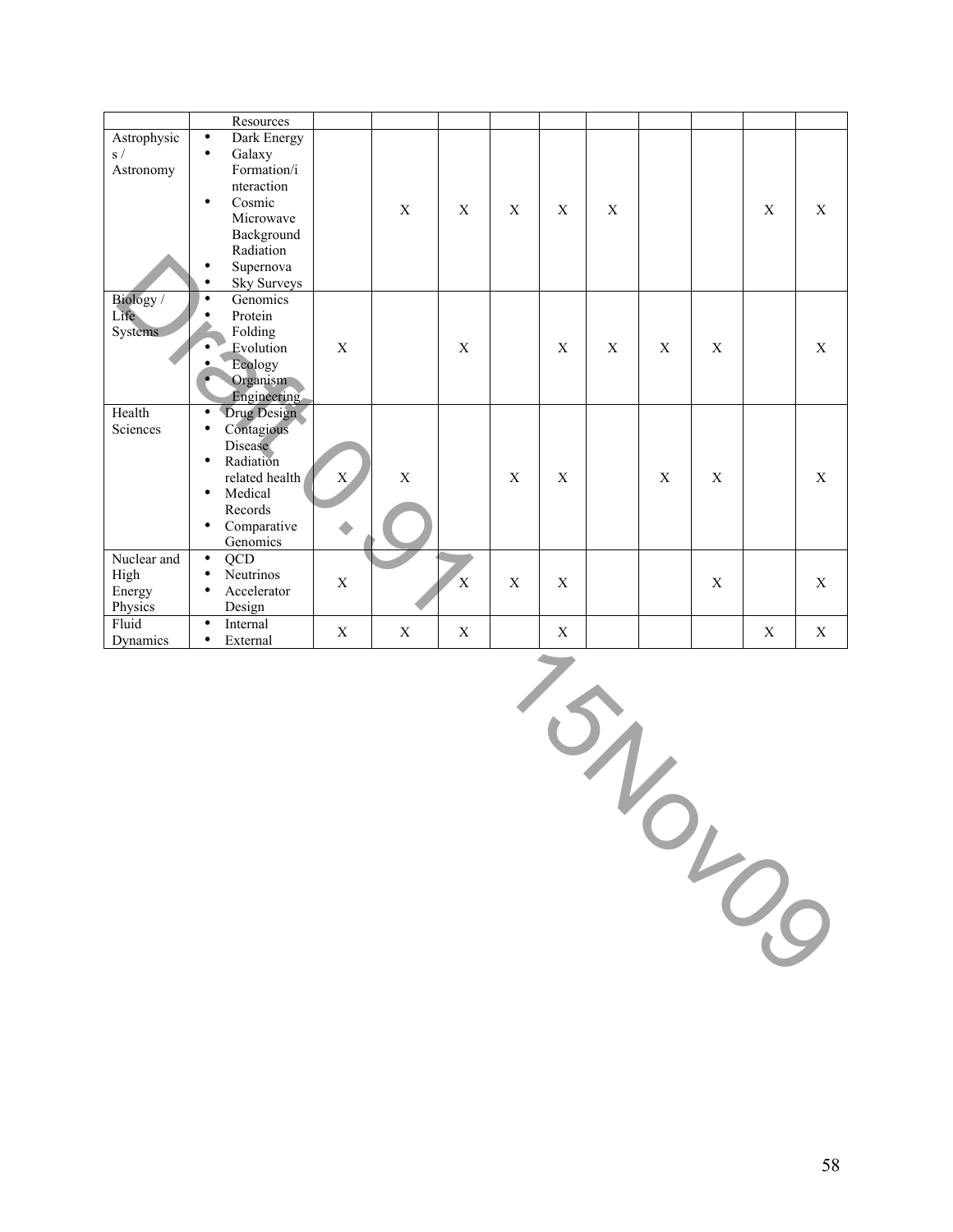# **5. Appexdix IESP Attendees**

|               |                       |                                          |           | SC <sub>08</sub>   | Santa<br>Fe | Paris | Japan |                                         |
|---------------|-----------------------|------------------------------------------|-----------|--------------------|-------------|-------|-------|-----------------------------------------|
| Giovanni      | Aloisio               | Euro-Mediterranean<br>Centre for Climate | Italy     |                    |             | X     | x     | giovanni.aloisio@unile.it               |
| Patrick       | Aerts                 | Change<br><b>NWO</b>                     | <b>NL</b> |                    | x           | X     | X     | aerts@nwo.nl                            |
| Dong          | Ahn                   | LLNL                                     | US        | X                  |             |       |       | ahn1@llnl.gov                           |
| Yutaka        | Akiyama               | Tokyo Tech                               | Japan     |                    |             |       | X     | akiyama@cs.titech.ac.jp                 |
| Jean-Claude   | Andre                 | <b>CERFACS</b>                           | France    |                    |             | X     | X     | Jean-Claude.Andre@cerfacs.fr            |
| Phil          | Andrews               | UT                                       | US        | X                  |             |       |       | pandrew2@mail.tennessee.edu             |
| Mutsumi       | Aoyagi                | U Kyushu                                 | Japan     |                    |             | x     | X     | aoyagi@cc.kyushu-u.ac.jp                |
| Mike          | Ashworth              | Daresbury                                | UK        |                    |             | X     |       | mike.ashworth@stfc.ac.uk                |
| Franck        | <b>Barbier</b>        | ANR                                      | France    |                    |             | x     |       | franck.barbier@agencerecherche.fr       |
| David         | <b>Barkai</b>         | Intel                                    | US        |                    | X           | x     | X     | david.barkai@intel.com                  |
| Sanzio        | Bassini               | <b>CINECA</b>                            | Italy     |                    |             | x     |       | bassini@cineca.it                       |
| Kyriakos      | <b>Baxevanidis</b>    | EU                                       | EU        |                    |             | x     |       | Kyriakos.Baxevanidis@ec.europa.eu       |
| Pete          | <b>Beckman</b>        | ANL                                      | US        | X                  | X           | x     | х     | beckman@mcs.anl.gov                     |
| Jean-Yves     | Berthou               | <b>EDF</b>                               | France    | X                  | x           | X     | X     | jy.berthou@edf.fr                       |
| Richard       | Blake                 | Daresbury                                | UK        |                    | х           |       |       | r.j.blake@dl.ac.uk                      |
| Jay           | Boisseau              | <b>TACC</b>                              | US        | X                  |             |       |       | boisseau@tacc.utexas.edu                |
| Taisuke       | Boku                  | U of Tsukuba                             | Japan     |                    | х           | X     | X     | Taisuke@cs.tsukuba.ac.jp                |
| Bertrand      | Braunschweig          | <b>ANR</b>                               | Erance    |                    | х           | x     | X     | Bertrand.BRAUNSCHWEIG@agencer           |
| Bill          | Camp                  | Intel                                    | US        |                    | х           |       |       | echerche.fr<br>william.j.camp@intel.com |
| Franck        | Cappello              | <b>INRIA</b>                             | France    | X                  | х           | x     | х     | fci@lri.fr                              |
| Barbara       | Chapman               | U of Houston                             | US        |                    | x           | x     | х     | bmchapman@earthlink.net                 |
| Xuebin        | Chi                   | CAS                                      | China     |                    |             |       | X     | chi@sccas.cn                            |
| Alok          | Choudhary             | <b>NWU</b>                               | US        |                    |             | X     | X     | alok.choudhary@eecs.northwestern.e      |
| Iris          | Christadler           | <b>LRZ</b>                               | Germany   |                    |             |       |       | du<br>christadler@Irz.de                |
| Almadena      | Chtchelkanova         | <b>NSF</b>                               | US        |                    |             |       |       | achtchel@nsf.gov                        |
| Guillaume     | Colin de Verdière CEA |                                          | France    |                    |             |       |       | guillaume.colin-de-verdiere@CEA.FR      |
| Frederica     | Darema                | <b>NSF</b>                               | US        |                    |             |       |       | fdarema@nsf.gov                         |
| <b>Bronis</b> | de Supinski           | LLNL                                     | US        | x                  |             |       |       | desupinski1@llnl.gov                    |
| David         | Dean                  | ORNL/DOE                                 | US        |                    |             |       | x     | deandi@ornl.gov                         |
| Jack          | Dongarra              | U of Tennessee                           | US        | X                  | x           | x     | х     | dongarra@cs.utk.edu                     |
| Sudip         | Dosanjh               | <b>SNL</b>                               | US        |                    | х           | X     | X     | sudip@sandia.gov                        |
| Thom          | Dunning               | <b>NCSA</b>                              | US        | x                  |             |       |       | tdunning@ncsa.uiuc.edu                  |
| Hugo          | Falter                | ParTec                                   | Germany   |                    | X           | x     | X     | falter@par-tec.com                      |
| Fabrizio      | Gagliardi             | Microsoft                                | <b>US</b> |                    |             | x     |       | Fabrizio.Gagliardi@microsoft.com        |
| Alan          | Gara                  | <b>IBM</b>                               | US        |                    | X           | x     |       | alangara@us.ibm.com                     |
| Al            | Geist                 | ORNL                                     | US        |                    | X           |       |       | gst@ornl.gov                            |
| Luc           | Giraud                | <b>CERFACS</b>                           | France    |                    | x           | X     |       | Luc.Giraud@cerfacs.fr                   |
| Kostas        | Glinos                | EU                                       | EU        |                    |             | x     |       | konstantinos.glinos@ec.europa.eu        |
| Jean          | Gonnord               | CEA                                      | France    | $\pmb{\mathsf{x}}$ |             | x     |       | jean.gonnord@cea.fr                     |
| Robert        | Graybill              | <b>ISI</b>                               | US        |                    | X           |       |       | graybill@east.isi.edu                   |
| Bill          | Gropp                 | <b>UIUC</b>                              | US        | X                  |             | x     | X     | wqropp@illinois.edu                     |
| Jim           | Hack                  | ORNL                                     | US        | X                  |             |       |       | jhack@ornl.gov                          |
| Jean-Francois | Hamelin               | <b>EDF</b>                               | France    |                    | X           |       | X     | jean-francois.hamelin@edf.fr            |
| Robert        | Harrison              | ORNL                                     | US        |                    |             |       | x     | harrisonrj@ornl.gov                     |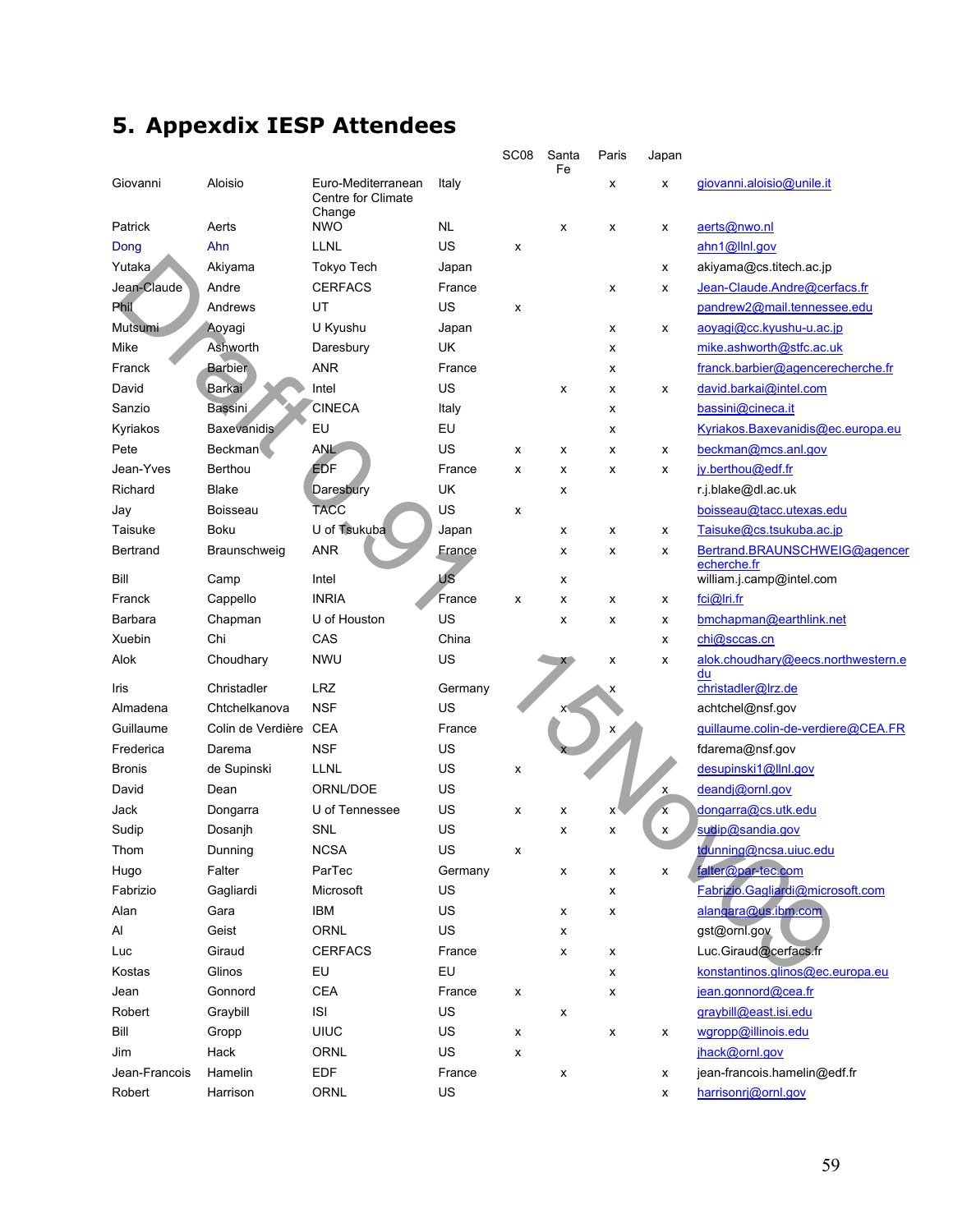| Bill          | Harrod           | Darpa            | US        | x              |   |   |   | William.Harrod@darpa.mil         |
|---------------|------------------|------------------|-----------|----------------|---|---|---|----------------------------------|
| Stefan        | Heinzel          | Max Planck DEISA | Germany   |                | x | x | x | heinzel@dkrz.de                  |
| <b>Barb</b>   | <b>Helland</b>   | <b>OS</b>        | US        | X              |   |   |   | helland@ascr.doe.gov             |
| Mike          | Heroux           | Sandia           | US        | x              | x | x | x | maherou@sandia.gov               |
| Ryutaro       | Himeno           | <b>RIKEN</b>     | Japan     |                | x |   | x | himeno@riken.jp                  |
| Kimihiko      | Hirao            | Riken            | Japan     |                |   |   | x | hirao@riken.jp                   |
| Dan           | <b>Hitchcock</b> | OS               | US        | x              |   |   |   | Daniel.Hitchcock@science.doe.gov |
| Thuc          | Hoang            | <b>NNSA</b>      | US        |                | x |   |   | Thuc.Hoang@ns.doe.gov            |
| Adolfy        | Hoisie           | LANL             | US        |                |   |   | x | hoisie@lanl.gov                  |
| Charlie       | Holland          | <b>DARPA</b>     | US        | $\pmb{\times}$ |   |   |   | Charles.Holland@darpa.mil        |
| Koh.          | Hotta            | Fujitsu          | Japan     |                |   |   | x | hotta@jp.fujitsu.com             |
| Yuichi        | Inoue            | <b>MEXT</b>      | Japan     |                |   |   | x | vinoue@mext.go.jp                |
| Yutaka        | Ishikawa         | U of Tokyo       | Japan     |                | x | x | x | ishikawa@is.s.u-tokyo.ac.jp      |
| Satoshi       | Itoh             | <b>MEXT</b>      | Japan     |                |   |   | X | satoshi.itoh@toshiba.co.jp       |
| William       | Jalby            | U of Versailles  | France    |                | x |   |   | William.Jalby@prism.uvsq.fr      |
| Jean-Pascal   | Jégu             | Teratec          | France    |                |   | x |   | jean-pascal.jegu@teratec.fr,     |
| Zhong         | Jin              | <b>CAS</b>       | China     |                |   |   | x | zjin@sccas.cn                    |
| Fred          | Johnson          | <b>DOE</b>       | US        | x              |   | x | x | fjohnson@mreg.com                |
| Andrew        | Jones            | <b>NAG</b>       | UK        |                |   | x | x | Andrew.Jones@nag.co.uk           |
| Laxmilkant    | Kale             | <b>UIUC</b>      | US        |                |   | х |   | kale@uiuc.edu                    |
| Richard       | Kenway           | <b>EPCC</b>      | UK        |                | x |   | x | r.kenway@epcc.ed.ac.uk           |
| David         | Keyes            | Columbia U.      | US        |                | X | x |   | david.keyes@columbia.edu         |
| Moe           | Khaleel          | <b>PPNL</b>      | <b>US</b> |                |   |   | X | moe.khaleel@pnl.gov              |
| Kimmo         | Koski            | CSC              | Finland   |                |   | x |   | Kimmo.Koski@csc.fi               |
| Bill          | Kramer           | <b>NCSA</b>      | US        |                | x | x | x | wkramer@ncsa.uiuc.edu            |
| Dimitri       | <b>Kusnezov</b>  | <b>NNSA</b>      | US        | x              |   |   |   | Dimitri.Kusnezov@nnsa.doe.gov    |
| Jesus         | Labarta          | <b>BSC</b>       | Spain     |                | x | х | x | jesus.labarta@bsc.es             |
| Jean-Francois | Lavignon         | Bull             | France    |                |   | x | X | jean-francois.lavignon@bull.net  |
| Alain         | Lichnewsky       | Genci            | France    |                | х | x |   | lichnewsky@genci.fr              |
| Volker        | Lindenstruth     | Heidelberg U     | Germany   |                |   |   |   | ti@kip.uni-heidelberg.de         |
| Thomas        | Lippert          | Juelich          | Germany   | x              |   | x | х | th.lippert@fz-juelich.de         |
| <b>Bob</b>    | Lucas            | <b>ISI</b>       | US        |                |   |   |   | rflucas@ISI.EDU                  |
| Barney        | Maccabe          | <b>ORNL</b>      | US        |                | x | x |   | maccabeab@ornl.gov               |
| Satoshi       | Matsuoka         | TiTech           | Japan     | х              | X | х | x | matsu@is.titech.ac.jp            |
| Bob           | Meisner          | <b>NNAS</b>      | US        | X              |   |   |   | Bob.Meisner@nnsa.doe.gov         |
| Paul          | Messina          | <b>ANL</b>       | US        | X              |   | x | x | messina@mcs.anl.gov              |
| Peter         | Michielse        | <b>NWO</b>       | NL        |                | x | x |   | michielse@NWO.NL                 |
| Kazunori      | Mikami           | Cray             | Japan     |                |   |   | х | mikami@cray.com                  |
| Leighanne     | Mills            | U of Tennessee   | US        |                |   |   | x | mills@eecs.utk.edu               |
| Bernd         | Mohr             | Juelich          | Germany   |                | x | x | x | b.mohr@fz-juelich.de             |
| Terry         | Moore            | U of Tennessee   | US        | x              | x | x | x | tmoore@cs.utk.edu                |
| Hervé         | Mouren           | Teratec          | France    |                |   | x |   | Hervé Mouren (h.mouren@noos.fr)  |
| Jean-Michel   | Muller           | <b>CNRS</b>      | France    |                |   | x |   | Jean-Michel.Muller@ens-lyon.fr   |
| Matthias      | Müller           | Dresden          | Germany   |                |   |   | x | matthias.mueller@tu-dresden.de   |
| Wolfgang      | Nagel            | Dresden          | Germany   |                | x | x | x | wolfgang.nagel@tu-dresden.de     |
| Kengo         | Nakajima         | U of Tokyo       | Japan     |                |   |   | x | nakajima@cc.u-tokyo.ac.jp        |
| Hiroshi       | Nakashima        | Kyoto U.         | Japan     |                |   | x | x | h.nakashima@media.kyoto-u.ac.jp  |
| Mamoru        | Nakono           | Cray             | Japan     |                |   |   | X | nakano@cray.com                  |
| Jeff          | Nichols          | ORNL             | US        |                | X |   | x | nicholsja@ornl.gov               |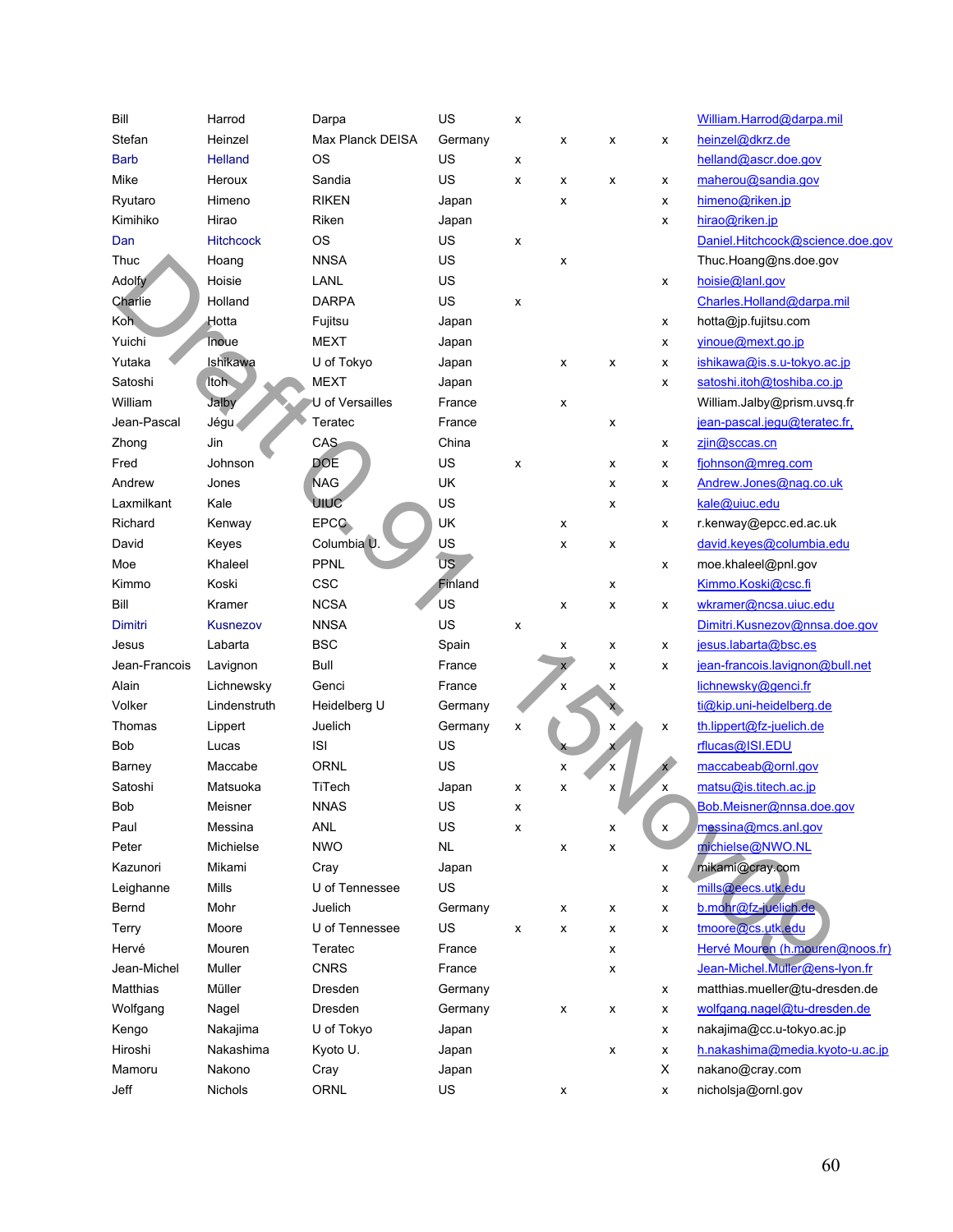| Jane          | Nicholson      | <b>EPSRC</b>          | UK        |                    |                    |                    | x            | Jane.Nicholson@epsrc.ac.uk      |
|---------------|----------------|-----------------------|-----------|--------------------|--------------------|--------------------|--------------|---------------------------------|
| Jean-Philippe | Nominé         | <b>CEA</b>            | France    |                    |                    | X                  |              | Jean-Philippe.NOMINE@CEA.FR     |
| <b>Nick</b>   | Nystrom        | <b>PSC</b>            | US        |                    | X                  |                    |              | nystrom@psc.edu                 |
| Per           | Oster          | CSC                   | Finland   | X                  | x                  |                    |              | Per.Oster@csc.fi                |
| Abani         | Patra          | <b>NSF</b>            | US        |                    | X                  | x                  | x            | apatra@nsf.gov                  |
| Rob           | Pennington     | <b>NSF</b>            | US        |                    | X                  |                    |              | rpenning@nsf.gov                |
| Serge         | Petiton        | <b>CNRS</b>           | France    |                    |                    | х                  |              | Serge.Petiton@lifl.fr           |
| Claude        | Puech          | <b>INRIA</b>          | France    |                    | X                  | x                  |              | Claude.puech@inria.fr           |
| Tracy         | Rafferty       | U of Tennessee        | US        | x                  | X                  | х                  | x            | rafferty@cs.utk.edu             |
| Dan           | Reed           | Microsoft             | US        |                    | X                  | х                  |              | Daniel.Reed@microsoft.com       |
| Michael       | Resch          | <b>HLRS Stuttgart</b> | Germany   |                    | x                  |                    |              | resch@hlrs.de                   |
| Catherine     | Rivière        | <b>GENCI</b>          | France    |                    | X                  | X                  |              | catherine.riviere@genci.fr      |
| Ralph         | <b>Roskies</b> | <b>PSC</b>            | US        | x                  |                    |                    |              | roskies@psc.edu                 |
| Faith         | Ruppert        | <b>ANL</b>            | US        |                    | X                  |                    |              | ruppert@alcf.anl.gov            |
| Christian     | Saguez         | Teratec               | France    |                    |                    | x                  |              | Christian.Saguez@ecp.fr         |
| Vivek         | Sarkar         | Rice                  | US        |                    | x                  |                    |              | vsarkar@rice.edu                |
| Mitsuhisa     | Sato           | U of Tsukuba          | Japan     | X                  | X                  | X                  | x            | msato@cs.tsukuba.ac.jp          |
| Stephen       | Scott          | <b>ORNL</b>           | US        |                    | X                  |                    |              | scottsl@ornl.gov                |
| Mark          | Seager         | LLNL                  | US        |                    | X                  |                    |              | seager@llnl.gov                 |
| Ed            | Seidel         | <b>NSF</b>            | US        | x                  |                    | x                  | x            | hseidel@nsf.gov                 |
| Akiyuki       | Seki           | <b>MEXT</b>           | Japan     |                    |                    |                    | x            | a-seki@mext.go.jp               |
| Satoshi       | Sekiguchi      | AIST/MET              | Japan     |                    |                    |                    | x            | s.sekiguchi@aist.go.jp          |
| Hideo         | Sekino         | Toyohash Inst Tech    | Japan     |                    |                    |                    | x            | sekinoh@gmail.com               |
| John          | Shalf          | LBNL                  | <b>US</b> |                    |                    | x                  | x            | JShalf@lbl.gov                  |
| Horst         | Simon          | LBNL                  | US        | X                  | x                  |                    |              | simon@nersc.gov                 |
| David         | Skinner        | LBNL                  | US        |                    | X                  | x                  | x            | DESkinner@lbl.gov               |
| Marc          | Snir           | <b>UIUC</b>           | US        | x                  |                    |                    |              | snir@illinois.edu               |
| Mary          | Spada          | ANL                   | US        | X                  |                    |                    |              | ms@digitale-inc.com             |
| Thomas        | Sterling       | LSU                   | US        |                    | x                  | X                  | x            | tron@cct.lsu.edu                |
| <b>Rick</b>   | <b>Stevens</b> | ANL                   | US        |                    |                    |                    | x            | stevens@anl.gov                 |
| Michael       | Strayer        | DOE OS                | US        | x                  |                    |                    |              | michael.strayer@science.doe.gov |
| Fred          | Streitz        | LLNL                  | US        |                    |                    |                    | x            | streitz1@llnl.gov               |
| Bob           | Sugar          | <b>UCSB</b>           | US        |                    |                    |                    |              | sugar@savar.physics.ucsb.edu    |
| Shinji        | Sumimoto       | Fujitsu               | Japan     |                    |                    |                    | $\mathbf{x}$ | s-sumi@flab.fujitsu.co.jp       |
| Makoto        | Taiji          | Riken                 | Japan     |                    |                    | $\mathbf{v}$       | ᄉ            | taiji@riken.jp                  |
| Toshikazu     | Takada         | Riken                 | Japan     |                    |                    |                    | X            | tz-takada@riken.jp              |
| Bill          | Tang           | PPPL                  | US        |                    |                    |                    | $\mathsf{x}$ | tang@pppl.gov                   |
| John          | Taylor         | <b>CSIRO</b>          | AU        |                    |                    |                    | x            | John.A.Taylor@csiro.au          |
| Rajeev        | Thakur         | ANL                   | US        |                    |                    |                    | x            | thakur@mcs.anl.gov              |
| Anne          | Trefethen      | Oxford                | UK        |                    | $\pmb{\mathsf{x}}$ | $\pmb{\mathsf{x}}$ | x            | anne.trefethen@oerc.ox.ac.uk    |
| Akira         | Ukawa          | U of Tsukuba          | Japan     |                    |                    |                    | x            | ukawa@ccs.tsukuba.ac.jp         |
| Mateo         | Valero         | <b>BSC</b>            | Spain     | $\pmb{\mathsf{x}}$ |                    | x                  |              | mateo.valero@bsc.es             |
| Aad           | van der Steen  | <b>NCF</b>            | <b>NL</b> |                    |                    |                    | x            | steen@hpcresearch.nl            |
| Jeffrey       | Vetter         | <b>ORNL</b>           | US        |                    | x                  | x                  | x            | vetter@ornl.gov                 |
| Vladimir      | Voevodin       | Moscow State U        | Russia    |                    |                    | X                  |              | voevodin@parallel.ru            |
| Andy          | White          | LANL                  | US        | X                  | x                  |                    |              | abw@lanl.gov                    |
| Peg           | Williams       | Cray                  | US        |                    | x                  | x                  | x            | pegwms@cray.com                 |
| Robert        | Wisniewski     | IBM                   | US        |                    |                    |                    | x            | bobww@us.ibm.com                |
| Kathy         | Yelick         | LBNL                  | US        | x                  | $\pmb{\mathsf{x}}$ | $\pmb{\mathsf{x}}$ |              | yelick@eecs.berkeley.edu        |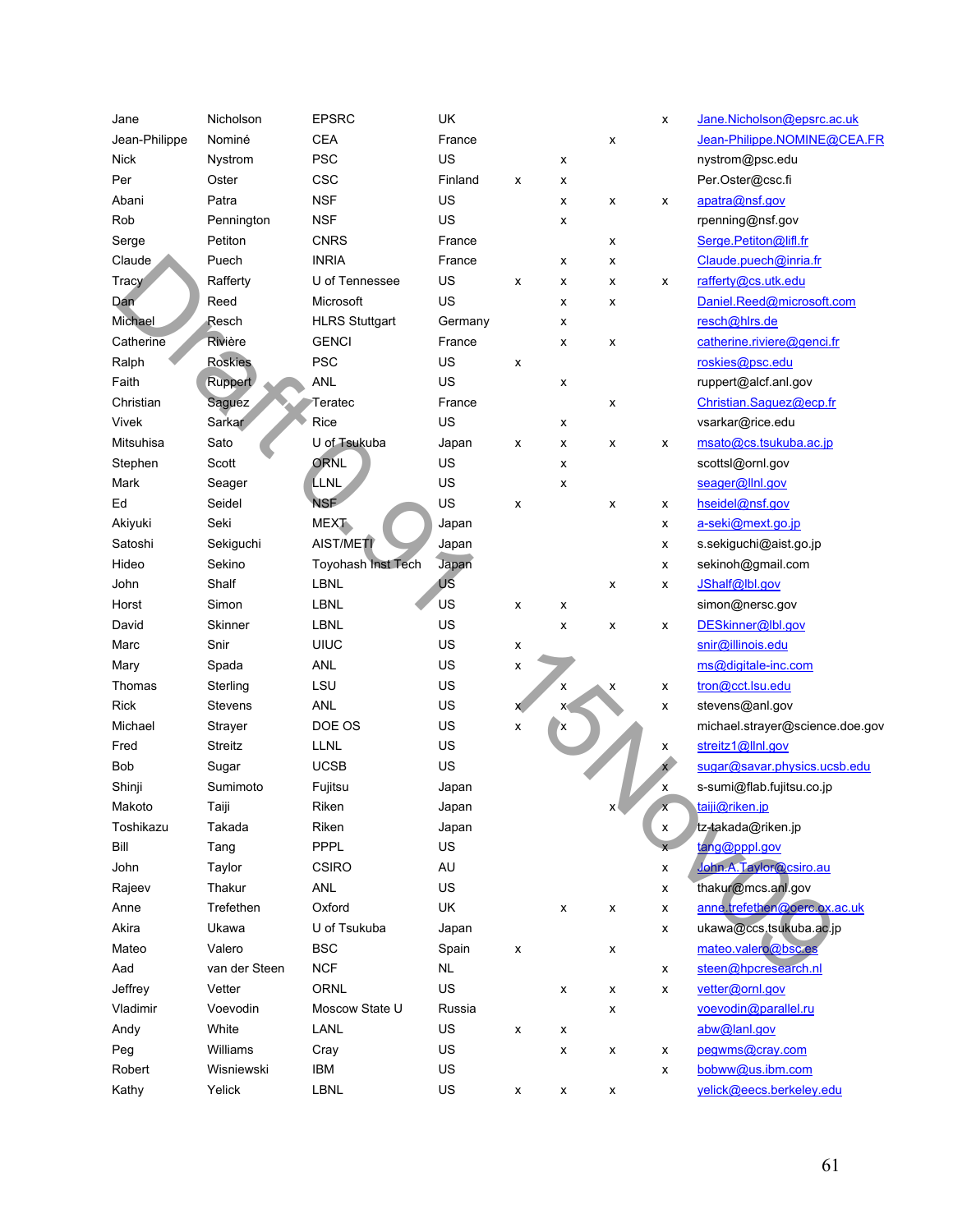| Akinori | Yonezawa | U Tokvo | Japan |  | yonezawa@is.s.u-tokyo.ac.jp |
|---------|----------|---------|-------|--|-----------------------------|
| Thomas  | Zacharia | つRNL    | JS    |  | zachariat@ornl.gov          |

Draft 0.91 Tonoug